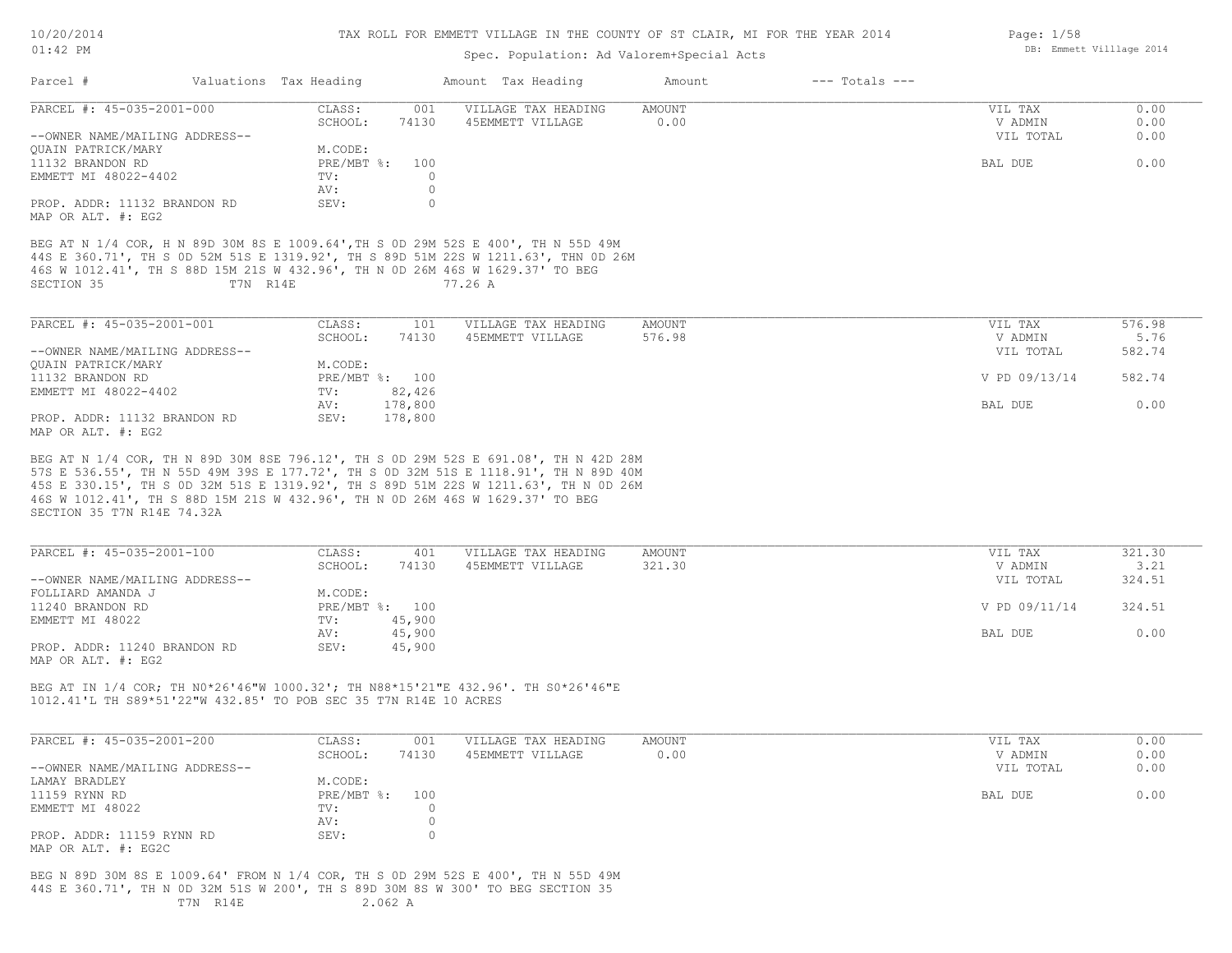10/20/2014

#### TAX ROLL FOR EMMETT VILLAGE IN THE COUNTY OF ST CLAIR, MI FOR THE YEAR 2014

| 10/20/2014                                       |                        |                | TAX ROLL FOR EMMETT VILLAGE IN THE COUNTY OF ST CLAIR, MI FOR THE YEAR 2014        |               |                    | Page: 2/58               |               |
|--------------------------------------------------|------------------------|----------------|------------------------------------------------------------------------------------|---------------|--------------------|--------------------------|---------------|
| $01:42$ PM                                       |                        |                | Spec. Population: Ad Valorem+Special Acts                                          |               |                    | DB: Emmett Villlage 2014 |               |
| Parcel #                                         | Valuations Tax Heading |                | Amount Tax Heading                                                                 | Amount        | $---$ Totals $---$ |                          |               |
| PARCEL #: 45-035-2001-201                        | CLASS:                 | 401            | VILLAGE TAX HEADING                                                                | <b>AMOUNT</b> |                    | VIL TAX                  | 397.60        |
|                                                  | SCHOOL:                | 74130          | 45EMMETT VILLAGE                                                                   | 397.60        |                    | V ADMIN                  | 3.97          |
| --OWNER NAME/MAILING ADDRESS--                   |                        |                |                                                                                    |               |                    | VIL TOTAL                | 401.57        |
| LAMAY BRADLEY                                    | M.CODE:                |                |                                                                                    |               |                    |                          |               |
| 11159 RYNN RD                                    |                        | PRE/MBT %: 100 |                                                                                    |               |                    | V PD 09/13/14            | 401.57        |
| EMMETT MI 48022                                  | TV:                    | 56,800         |                                                                                    |               |                    |                          |               |
|                                                  | AV:                    | 56,800         |                                                                                    |               |                    | BAL DUE                  | 0.00          |
| PROP. ADDR: 11159 RYNN RD<br>MAP OR ALT. #: EG2C | SEV:                   | 56,800         |                                                                                    |               |                    |                          |               |
| PARCEL #: 45-035-2002-001                        | CLASS:                 | 402            | VILLAGE TAX HEADING                                                                | AMOUNT        |                    | VIL TAX                  | 94.66         |
| --OWNER NAME/MAILING ADDRESS--                   | SCHOOL:                | 74130          | 45EMMETT VILLAGE                                                                   | 94.66         |                    | V ADMIN<br>VIL TOTAL     | 0.94<br>95.60 |
| ROESKE THOMAS J                                  | M.CODE:                |                |                                                                                    |               |                    |                          |               |
| 3839 EMMETT RD                                   |                        | PRE/MBT %: 100 |                                                                                    |               |                    | V PD 07/15/14            | 95.60         |
| EMMETT MI 48022                                  | TV:                    | 13,524         |                                                                                    |               |                    |                          |               |
|                                                  | AV:                    | 15,700         |                                                                                    |               |                    | BAL DUE                  | 0.00          |
| PROP. ADDR: RYNN RD<br>MAP OR ALT. #: EG1D/E     | SEV:                   | 15,700         |                                                                                    |               |                    |                          |               |
| $19 - 035 - 2002 - 000, 19 - 035 - 2003 - 000;$  |                        |                | W 440' OF NE 1/4 OF NE 1/4 SECTION 35 T7N R14E 13.34 A SPLIT ON 08/22/2007 FROM    |               |                    |                          |               |
| PARCEL #: 45-035-2005-000                        | CLASS:                 | 401            | VILLAGE TAX HEADING                                                                | <b>AMOUNT</b> |                    | VIL TAX                  | 267.44        |
|                                                  | SCHOOL:                | 74130          | 45EMMETT VILLAGE                                                                   | 267.44        |                    | V ADMIN                  | 2.67          |
| --OWNER NAME/MAILING ADDRESS--                   |                        |                |                                                                                    |               |                    | VIL TOTAL                | 270.11        |
| BRANDON ELLEN L. LIV. TRUST                      | M.CODE:                |                |                                                                                    |               |                    |                          |               |
| 11041 RYNN RD                                    |                        | PRE/MBT %: 100 |                                                                                    |               |                    | V PD 09/07/14            | 270.11        |
| EMMETT MI 48022                                  | TV:                    | 38,206         |                                                                                    |               |                    |                          |               |
|                                                  | AV:                    | 45,700         |                                                                                    |               |                    | BAL DUE                  | 0.00          |
| PROP. ADDR: 11041 RYNN RD<br>MAP OR ALT. #: EG1A | SEV:                   | 45,700         |                                                                                    |               |                    |                          |               |
|                                                  |                        |                | BEG 220' W OF NE SEC COR, THE S 1320', TH W 440', TH N 1320', TH E 440' TO BEG EXC |               |                    |                          |               |
| N 300' OF W 150' SECTION 35                      |                        | T7N R14E       | 12.3A                                                                              |               |                    |                          |               |

| PARCEL #: 45-035-2005-100      | CLASS:     | 402   | VILLAGE TAX HEADING | AMOUNT | VIL TAX       | 68.60 |
|--------------------------------|------------|-------|---------------------|--------|---------------|-------|
|                                | SCHOOL:    | 74130 | 45EMMETT VILLAGE    | 68.60  | V ADMIN       | 0.68  |
| --OWNER NAME/MAILING ADDRESS-- |            |       |                     |        | VIL TOTAL     | 69.28 |
| BRANDON ELLEN/PHELPS NANCY MAE | M.CODE:    |       |                     |        |               |       |
| 11041 RYNN RD                  | PRE/MBT %: |       |                     |        | V PD 09/07/14 | 69.28 |
| EMMETT MI 48022                | TV:        | 9,800 |                     |        |               |       |
|                                | AV:        | 9,800 |                     |        | BAL DUE       | 0.00  |
| PROP. ADDR: RYNN RD            | SEV:       | 9,800 |                     |        |               |       |
| MAP OR ALT. #: EG1F            |            |       |                     |        |               |       |

W220' OF E 880' OF NE 1/4 OF NE 1/4 SECTION 35 T7N R14E 6.66 A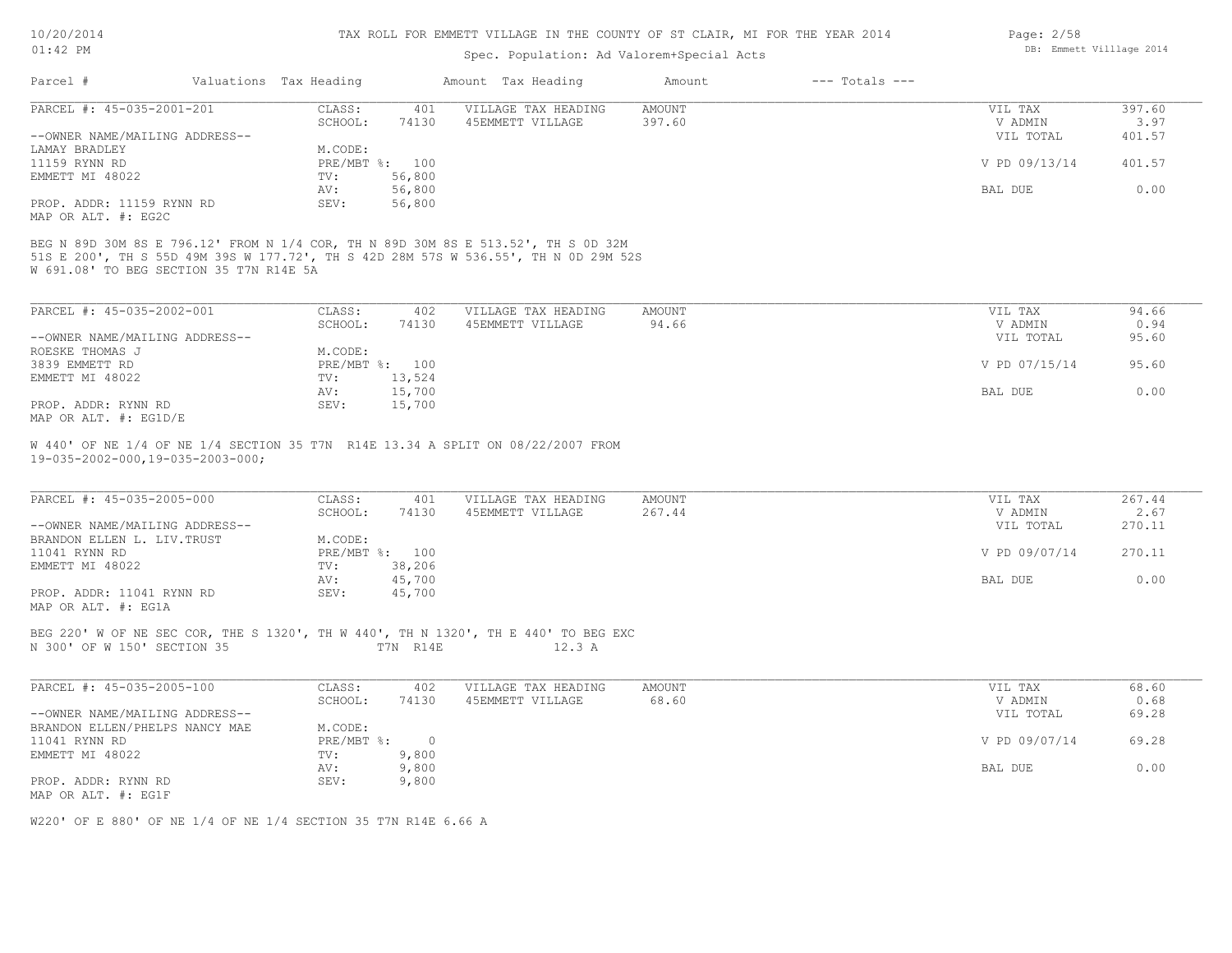# TAX ROLL FOR EMMETT VILLAGE IN THE COUNTY OF ST CLAIR, MI FOR THE YEAR 2014

# Spec. Population: Ad Valorem+Special Acts

| Parcel #                                                                                                                                                                      | Valuations Tax Heading          | Amount Tax Heading  | Amount | $---$ Totals $---$ |               |        |
|-------------------------------------------------------------------------------------------------------------------------------------------------------------------------------|---------------------------------|---------------------|--------|--------------------|---------------|--------|
| PARCEL #: 45-035-2005-200                                                                                                                                                     | CLASS:<br>402                   | VILLAGE TAX HEADING | AMOUNT |                    | VIL TAX       | 42.00  |
|                                                                                                                                                                               | 74130<br>SCHOOL:                | 45EMMETT VILLAGE    | 42.00  |                    | V ADMIN       | 0.42   |
| --OWNER NAME/MAILING ADDRESS--                                                                                                                                                |                                 |                     |        |                    | VIL TOTAL     | 42.42  |
| BRANDON ELLEN L. LIV.TRUST                                                                                                                                                    | M.CODE:                         |                     |        |                    |               |        |
| 11041 RYNN RD                                                                                                                                                                 | PRE/MBT %: 100                  |                     |        |                    | V PD 09/07/14 | 42.42  |
| EMMETT MI 48022                                                                                                                                                               | 6,000<br>TV:                    |                     |        |                    |               |        |
|                                                                                                                                                                               | 6,000<br>AV:                    |                     |        |                    | BAL DUE       | 0.00   |
| PROP. ADDR: RYNN RD                                                                                                                                                           | 6,000<br>SEV:                   |                     |        |                    |               |        |
| MAP OR ALT. #: EG1A2                                                                                                                                                          |                                 |                     |        |                    |               |        |
| BEG W 510' FROM NE SEC COR, TH W 150', TH S 300', TH E 150', TH N 300' TO BEG                                                                                                 |                                 |                     |        |                    |               |        |
| SECTION 35                                                                                                                                                                    | T7N R14E                        | 1.03 A              |        |                    |               |        |
|                                                                                                                                                                               |                                 |                     |        |                    |               |        |
| PARCEL #: 45-035-2005-500                                                                                                                                                     | CLASS:<br>401                   | VILLAGE TAX HEADING | AMOUNT |                    | VIL TAX       | 151.20 |
|                                                                                                                                                                               | SCHOOL:<br>74130                | 45EMMETT VILLAGE    | 151.20 |                    | V ADMIN       | 1.51   |
| --OWNER NAME/MAILING ADDRESS--                                                                                                                                                |                                 |                     |        |                    | VIL TOTAL     | 152.71 |
| BRANDON ELLEN/PHELPS NANCY MAE                                                                                                                                                | M.CODE:                         |                     |        |                    |               |        |
| 11041 RYNN RD                                                                                                                                                                 | PRE/MBT %: 0                    |                     |        |                    | V PD 09/07/14 | 152.71 |
| EMMETT MI 48022                                                                                                                                                               | 21,600<br>TV:                   |                     |        |                    |               |        |
|                                                                                                                                                                               | 21,600<br>AV:                   |                     |        |                    | BAL DUE       | 0.00   |
| PROP. ADDR: 11013 RYNN RD                                                                                                                                                     | SEV:<br>21,600                  |                     |        |                    |               |        |
| MAP OR ALT. #: EG1B                                                                                                                                                           |                                 |                     |        |                    |               |        |
| E220' OF NE 1/4 OF NE 1/4 SEC 35 T7N R14E 6.67 A                                                                                                                              |                                 |                     |        |                    |               |        |
| PARCEL #: 45-035-2007-000                                                                                                                                                     | CLASS:<br>402                   | VILLAGE TAX HEADING | AMOUNT |                    | VIL TAX       | 84.70  |
|                                                                                                                                                                               | 74130<br>SCHOOL:                | 45EMMETT VILLAGE    | 84.70  |                    | V ADMIN       | 0.84   |
| --OWNER NAME/MAILING ADDRESS--                                                                                                                                                |                                 |                     |        |                    | VIL TOTAL     | 85.54  |
| OUAIN MICHAEL                                                                                                                                                                 | M.CODE:                         |                     |        |                    |               |        |
| 11006 BRANDON RD                                                                                                                                                              | PRE/MBT %: 100                  |                     |        |                    | V PD 09/03/14 | 85.54  |
| EMMETT MI 48022-4400                                                                                                                                                          | TV: 12,100                      |                     |        |                    | BAL DUE       | 0.00   |
| PROP. ADDR: 11006 BRANDON RD                                                                                                                                                  | 12,100<br>AV:<br>12,100<br>SEV: |                     |        |                    |               |        |
| MAP OR ALT. #: EG3A                                                                                                                                                           |                                 |                     |        |                    |               |        |
|                                                                                                                                                                               |                                 |                     |        |                    |               |        |
| BEG S89*51'22"W 650' FROM E 1/4 COR, TH S89*51'22"W 334.17'; TH N0*32'51"W<br>1319.92'; TH N89*40'45"E 331.85'; TH S0*38'52"E 1320.96' TO POB. SECTION 35 T7N<br>R14E 10.09 A |                                 |                     |        |                    |               |        |
|                                                                                                                                                                               |                                 |                     |        |                    |               |        |
| PARCEL #: 45-035-2007-100                                                                                                                                                     | CLASS:<br>401                   | VILLAGE TAX HEADING | AMOUNT |                    | VIL TAX       | 333.90 |
|                                                                                                                                                                               | SCHOOL:<br>74130                | 45EMMETT VILLAGE    | 333.90 |                    | V ADMIN       | 3.33   |
| --OWNER NAME/MAILING ADDRESS--                                                                                                                                                |                                 |                     |        |                    | VIL TOTAL     | 337.23 |
| QUAIN MICHAEL J.                                                                                                                                                              | M.CODE:                         |                     |        |                    |               |        |
| 11030 BRANDON RD                                                                                                                                                              | PRE/MBT %: 100                  |                     |        |                    | V PD 09/03/14 | 337.23 |
| EMMETT MI 48022                                                                                                                                                               | TV:<br>47,700                   |                     |        |                    |               |        |
|                                                                                                                                                                               | 47,700<br>AV:                   |                     |        |                    | BAL DUE       | 0.00   |
| PROP. ADDR: 11030 BRANDON RD                                                                                                                                                  | SEV:<br>47,700                  |                     |        |                    |               |        |

MAP OR ALT. #: EG3B

9.8 A

Page: 3/58 DB: Emmett Villlage 2014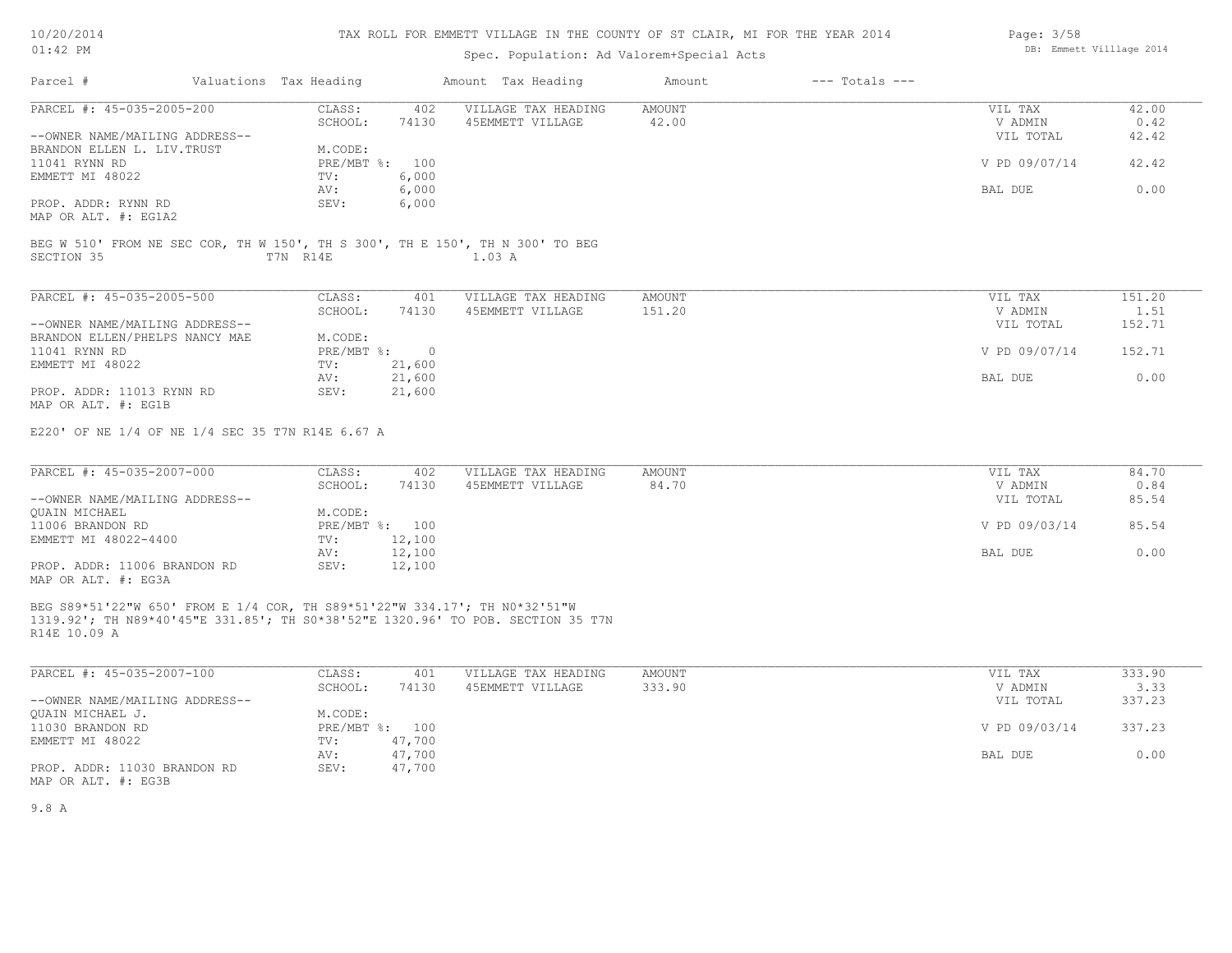| 10/20/2014  |  |
|-------------|--|
| $01:42.$ PM |  |

## Spec. Population: Ad Valorem+Special Acts

| Page: $4/58$ |                          |  |
|--------------|--------------------------|--|
|              | DB: Emmett Villlage 2014 |  |

| CLASS:<br>401<br>VILLAGE TAX HEADING<br><b>AMOUNT</b><br>VIL TAX<br>SCHOOL:<br>45EMMETT VILLAGE<br>350.70<br>74130<br>V ADMIN<br>--OWNER NAME/MAILING ADDRESS--<br>VIL TOTAL<br>M.CODE:<br>QUAIN ROBERT/DONNA<br>PRE/MBT %: 100<br>V PD 09/13/14<br>11006 BRANDON RD<br>50,100<br>EMMETT MI 48022-4400<br>TV:<br>50,100<br>BAL DUE<br>AV:<br>PROP. ADDR: 11006 BRANDON RD<br>SEV:<br>50,100<br>E325' OF SE 1/4 OF NE 1/4 SECTION 35 T7N R14E 9.8 A<br>AMOUNT<br>CLASS:<br>402<br>VILLAGE TAX HEADING<br>VIL TAX<br>SCHOOL:<br>451.20<br>74130<br>45EMMETT VILLAGE<br>V ADMIN<br>VIL TOTAL<br>M.CODE:<br>PRE/MBT %: 100<br>V PD 09/03/14<br>64,458<br>TV:<br>90,900<br>AV:<br>BAL DUE<br>SEV:<br>PROP. ADDR: 11141 BRANDON RD<br>90,900<br>BEG N 89D 59M 53S E 534.45' FROM INT 1/4 COR, TH N 89D 59M 53S E 779.84', TH S OD<br>32M 54S E 1325.15', TH S 89D 58M 19S W 779.84', TH N 0D 32M 54S W 1325.51' TO BEG<br>EXC G.T.R.R. ROW SECTION 35<br>T7N R14E<br>22.94 A<br>CLASS:<br>402<br>AMOUNT<br>VILLAGE TAX HEADING<br>VIL TAX<br>SCHOOL: 74130<br>45EMMETT VILLAGE<br>115.50<br>V ADMIN<br>VIL TOTAL<br>KILIAN JOHN T/MAUREEN<br>M.CODE:<br>PRE/MBT %: 100<br>V PD 08/28/14<br>TV: 16,500<br>16,500<br>AV:<br>BAL DUE<br>PROP. ADDR: BRANDON RD<br>16,500<br>SEV:<br>BEG AT INT 1/4 COR, TH N89^59'53"E 534.45', TH S0^32'54"E 1325.51', TH S89^58'19W<br>538.98', TH NO^21'9"W TO BEG EXC G.T.R.R. ROW SECTION 35 T7N R14E<br>14.06 A<br>CLASS:<br>AMOUNT<br>401<br>VILLAGE TAX HEADING<br>VIL TAX<br>SCHOOL:<br>74130<br>45EMMETT VILLAGE<br>308.00<br>V ADMIN<br>VIL TOTAL<br>M.CODE:<br>PRE/MBT %: 100<br>V PD 09/03/14<br>TV: 44,000<br>AV:<br>44,000<br>BAL DUE<br>SEV:<br>44,000 | Parcel #                                                    | Valuations Tax Heading | Amount Tax Heading | Amount | $---$ Totals $---$ |                          |
|-----------------------------------------------------------------------------------------------------------------------------------------------------------------------------------------------------------------------------------------------------------------------------------------------------------------------------------------------------------------------------------------------------------------------------------------------------------------------------------------------------------------------------------------------------------------------------------------------------------------------------------------------------------------------------------------------------------------------------------------------------------------------------------------------------------------------------------------------------------------------------------------------------------------------------------------------------------------------------------------------------------------------------------------------------------------------------------------------------------------------------------------------------------------------------------------------------------------------------------------------------------------------------------------------------------------------------------------------------------------------------------------------------------------------------------------------------------------------------------------------------------------------------------------------------------------------------------------------------------------------------------------------------------------------------------------------|-------------------------------------------------------------|------------------------|--------------------|--------|--------------------|--------------------------|
|                                                                                                                                                                                                                                                                                                                                                                                                                                                                                                                                                                                                                                                                                                                                                                                                                                                                                                                                                                                                                                                                                                                                                                                                                                                                                                                                                                                                                                                                                                                                                                                                                                                                                               | PARCEL #: 45-035-2007-200                                   |                        |                    |        |                    | 350.70<br>3.50           |
|                                                                                                                                                                                                                                                                                                                                                                                                                                                                                                                                                                                                                                                                                                                                                                                                                                                                                                                                                                                                                                                                                                                                                                                                                                                                                                                                                                                                                                                                                                                                                                                                                                                                                               |                                                             |                        |                    |        |                    | 354.20                   |
|                                                                                                                                                                                                                                                                                                                                                                                                                                                                                                                                                                                                                                                                                                                                                                                                                                                                                                                                                                                                                                                                                                                                                                                                                                                                                                                                                                                                                                                                                                                                                                                                                                                                                               |                                                             |                        |                    |        |                    |                          |
|                                                                                                                                                                                                                                                                                                                                                                                                                                                                                                                                                                                                                                                                                                                                                                                                                                                                                                                                                                                                                                                                                                                                                                                                                                                                                                                                                                                                                                                                                                                                                                                                                                                                                               |                                                             |                        |                    |        |                    | 354.20                   |
|                                                                                                                                                                                                                                                                                                                                                                                                                                                                                                                                                                                                                                                                                                                                                                                                                                                                                                                                                                                                                                                                                                                                                                                                                                                                                                                                                                                                                                                                                                                                                                                                                                                                                               |                                                             |                        |                    |        |                    |                          |
|                                                                                                                                                                                                                                                                                                                                                                                                                                                                                                                                                                                                                                                                                                                                                                                                                                                                                                                                                                                                                                                                                                                                                                                                                                                                                                                                                                                                                                                                                                                                                                                                                                                                                               |                                                             |                        |                    |        |                    | 0.00                     |
|                                                                                                                                                                                                                                                                                                                                                                                                                                                                                                                                                                                                                                                                                                                                                                                                                                                                                                                                                                                                                                                                                                                                                                                                                                                                                                                                                                                                                                                                                                                                                                                                                                                                                               |                                                             |                        |                    |        |                    |                          |
|                                                                                                                                                                                                                                                                                                                                                                                                                                                                                                                                                                                                                                                                                                                                                                                                                                                                                                                                                                                                                                                                                                                                                                                                                                                                                                                                                                                                                                                                                                                                                                                                                                                                                               | MAP OR ALT. #: EG3C                                         |                        |                    |        |                    |                          |
|                                                                                                                                                                                                                                                                                                                                                                                                                                                                                                                                                                                                                                                                                                                                                                                                                                                                                                                                                                                                                                                                                                                                                                                                                                                                                                                                                                                                                                                                                                                                                                                                                                                                                               |                                                             |                        |                    |        |                    |                          |
|                                                                                                                                                                                                                                                                                                                                                                                                                                                                                                                                                                                                                                                                                                                                                                                                                                                                                                                                                                                                                                                                                                                                                                                                                                                                                                                                                                                                                                                                                                                                                                                                                                                                                               |                                                             |                        |                    |        |                    |                          |
|                                                                                                                                                                                                                                                                                                                                                                                                                                                                                                                                                                                                                                                                                                                                                                                                                                                                                                                                                                                                                                                                                                                                                                                                                                                                                                                                                                                                                                                                                                                                                                                                                                                                                               | PARCEL #: 45-035-3001-000                                   |                        |                    |        |                    | 451.20                   |
|                                                                                                                                                                                                                                                                                                                                                                                                                                                                                                                                                                                                                                                                                                                                                                                                                                                                                                                                                                                                                                                                                                                                                                                                                                                                                                                                                                                                                                                                                                                                                                                                                                                                                               |                                                             |                        |                    |        |                    | 4.51                     |
|                                                                                                                                                                                                                                                                                                                                                                                                                                                                                                                                                                                                                                                                                                                                                                                                                                                                                                                                                                                                                                                                                                                                                                                                                                                                                                                                                                                                                                                                                                                                                                                                                                                                                               | --OWNER NAME/MAILING ADDRESS--                              |                        |                    |        |                    | 455.71                   |
|                                                                                                                                                                                                                                                                                                                                                                                                                                                                                                                                                                                                                                                                                                                                                                                                                                                                                                                                                                                                                                                                                                                                                                                                                                                                                                                                                                                                                                                                                                                                                                                                                                                                                               | KILIAN EDWARD M/ANNA                                        |                        |                    |        |                    |                          |
|                                                                                                                                                                                                                                                                                                                                                                                                                                                                                                                                                                                                                                                                                                                                                                                                                                                                                                                                                                                                                                                                                                                                                                                                                                                                                                                                                                                                                                                                                                                                                                                                                                                                                               | 11141 BRANDON RD                                            |                        |                    |        |                    | 455.71                   |
|                                                                                                                                                                                                                                                                                                                                                                                                                                                                                                                                                                                                                                                                                                                                                                                                                                                                                                                                                                                                                                                                                                                                                                                                                                                                                                                                                                                                                                                                                                                                                                                                                                                                                               | EMMETT MI 48022                                             |                        |                    |        |                    |                          |
|                                                                                                                                                                                                                                                                                                                                                                                                                                                                                                                                                                                                                                                                                                                                                                                                                                                                                                                                                                                                                                                                                                                                                                                                                                                                                                                                                                                                                                                                                                                                                                                                                                                                                               |                                                             |                        |                    |        |                    | 0.00                     |
|                                                                                                                                                                                                                                                                                                                                                                                                                                                                                                                                                                                                                                                                                                                                                                                                                                                                                                                                                                                                                                                                                                                                                                                                                                                                                                                                                                                                                                                                                                                                                                                                                                                                                               | MAP OR ALT. #: EG5                                          |                        |                    |        |                    |                          |
|                                                                                                                                                                                                                                                                                                                                                                                                                                                                                                                                                                                                                                                                                                                                                                                                                                                                                                                                                                                                                                                                                                                                                                                                                                                                                                                                                                                                                                                                                                                                                                                                                                                                                               | PARCEL #: 45-035-3001-100<br>--OWNER NAME/MAILING ADDRESS-- |                        |                    |        |                    | 115.50<br>1.15<br>116.65 |
|                                                                                                                                                                                                                                                                                                                                                                                                                                                                                                                                                                                                                                                                                                                                                                                                                                                                                                                                                                                                                                                                                                                                                                                                                                                                                                                                                                                                                                                                                                                                                                                                                                                                                               | 1584 WESTBROOK                                              |                        |                    |        |                    | 116.65                   |
|                                                                                                                                                                                                                                                                                                                                                                                                                                                                                                                                                                                                                                                                                                                                                                                                                                                                                                                                                                                                                                                                                                                                                                                                                                                                                                                                                                                                                                                                                                                                                                                                                                                                                               | MADISON HEIGHTS MI 48071                                    |                        |                    |        |                    |                          |
|                                                                                                                                                                                                                                                                                                                                                                                                                                                                                                                                                                                                                                                                                                                                                                                                                                                                                                                                                                                                                                                                                                                                                                                                                                                                                                                                                                                                                                                                                                                                                                                                                                                                                               |                                                             |                        |                    |        |                    | 0.00                     |
|                                                                                                                                                                                                                                                                                                                                                                                                                                                                                                                                                                                                                                                                                                                                                                                                                                                                                                                                                                                                                                                                                                                                                                                                                                                                                                                                                                                                                                                                                                                                                                                                                                                                                               | MAP OR ALT. #: EG58                                         |                        |                    |        |                    |                          |
|                                                                                                                                                                                                                                                                                                                                                                                                                                                                                                                                                                                                                                                                                                                                                                                                                                                                                                                                                                                                                                                                                                                                                                                                                                                                                                                                                                                                                                                                                                                                                                                                                                                                                               |                                                             |                        |                    |        |                    |                          |
|                                                                                                                                                                                                                                                                                                                                                                                                                                                                                                                                                                                                                                                                                                                                                                                                                                                                                                                                                                                                                                                                                                                                                                                                                                                                                                                                                                                                                                                                                                                                                                                                                                                                                               | PARCEL #: 45-035-3002-000                                   |                        |                    |        |                    | 308.00                   |
|                                                                                                                                                                                                                                                                                                                                                                                                                                                                                                                                                                                                                                                                                                                                                                                                                                                                                                                                                                                                                                                                                                                                                                                                                                                                                                                                                                                                                                                                                                                                                                                                                                                                                               |                                                             |                        |                    |        |                    | 3.08                     |
|                                                                                                                                                                                                                                                                                                                                                                                                                                                                                                                                                                                                                                                                                                                                                                                                                                                                                                                                                                                                                                                                                                                                                                                                                                                                                                                                                                                                                                                                                                                                                                                                                                                                                               | --OWNER NAME/MAILING ADDRESS--                              |                        |                    |        |                    | 311.08                   |
|                                                                                                                                                                                                                                                                                                                                                                                                                                                                                                                                                                                                                                                                                                                                                                                                                                                                                                                                                                                                                                                                                                                                                                                                                                                                                                                                                                                                                                                                                                                                                                                                                                                                                               | LA MAY DANIEL/HELEN                                         |                        |                    |        |                    |                          |
|                                                                                                                                                                                                                                                                                                                                                                                                                                                                                                                                                                                                                                                                                                                                                                                                                                                                                                                                                                                                                                                                                                                                                                                                                                                                                                                                                                                                                                                                                                                                                                                                                                                                                               | 11007 BRANDON RD                                            |                        |                    |        |                    | 311.08                   |
|                                                                                                                                                                                                                                                                                                                                                                                                                                                                                                                                                                                                                                                                                                                                                                                                                                                                                                                                                                                                                                                                                                                                                                                                                                                                                                                                                                                                                                                                                                                                                                                                                                                                                               | EMMETT MI 48022-4401                                        |                        |                    |        |                    |                          |
|                                                                                                                                                                                                                                                                                                                                                                                                                                                                                                                                                                                                                                                                                                                                                                                                                                                                                                                                                                                                                                                                                                                                                                                                                                                                                                                                                                                                                                                                                                                                                                                                                                                                                               |                                                             |                        |                    |        |                    | 0.00                     |
|                                                                                                                                                                                                                                                                                                                                                                                                                                                                                                                                                                                                                                                                                                                                                                                                                                                                                                                                                                                                                                                                                                                                                                                                                                                                                                                                                                                                                                                                                                                                                                                                                                                                                               | PROP. ADDR: 11007 BRANDON RD<br>MAP OR ALT. #: EG4          |                        |                    |        |                    |                          |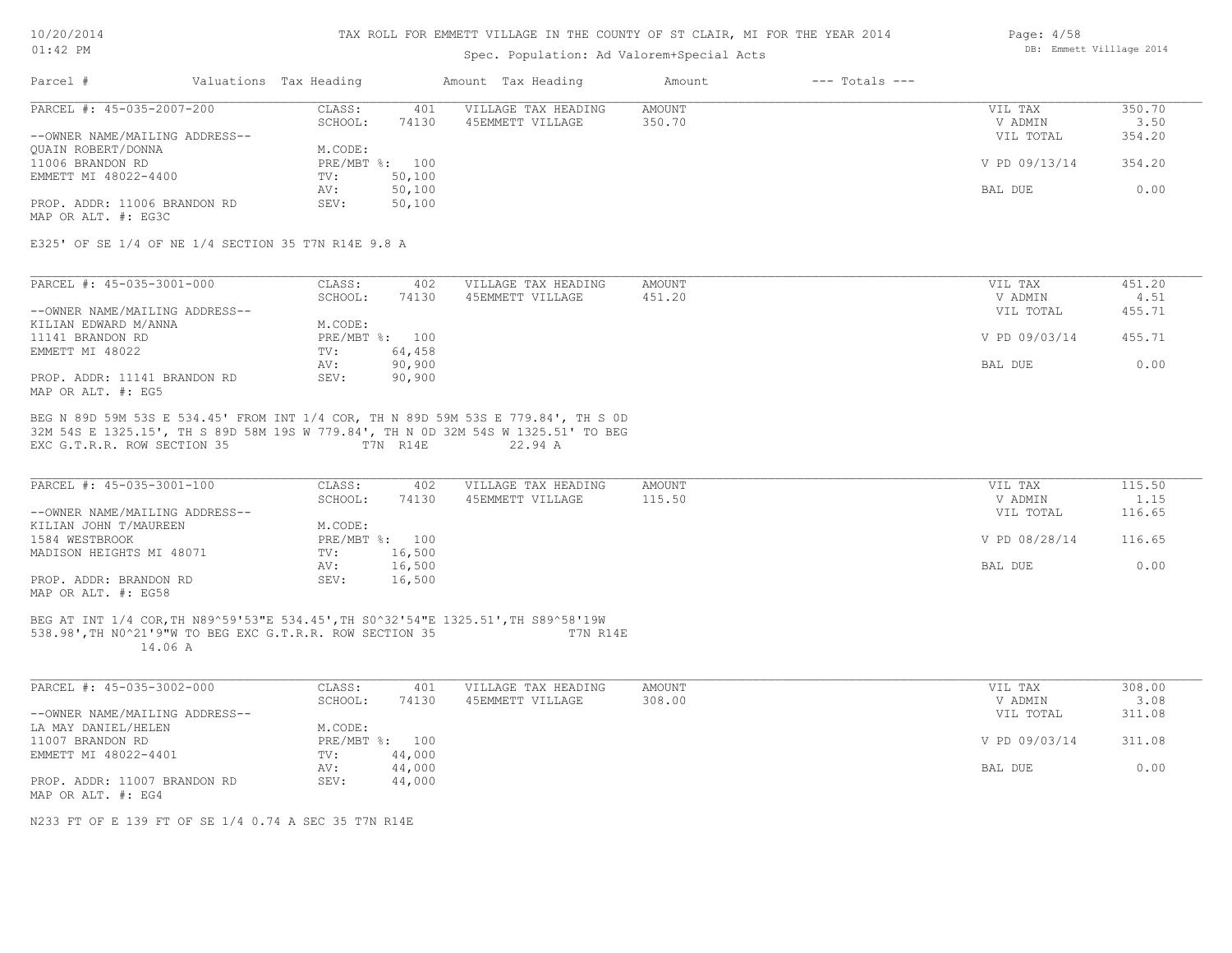#### TAX ROLL FOR EMMETT VILLAGE IN THE COUNTY OF ST CLAIR, MI FOR THE YEAR 2014

### Spec. Population: Ad Valorem+Special Acts

| Parcel #                       | Valuations Tax Heading |                | Amount Tax Heading  | Amount | $---$ Totals $---$ |               |        |
|--------------------------------|------------------------|----------------|---------------------|--------|--------------------|---------------|--------|
| PARCEL #: 45-035-3003-000      | CLASS:                 | 102            | VILLAGE TAX HEADING | AMOUNT |                    | VIL TAX       | 160.32 |
|                                | SCHOOL:                | 74130          | 45EMMETT VILLAGE    | 160.32 |                    | V ADMIN       | 1.60   |
| --OWNER NAME/MAILING ADDRESS-- |                        |                |                     |        |                    | VIL TOTAL     | 161.92 |
| QUAIN PATRICK/MARY             | M.CODE:                |                |                     |        |                    |               |        |
| 11132 BRANDON RD               |                        | PRE/MBT %: 100 |                     |        |                    | V PD 09/13/14 | 161.92 |
| EMMETT MI 48022-4402           | TV:                    | 22,903         |                     |        |                    |               |        |
|                                | AV:                    | 136,800        |                     |        |                    | BAL DUE       | 0.00   |
| PROP. ADDR: BRANDON RD         | SEV:                   | 136,800        |                     |        |                    |               |        |
|                                |                        |                |                     |        |                    |               |        |

MAP OR ALT. #: EG8A

1/4 EXC W 150' OF E 499' OF N 415' SECTION 35 T7N R14E 55.84 A NE 1/4 OF SE 1/4 EXC GTRR R/W & EXC N 233 FT OF E 139 FT & N 1/2 OF SE 1/4 OF SE

| PARCEL #: 45-035-3003-100      | CLASS:     | 401    | VILLAGE TAX HEADING | AMOUNT | VIL TAX       | 291.90 |
|--------------------------------|------------|--------|---------------------|--------|---------------|--------|
|                                | SCHOOL:    | 74130  | 45EMMETT VILLAGE    | 291.90 | V ADMIN       | 2.91   |
| --OWNER NAME/MAILING ADDRESS-- |            |        |                     |        | VIL TOTAL     | 294.81 |
| ARCHAMBAULT HOLLY M.           | M.CODE:    |        |                     |        |               |        |
| 11043 BRANDON RD               | PRE/MBT %: | 100    |                     |        | V PD 09/10/14 | 294.81 |
| Emmett MI 48022                | TV:        | 41,700 |                     |        |               |        |
|                                | AV:        | 41,700 |                     |        | BAL DUE       | 0.00   |
| PROP. ADDR: 11043 BRANDON RD   | SEV:       | 41,700 |                     |        |               |        |
| MAP OR ALT. #: EG8B            |            |        |                     |        |               |        |

W150' OF E 499' OF N 415' OF SE 1/4 SECTION 35 T7N R14E 1.42 A

| PARCEL #: 45-035-3004-000       | CLASS:       | 402    | VILLAGE TAX HEADING | AMOUNT | VIL TAX       | 84.00 |
|---------------------------------|--------------|--------|---------------------|--------|---------------|-------|
|                                 | SCHOOL:      | 74130  | 45EMMETT VILLAGE    | 84.00  | V ADMIN       | 0.84  |
| --OWNER NAME/MAILING ADDRESS--  |              |        |                     |        | VIL TOTAL     | 84.84 |
| R & R PROPERTY ENTERPRISES, LLC | M.CODE:      |        |                     |        |               |       |
| 36516 SAMOA                     | $PRE/MBT$ %: |        |                     |        | V PD 08/05/14 | 84.84 |
| STERLING HEIGHTS MI 48312       | TV:          | 12,000 |                     |        |               |       |
|                                 | AV:          | 12,000 |                     |        | BAL DUE       | 0.00  |
| PROP. ADDR: BURT RD             | SEV:         | 12,000 |                     |        |               |       |
| MAP OR ALT. #: EG7A             |              |        |                     |        |               |       |

S041'25"E 651.06' TO BEG SECTION 35 T7N R14E 10.006 A BEG W 648.38' FROM SE SEC COR,TH W 675',TH N028'16"W 648',TH N8944'24"E 667.13' TH

| PARCEL #: 45-035-3004-100         | CLASS:     | 302    | VILLAGE TAX HEADING | AMOUNT | VIL TAX   | 93.10 |
|-----------------------------------|------------|--------|---------------------|--------|-----------|-------|
|                                   | SCHOOL:    | 74130  | 45EMMETT VILLAGE    | 93.10  | V ADMIN   | 0.93  |
| --OWNER NAME/MAILING ADDRESS--    |            |        |                     |        | VIL TOTAL | 94.03 |
| DORSEY DANNY W H/W, DORSEY MARY A | M.CODE:    |        |                     |        |           |       |
| 3532 RELIFORD RD                  | PRE/MBT %: |        |                     |        | BAL DUE   | 94.03 |
| EMMETT MI 48022                   | TV:        | 13,300 |                     |        |           |       |
|                                   | AV:        | 13,300 |                     |        |           |       |
| PROP. ADDR: 11118 BURT RD         | SEV:       | 13,300 |                     |        |           |       |
| MAP OR ALT. #: EG7B               |            |        |                     |        |           |       |

24S E 318.38', TH S 0D 41M 25S E 652.5' TO BEG SECTION 35 T7N R14E 4.76 A BEG W 330' FROM SE SEC COR, TH W 318.38', TH N 0D 41M 25S W 651.06', TH N 89D 44M Page: 5/58 DB: Emmett Villlage 2014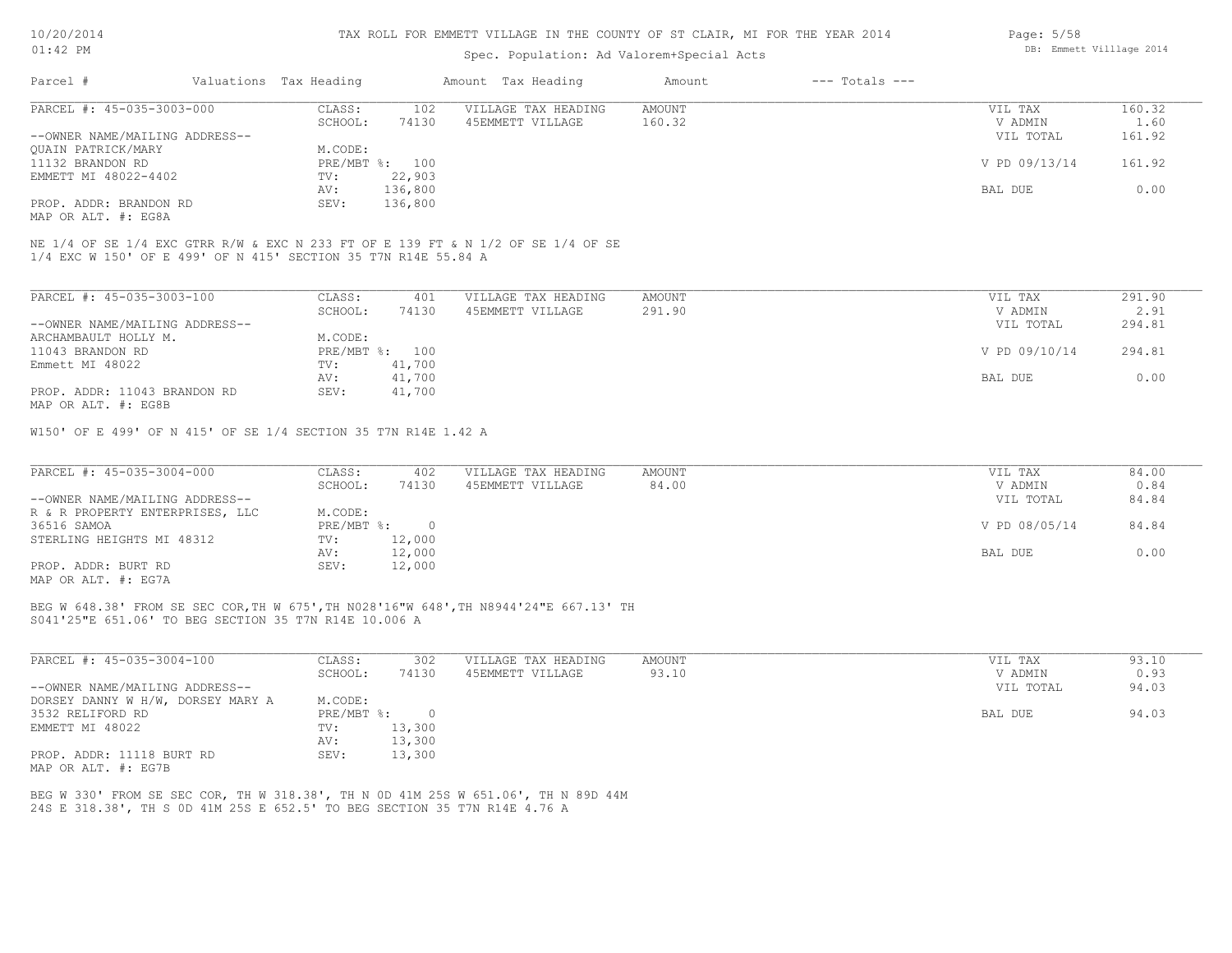MAP OR ALT. #: EG7C

#### TAX ROLL FOR EMMETT VILLAGE IN THE COUNTY OF ST CLAIR, MI FOR THE YEAR 2014

### Spec. Population: Ad Valorem+Special Acts

| Parcel #                           | Valuations Tax Heading |        | Amount Tax Heading  | Amount | $---$ Totals $---$ |               |        |
|------------------------------------|------------------------|--------|---------------------|--------|--------------------|---------------|--------|
| PARCEL #: 45-035-3004-200          | CLASS:                 | 201    | VILLAGE TAX HEADING | AMOUNT |                    | VIL TAX       | 553.70 |
|                                    | SCHOOL:                | 74130  | 45EMMETT VILLAGE    | 553.70 |                    | V ADMIN       | 5.53   |
| --OWNER NAME/MAILING ADDRESS--     |                        |        |                     |        |                    | VIL TOTAL     | 559.23 |
| REEVES KENNETH A./JASON S./CHELSEA | M.CODE:                |        |                     |        |                    |               |        |
| 3961 HITCHINGS                     | $PRE/MBT$ %:           |        |                     |        |                    | V PD 09/13/14 | 559.23 |
| Fort Gratiot MI 48059              | TV:                    | 79,100 |                     |        |                    |               |        |
|                                    | AV:                    | 79,100 |                     |        |                    | BAL DUE       | 0.00   |

654' TO BEG SECTION 35 T7N R14E 4.94 A BEG AT SE SEC COR,TH W 330',TH N041'25"W 652.5',TH N89 44'24"E 330',TH S041'25"E

PROP. ADDR: 11116 BURT RD SEV: 79,100

| PARCEL #: 45-035-3005-000      | CLASS:       | 401    | VILLAGE TAX HEADING | AMOUNT | 427.00<br>VIL TAX       |
|--------------------------------|--------------|--------|---------------------|--------|-------------------------|
|                                | SCHOOL:      | 74130  | 45EMMETT VILLAGE    | 427.00 | 4.27<br>V ADMIN         |
| --OWNER NAME/MAILING ADDRESS-- |              |        |                     |        | 431.27<br>VIL TOTAL     |
| GUDME BRAD                     | M.CODE:      |        |                     |        |                         |
| 305 FITZ RD                    | $PRE/MBT$ %: | 100    |                     |        | V PD 09/13/14<br>431.27 |
| GOODELLS MI 48027              | TV:          | 61,000 |                     |        |                         |
|                                | AV:          | 61,000 |                     |        | 0.00<br>BAL DUE         |
| PROP. ADDR: 11172 BURT RD      | SEV:         | 61,000 |                     |        |                         |
| MAP OR ALT. #: EG6C            |              |        |                     |        |                         |

5.41 A S0^15'9"E 1325.13',TH W 177.95' TO BEG SECTION 35 T7N R14E BEG E 964.94' FROM S 1/4 COR,TH N0^15'9"W 1325.21',TH S 89^58'24"E 177.95',TH

| PARCEL #: 45-035-3005-100         | CLASS:     | 402   | VILLAGE TAX HEADING | AMOUNT | VIL TAX       | 62.54 |
|-----------------------------------|------------|-------|---------------------|--------|---------------|-------|
|                                   | SCHOOL:    | 74130 | 45EMMETT VILLAGE    | 62.54  | V ADMIN       | 0.62  |
| --OWNER NAME/MAILING ADDRESS--    |            |       |                     |        | VIL TOTAL     | 63.16 |
| QUAIN GALIA L/TUCKER A/FRANKLIN J | M.CODE:    |       |                     |        |               |       |
| 410 N. BATCHEWANA                 | PRE/MBT %: |       |                     |        | V PD 09/10/14 | 63.16 |
| Clawson MI 48017                  | TV:        | 8,935 |                     |        |               |       |
|                                   | AV:        | 9,100 |                     |        | BAL DUE       | 0.00  |
| PROP. ADDR: BURT RD               | SEV:       | 9,100 |                     |        |               |       |
|                                   |            |       |                     |        |               |       |

MAP OR ALT. #: EG6D

S028'16"E 1325.08',TH W 180.49' TO BEG SECTION 35 T7N R14E 5.14 A BEG E 1142.89' FROM S 1/4 COR,TH N015'9"W 1325.13',TH S8958'24"E 175.43',TH

| PARCEL #: 45-035-3005-200      | CLASS:  | 401            | VILLAGE TAX HEADING | AMOUNT | VIL TAX       | 404.60 |
|--------------------------------|---------|----------------|---------------------|--------|---------------|--------|
|                                | SCHOOL: | 74130          | 45EMMETT VILLAGE    | 404.60 | V ADMIN       | 4.04   |
| --OWNER NAME/MAILING ADDRESS-- |         |                |                     |        | VIL TOTAL     | 408.64 |
| MC CLELLAND LARRY              | M.CODE: |                |                     |        |               |        |
| 11176 BURT RD                  |         | PRE/MBT %: 100 |                     |        | V PD 08/19/14 | 408.64 |
| EMMETT MI 48022                | TV:     | 57,800         |                     |        |               |        |
|                                | AV:     | 57,800         |                     |        | BAL DUE       | 0.00   |
| PROP. ADDR: 11176 BURT RD      | SEV:    | 57,800         |                     |        |               |        |
| MAP OR ALT. #: EG6E            |         |                |                     |        |               |        |

1325.21',TH W 177.94' TO BEG SECTION 35 T7N R14E 5.41 A BEG E 787' FROM S 1/4 COR,TH N0^15'9"W 13325.29',TH S89^58'24"E 177.94'TH S0^15'9"E DB: Emmett Villlage 2014

Page: 6/58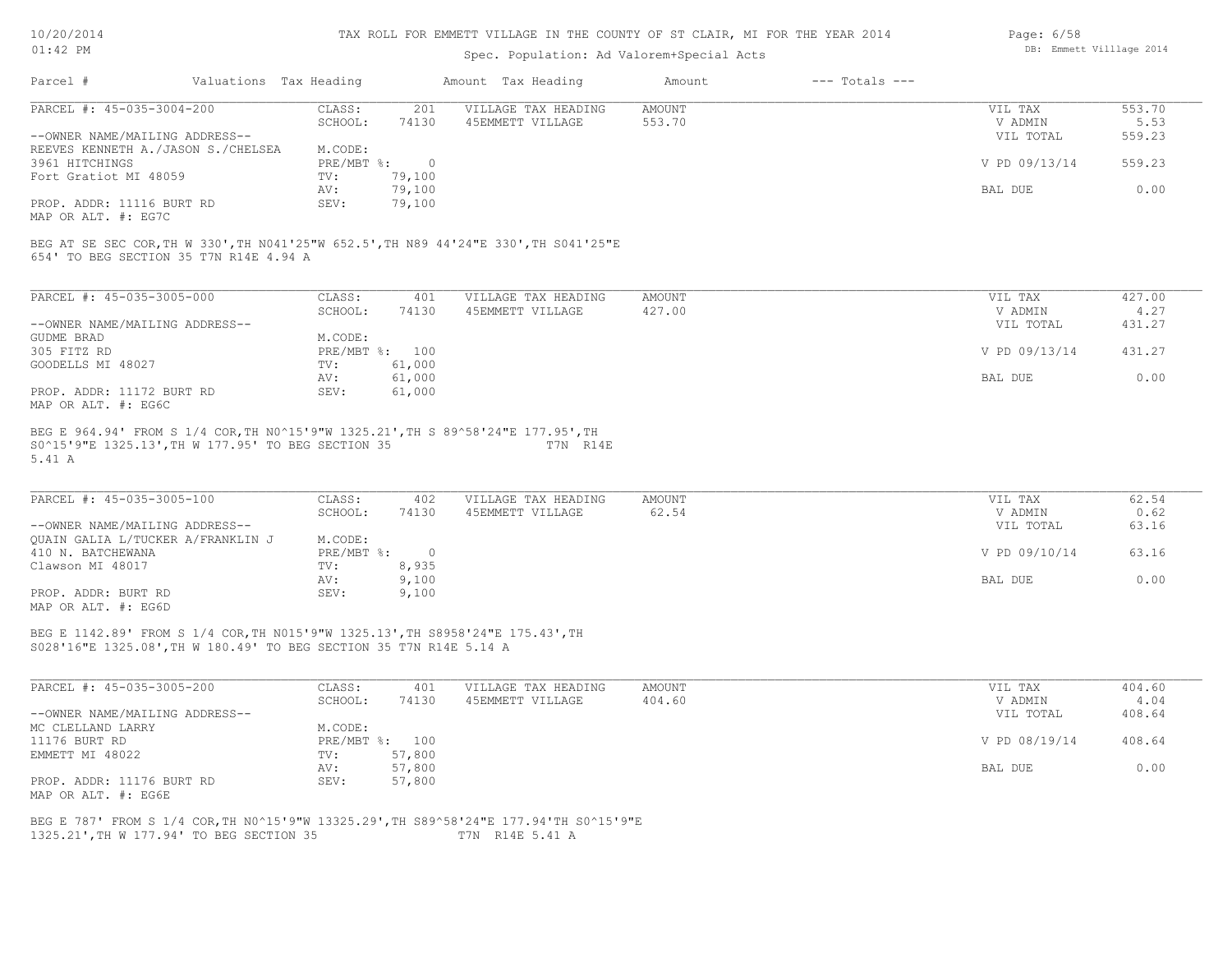#### TAX ROLL FOR EMMETT VILLAGE IN THE COUNTY OF ST CLAIR, MI FOR THE YEAR 2014

### Spec. Population: Ad Valorem+Special Acts

| Parcel #                       | Valuations Tax Heading |        | Amount Tax Heading  | Amount | $---$ Totals $---$ |               |        |
|--------------------------------|------------------------|--------|---------------------|--------|--------------------|---------------|--------|
| PARCEL #: 45-035-3006-000      | CLASS:                 | 401    | VILLAGE TAX HEADING | AMOUNT |                    | VIL TAX       | 252.00 |
|                                | SCHOOL:                | 74130  | 45EMMETT VILLAGE    | 252.00 |                    | V ADMIN       | 2.52   |
| --OWNER NAME/MAILING ADDRESS-- |                        |        |                     |        |                    | VIL TOTAL     | 254.52 |
| WALENTY DANIEL/BETTE TRUSTEE   | M.CODE:                |        |                     |        |                    |               |        |
| 11188 BURT RD                  | PRE/MBT %: 100         |        |                     |        |                    | V PD 09/07/14 | 254.52 |
| EMMETT MI 48022-4407           | TV:                    | 36,000 |                     |        |                    |               |        |
|                                | AV:                    | 36,000 |                     |        |                    | BAL DUE       | 0.00   |
| PROP. ADDR: 11188 BURT RD      | SEV:                   | 36,000 |                     |        |                    |               |        |

MAP OR ALT. #: EG6B

E324 FT MEAS ON S SEC LINE OF W 787 FT OF SW 1/4 OF SE 1/4 9.82 A SEC 35 T7N R14E

| PARCEL #: 45-035-3007-000      | CLASS:     | 402   | VILLAGE TAX HEADING | AMOUNT | VIL TAX       | 32.74 |
|--------------------------------|------------|-------|---------------------|--------|---------------|-------|
|                                | SCHOOL:    | 74130 | 45EMMETT VILLAGE    | 32.74  | V ADMIN       | 0.32  |
| --OWNER NAME/MAILING ADDRESS-- |            |       |                     |        | VIL TOTAL     | 33.06 |
| BERNARDI/DINO/BRENDA           | M.CODE:    |       |                     |        |               |       |
| 3255 N MILL ST                 | PRE/MBT %: |       |                     |        | V PD 07/31/14 | 33.06 |
| DRYDEN MI 48428                | TV:        | 4,678 |                     |        |               |       |
|                                | AV:        | 8,900 |                     |        | BAL DUE       | 0.00  |
| PROP. ADDR: BURT RD            | SEV:       | 8,900 |                     |        |               |       |
| MAP OR ALT. #: EG6A            |            |       |                     |        |               |       |

9S E 1325.59'TH W 154.33' TOTHE BEG SEC 35 T7N R14E 4.7 A BEG AT S 1/4 COR.TH N 0D 15M 9S W 1325.66',TH S 89D 58M 24S E 154.33', TH S OD 15M

| PARCEL #: 45-035-3007-100      | CLASS:     | 402   | VILLAGE TAX HEADING | AMOUNT | VIL TAX       | 32.75 |
|--------------------------------|------------|-------|---------------------|--------|---------------|-------|
|                                | SCHOOL:    | 74130 | 45EMMETT VILLAGE    | 32.75  | V ADMIN       | 0.32  |
| --OWNER NAME/MAILING ADDRESS-- |            |       |                     |        | VIL TOTAL     | 33.07 |
| GRACE JOSEPH REV TRUST         | M.CODE:    |       |                     |        |               |       |
| 10715 BRANDON ROAD             | PRE/MBT %: |       |                     |        | V PD 07/31/14 | 33.07 |
| EMMETT MI 48022                | TV:        | 4,679 |                     |        |               |       |
|                                | AV:        | 8,900 |                     |        | BAL DUE       | 0.00  |
| PROP. ADDR: BURT RD            | SEV:       | 8,900 |                     |        |               |       |
| MAP OR ALT. #: EG6A2           |            |       |                     |        |               |       |

#### S0^15'9"E 1325.52',TH W 154.33' TO BEG SECTION 35 T7N R14E 4.70 A BEG E 154.33' FROM S 1/4 COR,TH N0^15'9"W 1325.59',TH S89^58'24"E 154.33',TH

| PARCEL #: 45-035-3007-200      | CLASS:     | 402   | VILLAGE TAX HEADING | AMOUNT | 32.75<br>VIL TAX       |
|--------------------------------|------------|-------|---------------------|--------|------------------------|
|                                | SCHOOL:    | 74130 | 45EMMETT VILLAGE    | 32.75  | 0.32<br>V ADMIN        |
| --OWNER NAME/MAILING ADDRESS-- |            |       |                     |        | 33.07<br>VIL TOTAL     |
| GRACE JOSEPH REV TRUST         | M.CODE:    |       |                     |        |                        |
| 10715 BRANDON ROAD             | PRE/MBT %: |       |                     |        | V PD 07/31/14<br>33.07 |
| EMMETT MI 48022                | TV:        | 4,679 |                     |        |                        |
|                                | AV:        | 8,900 |                     |        | 0.00<br>BAL DUE        |
| PROP. ADDR: BURT RD            | SEV:       | 8,900 |                     |        |                        |
| MAP OR ALT. #: EG6A3           |            |       |                     |        |                        |

 4.70 A S0^15'9"E 1325.44;,TH W 154.34' TO BEG SECTION 35 T7N R14E BEG E 308.66' FROM S 1/4 COR,TH N0^15'9"W 1325.52',TH S89^58'24"E 154.34',TH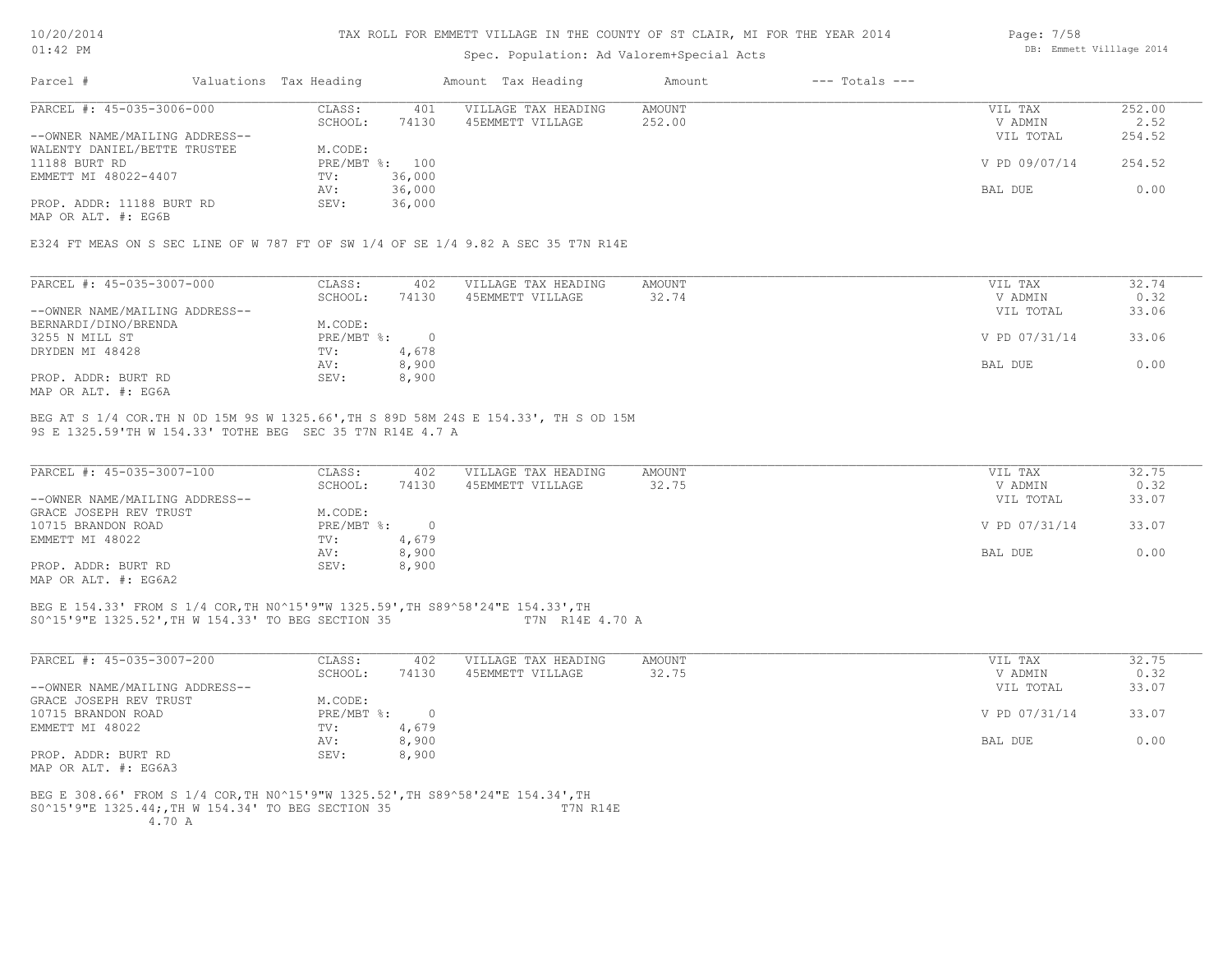### Spec. Population: Ad Valorem+Special Acts

| Parcel #                                            | Valuations Tax Heading |                | Amount Tax Heading  | Amount | $---$ Totals $---$ |               |        |
|-----------------------------------------------------|------------------------|----------------|---------------------|--------|--------------------|---------------|--------|
| PARCEL #: 45-036-1001-001                           | CLASS:                 | 102            | VILLAGE TAX HEADING | AMOUNT |                    | VIL TAX       | 325.82 |
|                                                     | SCHOOL:                | 74130          | 45EMMETT VILLAGE    | 325.82 |                    | V ADMIN       | 3.25   |
| --OWNER NAME/MAILING ADDRESS--                      |                        |                |                     |        |                    | VIL TOTAL     | 329.07 |
| CENTENNIAL PINES FARMS, INC                         | M.CODE:                |                |                     |        |                    |               |        |
| 2775 BRICKER RD                                     |                        | PRE/MBT %: 100 |                     |        |                    | V PD 07/31/14 | 329.07 |
| GOODELLS MI 48027                                   | TV:                    | 46,546         |                     |        |                    |               |        |
|                                                     | AV:                    | 119,600        |                     |        |                    | BAL DUE       | 0.00   |
| PROP. ADDR: 2775 BRICKER RD<br>MAP OR ALT. #: EG16A | SEV:                   | 119,600        |                     |        |                    |               |        |

 T7N R14E 76.37 A SPLIT ON 10/14/2005 FROM 0S W 454.62', TH S 2D 24M 40S W 454.81', TH N 87D 5M 0S W 921.01' TO BEG SECTION 36 OF A 1482.39' RADIUS CV TO THE LEFT, L.C. BEARS S 24D 33M 40S W 82.72', TH N 75D 8M 40S W 2191.29', TH S 75D 8M 0S E 76.94' TO W'LY LINE OF M-19, SW'LY 82.73' ALG ARC BEG W 1/4 COR, TH N 2D 33M 5S E 2646.05', TH S 87D 1M 35S E 1315.31', TH S 2D 25M

74-19-036-1001-000;

| PARCEL #: 45-036-1001-101      | CLASS:     | 401    | VILLAGE TAX HEADING | AMOUNT | VIL TAX       | 362.60 |
|--------------------------------|------------|--------|---------------------|--------|---------------|--------|
|                                | SCHOOL:    | 74130  | 45EMMETT VILLAGE    | 362.60 | V ADMIN       | 3.62   |
| --OWNER NAME/MAILING ADDRESS-- |            |        |                     |        | VIL TOTAL     | 366.22 |
| OLEJNIK ROBERT                 | M.CODE:    |        |                     |        |               |        |
| 9901 RYNN RD                   | PRE/MBT %: |        |                     |        | V PD 08/28/14 | 366.22 |
| Avoca MI 48006                 | TV:        | 51,800 |                     |        |               |        |
|                                | AV:        | 51,800 |                     |        | BAL DUE       | 0.00   |
| PROP. ADDR: 3257 KINNEY RD     | SEV:       | 51,800 |                     |        |               |        |
| MAP OR ALT. #: EG16B           |            |        |                     |        |               |        |

 3.85 A SPLIT 10/14/2005 FROM 74-19-036-1001-100, 74-19-036-1001-000; W 222.92', TH N 87D 5M 0S W 400' TO BEG SECTION 36 T7N R14E 1482.39' RADIUS CV TO THE LEFT, L.C. BEARS S 20D 10M 25S W 144.24' TH S 2D 25M 40S E 454.62' TO W'LY LNE OF M-19, TH SW'LY 144.3' ALG W'LY LINE OF M-19 & THE ARC OF A BEG S 87D 5M 0S E 921.01' FROM W 1/4 COR, TH N 2D 25M 40S E 454.81', TH S 75D 8M 0S

| PARCEL #: 45-036-1002-000      | CLASS:     | 201    | VILLAGE TAX HEADING | AMOUNT | VIL TAX       | 431.92 |
|--------------------------------|------------|--------|---------------------|--------|---------------|--------|
|                                | SCHOOL:    | 74130  | 45EMMETT VILLAGE    | 431.92 | V ADMIN       | 4.31   |
| --OWNER NAME/MAILING ADDRESS-- |            |        |                     |        | VIL TOTAL     | 436.23 |
| GREENIA DANIEL                 | M.CODE:    |        |                     |        |               |        |
| P.O. BOX 155                   | PRE/MBT %: | $\Box$ |                     |        | V PD 09/13/14 | 436.23 |
| 10820 DUNNIGAN RD              | TV:        | 61,704 |                     |        |               |        |
| EMMETT MI 48022                | AV:        | 65,400 |                     |        | BAL DUE       | 0.00   |
|                                | SEV:       | 65,400 |                     |        |               |        |
| ppop appp 10000 pullivations   |            |        |                     |        |               |        |

MAP OR ALT. #: EG14K1 PROP. ADDR: 10820 DUNNIGAN RD

T7N R14E 7.53 A 385.43', TH S 29D 9M W 240.92', TH N 50D 39M W 428.02' TO BEG SECTION 36 708.45' & S 50D 39M E 310.7' FROM N 1/4 COR, TH N 39D 21M E 250', TH S 48D 43M E 310.7', TH N 2D 22M E 408.45' TO BEG; AND BEG N 87D 8M W 1349.35' & S 2D 22M W S 2D 22M W 250', TH S 42D 50M 48S W 185.55', TH S 39D 21M W 250', TH N 50D 39M W BEG N 87D 8M W 1349.35' & S 2D 22M W 300' FROM N 1/4 COR, TH S 87D 8M E 519.05' TH Page: 8/58 DB: Emmett Villlage 2014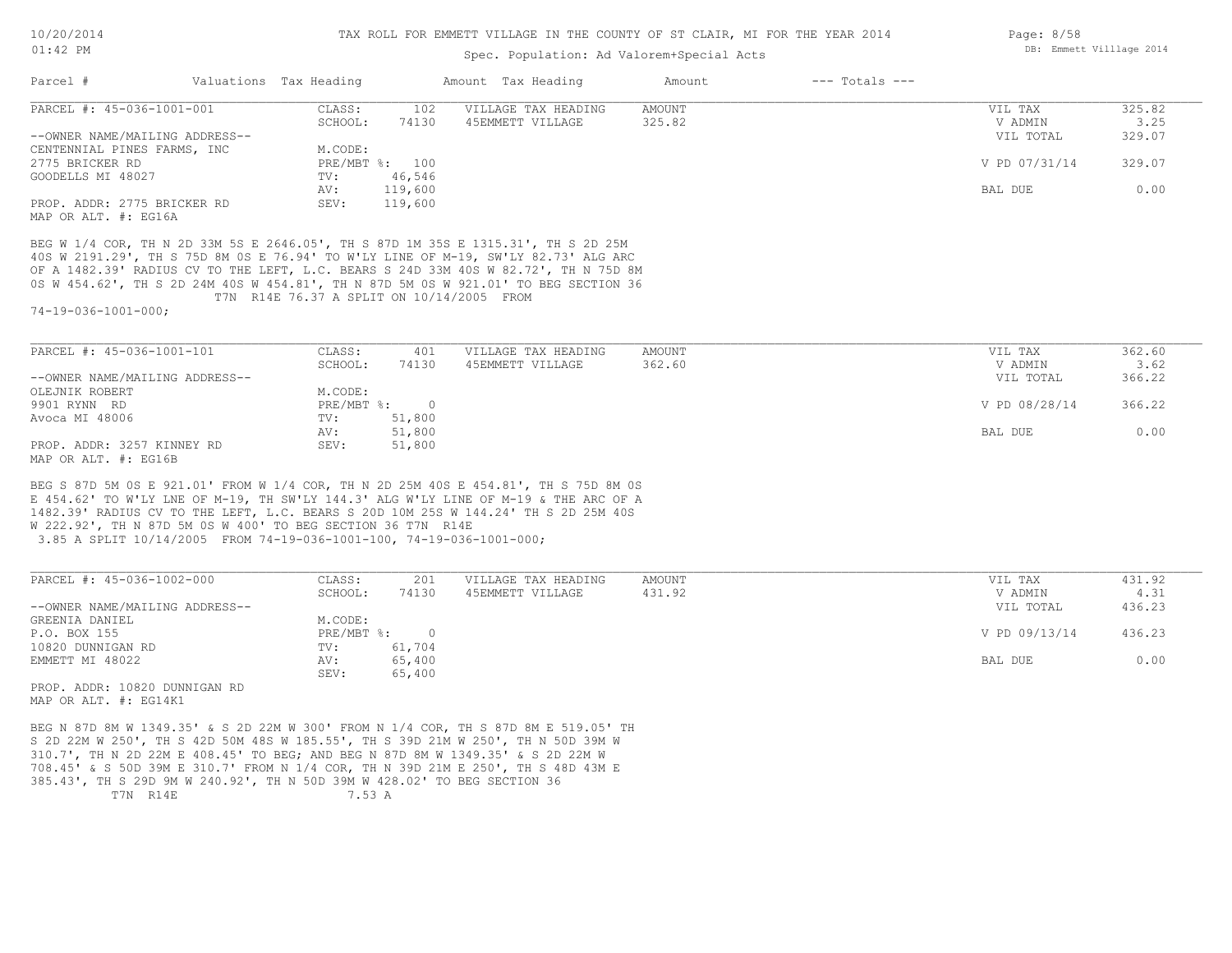### Spec. Population: Ad Valorem+Special Acts

|                                                                                                                                                                                                                 | Valuations Tax Heading |                | Amount Tax Heading                      | Amount           | $---$ Totals $---$ |                    |                |
|-----------------------------------------------------------------------------------------------------------------------------------------------------------------------------------------------------------------|------------------------|----------------|-----------------------------------------|------------------|--------------------|--------------------|----------------|
| PARCEL #: 45-036-1002-100                                                                                                                                                                                       | CLASS:                 | 201            | VILLAGE TAX HEADING                     | <b>AMOUNT</b>    |                    | VIL TAX            | 40.60          |
|                                                                                                                                                                                                                 | SCHOOL:                | 74130          | 45EMMETT VILLAGE                        | 40.60            |                    | V ADMIN            | 0.40           |
| --OWNER NAME/MAILING ADDRESS--                                                                                                                                                                                  |                        |                |                                         |                  |                    | VIL TOTAL          | 41.00          |
| GREENIA DANIEL                                                                                                                                                                                                  | M.CODE:                |                |                                         |                  |                    |                    |                |
| P.O. BOX 155                                                                                                                                                                                                    | PRE/MBT %:             | $\overline{0}$ |                                         |                  |                    | V PD 09/13/14      | 41.00          |
| 10820 DUNNIGAN RD                                                                                                                                                                                               | TV:                    | 5,800          |                                         |                  |                    |                    |                |
| EMMETT MI 48022                                                                                                                                                                                                 | AV:                    | 5,800          |                                         |                  |                    | BAL DUE            | 0.00           |
|                                                                                                                                                                                                                 | SEV:                   | 5,800          |                                         |                  |                    |                    |                |
| PROP. ADDR: RYNN RD                                                                                                                                                                                             |                        |                |                                         |                  |                    |                    |                |
| MAP OR ALT. #: EG14K2                                                                                                                                                                                           |                        |                |                                         |                  |                    |                    |                |
| PARCEL #: 45-036-1003-000                                                                                                                                                                                       | CLASS:<br>SCHOOL:      | 401<br>74130   | VILLAGE TAX HEADING<br>45EMMETT VILLAGE | AMOUNT<br>495.54 |                    | VIL TAX<br>V ADMIN | 495.54<br>4.95 |
| --OWNER NAME/MAILING ADDRESS--                                                                                                                                                                                  |                        |                |                                         |                  |                    | VIL TOTAL          | 500.49         |
| LEVIN PAUL/MICHELLE                                                                                                                                                                                             | M.CODE:                |                |                                         |                  |                    |                    |                |
| 10835 RYNN RD                                                                                                                                                                                                   | PRE/MBT %: 100         |                |                                         |                  |                    | V PD 09/10/14      | 500.49         |
|                                                                                                                                                                                                                 | TV:                    | 70,792         |                                         |                  |                    |                    |                |
|                                                                                                                                                                                                                 |                        |                |                                         |                  |                    |                    |                |
|                                                                                                                                                                                                                 | AV:                    | 76,900         |                                         |                  |                    | BAL DUE            | 0.00           |
| EMMETT MI 48022<br>PROP. ADDR: 10835 RYNN RD<br>MAP OR ALT. #: EG14C/F                                                                                                                                          | SEV:                   | 76,900         |                                         |                  |                    |                    |                |
|                                                                                                                                                                                                                 |                        |                |                                         |                  |                    |                    |                |
| BEG ON N SEC LINE N 87 DEG 8 MIN W 680.3 FT FROM N 1/4 COR, TH S 2 DEG 22 MIN W 300<br>FT, TH N 87 DEG 8 MIN W 450 FT, TH N 2 DEG 22 MIN E 300 FT, TH S 87 DEG 8 MIN E 450<br>FT TO BEG. 3.09 A SEC 36 T7N R14E |                        |                |                                         |                  |                    |                    |                |

| FARCEL #. 4J-030-I000-000          | - cana       | ᅕᅛᆂ    | VIIIAGE IAA NEADING | <b>AI'IOUN L</b> | VII IAA   | 310.00 |
|------------------------------------|--------------|--------|---------------------|------------------|-----------|--------|
|                                    | SCHOOL:      | 74130  | 45EMMETT VILLAGE    | 376.60           | V ADMIN   | 3.76   |
| --OWNER NAME/MAILING ADDRESS--     |              |        |                     |                  | VIL TOTAL | 380.36 |
| STEMM DAVID/LRURA/REYNOLDS CRYSTEL | M.CODE:      |        |                     |                  |           |        |
| 3405 KINNEY RD                     | $PRE/MBT$ %: | 100    |                     |                  | BAL DUE   | 380.36 |
| Emmett MI 48022                    | TV:          | 53,800 |                     |                  |           |        |
|                                    | AV:          | 53,800 |                     |                  |           |        |
| PROP. ADDR: 3405 KINNEY RD         | SEV:         | 53,800 |                     |                  |           |        |
|                                    |              |        |                     |                  |           |        |

MAP OR ALT. #: EG14H/J

185.55',TH N222'E 250',TH S878'E 497.03' TO BEG SECTION 36 T7N R14E 7.71 A TO W'LY LINE M-19 FROM N 1/4 COR,TH S299'W 704.51' TH N4843'W 385.43',TH N4250'48"E W OF N 1/4 COR,TH S222'W 300',TH S878'E TO M-19 & BEG N878'W 330.65' & S252'W 300' THAT PART OF NW 1/4 LYING W OF NEW M-19 & N & E OF A LINE, BEG ON N SEC LINE 680.3'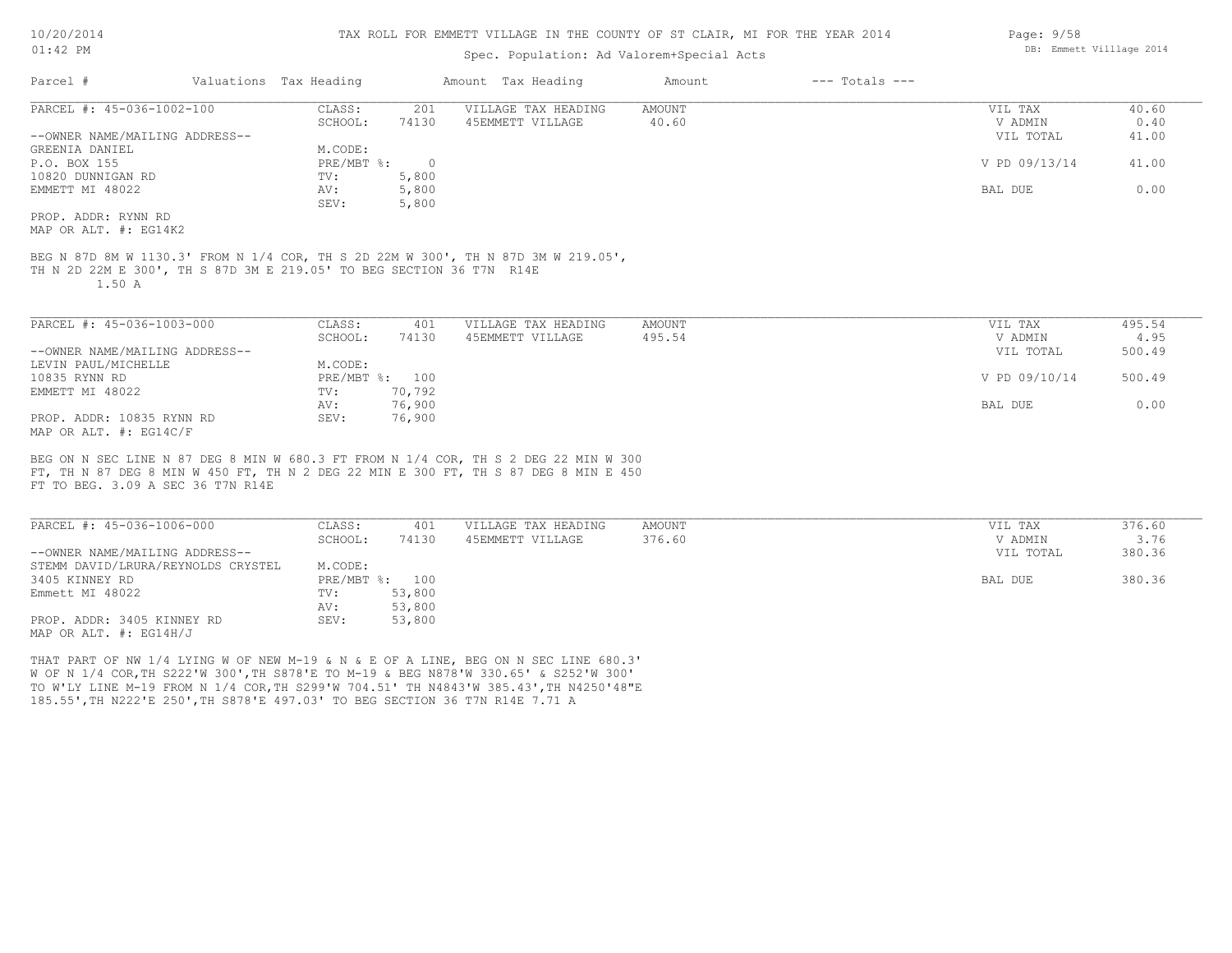### Spec. Population: Ad Valorem+Special Acts

| Parcel #                            | Valuations Tax Heading |        | Amount Tax Heading  | Amount | $---$ Totals $---$ |               |       |
|-------------------------------------|------------------------|--------|---------------------|--------|--------------------|---------------|-------|
| PARCEL #: 45-036-1008-001           | CLASS:                 | 401    | VILLAGE TAX HEADING | AMOUNT |                    | VIL TAX       | 79.10 |
|                                     | SCHOOL:                | 74130  | 45EMMETT VILLAGE    | 79.10  |                    | V ADMIN       | 0.79  |
| --OWNER NAME/MAILING ADDRESS--      |                        |        |                     |        |                    | VIL TOTAL     | 79.89 |
| BIRKENSHAW ROBERT                   | M.CODE:                |        |                     |        |                    |               |       |
| P.O. BOX 188                        | PRE/MBT %:             |        |                     |        |                    | V PD 09/15/14 | 79.89 |
| EMMETT MI 48022                     | TV:                    | 11,300 |                     |        |                    |               |       |
|                                     | AV:                    | 11,300 |                     |        |                    | BAL DUE       | 0.00  |
| PROP. ADDR: 3301 EMMETT RD          | SEV:                   | 11,300 |                     |        |                    |               |       |
| MAP OR ALT. $\#$ : EG14A/B/24/25/26 |                        |        |                     |        |                    |               |       |

19-036-1009-000, 19-036-1010-000; R14E 3.63 A SPLIT ON 11/21/2007 FROM 19-036-1008-000, 19-036-1007-000, PART OF N 1/2 OF SE 1/4 OF NW 1/4 LYING SW OF M-21 & E OF EMMETT RD SECTION 36 T7N 1/4 ALSO W 99' OF E 231' OF N 99' OF S 660' OF SE 1/4 OF NW 1/4 & E 393 FT OF THAT 594' OF THE E 132' OF THE SE 1/4 & N 66' OF THE S 660' OF E 132' OF SE 1/4 OF NW THE N 66' OF THE S 458' OF THE E 132' OF THE SE 1/4 OF NW 1/4 & THE N 136' OF THE S

| PARCEL #: 45-036-1011-000      | CLASS:     | 201    | VILLAGE TAX HEADING | AMOUNT | VIL TAX   | 168.00 |
|--------------------------------|------------|--------|---------------------|--------|-----------|--------|
|                                | SCHOOL:    | 74130  | 45EMMETT VILLAGE    | 168.00 | V ADMIN   | 1.68   |
| --OWNER NAME/MAILING ADDRESS-- |            |        |                     |        | VIL TOTAL | 169.68 |
| FULLERTON JAMES/S ET-AL        | M.CODE:    |        |                     |        |           |        |
| 21735 GREGORY                  | PRE/MBT %: |        |                     |        | BAL DUE   | 169.68 |
| DEARBORN MI 48124              | TV:        | 24,000 |                     |        |           |        |
|                                | AV:        | 24,000 |                     |        |           |        |
| PROP. ADDR: 3279 EMMETT RD     | SEV:       | 24,000 |                     |        |           |        |
| MAP OR ALT. #: EG23            |            |        |                     |        |           |        |

T7N R14E THE N 227 FT OF THE S 392 FT OF THE E 132 FT OF THE SE 1/4 OF NW 1/4 .69 A SEC 36

| PARCEL #: 45-036-1012-000      | CLASS:  | 401            | VILLAGE TAX HEADING | AMOUNT | VIL TAX       | 297.50 |
|--------------------------------|---------|----------------|---------------------|--------|---------------|--------|
|                                | SCHOOL: | 74130          | 45EMMETT VILLAGE    | 297.50 | V ADMIN       | 2.97   |
| --OWNER NAME/MAILING ADDRESS-- |         |                |                     |        | VIL TOTAL     | 300.47 |
| BECK DAVID J/GAIL R.           | M.CODE: |                |                     |        |               |        |
| 10772 BRANDON RD               |         | PRE/MBT %: 100 |                     |        | V PD 09/15/14 | 300.47 |
| EMMETT MI 48022                | TV:     | 42,500         |                     |        |               |        |
|                                | AV:     | 42,500         |                     |        | BAL DUE       | 0.00   |
| PROP. ADDR: 10772 BRANDON RD   | SEV:    | 42,500         |                     |        |               |        |
| MAP OR ALT. #: EG22            |         |                |                     |        |               |        |

THEREOF. 3.63 A SEC 36 T7N R14E 946.9 FT & EXC E 132 FT OF N 495 FT THEREOF & EXC W 99 FT OF E 231 FT OF N 99 FT THAT PART OF S 1/2 OF SE 1/4 OF NW 1/4 LYING N & W OF BRANDON & EMMETT RDS, EXC W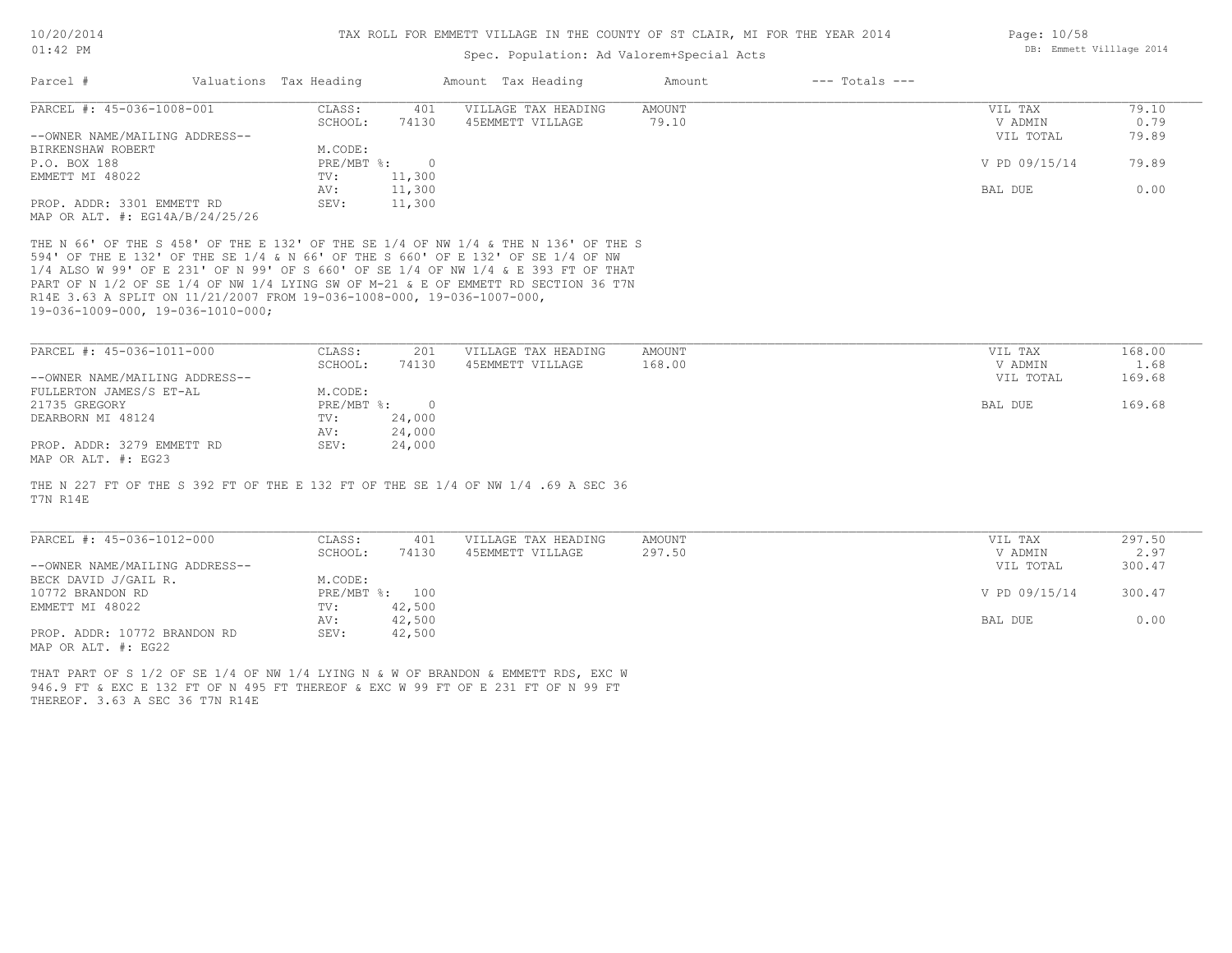### Spec. Population: Ad Valorem+Special Acts

| Parcel #                       | Valuations Tax Heading |       | Amount Tax Heading  | Amount | $---$ Totals $---$ |               |       |
|--------------------------------|------------------------|-------|---------------------|--------|--------------------|---------------|-------|
| PARCEL #: 45-036-1012-100      | CLASS:                 | 402   | VILLAGE TAX HEADING | AMOUNT |                    | VIL TAX       | 54.60 |
|                                | SCHOOL:                | 74130 | 45EMMETT VILLAGE    | 54.60  |                    | V ADMIN       | 0.54  |
| --OWNER NAME/MAILING ADDRESS-- |                        |       |                     |        |                    | VIL TOTAL     | 55.14 |
| PIERCE DENNIS R.TRUST          | M.CODE:                |       |                     |        |                    |               |       |
| 10895 BRANDON RD               | PRE/MBT %: 100         |       |                     |        |                    | V PD 09/15/14 | 55.14 |
| EMMETT MI 48022                | TV:                    | 7,800 |                     |        |                    |               |       |
|                                | AV:                    | 7,800 |                     |        |                    | BAL DUE       | 0.00  |
| PROP. ADDR: BRANDON RD         | SEV:                   | 7,800 |                     |        |                    |               |       |
| MAP OR ALT. #: EG22B           |                        |       |                     |        |                    |               |       |

 2.80 A N2^34'25"E 396',TH N87^4'W 99',TH N2^34'25"E 99' TO BEG SECTION 36 T7N R14E 214.43', RADIUS 263.43', CHORD BEARING N56^10'54"E 208.56',TH N87^4'E 63.04',TH S2^34'25"W 429.17',TH S87^4'W E 161',TH S4^1'50"W 190.65',TH ALG CURV TO LEFT BEG S2^34'25"W 1983.26' & N87^4'W 231' FROM N 1/4 COR, TH N87^4'W 162',TH

| PARCEL #: 45-036-1013-000      | CLASS:  | 401            | VILLAGE TAX HEADING | AMOUNT | VIL TAX       | 188.30 |
|--------------------------------|---------|----------------|---------------------|--------|---------------|--------|
|                                | SCHOOL: | 74130          | 45EMMETT VILLAGE    | 188.30 | V ADMIN       | 1.88   |
| --OWNER NAME/MAILING ADDRESS-- |         |                |                     |        | VIL TOTAL     | 190.18 |
| HAZELMAN JACK E/MATILDA        | M.CODE: |                |                     |        |               |        |
| 10782 BRANDON RD               |         | PRE/MBT %: 100 |                     |        | V PD 09/03/14 | 190.18 |
| EMMETT MI 48022-4506           | TV:     | 26,900         |                     |        |               |        |
|                                | AV:     | 26,900         |                     |        | BAL DUE       | 0.00   |
| PROP. ADDR: 10782 BRANDON RD   | SEV:    | 26,900         |                     |        |               |        |
|                                |         |                |                     |        |               |        |

MAP OR ALT. #: EG21A

THE E 100 FT OF W 946.9 FT OF S 1/2 OF SE 1/4 OF NW 1/4 1.51 A SEC 36 T7N R14E

| PARCEL #: 45-036-1014-000      | CLASS:  | 401            | VILLAGE TAX HEADING | AMOUNT | VIL TAX       | 126.00 |
|--------------------------------|---------|----------------|---------------------|--------|---------------|--------|
|                                | SCHOOL: | 74130          | 45EMMETT VILLAGE    | 126.00 | V ADMIN       | 1.26   |
| --OWNER NAME/MAILING ADDRESS-- |         |                |                     |        | VIL TOTAL     | 127.26 |
| MCNESKY GUY                    | M.CODE: |                |                     |        |               |        |
| 10786 BRANDON RD               |         | PRE/MBT %: 100 |                     |        | V PD 09/03/14 | 127.26 |
| Emmett MI 48022                | TV:     | 18,000         |                     |        |               |        |
|                                | AV:     | 18,000         |                     |        | BAL DUE       | 0.00   |
| PROP. ADDR: 10786 BRANDON RD   | SEV:    | 18,000         |                     |        |               |        |
| MAP OR ALT. #: EG21C           |         |                |                     |        |               |        |

E70 FT OF W 846.9 FT OF S 1/2 OF SE 1/4 OF NW 1/4 1.06 A SEC 36 T7N R14E

| PARCEL #: 45-036-1016-001      | CLASS:     | 401    | VILLAGE TAX HEADING | AMOUNT | VIL TAX       | 248.50 |
|--------------------------------|------------|--------|---------------------|--------|---------------|--------|
|                                | SCHOOL:    | 74130  | 45EMMETT VILLAGE    | 248.50 | V ADMIN       | 2.48   |
| --OWNER NAME/MAILING ADDRESS-- |            |        |                     |        | VIL TOTAL     | 250.98 |
| KEEGAN PATRICK V               | M.CODE:    |        |                     |        |               |        |
| 3207 QUAIN RD                  | PRE/MBT %: |        |                     |        | V PD 07/21/14 | 250.98 |
| Emmett MI 48022                | TV:        | 35,500 |                     |        |               |        |
|                                | AV:        | 35,500 |                     |        | BAL DUE       | 0.00   |
| PROP. ADDR: 10806 BRANDON RD   | SEV:       | 35,500 |                     |        |               |        |
| MAP OR ALT. #: EG20/21B        |            |        |                     |        |               |        |

11/08/2007 FROM 19-036-1016-000, 19-036-1015-000; E 235' OF W 776.9' OF S 1/2 OF SE 1/4 OF NW 1/4 SECTION 36 T7N R14E 3.51 A SPLIT ON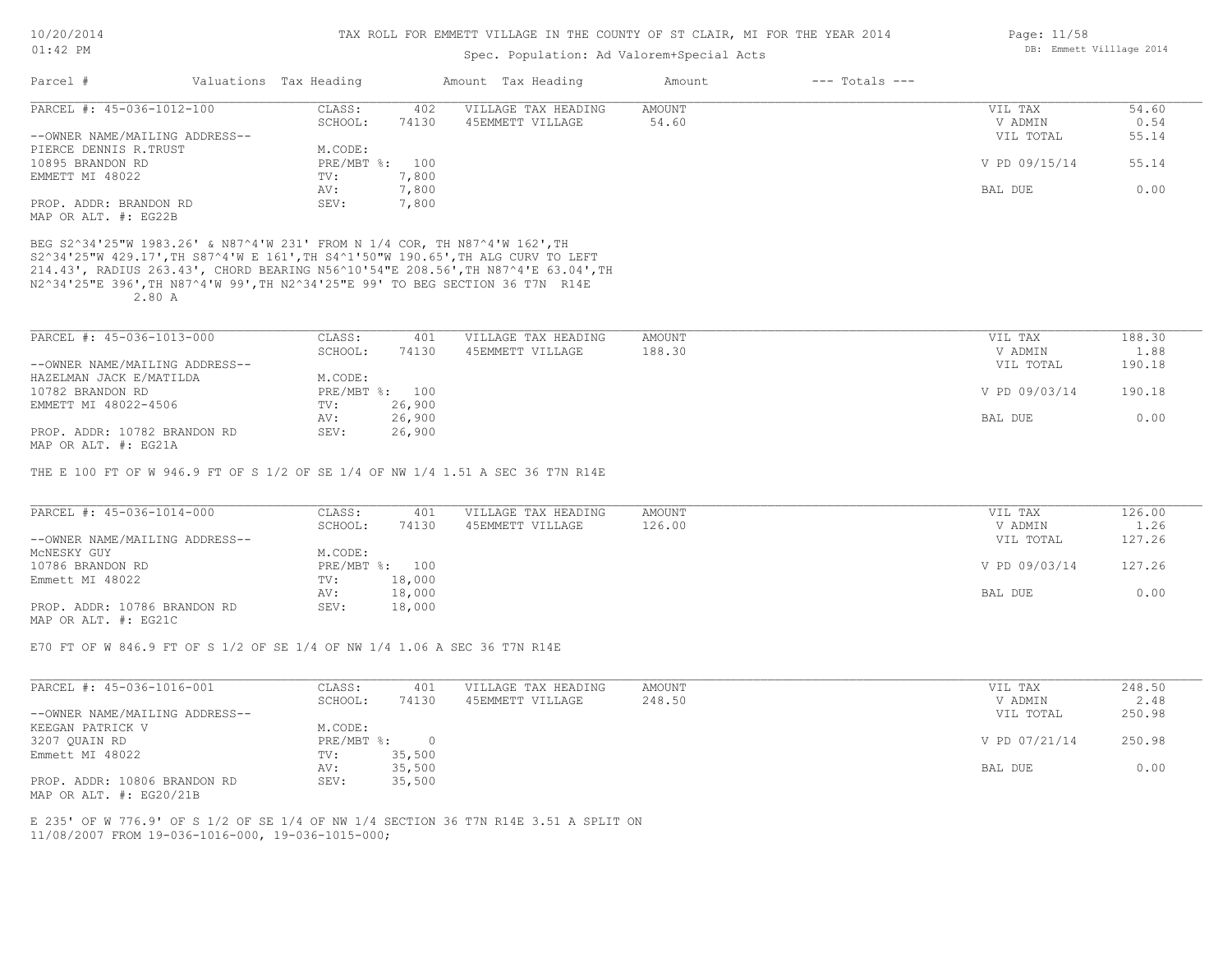### Spec. Population: Ad Valorem+Special Acts

| Parcel #                       | Valuations Tax Heading |       | Amount Tax Heading  | Amount | $---$ Totals $---$ |           |      |
|--------------------------------|------------------------|-------|---------------------|--------|--------------------|-----------|------|
| PARCEL #: 45-036-1017-000      | CLASS:                 | 708   | VILLAGE TAX HEADING | AMOUNT |                    | VIL TAX   | 0.00 |
|                                | SCHOOL:                | 74130 | 45EMMETT VILLAGE    | 0.00   |                    | V ADMIN   | 0.00 |
| --OWNER NAME/MAILING ADDRESS-- |                        |       |                     |        |                    | VIL TOTAL | 0.00 |
| ARCHBISHOP OF DET CHURCH       | M.CODE:                |       |                     |        |                    |           |      |
| 1234 WASHINGTON BLVD           | PRE/MBT %:             |       |                     |        |                    | BAL DUE   | 0.00 |
| DETROIT MI 48226-1825          | TV:                    |       |                     |        |                    |           |      |
|                                | AV:                    |       |                     |        |                    |           |      |
| PROP. ADDR: 10828 BRANDON RD   | SEV:                   |       |                     |        |                    |           |      |
| MAP OR ALT. #: EG19A           |                        |       |                     |        |                    |           |      |

80D 16M E 103.31' SECTION 36 T7N R14E 3.7 A S 87D 4M E 1356.82' & N 23D 9M E 378.97' FROM W 1/4 COR,TH S 71D 6M E 285' TH S ALL THAT PART OF THE W 541.9' OF SE 1/4 OF NW 1/4 LYING E OF M-19 & S OF A LINE BEG

| PARCEL #: 45-036-1017-100      | CLASS:     | 704   | VILLAGE TAX HEADING | AMOUNT | VIL TAX   | 0.00 |
|--------------------------------|------------|-------|---------------------|--------|-----------|------|
|                                | SCHOOL:    | 74130 | 45EMMETT VILLAGE    | 0.00   | V ADMIN   | 0.00 |
| --OWNER NAME/MAILING ADDRESS-- |            |       |                     |        | VIL TOTAL | 0.00 |
| YALE PUBLIC SCHOOLS            | M.CODE:    |       |                     |        |           |      |
| 198 SCHOOL DR                  | PRE/MBT %: |       |                     |        | BAL DUE   | 0.00 |
| YALE MI 48097-3342             | TV:        |       |                     |        |           |      |
|                                | AV:        |       |                     |        |           |      |
| PROP. ADDR: BRANDON RD         | SEV:       |       |                     |        |           |      |
| MAP OR ALT. #: EG19B           |            |       |                     |        |           |      |

103.31',TH N 71D 6M W 285' TO BEG. SECTION 36 T7N R14E 7.84 A S 23D 4M W 373.72',TH N 87D 4M W 400.11',TH S 3D 12M 30S W 393.98',TH N 80D 16M 50D 35M E 217.85',TH S 2D 34M W 21.24', TH S 39D 25M W 18',TH S 50D 35M E 13.49',TH 323.25',TH S 87D 4M E 23.53', TH N 29D 12M E 550.15',TH N 79D 21M E 228.45',TH S BEG S 87D 4M E 1356.82' & N 23D 9M E 378.97' FROM W 1/4 COR,TH N 23D 9M E

| PARCEL #: 45-036-1018-000      | CLASS:     | 401    | VILLAGE TAX HEADING | AMOUNT | VIL TAX   | 238.70 |
|--------------------------------|------------|--------|---------------------|--------|-----------|--------|
|                                | SCHOOL:    | 74130  | 45EMMETT VILLAGE    | 238.70 | V ADMIN   | 2.38   |
| --OWNER NAME/MAILING ADDRESS-- |            |        |                     |        | VIL TOTAL | 241.08 |
| BOURY DAVID/CHRISTINE          | M.CODE:    |        |                     |        |           |        |
| 7212 ORCHARD AVENUE            | PRE/MBT %: |        |                     |        | BAL DUE   | 241.08 |
| WARREN MI 48091                | TV:        | 34,100 |                     |        |           |        |
|                                | AV:        | 34,100 |                     |        |           |        |
| PROP. ADDR: 3301 KINNEY RD     | SEV:       | 34,100 |                     |        |           |        |
| MAP OR ALT. #: EG17A           |            |        |                     |        |           |        |

M-19 1.08 A SEC 36 T7N R14E ON W LINE 1172.84 FT S OF C.L. M-21, TH S 79 DEG 37 MIN E TO M-19, & LYING W OF THAT PART OF N 241.75 FT OF S 695.25 FT OF E 1/2 OF NW 1/4 LYING S OF A LINE, BEG

| PARCEL #: 45-036-1019-000      | CLASS:  | 401            | VILLAGE TAX HEADING | AMOUNT | VIL TAX       | 261.10 |
|--------------------------------|---------|----------------|---------------------|--------|---------------|--------|
|                                | SCHOOL: | 74130          | 45EMMETT VILLAGE    | 261.10 | V ADMIN       | 2.61   |
| --OWNER NAME/MAILING ADDRESS-- |         |                |                     |        | VIL TOTAL     | 263.71 |
| SCHEIBLE GERALD/AGNES          | M.CODE: |                |                     |        |               |        |
| 3319 KINNEY RD                 |         | PRE/MBT %: 100 |                     |        | V PD 08/19/14 | 263.71 |
| EMMETT MI 48022-3507           | TV:     | 37,300         |                     |        |               |        |
|                                | AV:     | 37,300         |                     |        | BAL DUE       | 0.00   |
| PROP. ADDR: 3319 KINNEY RD     | SEV:    | 37,300         |                     |        |               |        |
| MAP OR ALT. #: EG17B           |         |                |                     |        |               |        |

TH N 2 DEG 31 MIN E 146 FT TO BEG. 0.70 A SEC 36 T7N R14E 253.97 FT TH S 29 DEG 09 MIN W ALG M-19 152.74 FT, TH N 79 DEG 37 MIN W 184.85 FT BEG ON W LINE OF E 1/2 OF NW 1/4, 1026.84 FT S OF C.L. M-21, TH S 79 DEG 37 MIN E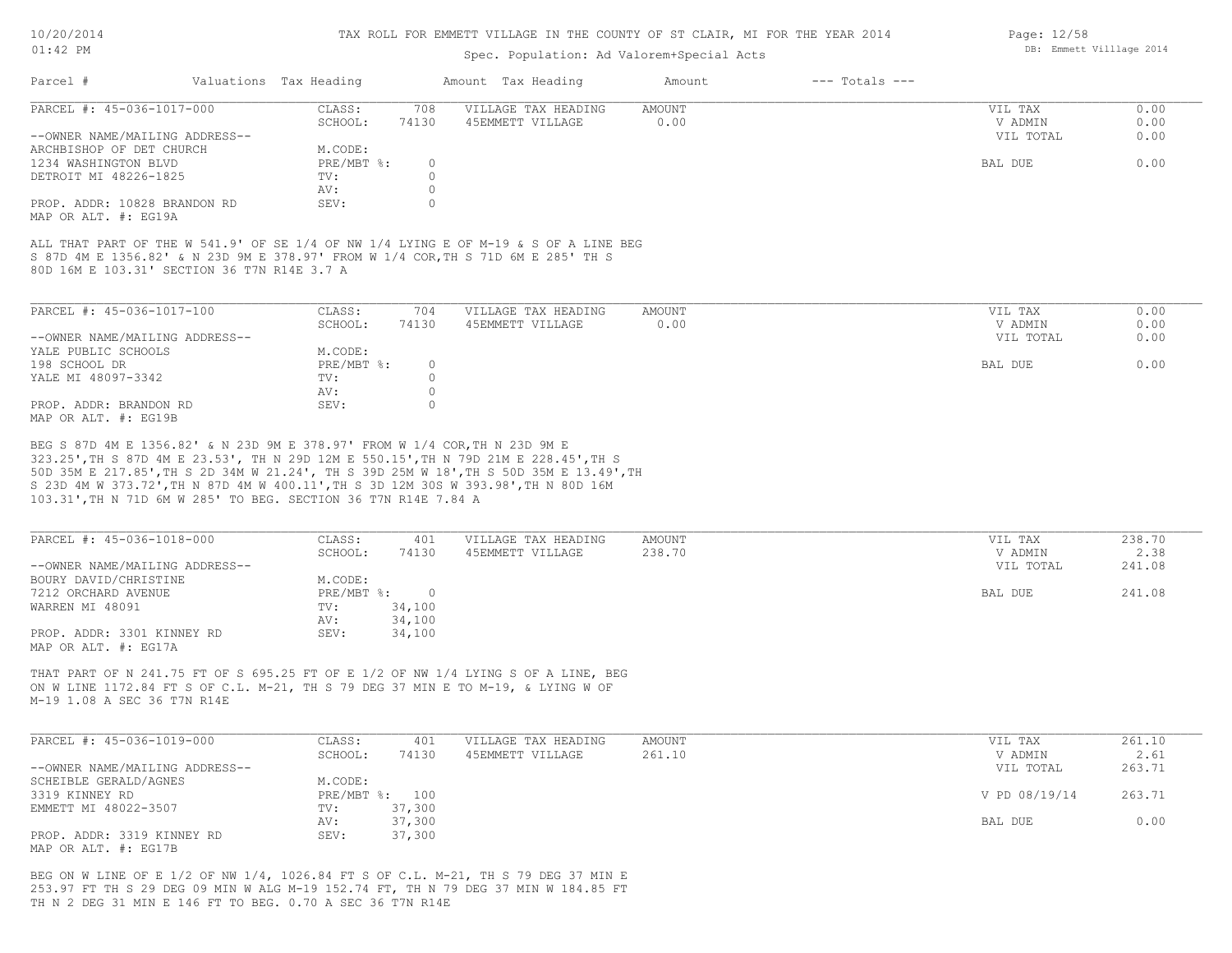#### TAX ROLL FOR EMMETT VILLAGE IN THE COUNTY OF ST CLAIR, MI FOR THE YEAR 2014

### Spec. Population: Ad Valorem+Special Acts

| Parcel #                       | Valuations Tax Heading |        | Amount Tax Heading  | Amount | $---$ Totals $---$ |               |        |
|--------------------------------|------------------------|--------|---------------------|--------|--------------------|---------------|--------|
| PARCEL #: 45-036-1020-000      | CLASS:                 | 401    | VILLAGE TAX HEADING | AMOUNT |                    | VIL TAX       | 236.60 |
|                                | SCHOOL:                | 74130  | 45EMMETT VILLAGE    | 236.60 |                    | V ADMIN       | 2.36   |
| --OWNER NAME/MAILING ADDRESS-- |                        |        |                     |        |                    | VIL TOTAL     | 238.96 |
| PERRY LEONARD/MARG TRUST       | M.CODE:                |        |                     |        |                    |               |        |
| 3323 KINNEY RD                 | $PRE/MBT$ %:           | 100    |                     |        |                    | V PD 09/07/14 | 238.96 |
| EMMETT MI 48022-3507           | TV:                    | 33,800 |                     |        |                    |               |        |
|                                | AV:                    | 33,800 |                     |        |                    | BAL DUE       | 0.00   |
| PROP. ADDR: 3323 KINNEY RD     | SEV:                   | 33,800 |                     |        |                    |               |        |
| MAP OR ALT. #: EG18            |                        |        |                     |        |                    |               |        |

DEG 9 MIN E TO BEG. 1.25 A SEC 36 T7N R14E W 370.84 FT, TH S 2 DEG 27 MIN E 132 FT, TH S 79 DEG 37 MIN E TO RD C.L. TH N 29 BEG ON C.L. M-19 S 29 DEG 9 MIN W 544.8 FT FROM INT WITH C.L. M-21, TH N 79 1/2 DEG

| PARCEL #: 45-036-1021-000      | CLASS:       | 201    | VILLAGE TAX HEADING | AMOUNT | VIL TAX       | 643.30 |
|--------------------------------|--------------|--------|---------------------|--------|---------------|--------|
|                                | SCHOOL:      | 74130  | 45EMMETT VILLAGE    | 643.30 | V ADMIN       | 6.43   |
| --OWNER NAME/MAILING ADDRESS-- |              |        |                     |        | VIL TOTAL     | 649.73 |
| GREENIA DANIEL/DEBRA           | M.CODE:      |        |                     |        |               |        |
| PO BOX 155                     | $PRE/MBT$ %: |        |                     |        | V PD 09/13/14 | 649.73 |
| EMMETT MI 48022                | TV:          | 91,900 |                     |        |               |        |
|                                | AV:          | 91,900 |                     |        | BAL DUE       | 0.00   |
| PROP. ADDR: DUNNIGAN RD        | SEV:         | 91,900 |                     |        |               |        |
| MAP OR ALT. #: EG14G           |              |        |                     |        |               |        |

A SEC 36 T7N R14E 544.8 FT, TH N 79 DEG 30 MIN W 370.84 FT, TH N 2 DEG 27 MIN E 894.84 FT TO BEG. 8.5 FT ON C.L. OF M-21 TO INT OF C.L. OF RE-LOC M-19, TH S 29 DEG 9 MIN W ON SAID C.L. BEG AT INT OF W LINE OF E 1/2 OF NW 1/4 & C.L. OF M-21, TH S 50 DEG 39 MIN E 765.3

| PARCEL #: 45-036-2001-000      | CLASS:  | 101            | VILLAGE TAX HEADING | AMOUNT | VIL TAX       | 144.48 |
|--------------------------------|---------|----------------|---------------------|--------|---------------|--------|
|                                | SCHOOL: | 74130          | 45EMMETT VILLAGE    | 144.48 | V ADMIN       | 1.44   |
| --OWNER NAME/MAILING ADDRESS-- |         |                |                     |        | VIL TOTAL     | 145.92 |
| KEEGAN JAMES L/NANCY           | M.CODE: |                |                     |        |               |        |
| 3516 EMMETT RD                 |         | PRE/MBT %: 100 |                     |        | V PD 09/03/14 | 145.92 |
| EMMETT MI 48022-3900           | TV:     | 20,640         |                     |        |               |        |
|                                | AV:     | 140,000        |                     |        | BAL DUE       | 0.00   |
| PROP. ADDR: EMMETT RD          | SEV:    | 140,000        |                     |        |               |        |
| MAP OR ALT. #: EG10            |         |                |                     |        |               |        |

NW 1/4 OF NE 1/4 40 A SEC 36 T7N R14E

| PARCEL #: 45-036-2002-000      | CLASS:  | 402            | VILLAGE TAX HEADING | AMOUNT | VIL TAX       | 140.00 |
|--------------------------------|---------|----------------|---------------------|--------|---------------|--------|
|                                | SCHOOL: | 74130          | 45EMMETT VILLAGE    | 140.00 | V ADMIN       | 1.40   |
| --OWNER NAME/MAILING ADDRESS-- |         |                |                     |        | VIL TOTAL     | 141.40 |
| KEEGAN JAMES L./NANCY J.       | M.CODE: |                |                     |        |               |        |
| 3516 EMMETT RD                 |         | PRE/MBT %: 100 |                     |        | V PD 09/03/14 | 141.40 |
| Emmett MI 48022                | TV:     | 20,000         |                     |        |               |        |
|                                | AV:     | 20,000         |                     |        | BAL DUE       | 0.00   |
| PROP. ADDR: BRANDON RD         | SEV:    | 20,000         |                     |        |               |        |
| MAP OR ALT. #: EG9C            |         |                |                     |        |               |        |

W330 FT OF E 1/2 OF NE 1/4 20 A SEC 36 T7N R14E

Page: 13/58 DB: Emmett Villlage 2014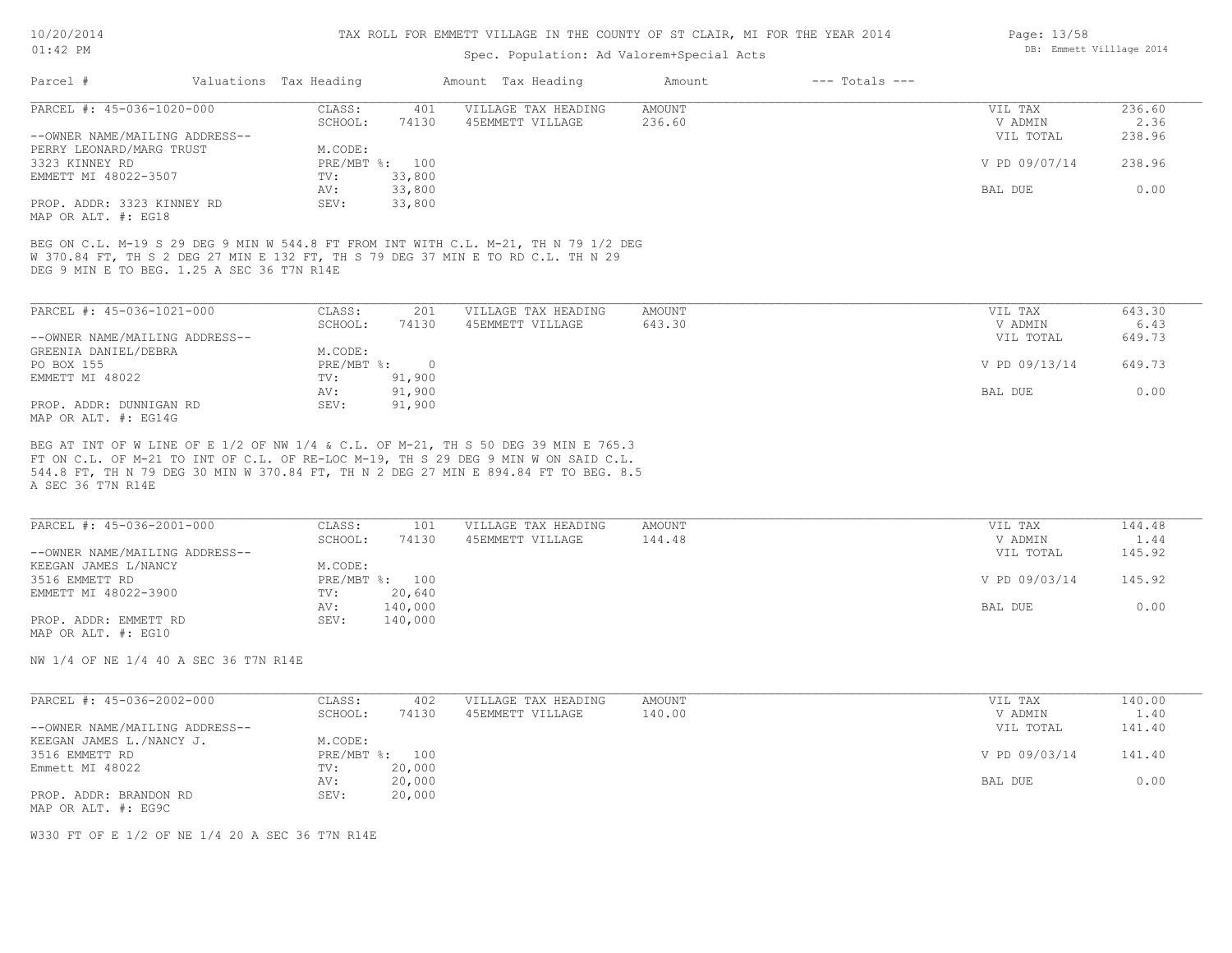### TAX ROLL FOR EMMETT VILLAGE IN THE COUNTY OF ST CLAIR, MI FOR THE YEAR 2014

## Spec. Population: Ad Valorem+Special Acts

| Parcel #                       | Valuations Tax Heading |        | Amount Tax Heading  | Amount | $---$ Totals $---$ |               |        |
|--------------------------------|------------------------|--------|---------------------|--------|--------------------|---------------|--------|
| PARCEL #: 45-036-2003-000      | CLASS:                 | 401    | VILLAGE TAX HEADING | AMOUNT |                    | VIL TAX       |        |
|                                | SCHOOL:                | 74130  | 45EMMETT VILLAGE    | 344.40 |                    | V ADMIN       | 3.44   |
| --OWNER NAME/MAILING ADDRESS-- |                        |        |                     |        |                    | VIL TOTAL     | 347.84 |
| SIWAK JOSEPH/MELANIE           | M.CODE:                |        |                     |        |                    |               |        |
| 10580 BRANDON RD               | PRE/MBT %: 100         |        |                     |        |                    | V PD 09/10/14 | 347.84 |
| EMMETT MI 48022                | TV:                    | 49,200 |                     |        |                    |               |        |
|                                | AV:                    | 49,200 |                     |        |                    | BAL DUE       | 0.00   |
| PROP. ADDR: 10580 BRANDON RD   | SEV:                   | 49,200 |                     |        |                    |               |        |
| MAP OR ALT. #: EG9D            |                        |        |                     |        |                    |               |        |

SECTION 36 T7N R14E 17.50 A N8958'27"E 330',TH S015'35"E 1979.69',TH S8952'W 165',TH S015'35"E 660' TO BEG BEG S8952'W 812.28' FROM E 1/4 COR,TH S8952'W 165',TH N015'35"W 2640.31',TH

| PARCEL #: 45-036-2003-100      | CLASS:  | 401            | VILLAGE TAX HEADING | AMOUNT | VIL TAX   | 351.01 |
|--------------------------------|---------|----------------|---------------------|--------|-----------|--------|
|                                | SCHOOL: | 74130          | 45EMMETT VILLAGE    | 351.01 | V ADMIN   | 3.51   |
| --OWNER NAME/MAILING ADDRESS-- |         |                |                     |        | VIL TOTAL | 354.52 |
| DAENZER EDWARD/LISA            | M.CODE: |                |                     |        |           |        |
| 10560 BRANDON RD               |         | PRE/MBT %: 100 |                     |        | BAL DUE   | 354.52 |
| EMMETT MI 48022                | TV:     | 50,145         |                     |        |           |        |
|                                | AV:     | 74,200         |                     |        |           |        |
| PROP. ADDR: 10560 BRANDON RD   | SEV:    | 74,200         |                     |        |           |        |
| MAP OR ALT. #: EG9E            |         |                |                     |        |           |        |

165',TH S015'35"E 660' TO BEG SECTION 36 T7N R14E 2.5 A BEG S8952'W 647.28' FROM E 1/4 COR,TH S8952'W 165',TH N015'35"W 660',TH N8952'E

| PARCEL #: 45-036-2004-000      | CLASS:       | 401    | VILLAGE TAX HEADING | AMOUNT | VIL TAX       | 361.90 |
|--------------------------------|--------------|--------|---------------------|--------|---------------|--------|
|                                | SCHOOL:      | 74130  | 45EMMETT VILLAGE    | 361.90 | V ADMIN       | 3.61   |
| --OWNER NAME/MAILING ADDRESS-- |              |        |                     |        | VIL TOTAL     | 365.51 |
| SMIGELSKI PAUL/DIANE           | M.CODE:      |        |                     |        |               |        |
| 10534 BRANDON RD               | $PRE/MBT$ %: | 100    |                     |        | V PD 09/10/14 | 365.51 |
| EMMETT MI 48022-4500           | TV:          | 51,700 |                     |        |               |        |
|                                | AV:          | 51,700 |                     |        | BAL DUE       | 0.00   |
| PROP. ADDR: 10534 BRANDON RD   | SEV:         | 51,700 |                     |        |               |        |
| MAP OR ALT. #: EG9A            |              |        |                     |        |               |        |

 $\mathcal{L}_\mathcal{L} = \mathcal{L}_\mathcal{L} = \mathcal{L}_\mathcal{L} = \mathcal{L}_\mathcal{L} = \mathcal{L}_\mathcal{L} = \mathcal{L}_\mathcal{L} = \mathcal{L}_\mathcal{L} = \mathcal{L}_\mathcal{L} = \mathcal{L}_\mathcal{L} = \mathcal{L}_\mathcal{L} = \mathcal{L}_\mathcal{L} = \mathcal{L}_\mathcal{L} = \mathcal{L}_\mathcal{L} = \mathcal{L}_\mathcal{L} = \mathcal{L}_\mathcal{L} = \mathcal{L}_\mathcal{L} = \mathcal{L}_\mathcal{L}$ 

E1/2 OF NE 1/4 EXC W 660' & EXC E 265' SECTION 36 T7N R14E 23.94 A

| PARCEL #: 45-036-2005-000      | CLASS:  | 401            | VILLAGE TAX HEADING | AMOUNT | VIL TAX       | 494.90 |
|--------------------------------|---------|----------------|---------------------|--------|---------------|--------|
|                                | SCHOOL: | 74130          | 45EMMETT VILLAGE    | 494.90 | V ADMIN       | 4.94   |
| --OWNER NAME/MAILING ADDRESS-- |         |                |                     |        | VIL TOTAL     | 499.84 |
| DONNELLON JOHN                 | M.CODE: |                |                     |        |               |        |
| 10502 BRANDON RD               |         | PRE/MBT %: 100 |                     |        | V PD 09/04/14 | 499.84 |
| EMMETT MI 48022-4500           | TV:     | 70,700         |                     |        |               |        |
|                                | AV:     | 70,700         |                     |        | BAL DUE       | 0.00   |
| PROP. ADDR: 10502 BRANDON RD   | SEV:    | 70,700         |                     |        |               |        |
| MAP OR ALT. #: EG9B            |         |                |                     |        |               |        |

E265' OF NE 1/4 OF SECTION 36 SECTION 36 T7N R14E 16.06 A

Page: 14/58 DB: Emmett Villlage 2014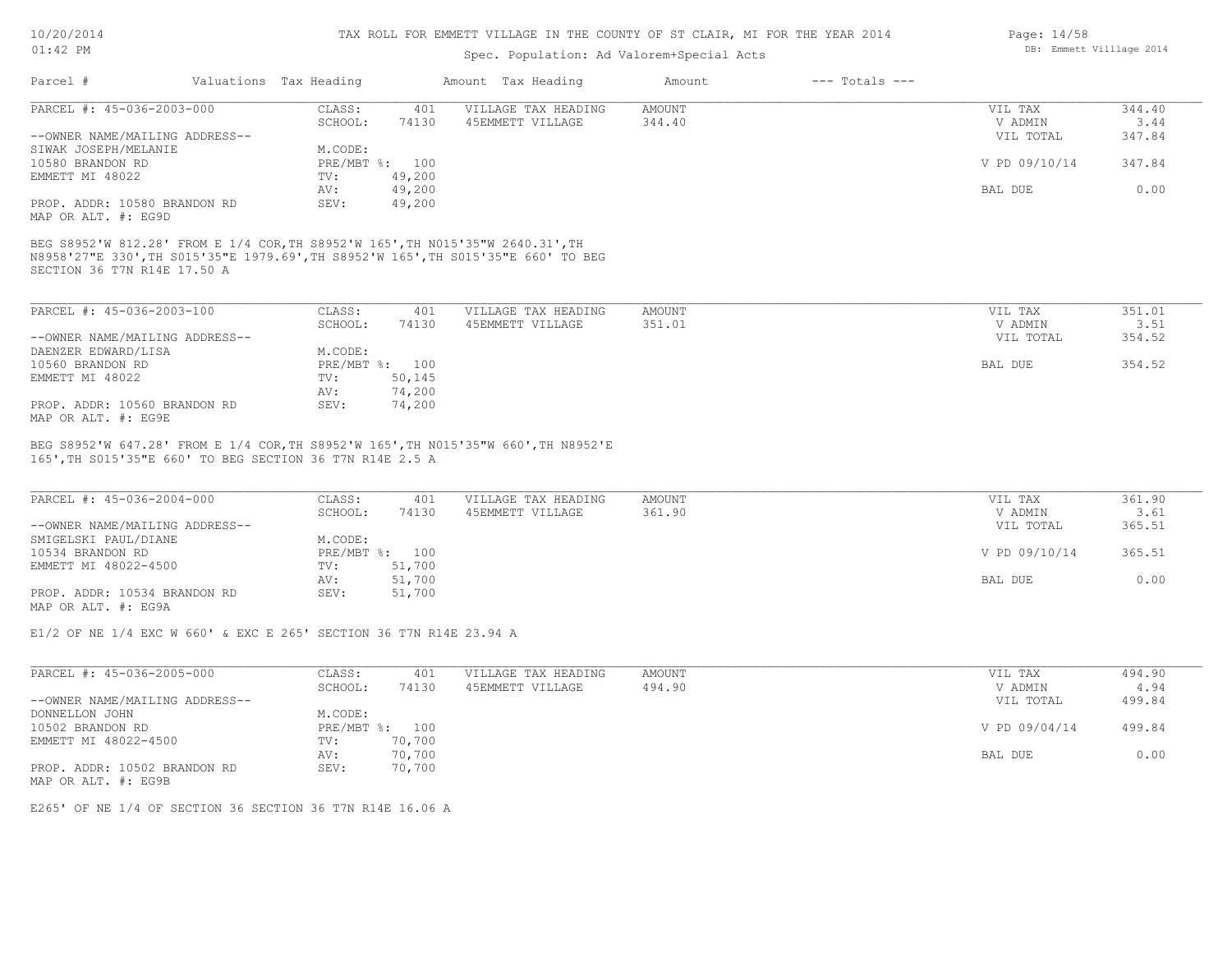| 10/20/201 |  |
|-----------|--|
|           |  |

### Spec. Population: Ad Valorem+Special Acts

| Page: 15/58 |                          |  |
|-------------|--------------------------|--|
|             | DB: Emmett Villlage 2014 |  |

| Parcel #                       | Valuations Tax Heading |                | Amount Tax Heading  | Amount | $---$ Totals $---$ |               |        |
|--------------------------------|------------------------|----------------|---------------------|--------|--------------------|---------------|--------|
| PARCEL #: 45-036-2006-001      | CLASS:                 | 401            | VILLAGE TAX HEADING | AMOUNT |                    | VIL TAX       | 740.60 |
|                                | SCHOOL:                | 74130          | 45EMMETT VILLAGE    | 740.60 |                    | V ADMIN       | 7.40   |
| --OWNER NAME/MAILING ADDRESS-- |                        |                |                     |        |                    | VIL TOTAL     | 748.00 |
| MAISON MICHAEL D/DIANA L       | M.CODE:                |                |                     |        |                    |               |        |
| 10616 DUNNIGAN RD              |                        | PRE/MBT %: 100 |                     |        |                    | V PD 09/10/14 | 748.00 |
| EMMETT MI 48022                | TV:                    | 105,800        |                     |        |                    |               |        |
|                                | AV:                    | 105,800        |                     |        |                    | BAL DUE       | 0.00   |
| PROP. ADDR: 10616 DUNNIGAN RD  | SEV:                   | 105,800        |                     |        |                    |               |        |
| MAP OR ALT. #: EG11E           |                        |                |                     |        |                    |               |        |

SW 1/4 OF NE 1/4 EXC. W660 FT,OF S 825 FT, & EXC. N 132 FT,OF THE W 660 FT, &

EXC. THAT OF REMAINDER LYING S OF M-21 23.89 A SEC 36 T7N R14E

| PARCEL #: 45-036-2007-000      | CLASS:     | 401    | VILLAGE TAX HEADING | AMOUNT | VIL TAX       | 245.72 |
|--------------------------------|------------|--------|---------------------|--------|---------------|--------|
|                                | SCHOOL:    | 74130  | 45EMMETT VILLAGE    | 245.72 | V ADMIN       | 2.45   |
| --OWNER NAME/MAILING ADDRESS-- |            |        |                     |        | VIL TOTAL     | 248.17 |
| O'CONNOR PATRICK/LINDA         | M.CODE:    |        |                     |        |               |        |
| 10676 BRANDON RD               | PRE/MBT %: | 100    |                     |        | V PD 09/13/14 | 248.17 |
| EMMETT MI 48022-4502           | TV:        | 35,104 |                     |        |               |        |
|                                | AV:        | 37,000 |                     |        | BAL DUE       | 0.00   |
| PROP. ADDR: 10676 BRANDON RD   | SEV:       | 37,000 |                     |        |               |        |
| MAP OR ALT. #: EG11G           |            |        |                     |        |               |        |

SEC 36 T7N R14E THAT PART OF SW 1/4 OF NE 1/4 LYING S OF M-21 EXC E 330 FT & EXC W 660 FT. 1.52 A

| PARCEL #: 45-036-2008-001          | CLASS:     | 402    | VILLAGE TAX HEADING | AMOUNT | VIL TAX       | 48.41 |
|------------------------------------|------------|--------|---------------------|--------|---------------|-------|
|                                    | SCHOOL:    | 74130  | 45EMMETT VILLAGE    | 48.41  | V ADMIN       | 0.48  |
| --OWNER NAME/MAILING ADDRESS--     |            |        |                     |        | VIL TOTAL     | 48.89 |
| COLLINS DANIEL T/JAMES W/BRIDGET M | M.CODE:    |        |                     |        |               |       |
| BRIDGET M COLLINS                  | PRE/MBT %: |        |                     |        | V PD 09/04/14 | 48.89 |
| 10692 BRANDON RD                   | TV:        | 6,917  |                     |        |               |       |
| EMMETT MI 48022                    | AV:        | 10,900 |                     |        | BAL DUE       | 0.00  |
|                                    | SEV:       | 10,900 |                     |        |               |       |
| PROP. ADDR: BRANDON RD             |            |        |                     |        |               |       |

MAP OR ALT. #: EG11D1

01/19/2006 FROM 19-036-2008-000; 20M 37S E 209' TO BEG SECTION 36 T7N R14E 8.34 A SPLIT ON CURVE TO LEFT 77.18', TH S 0D 20M 37S E 235.89', TH S 89D 52M 0S W 209', TH S 0D A CURVE LEFT RADIUS = 2232.01' & CHORD BEARS S 54D 32M 56S E 77.18', TH ALG SAID TH N 0D 20M 37S W 193.8', TH N 89D 52M 0S E 146.88', TH S 53D 33M 29S E 562.52' TO 331.2', TH N 89D 55M 14S E 133', TH N 0D 20M 37S W 300', TH S 89D 55M 14S W 133', BEG S 89D 52M 0S W 2163.57' FROM E 1/4 COR, TH 89D 52M 0S W 451', TH N 0D 20M 37S W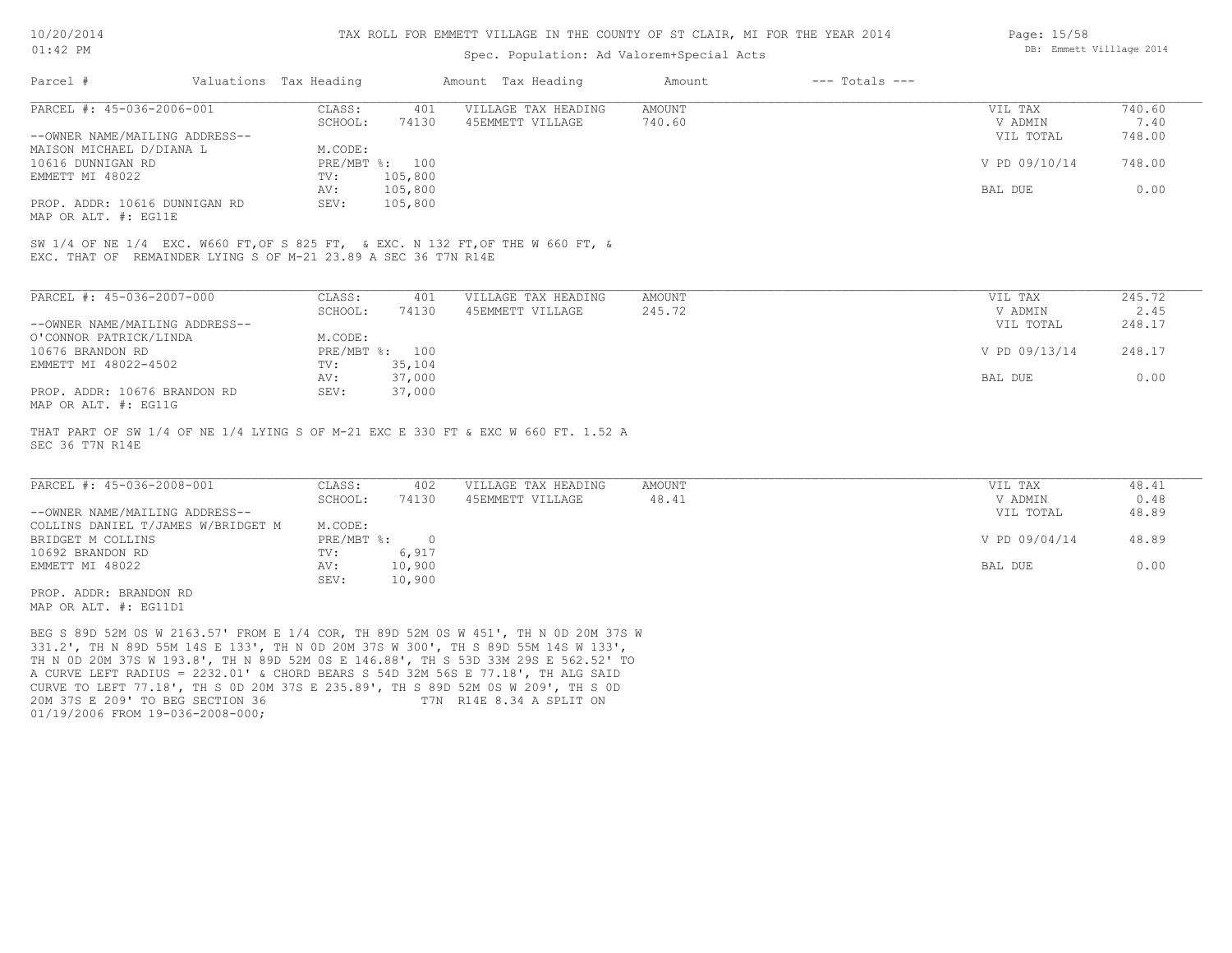| 10/20/2014 |  |
|------------|--|
| $01:42$ PM |  |

## Spec. Population: Ad Valorem+Special Acts

| Page: 16/58 |                          |  |
|-------------|--------------------------|--|
|             | DB: Emmett Villlage 2014 |  |

| PARCEL #: 45-036-2008-010                                                                                                                                                                                                                       | CLASS:<br>SCHOOL:                            | 401<br>74130 | VILLAGE TAX HEADING<br>45EMMETT VILLAGE | AMOUNT<br>220.50 | VIL TAX<br>V ADMIN | 220.50<br>2,20           |
|-------------------------------------------------------------------------------------------------------------------------------------------------------------------------------------------------------------------------------------------------|----------------------------------------------|--------------|-----------------------------------------|------------------|--------------------|--------------------------|
| --OWNER NAME/MAILING ADDRESS--                                                                                                                                                                                                                  |                                              |              |                                         |                  | VIL TOTAL          | 222.70                   |
| PRINGLE MARK/IRENE                                                                                                                                                                                                                              | M.CODE:                                      |              |                                         |                  |                    |                          |
| 10692 BRANDON RD                                                                                                                                                                                                                                | PRE/MBT %: 100                               |              |                                         |                  | V PD 09/10/14      | 222.70                   |
| EMMETT MI 48022                                                                                                                                                                                                                                 | 31,500<br>TV:<br>AV:<br>31,500               |              |                                         |                  | BAL DUE            | 0.00                     |
| PROP. ADDR: 10692 BRANDON RD<br>MAP OR ALT. #: EG11D2                                                                                                                                                                                           | SEV:<br>31,500                               |              |                                         |                  |                    |                          |
| BEG S 89D 52M 0S W 1954.57' FROM E 1/4 COR, TH S 89D 52M 0S W 209', TH N 0D 20M 37S<br>W 209', TH N 89D 52M 0S E 209', TH S 0D 20M 37S E 209' TO BEG SECTION 36 T7N R14E                                                                        | 1A SPLIT ON 01/19/2006 FROM 19-036-2008-000; |              |                                         |                  |                    |                          |
| PARCEL #: 45-036-2009-000                                                                                                                                                                                                                       | CLASS:                                       | 402          | VILLAGE TAX HEADING                     | AMOUNT           | VIL TAX            | 7.82                     |
|                                                                                                                                                                                                                                                 | SCHOOL:                                      | 74130        | 45EMMETT VILLAGE                        | 7.82             | V ADMIN            | 0.07                     |
| --OWNER NAME/MAILING ADDRESS--                                                                                                                                                                                                                  |                                              |              |                                         |                  | VIL TOTAL          | 7.89                     |
| ARKIN CHARLOTTE TRUST<br>10015 DALRYMPLE ST                                                                                                                                                                                                     | M.CODE:<br>$PRE/MBT$ $\frac{1}{6}$ : 0       |              |                                         |                  | BAL DUE            | 7.89                     |
| DETROIT MI 48204-1728                                                                                                                                                                                                                           | TV:                                          | 1,118        |                                         |                  |                    |                          |
|                                                                                                                                                                                                                                                 | AV:                                          | 1,600        |                                         |                  |                    |                          |
|                                                                                                                                                                                                                                                 |                                              | 1,600        |                                         |                  |                    |                          |
| PROP. ADDR: EMMETT RD<br>MAP OR ALT. #: EG11F<br>S50 FT OF N 990.5 FT OF E 100 FT OF W 133 FT OF SW 1/4 OF NE 1/4 0.15 A SEC 36 T7N<br>R14E                                                                                                     | SEV:                                         |              |                                         |                  |                    |                          |
| PARCEL #: 45-036-2010-000                                                                                                                                                                                                                       | CLASS:<br>SCHOOL:                            | 401<br>74130 | VILLAGE TAX HEADING<br>45EMMETT VILLAGE | AMOUNT<br>112.70 | VIL TAX<br>V ADMIN |                          |
|                                                                                                                                                                                                                                                 | M.CODE:                                      |              |                                         |                  | VIL TOTAL          | 112.70<br>1.12<br>113.82 |
|                                                                                                                                                                                                                                                 | PRE/MBT %: 0<br>16,100<br>TV:                |              |                                         |                  | V PD 09/10/14      | 113.82                   |
|                                                                                                                                                                                                                                                 | 16,100<br>AV:<br>SEV:<br>16,100              |              |                                         |                  | BAL DUE            | 0.00                     |
| --OWNER NAME/MAILING ADDRESS--<br>REID WILLIAM J/SAMANTHA<br>3288 EMMETT RD<br>EMMETT MI 48022<br>PROP. ADDR: 3288 EMMETT<br>MAP OR ALT. #: EG11C<br>S50 FT OF N 940.5 FT OF E 100 FT OF W 133 FT OF SW 1/4 OF NE 1/4 0.11 A SEC 36 T7N<br>R14E |                                              |              |                                         |                  |                    |                          |
| PARCEL #: 45-036-2011-000                                                                                                                                                                                                                       | CLASS:                                       | 402          | VILLAGE TAX HEADING                     | AMOUNT           | VIL TAX            | 6.30                     |
|                                                                                                                                                                                                                                                 | SCHOOL:                                      | 74130        | 45EMMETT VILLAGE                        | 6.30             | V ADMIN            | 0.06                     |
|                                                                                                                                                                                                                                                 |                                              |              |                                         |                  | VIL TOTAL          | 6.36                     |
|                                                                                                                                                                                                                                                 | M.CODE:<br>$PRE/MBT$ $\div$                  | $\circ$      |                                         |                  | BAL DUE            | 6.36                     |
|                                                                                                                                                                                                                                                 | TV:                                          | 900          |                                         |                  |                    |                          |
|                                                                                                                                                                                                                                                 | AV:                                          | 900          |                                         |                  |                    |                          |
| --OWNER NAME/MAILING ADDRESS--<br>SWAMBA JOHN T./PAULINE<br>2687 MILLER RD<br>Allenton MI 48002<br>PROP. ADDR: 3294 EMMETT RD<br>MAP OR ALT. #: EG13                                                                                            | SEV:                                         | 900          |                                         |                  |                    |                          |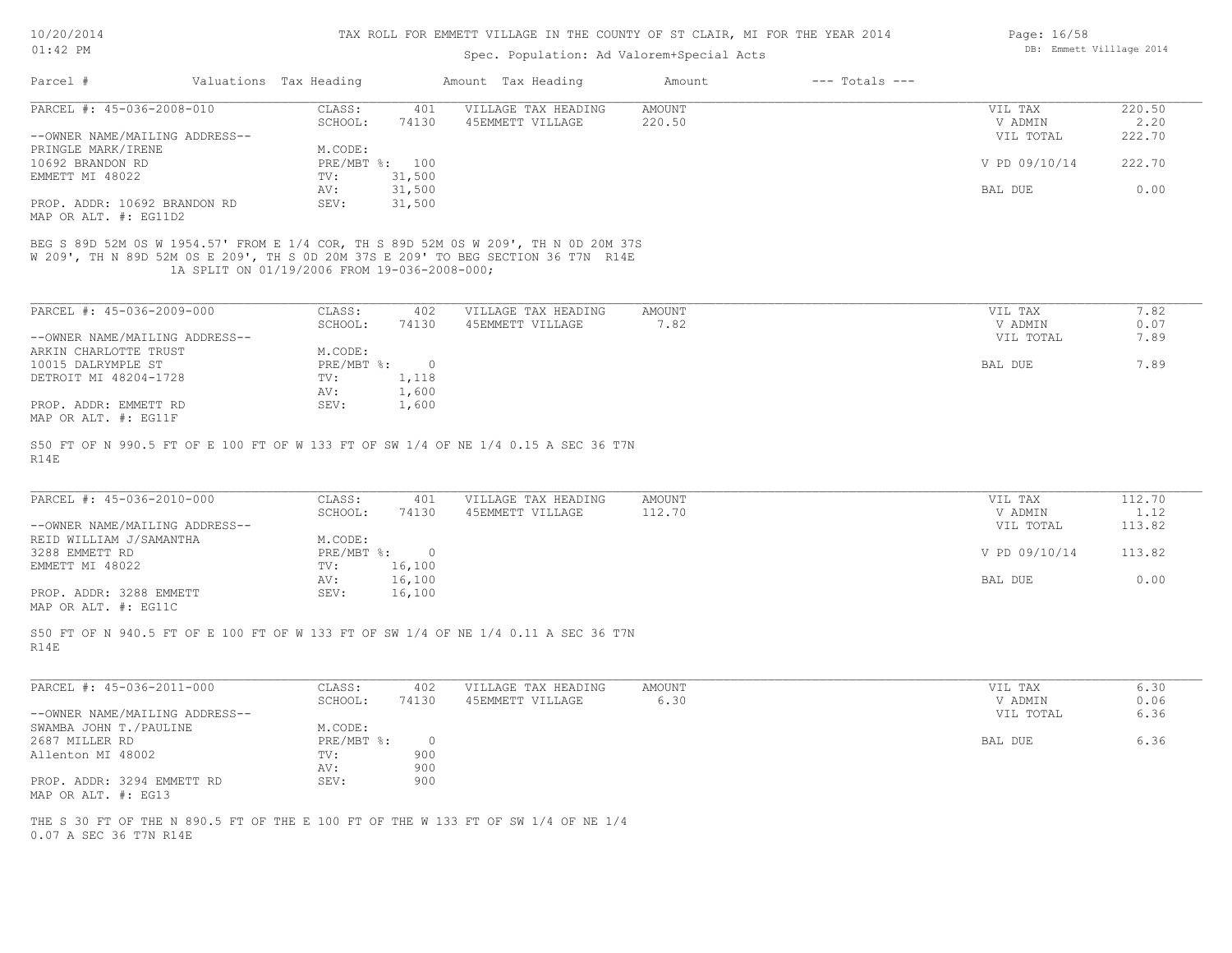| 10/20/2014 |  |
|------------|--|
|            |  |

| Page: 17/58 |                          |  |
|-------------|--------------------------|--|
|             | DB: Emmett Villlage 2014 |  |

| $01:42$ PM                                            |                        |                         |                         | Spec. Population: Ad Valorem+Special Acts                                           |                        |                    | $-$ and $  \cdot$ $\cdot$ $ \cdot$ $\cdot$ $-$<br>DB: Emmett Villlage 2014 |               |
|-------------------------------------------------------|------------------------|-------------------------|-------------------------|-------------------------------------------------------------------------------------|------------------------|--------------------|----------------------------------------------------------------------------|---------------|
| Parcel #                                              | Valuations Tax Heading |                         |                         | Amount Tax Heading                                                                  | Amount                 | $---$ Totals $---$ |                                                                            |               |
| PARCEL #: 45-036-2012-000                             |                        | CLASS:                  | 401                     | VILLAGE TAX HEADING                                                                 | AMOUNT                 |                    | VIL TAX                                                                    | 72.10         |
| --OWNER NAME/MAILING ADDRESS--                        |                        | SCHOOL:                 | 74130                   | 45EMMETT VILLAGE                                                                    | 72.10                  |                    | V ADMIN<br>VIL TOTAL                                                       | 0.72<br>72.82 |
| SWAMBA JOHN T./PAULINE                                |                        | M.CODE:                 |                         |                                                                                     |                        |                    |                                                                            |               |
| 2687 MILLER RD<br>Allenton MI 48002                   |                        | PRE/MBT %: 0<br>TV:     | 10,300                  |                                                                                     |                        |                    | BAL DUE                                                                    | 72.82         |
|                                                       |                        | AV:                     | 10,300                  |                                                                                     |                        |                    |                                                                            |               |
| PROP. ADDR: 3300 EMMETT RD<br>MAP OR ALT. #: EG12A    |                        | SEV:                    | 10,300                  |                                                                                     |                        |                    |                                                                            |               |
| R14E 0.10 A                                           |                        |                         |                         | S45' OF THE N 860.5' OF THE E 100' OF THE W 133' OF SW 1/4 OF NE 1/4 SECTION 36 T7N |                        |                    |                                                                            |               |
| PARCEL #: 45-036-2013-000                             |                        | CLASS:                  | 401                     |                                                                                     |                        |                    |                                                                            | 107.10        |
|                                                       |                        | SCHOOL:                 | 74130                   | VILLAGE TAX HEADING<br>45EMMETT VILLAGE                                             | AMOUNT<br>107.10       |                    | VIL TAX<br>V ADMIN                                                         | 1.07          |
| --OWNER NAME/MAILING ADDRESS--                        |                        |                         |                         |                                                                                     |                        |                    | VIL TOTAL                                                                  | 108.17        |
| DICKSON ALAN/SUSAN                                    |                        | M.CODE:                 |                         |                                                                                     |                        |                    |                                                                            |               |
| 3304 EMMETT RD                                        |                        | PRE/MBT %: 100          |                         |                                                                                     |                        |                    | BAL DUE                                                                    | 108.17        |
| EMMETT MI 48022-4511                                  |                        | TV:<br>AV:              | 15,300<br>15,300        |                                                                                     |                        |                    |                                                                            |               |
| PROP. ADDR: 3304 EMMETT RD<br>MAP OR ALT. #: EG12B    |                        | SEV:                    | 15,300                  |                                                                                     |                        |                    |                                                                            |               |
| R14E                                                  |                        |                         |                         | S75 FT OF N 815.5 FT OF E 100 FT OF W 133 FT OF SW 1/4 OF NE 1/4 0.17 A SEC 36 T7N  |                        |                    |                                                                            |               |
| PARCEL #: 45-036-2014-000                             |                        | CLASS:<br>SCHOOL:       | 401<br>74130            | VILLAGE TAX HEADING<br>45EMMETT VILLAGE                                             | <b>AMOUNT</b><br>10.04 |                    | VIL TAX<br>V ADMIN                                                         | 10.04<br>0.10 |
| --OWNER NAME/MAILING ADDRESS--                        |                        |                         |                         |                                                                                     |                        |                    | VIL TOTAL                                                                  | 10.14         |
| DICKSON ALAN/SUSAN                                    |                        | M.CODE:                 |                         |                                                                                     |                        |                    |                                                                            |               |
| 3304 EMMETT RD                                        |                        | PRE/MBT %: 100          |                         |                                                                                     |                        |                    | BAL DUE                                                                    | 10.14         |
| EMMETT MI 48022                                       |                        | TV:<br>AV:              | 1,435<br>1,600          |                                                                                     |                        |                    |                                                                            |               |
| PROP. ADDR: EMMETT RD                                 |                        | SEV:                    | 1,600                   |                                                                                     |                        |                    |                                                                            |               |
| MAP OR ALT. #: EG11B                                  |                        |                         |                         |                                                                                     |                        |                    |                                                                            |               |
| R14E                                                  |                        |                         |                         | S50 FT OF N 740.5 FT OF E 100 FT OF W 133 FT OF SW 1/4 OF NE 1/4 0.11 A SEC 36 T7N  |                        |                    |                                                                            |               |
| PARCEL #: 45-036-2015-000                             |                        | CLASS:                  | 201                     | VILLAGE TAX HEADING                                                                 | <b>AMOUNT</b>          |                    | VIL TAX                                                                    | 42.70         |
|                                                       |                        | SCHOOL:                 | 74130                   | 45EMMETT VILLAGE                                                                    | 42.70                  |                    | V ADMIN                                                                    | 0.42          |
| --OWNER NAME/MAILING ADDRESS--                        |                        |                         |                         |                                                                                     |                        |                    | VIL TOTAL                                                                  | 43.12         |
| BELL HELEN M/JOHN                                     |                        | M.CODE:                 |                         |                                                                                     |                        |                    |                                                                            |               |
| 3841 COGLEY RD<br>AVOCA MI 48006                      |                        | $PRE/MBT$ $\div$<br>TV: | $\overline{0}$<br>6,100 |                                                                                     |                        |                    | V PD 09/13/14                                                              | 43.12         |
|                                                       |                        | AV:                     | 6,100                   |                                                                                     |                        |                    | BAL DUE                                                                    | 0.00          |
| PROP. ADDR: 10696 DUNNIGAN RD<br>MAP OR ALT. #: EG11I |                        | SEV:                    | 6,100                   |                                                                                     |                        |                    |                                                                            |               |
|                                                       |                        |                         |                         | PART OF S 825 FT OF W 660 FT OF NE 1/4 LYING N OF M-21 2.12 A SEC 36 T7N R14E       |                        |                    |                                                                            |               |
|                                                       |                        |                         |                         |                                                                                     |                        |                    |                                                                            |               |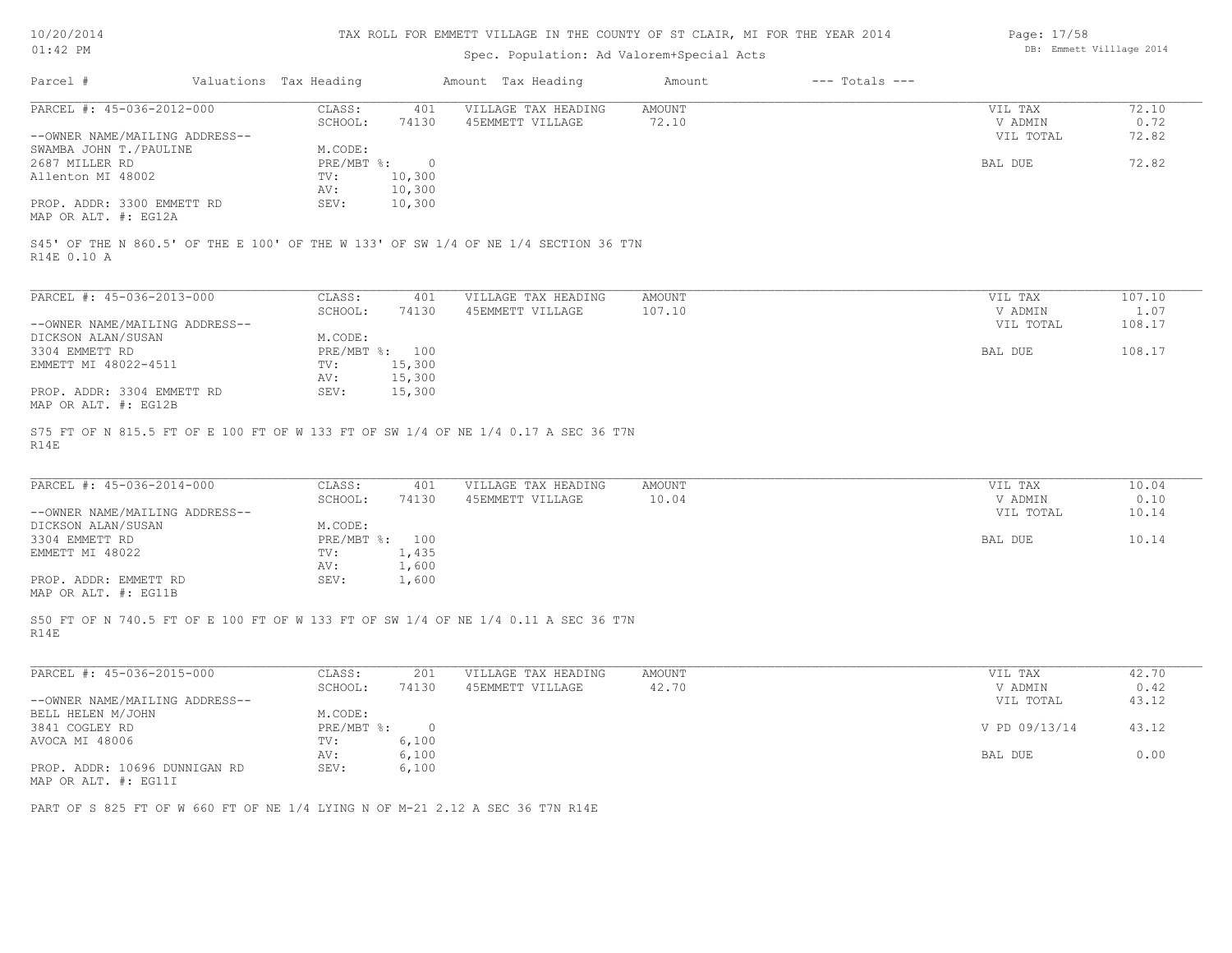### TAX ROLL FOR EMMETT VILLAGE IN THE COUNTY OF ST CLAIR, MI FOR THE YEAR 2014

### Spec. Population: Ad Valorem+Special Acts

| Parcel #                       | Valuations Tax Heading |        | Amount Tax Heading  | Amount | $---$ Totals $---$ |               |        |
|--------------------------------|------------------------|--------|---------------------|--------|--------------------|---------------|--------|
| PARCEL #: 45-036-2017-000      | CLASS:                 | 401    | VILLAGE TAX HEADING | AMOUNT |                    | VIL TAX       | 264.60 |
|                                | SCHOOL:                | 74130  | 45EMMETT VILLAGE    | 264.60 |                    | V ADMIN       | 2.64   |
| --OWNER NAME/MAILING ADDRESS-- |                        |        |                     |        |                    | VIL TOTAL     | 267.24 |
| FRISBIE BRIAN                  | M.CODE:                |        |                     |        |                    |               |        |
| 3320 EMMETT RD                 | PRE/MBT %: 100         |        |                     |        |                    | V PD 09/10/14 | 267.24 |
| EMMETT MI 48022                | TV:                    | 37,800 |                     |        |                    |               |        |
|                                | AV:                    | 37,800 |                     |        |                    | BAL DUE       | 0.00   |
| PROP. ADDR: 3320 EMMETT RD     | SEV:                   | 37,800 |                     |        |                    |               |        |
|                                |                        |        |                     |        |                    |               |        |

MAP OR ALT. #: EG11H

N132 FT OF W 660 FT OF SW 1/4 OF NE 1/4 2 A SEC 36 T7N R14E

| PARCEL #: 45-036-3001-000        | CLASS:  | 101            | VILLAGE TAX HEADING | AMOUNT | VIL TAX       | 214.62 |
|----------------------------------|---------|----------------|---------------------|--------|---------------|--------|
|                                  | SCHOOL: | 74130          | 45EMMETT VILLAGE    | 214.62 | V ADMIN       | 2.14   |
| --OWNER NAME/MAILING ADDRESS--   |         |                |                     |        | VIL TOTAL     | 216.76 |
| EASTERN MICHIGAN GRAIN LLC       | M.CODE: |                |                     |        |               |        |
| THE STAR OF THE WEST MILLING CO. |         | PRE/MBT %: 100 |                     |        | V PD 09/07/14 | 216.76 |
| P.O. BOX 146                     | TV:     | 30,661         |                     |        |               |        |
| FRANKENMUTH MI 48734             | AV:     | 103,100        |                     |        | BAL DUE       | 0.00   |
|                                  | SEV:    | 103,100        |                     |        |               |        |
| PROP. ADDR: BRANDON RD           |         |                |                     |        |               |        |

MAP OR ALT. #: EG61A

R14E 29.19 A 1307.26' & S330'46"W 1059.99' FROM E 1/4 COR,TH N8629' 14"W 1017.71' SECTION 36 T7N 380', TH N 2 30' E 475', TH W 100' TO BEG EXC THAT PART S OF A LINE, BEG N8713'20"W 242' TH W 66', TH S 242', TH W 441.95', TH S 2 30' W 231.81', TH N 87 13' 20" W LINE, TH S 2 DEG 28 MIN W 50 FT, TH N 87 DEG 05 MIN W 150 FT, TH N 2 DEG 28 MIN E LINE, TH N TO PTE 192 FT S OF E & W 1/4 LINE, TH W TO PTE 1153.45 FT E OF N & S 1/4 TH S 77 DEG 32 MIN E 618.45 FT, TH S 243.45 FT TO RR R/W, TH SE ON R/W TO E 1/8TH BEG 12.1 FT E OF INT 1/4 COR, TH S 178 FT, TH W 346 FT, TH S 2 DEG 30 MIN W 765 FT,

| PARCEL #: 45-036-3001-100      | CLASS:  | 401            | VILLAGE TAX HEADING | AMOUNT | VIL TAX       | 316.15 |
|--------------------------------|---------|----------------|---------------------|--------|---------------|--------|
|                                | SCHOOL: | 74130          | 45EMMETT VILLAGE    | 316.15 | V ADMIN       | 3.16   |
| --OWNER NAME/MAILING ADDRESS-- |         |                |                     |        | VIL TOTAL     | 319.31 |
| TOTON ANTHONY/LILLIAN          | M.CODE: |                |                     |        |               |        |
| 10729 BRANDON RD               |         | PRE/MBT %: 100 |                     |        | V PD 09/10/14 | 319.31 |
| EMMETT MI 48022-4508           | TV:     | 45,165         |                     |        |               |        |
|                                | AV:     | 50,000         |                     |        | BAL DUE       | 0.00   |
| PROP. ADDR: 10729 BRANDON RD   | SEV:    | 50,000         |                     |        |               |        |
| MAP OR ALT. #: EG61H           |         |                |                     |        |               |        |

380', TH N 2 30' E 475' TO BEG. SEC 36 T7N R14E 2.97 A 2 30' W 242.68', TH S 87 5' E 210.85', TH S 2 30' W 231.81', TH N 87 13' 20" W BEG AT INT/SEC 1/4 COR, TH S 87 13' 20" E 112.10', TH S 87 13' 20" E 169.15', TH S Page: 18/58 DB: Emmett Villlage 2014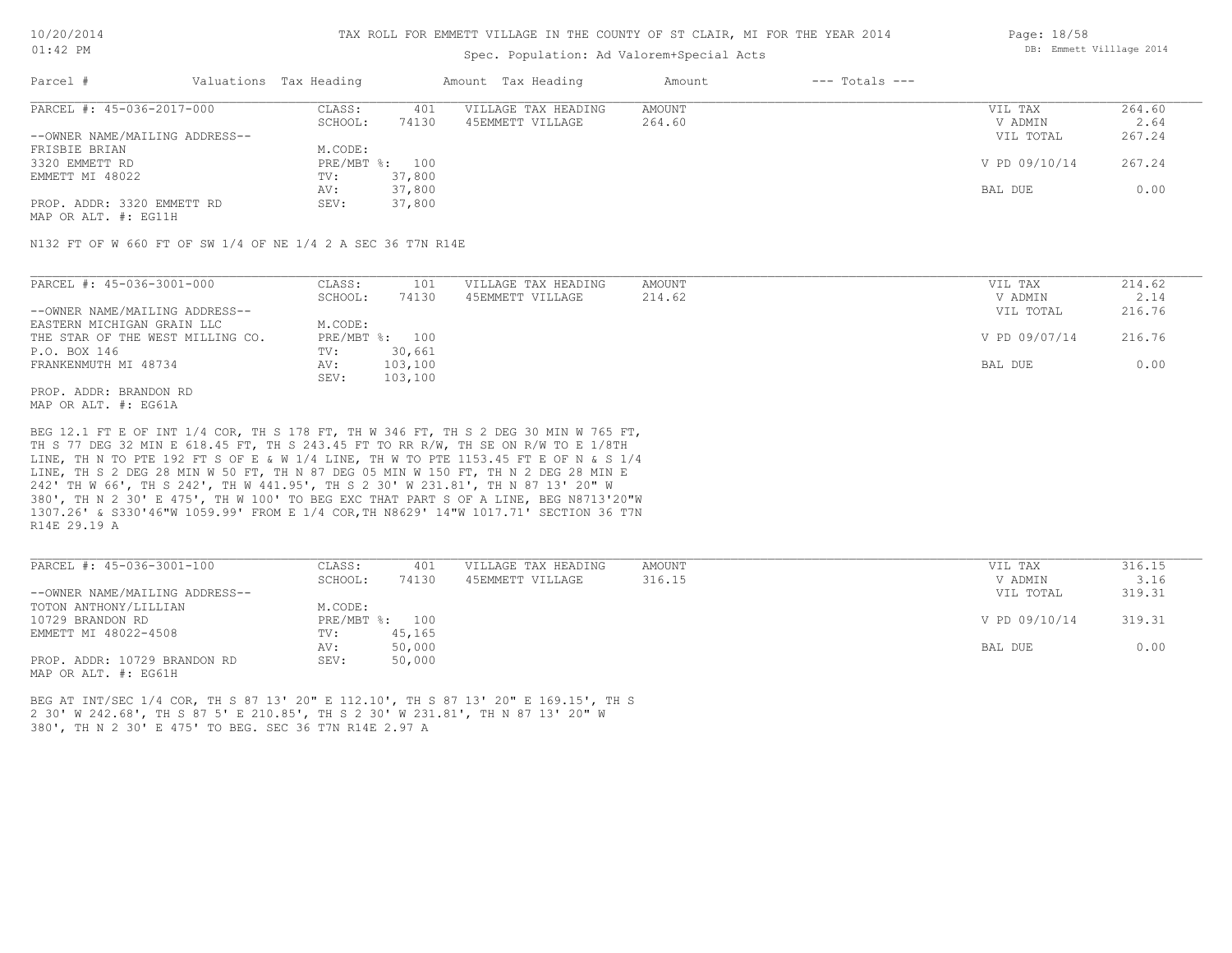#### TAX ROLL FOR EMMETT VILLAGE IN THE COUNTY OF ST CLAIR, MI FOR THE YEAR 2014

### Spec. Population: Ad Valorem+Special Acts

| PARCEL #: 45-036-3002-000<br>AMOUNT<br>CLASS:<br>401<br>VILLAGE TAX HEADING<br>373.33<br>74130<br>45EMMETT VILLAGE<br>SCHOOL:<br>--OWNER NAME/MAILING ADDRESS--<br>GRACE JOSEPH REV TRUST<br>M.CODE:<br>PRE/MBT %: 100<br>10715 BRANDON RD | VIL TAX<br>V ADMIN<br>VIL TOTAL | 373.33<br>3.73 |
|--------------------------------------------------------------------------------------------------------------------------------------------------------------------------------------------------------------------------------------------|---------------------------------|----------------|
|                                                                                                                                                                                                                                            |                                 |                |
|                                                                                                                                                                                                                                            |                                 |                |
|                                                                                                                                                                                                                                            |                                 | 377.06         |
|                                                                                                                                                                                                                                            |                                 |                |
|                                                                                                                                                                                                                                            | V PD 07/31/14                   | 377.06         |
| 53,334<br>EMMETT MI 48022<br>TV:                                                                                                                                                                                                           |                                 |                |
| 55,100<br>AV:                                                                                                                                                                                                                              | BAL DUE                         | 0.00           |
| PROP. ADDR: 10715 BRANDON RD<br>55,100<br>SEV:                                                                                                                                                                                             |                                 |                |
| MAP OR ALT. #: EG61B                                                                                                                                                                                                                       |                                 |                |

22 MIN E 242 FT TO BEG. 1.11 A SEC 36 T7N R14E

| PARCEL #: 45-036-3003-000      | CLASS:  | 401            | VILLAGE TAX HEADING | AMOUNT | VIL TAX       | 305.44 |
|--------------------------------|---------|----------------|---------------------|--------|---------------|--------|
|                                | SCHOOL: | 74130          | 45EMMETT VILLAGE    | 305.44 | V ADMIN       | 3.05   |
| --OWNER NAME/MAILING ADDRESS-- |         |                |                     |        | VIL TOTAL     | 308.49 |
| PIERCE MICHAEL/VICI            | M.CODE: |                |                     |        |               |        |
| 10711 BRANDON RD               |         | PRE/MBT %: 100 |                     |        | V PD 09/11/14 | 308.49 |
| EMMETT MI 48022-4508           | TV:     | 43,635         |                     |        |               |        |
|                                | AV:     | 45,500         |                     |        | BAL DUE       | 0.00   |
| PROP. ADDR: 10711 BRANDON RD   | SEV:    | 45,500         |                     |        |               |        |
| MAP OR ALT. #: EG61C           |         |                |                     |        |               |        |

22 MIN E 242 FT TO BEG. 0.83 A SEC 36 T7N R14E 5 MIN E 150 FT TH S 3 DEG 22 MIN W 242 FT, TH N 87 DEG 5 MIN W 150 FT, TH N 3 DEG BEG ON E & W 1/4 LINE 484.65 FT S 87 DEG 5 MIN E FROM NW COR OF SE 1/4, TH S 87 DEG

| PARCEL #: 45-036-3004-000      | CLASS:  | 401            | VILLAGE TAX HEADING | AMOUNT | VIL TAX       | 286.30 |
|--------------------------------|---------|----------------|---------------------|--------|---------------|--------|
|                                | SCHOOL: | 74130          | 45EMMETT VILLAGE    | 286.30 | V ADMIN       | 2.86   |
| --OWNER NAME/MAILING ADDRESS-- |         |                |                     |        | VIL TOTAL     | 289.16 |
| COWHY PATRICK/BRENDA           | M.CODE: |                |                     |        |               |        |
| 10695 BRANDON RD               |         | PRE/MBT %: 100 |                     |        | V PD 09/10/14 | 289.16 |
| EMMETT MI 48022-4503           | TV:     | 40,900         |                     |        |               |        |
|                                | AV:     | 40,900         |                     |        | BAL DUE       | 0.00   |
| PROP. ADDR: 10695 BRANDON RD   | SEV:    | 40,900         |                     |        |               |        |
| MAP OR ALT. #: EG61F           |         |                |                     |        |               |        |

DEG 05 MIN W 150 FT TO PLACE OF BEG. 0.83 A SEC 36 T7N R14E 28 MIN W 242 FT TH S 87 DEG 05 MIN E 150 FT, TH N 2 DEG 28 MIN E 242 FT, TH N 87 BEG ON E & W 1/4 LINE S 87 DEG 5 MIN E 634.65 FT FROM NW COR OF SE 1/4 TH S 2 DEG

| PARCEL #: 45-036-3005-000      | CLASS:     | 402   | VILLAGE TAX HEADING | AMOUNT | VIL TAX       | 16.90 |
|--------------------------------|------------|-------|---------------------|--------|---------------|-------|
|                                | SCHOOL:    | 74130 | 45EMMETT VILLAGE    | 16.90  | V ADMIN       | 0.16  |
| --OWNER NAME/MAILING ADDRESS-- |            |       |                     |        | VIL TOTAL     | 17.06 |
| MORGAN GEORGE J                | M.CODE:    |       |                     |        |               |       |
| 2496 STAPLETON RD              | PRE/MBT %: |       |                     |        | V PD 09/07/14 | 17.06 |
| GOODELLS MI 48027              | TV:        | 2,415 |                     |        |               |       |
|                                | AV:        | 7,100 |                     |        | BAL DUE       | 0.00  |
| PROP. ADDR: BRANDON RD         | SEV:       | 7,100 |                     |        |               |       |
| MAP OR ALT. #: EG61D           |            |       |                     |        |               |       |

DEG 22 MIN E 242 FT TO BEG. 0.85 A SEC 36 T7N R14E 5 MIN E 152.8 FT, TH S 3 DEG 22 MIN W 242 FT, TH S 87 DEG 5 MIN W 152.8 FT, TH N 3 BEG ON E & W 1/4 LINE S 87 DEG 5 MIN E 784.65 FT FROM NW COR OF SE 1/4, TH N 87 DEG Page: 19/58 DB: Emmett Villlage 2014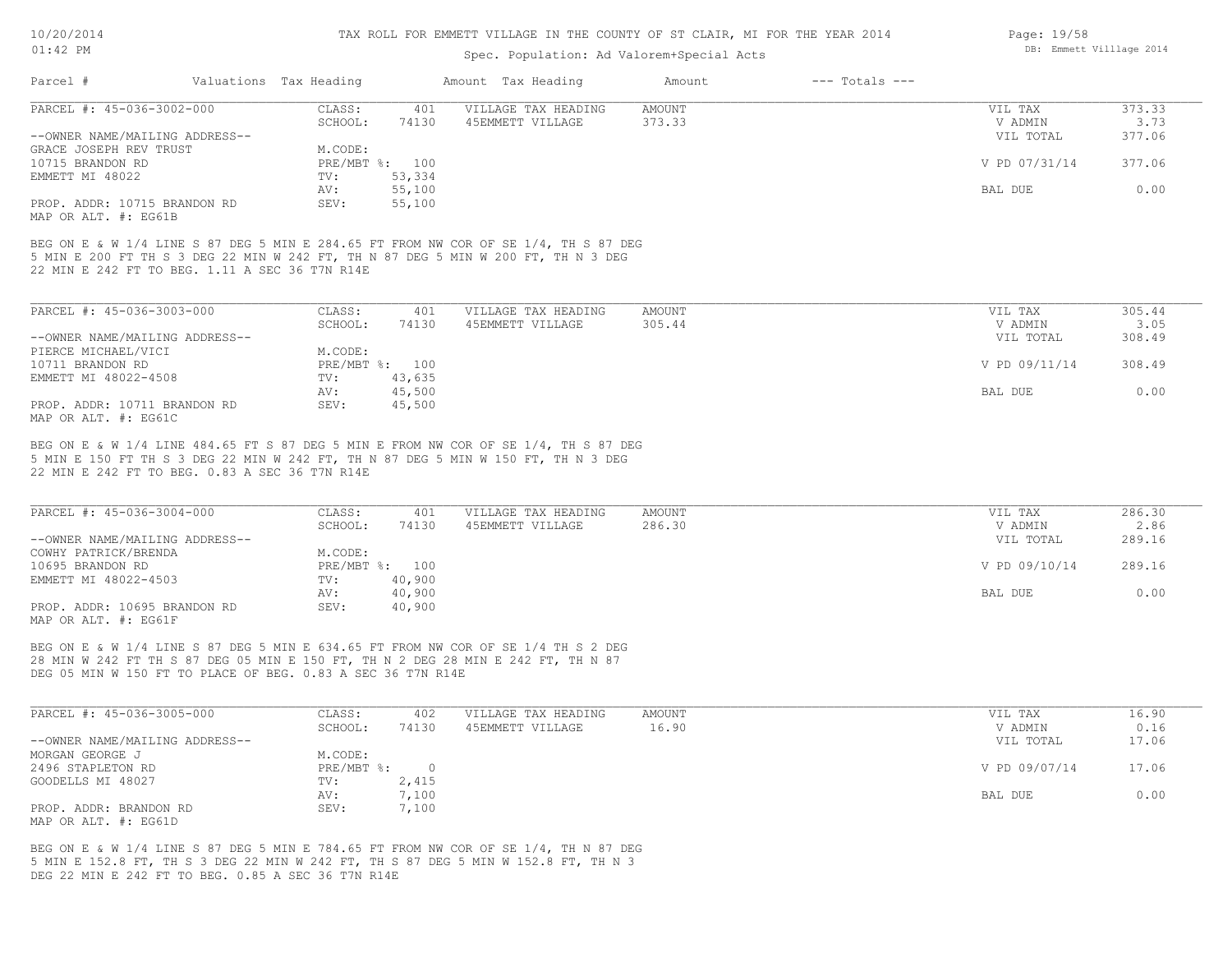#### TAX ROLL FOR EMMETT VILLAGE IN THE COUNTY OF ST CLAIR, MI FOR THE YEAR 2014

### Spec. Population: Ad Valorem+Special Acts

| Parcel #                       | Valuations Tax Heading |        | Amount Tax Heading  | Amount | $---$ Totals $---$ |               |        |
|--------------------------------|------------------------|--------|---------------------|--------|--------------------|---------------|--------|
| PARCEL #: 45-036-3006-000      | CLASS:                 | 401    | VILLAGE TAX HEADING | AMOUNT |                    | VIL TAX       | 234.50 |
|                                | SCHOOL:                | 74130  | 45EMMETT VILLAGE    | 234.50 |                    | V ADMIN       | 2.34   |
| --OWNER NAME/MAILING ADDRESS-- |                        |        |                     |        |                    | VIL TOTAL     | 236.84 |
| ELSEY TIMOTHY K                | M.CODE:                |        |                     |        |                    |               |        |
| 10643 BRANDON RD               | PRE/MBT %: 100         |        |                     |        |                    | V PD 09/10/14 | 236.84 |
| EMMETT MI 48022                | TV:                    | 33,500 |                     |        |                    |               |        |
|                                | AV:                    | 33,500 |                     |        |                    | BAL DUE       | 0.00   |
| PROP. ADDR: 10643 BRANDON RD   | SEV:                   | 33,500 |                     |        |                    |               |        |
|                                |                        |        |                     |        |                    |               |        |

MAP OR ALT. #: EG61E

E150 FT OF W 1153.45 FT OF N 242 FT OF SE 1/4 .84 A SEC 36 T7N R14E

| PARCEL #: 45-036-3007-000      | CLASS:     | 201   | VILLAGE TAX HEADING | AMOUNT | VIL TAX       | 31.07 |
|--------------------------------|------------|-------|---------------------|--------|---------------|-------|
|                                | SCHOOL:    | 74130 | 45EMMETT VILLAGE    | 31.07  | V ADMIN       | 0.31  |
| --OWNER NAME/MAILING ADDRESS-- |            |       |                     |        | VIL TOTAL     | 31.38 |
| SOUTHEASTERN MICH GAS CO       | M.CODE:    |       |                     |        |               |       |
| PO BOX 5004                    | PRE/MBT %: |       |                     |        | V PD 09/04/14 | 31.38 |
| PORT HURON MI 48060            | TV:        | 4,439 |                     |        |               |       |
|                                | AV:        | 9,700 |                     |        | BAL DUE       | 0.00  |
| PROP. ADDR: BRANDON RD         | SEV:       | 9,700 |                     |        |               |       |
|                                |            |       |                     |        |               |       |

MAP OR ALT. #: EG61G

N192 FT OF W 1/2 OF SE 1/4 EXC W 1153.45 FT. 0.66 A SEC 36 T7N R14E

| PARCEL #: 45-036-3008-001      | CLASS:  | 401            | VILLAGE TAX HEADING | AMOUNT | VIL TAX       | 313.60 |
|--------------------------------|---------|----------------|---------------------|--------|---------------|--------|
|                                | SCHOOL: | 74130          | 45EMMETT VILLAGE    | 313.60 | V ADMIN       | 3.13   |
| --OWNER NAME/MAILING ADDRESS-- |         |                |                     |        | VIL TOTAL     | 316.73 |
| WAITKUS MARTIN/JEAN            | M.CODE: |                |                     |        |               |        |
| 10597 BRANDON RD               |         | PRE/MBT %: 100 |                     |        | V PD 07/15/14 | 316.73 |
| EMMETT MI 48022                | TV:     | 44,800         |                     |        |               |        |
|                                | AV:     | 44,800         |                     |        | BAL DUE       | 0.00   |
| PROP. ADDR: 10597 BRANDON RD   | SEV:    | 44,800         |                     |        |               |        |
| MAP OR ALT. #: EG60B/C         |         |                |                     |        |               |        |

FROM 19-036-3008-000,19-036,3009-000; N 1320' OF W 330' OF E 1/2 OF SE 1/4 SECTION 36 T7N R14E 10 A SPLIT ON 08/22/2007

| PARCEL #: 45-036-3010-001      | CLASS:       | 101     | VILLAGE TAX HEADING | AMOUNT | VIL TAX       | 276.96 |
|--------------------------------|--------------|---------|---------------------|--------|---------------|--------|
|                                | SCHOOL:      | 74130   | 45EMMETT VILLAGE    | 276.96 | V ADMIN       | 2.76   |
| --OWNER NAME/MAILING ADDRESS-- |              |         |                     |        | VIL TOTAL     | 279.72 |
| VANDERBOSSCHE ROBERT/JOA       | M.CODE:      |         |                     |        |               |        |
| 10541 BRANDON RD               | $PRE/MBT$ %: | 100     |                     |        | V PD 08/15/14 | 279.72 |
| EMMETT MI 48022                | TV:          | 39,567  |                     |        |               |        |
|                                | AV:          | 143,700 |                     |        | BAL DUE       | 0.00   |
| PROP. ADDR: 10541 BRANDON RD   | SEV:         | 143,700 |                     |        |               |        |
| MAP OR ALT. #: EG60D/E         |              |         |                     |        |               |        |

 $\mathcal{L}_\mathcal{L} = \mathcal{L}_\mathcal{L} = \mathcal{L}_\mathcal{L} = \mathcal{L}_\mathcal{L} = \mathcal{L}_\mathcal{L} = \mathcal{L}_\mathcal{L} = \mathcal{L}_\mathcal{L} = \mathcal{L}_\mathcal{L} = \mathcal{L}_\mathcal{L} = \mathcal{L}_\mathcal{L} = \mathcal{L}_\mathcal{L} = \mathcal{L}_\mathcal{L} = \mathcal{L}_\mathcal{L} = \mathcal{L}_\mathcal{L} = \mathcal{L}_\mathcal{L} = \mathcal{L}_\mathcal{L} = \mathcal{L}_\mathcal{L}$ 

R14E 50 A SPLIT ON 08/22/2007 FROM 19-036-3010-000, 19-036-3010-250; E 1/2 OF SE 1/4 AS MEAS ALG RD EXC E 330'AND EXC W 330' OF N 1320' SECTION 36 T7N DB: Emmett Villlage 2014

Page: 20/58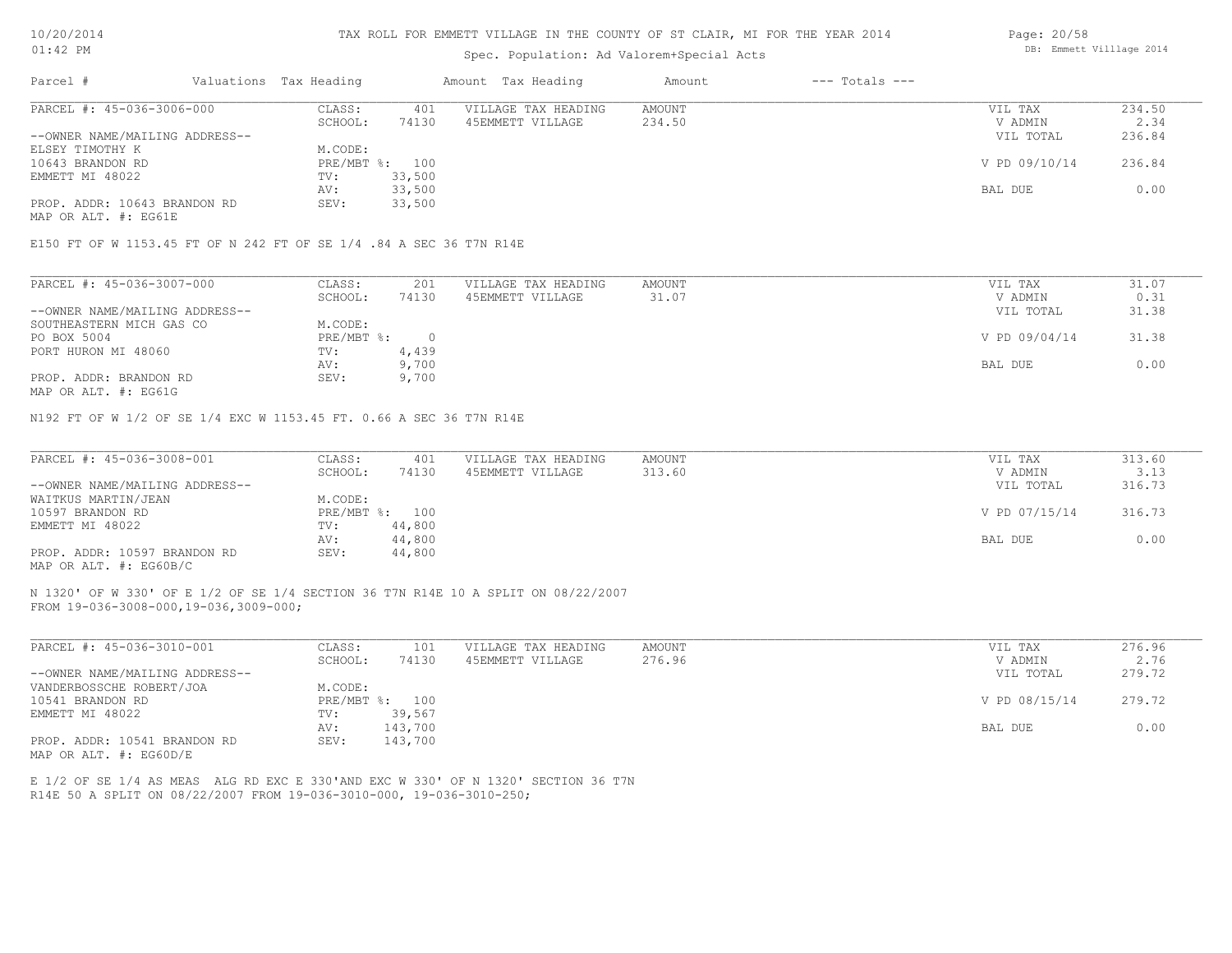#### TAX ROLL FOR EMMETT VILLAGE IN THE COUNTY OF ST CLAIR, MI FOR THE YEAR 2014

### Spec. Population: Ad Valorem+Special Acts

| Parcel #                       | Valuations Tax Heading |        | Amount Tax Heading  | Amount | $---$ Totals $---$ |               |        |
|--------------------------------|------------------------|--------|---------------------|--------|--------------------|---------------|--------|
| PARCEL #: 45-036-3011-000      | CLASS:                 | 402    | VILLAGE TAX HEADING | AMOUNT |                    | VIL TAX       | 416.89 |
|                                | SCHOOL:                | 74130  | 45EMMETT VILLAGE    | 416.89 |                    | V ADMIN       | 4.16   |
| --OWNER NAME/MAILING ADDRESS-- |                        |        |                     |        |                    | VIL TOTAL     | 421.05 |
| KESSLER CLAIR/IRENE TRUST      | M.CODE:                |        |                     |        |                    |               |        |
| 10535 BRANDON RD               | PRE/MBT %: 100         |        |                     |        |                    | V PD 09/10/14 | 421.05 |
| EMMETT MI 48022-4501           | TV:                    | 59,556 |                     |        |                    |               |        |
|                                | AV:                    | 70,900 |                     |        |                    | BAL DUE       | 0.00   |
| PROP. ADDR: 10535 BRANDON RD   | SEV:                   | 70,900 |                     |        |                    |               |        |

MAP OR ALT. #: EG60A

#### E330 FT OF SE 1/4 20 A SEC 36 T7N R14E

| PARCEL #: 45-036-4001-000      | CLASS:     | 401    | VILLAGE TAX HEADING | AMOUNT | VIL TAX       | 173.60 |
|--------------------------------|------------|--------|---------------------|--------|---------------|--------|
|                                | SCHOOL:    | 74130  | 45EMMETT VILLAGE    | 173.60 | V ADMIN       | 1.73   |
| --OWNER NAME/MAILING ADDRESS-- |            |        |                     |        | VIL TOTAL     | 175.33 |
| MULLALLY MARY ALICE            | M.CODE:    |        |                     |        |               |        |
| 2924 SHENANDOAH                | PRE/MBT %: |        |                     |        | V PD 07/21/14 | 175.33 |
| ROYAL OAK MI 48073             | TV:        | 24,800 |                     |        |               |        |
|                                | AV:        | 24,800 |                     |        | BAL DUE       | 0.00   |
| PROP. ADDR: 10991 BRANDON RD   | SEV:       | 24,800 |                     |        |               |        |
| MAP OR ALT. $\#$ : EG43/44     |            |        |                     |        |               |        |

1.65 A S2^18'43"W 50',TH N87^0'W 9',TH N2^18'43"E 50' TO BEG SECTION 36 T7N R14E 291.37' & BEG S87^0'E 99' & S2^18'43"W 446.50' FROM W 1/4 COR,TH S87^0'E 9',TH FROM W 1/4 COR,TH S87^0'E 4.96', TH S1^31'4"W 291.45',TH N87^0'W 9',TH N2^18'43"E THE W 99' OF THE N 495' OF W 1/2 OF SW 1/4 & BEG S87^0'E 99' & S2^18'43"W 155.13'

| PARCEL #: 45-036-4002-000      | CLASS:  | 401            | VILLAGE TAX HEADING | AMOUNT | VIL TAX       | 339.50 |
|--------------------------------|---------|----------------|---------------------|--------|---------------|--------|
|                                | SCHOOL: | 74130          | 45EMMETT VILLAGE    | 339.50 | V ADMIN       | 3.39   |
| --OWNER NAME/MAILING ADDRESS-- |         |                |                     |        | VIL TOTAL     | 342.89 |
| WYLIN MICHAEL A                | M.CODE: |                |                     |        |               |        |
| 10975 BRANDON RD               |         | PRE/MBT %: 100 |                     |        | V PD 07/15/14 | 342.89 |
| EMMETT MI 48022-4507           | TV:     | 48,500         |                     |        |               |        |
|                                | AV:     | 48,500         |                     |        | BAL DUE       | 0.00   |
| PROP. ADDR: 10975 BRANDON RD   | SEV:    | 48,500         |                     |        |               |        |
| MAP OR ALT. #: EG42            |         |                |                     |        |               |        |

R14E 1.54 A S1^31'4"W 291.45',TH N87^0'W 9',TH N2^18'43"E 291.37' TO BEG SECTION 36 T7N EXC BEG S87^0'E 99' & S2^18'43"W 155.13' FROM W 1/4 COR, TH S87^0'E 4.96',TH N0^4'13"E 158', TH N89^19'25"W 2.74', TH N0^4'13"E 287', TH N89^19'25"W 155' TO BEG BEG S89^19'25"E 99' FROM W 1/4 COR, TH S0^4'13"W 445' TH S89^19'25"E 157.74', TH

| PARCEL #: 45-036-4003-000      | CLASS:  | 401            | VILLAGE TAX HEADING | AMOUNT | VIL TAX       | 245.70 |
|--------------------------------|---------|----------------|---------------------|--------|---------------|--------|
|                                | SCHOOL: | 74130          | 45EMMETT VILLAGE    | 245.70 | V ADMIN       | 2.45   |
| --OWNER NAME/MAILING ADDRESS-- |         |                |                     |        | VIL TOTAL     | 248.15 |
| RYAN JOSEPH/ROSEMARY           | M.CODE: |                |                     |        |               |        |
| 10965 BRANDON RD               |         | PRE/MBT %: 100 |                     |        | V PD 07/21/14 | 248.15 |
| EMMETT MI 48022-4507           | TV:     | 35,100         |                     |        |               |        |
|                                | AV:     | 35,100         |                     |        | BAL DUE       | 0.00   |
| PROP. ADDR: 10965 BRANDON RD   | SEV:    | 35,100         |                     |        |               |        |
| MAP OR ALT. #: EG41            |         |                |                     |        |               |        |

TH N 281.82'; TH W 2.74' TO POB .57 A SEC 36 T7N R14E S89\*19'25"E 254' FROM W 1/4 COR; TH S 287'; TH E 86.06'; TH N 5/18'; TH W 83.32'; THE E 83.32 FT OF THE W 340.06 FT OF THE N 281.82 FT OF THE W 1/2 OF SW 1/4 & BEG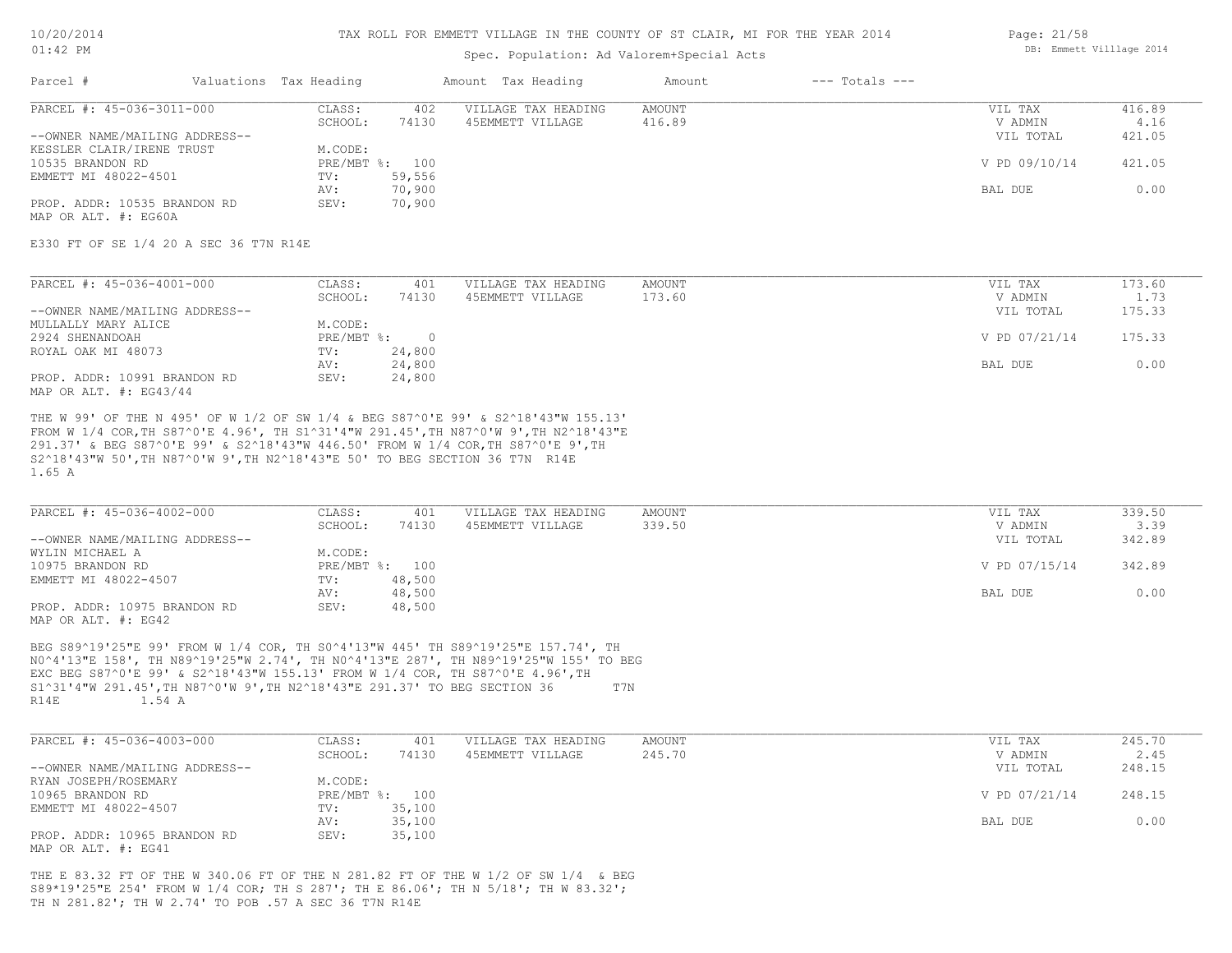### Spec. Population: Ad Valorem+Special Acts

| Parcel #                           |        | Valuations Tax Heading |                     | Amount Tax Heading | Amount | $---$ Totals $---$ |               |        |
|------------------------------------|--------|------------------------|---------------------|--------------------|--------|--------------------|---------------|--------|
| PARCEL #: 45-036-4004-000          | CLASS: | 401                    | VILLAGE TAX HEADING | AMOUNT             |        | VIL TAX            | 597.80        |        |
|                                    |        | SCHOOL:                | 74130               | 45EMMETT VILLAGE   | 597.80 |                    | V ADMIN       | 5.97   |
| --OWNER NAME/MAILING ADDRESS--     |        |                        |                     |                    |        |                    | VIL TOTAL     | 603.77 |
| PIERCE DENNIS R./CECILIA REV.TRUST |        | M.CODE:                |                     |                    |        |                    |               |        |
| PIERCE PATRICK R.                  |        |                        | PRE/MBT %: 100      |                    |        |                    | V PD 09/15/14 | 603.77 |
| 10895 BRANDON RD                   |        | TV:                    | 85,400              |                    |        |                    |               |        |
| Emmett MI 48022                    |        | AV:                    | 85,400              |                    |        |                    | BAL DUE       | 0.00   |
|                                    |        | SEV:                   | 85,400              |                    |        |                    |               |        |
| PROP. ADDR: 10895 BRANDON RD       |        |                        |                     |                    |        |                    |               |        |

MAP OR ALT. #: EG40A

N0\*14'8"E 236.67' TO POB. 4.12 A 158', TH S89\*19'25"E 438.44', TH N0\*14'8"E 50.32', TH S 89\*19'25"E 20', TH TH N89\*19'25"W 99.31', TH S0\*19'1'"W 16.27', TH N89\*19'25"W 600.28', TH N0\*4'13"E BEG S 89\*19'25"E 716' FROM W 1/4 COR, TH S89\*19'25"E 241.63', TH S0\*14'8"W 428.72,

| PARCEL #: 45-036-4004-100      | CLASS:  | 401            | VILLAGE TAX HEADING | AMOUNT | VIL TAX       | 445.90 |
|--------------------------------|---------|----------------|---------------------|--------|---------------|--------|
|                                | SCHOOL: | 74130          | 45EMMETT VILLAGE    | 445.90 | V ADMIN       | 4.45   |
| --OWNER NAME/MAILING ADDRESS-- |         |                |                     |        | VIL TOTAL     | 450.35 |
| PIERCE PATRICK/NANCY           | M.CODE: |                |                     |        |               |        |
| 10951 BRANDON RD               |         | PRE/MBT %: 100 |                     |        | V PD 09/10/14 | 450.35 |
| EMMETT MI 48022                | TV:     | 63,700         |                     |        |               |        |
|                                | AV:     | 63,700         |                     |        | BAL DUE       | 0.00   |
| PROP. ADDR: 10951 BRANDON RD   | SEV:    | 63,700         |                     |        |               |        |
| MAP OR ALT. #: EG40B           |         |                |                     |        |               |        |

W200' OF E 979.68' OF N 287' OF W 1/2 OF SW 1/4 SECTION 36 T7N R14E 1.3 A

| PARCEL #: 45-036-4004-200      | CLASS:  | 401            | VILLAGE TAX HEADING | AMOUNT | VIL TAX       | 494.90 |
|--------------------------------|---------|----------------|---------------------|--------|---------------|--------|
|                                | SCHOOL: | 74130          | 45EMMETT VILLAGE    | 494.90 | V ADMIN       | 4.94   |
| --OWNER NAME/MAILING ADDRESS-- |         |                |                     |        | VIL TOTAL     | 499.84 |
| PIERCE RICHARD/ELIZABETH       | M.CODE: |                |                     |        |               |        |
| 10925 BRANDON RD               |         | PRE/MBT %: 100 |                     |        | V PD 09/13/14 | 499.84 |
| EMMETT MI 48022                | TV:     | 70,700         |                     |        |               |        |
|                                | AV:     | 70,700         |                     |        | BAL DUE       | 0.00   |
| PROP. ADDR: 10925 BRANDON RD   | SEV:    | 70,700         |                     |        |               |        |
| MAP OR ALT. #: EG40C           |         |                |                     |        |               |        |

175' TO BEG. SEC 36 T7N R14E. 1.13 A. 237', TH N 89\* 32' W 20', TH S 50', TH N 89\* 32' W 155', TH N 287', TH S 89\* 32' E BEG AT INT/SEC OF W 1/8 LN & E & W 1/4 LN, TH N 89\* 32' W 604.68' TO BEG, TH S

| PARCEL #: 45-036-4005-000      | CLASS:     | 401    | VILLAGE TAX HEADING | AMOUNT | VIL TAX       | 249.90 |
|--------------------------------|------------|--------|---------------------|--------|---------------|--------|
|                                | SCHOOL:    | 74130  | 45EMMETT VILLAGE    | 249.90 | V ADMIN       | 2.49   |
| --OWNER NAME/MAILING ADDRESS-- |            |        |                     |        | VIL TOTAL     | 252.39 |
| MC CABE BARBARA TRUST          | M.CODE:    |        |                     |        |               |        |
| 8025 JORDAN RD                 | PRE/MBT %: |        |                     |        | V PD 07/28/14 | 252.39 |
| Yale MI 48097                  | TV:        | 35,700 |                     |        |               |        |
|                                | AV:        | 35,700 |                     |        | BAL DUE       | 0.00   |
| PROP. ADDR: 3241 MAIN ST       | SEV:       | 35,700 |                     |        |               |        |
| MAP OR ALT. #: EG37            |            |        |                     |        |               |        |

THE N 176 FT OF THE E 363 FT OF THE W 1/2 OF SW 1/4 1.33 A SEC 36 T7N R14E

Page: 22/58 DB: Emmett Villlage 2014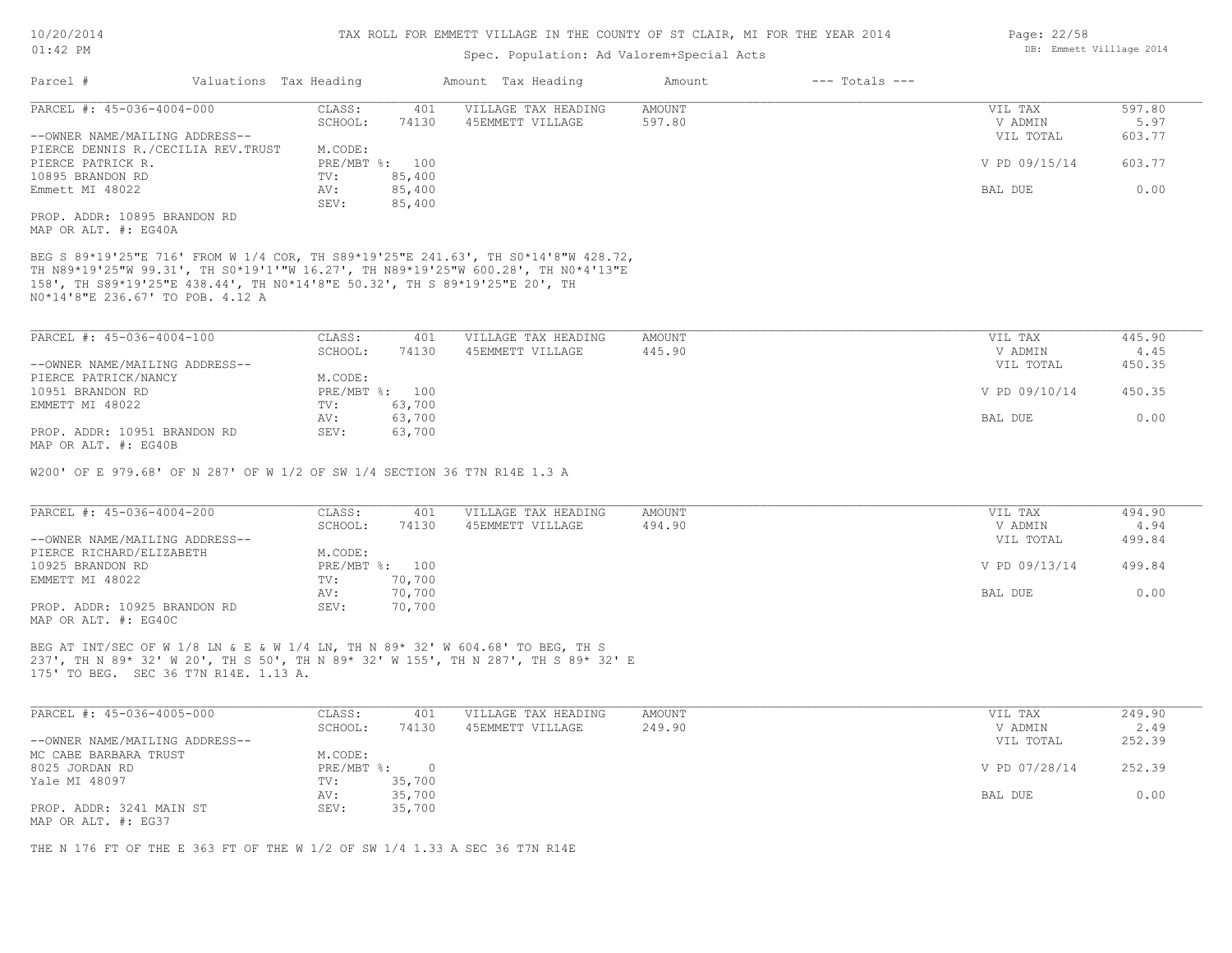| 10/20/201 |  |
|-----------|--|
|           |  |

### Spec. Population: Ad Valorem+Special Acts

| Page: 23/58 |                          |  |
|-------------|--------------------------|--|
|             | DB: Emmett Villlage 2014 |  |

| Parcel #                       | Valuations Tax Heading |        | Amount Tax Heading  | Amount | $---$ Totals $---$ |               |        |
|--------------------------------|------------------------|--------|---------------------|--------|--------------------|---------------|--------|
| PARCEL #: 45-036-4006-000      | CLASS:                 | 401    | VILLAGE TAX HEADING | AMOUNT |                    | VIL TAX       | 207.90 |
|                                | SCHOOL:                | 74130  | 45EMMETT VILLAGE    | 207.90 |                    | V ADMIN       | 2.07   |
| --OWNER NAME/MAILING ADDRESS-- |                        |        |                     |        |                    | VIL TOTAL     | 209.97 |
| BULAR STEVEN/MAUREEN           | M.CODE:                |        |                     |        |                    |               |        |
| 3235 MAIN ST                   | PRE/MBT %: 100         |        |                     |        |                    | V PD 07/15/14 | 209.97 |
| EMMETT MI 48022                | TV:                    | 29,700 |                     |        |                    |               |        |
|                                | AV:                    | 29,700 |                     |        |                    | BAL DUE       | 0.00   |
| PROP. ADDR: 3235 MAIN ST       | SEV:                   | 29,700 |                     |        |                    |               |        |
|                                |                        |        |                     |        |                    |               |        |

MAP OR ALT. #: EG38

T7N R14E THE S 111 FT OF THE N 287 FT OF THE E 363 FT OF THE W 1/2 OF SW 1/4 0.92 A SEC 36

| PARCEL #: 45-036-4007-000      | CLASS:     | 401    | VILLAGE TAX HEADING | AMOUNT | VIL TAX       | 195.67 |
|--------------------------------|------------|--------|---------------------|--------|---------------|--------|
|                                | SCHOOL:    | 74130  | 45EMMETT VILLAGE    | 195.67 | V ADMIN       | 1.95   |
| --OWNER NAME/MAILING ADDRESS-- |            |        |                     |        | VIL TOTAL     | 197.62 |
| MC CLELLAND ROGER REV. TRUST   | M.CODE:    |        |                     |        |               |        |
| 3227 MAIN ST                   | PRE/MBT %: | 100    |                     |        | V PD 09/03/14 | 197.62 |
| EMMETT MI 48022-4520           | TV:        | 27,953 |                     |        |               |        |
|                                | AV:        | 33,000 |                     |        | BAL DUE       | 0.00   |
| PROP. ADDR: 3227 MAIN ST       | SEV:       | 33,000 |                     |        |               |        |
| MAP OR ALT. #: EG39            |            |        |                     |        |               |        |

R14E THE S 127 FT OF THE N 414 FT OF THE E 363 FT OF W 1/2 OF SW 1/4 1.05 A SEC 36 T7N

| PARCEL #: 45-036-4008-001      | CLASS:         | 402   | VILLAGE TAX HEADING | AMOUNT | VIL TAX       | 45.50 |
|--------------------------------|----------------|-------|---------------------|--------|---------------|-------|
|                                | SCHOOL:        | 74130 | 45EMMETT VILLAGE    | 45.50  | V ADMIN       | 0.45  |
| --OWNER NAME/MAILING ADDRESS-- |                |       |                     |        | VIL TOTAL     | 45.95 |
| VERNIER PATRICK/DOROTHY        | M.CODE:        |       |                     |        |               |       |
| PO BOX 24                      | PRE/MBT %: 100 |       |                     |        | V PD 09/07/14 | 45.95 |
| Emmett MI 48022                | TV:            | 6,500 |                     |        |               |       |
|                                | AV:            | 6,500 |                     |        | BAL DUE       | 0.00  |
| PROP. ADDR: 3219 MAIN ST       | SEV:           | 6,500 |                     |        |               |       |
| MAP OR ALT. $\#$ : EG45B/A     |                |       |                     |        |               |       |

SPLIT ON 11/08/2007 FROM 19-036-4008-000, 19-036-4009-000; N OF WALTER CHILLSON' ADDITION TO VILLAGE OF EMMETT SECTION 36 T7N R14E 1.00 A S 132' OF E 264' & 363' EXC N 414' & EXC 132' OF THAT PART OF W 1/2 OF SW 1/4 LYING

| PARCEL #: 45-036-4010-000      | CLASS:       | 708   | VILLAGE TAX HEADING | AMOUNT | VIL TAX   | 0.00 |
|--------------------------------|--------------|-------|---------------------|--------|-----------|------|
|                                | SCHOOL:      | 74130 | 45EMMETT VILLAGE    | 0.00   | V ADMIN   | 0.00 |
| --OWNER NAME/MAILING ADDRESS-- |              |       |                     |        | VIL TOTAL | 0.00 |
| OUR LADY OF MT CARMEL CH       | M.CODE:      |       |                     |        |           |      |
| 10817 BRANDON RD               | $PRE/MBT$ %: |       |                     |        | BAL DUE   | 0.00 |
| EMMETT MI 48022                | TV:          |       |                     |        |           |      |
|                                | AV:          |       |                     |        |           |      |
| PROP. ADDR: 10817 BRANDON RD   | SEV:         |       |                     |        |           |      |
| MAP OR ALT. #: EG28A           |              |       |                     |        |           |      |

OF SW 1/4 SECTION 36 T7N R14E 5.94 A 232.6',TH S875'E 618',TH N230'E 232.6' TO BEG & E 150' OF W 543' OF N 178' OF E 1/2 MIN W 178 FT FROM INT 1/4 COR, TH N 87 DEG 5 MIN W 618 FT, TH S 2 DEG 30 MIN W W393 FT OF N 280 FT OF E 1/2 OF SW 1/4 & BEG N 87 DEG 5 MIN W 334.5 FT & S 2 DEG 30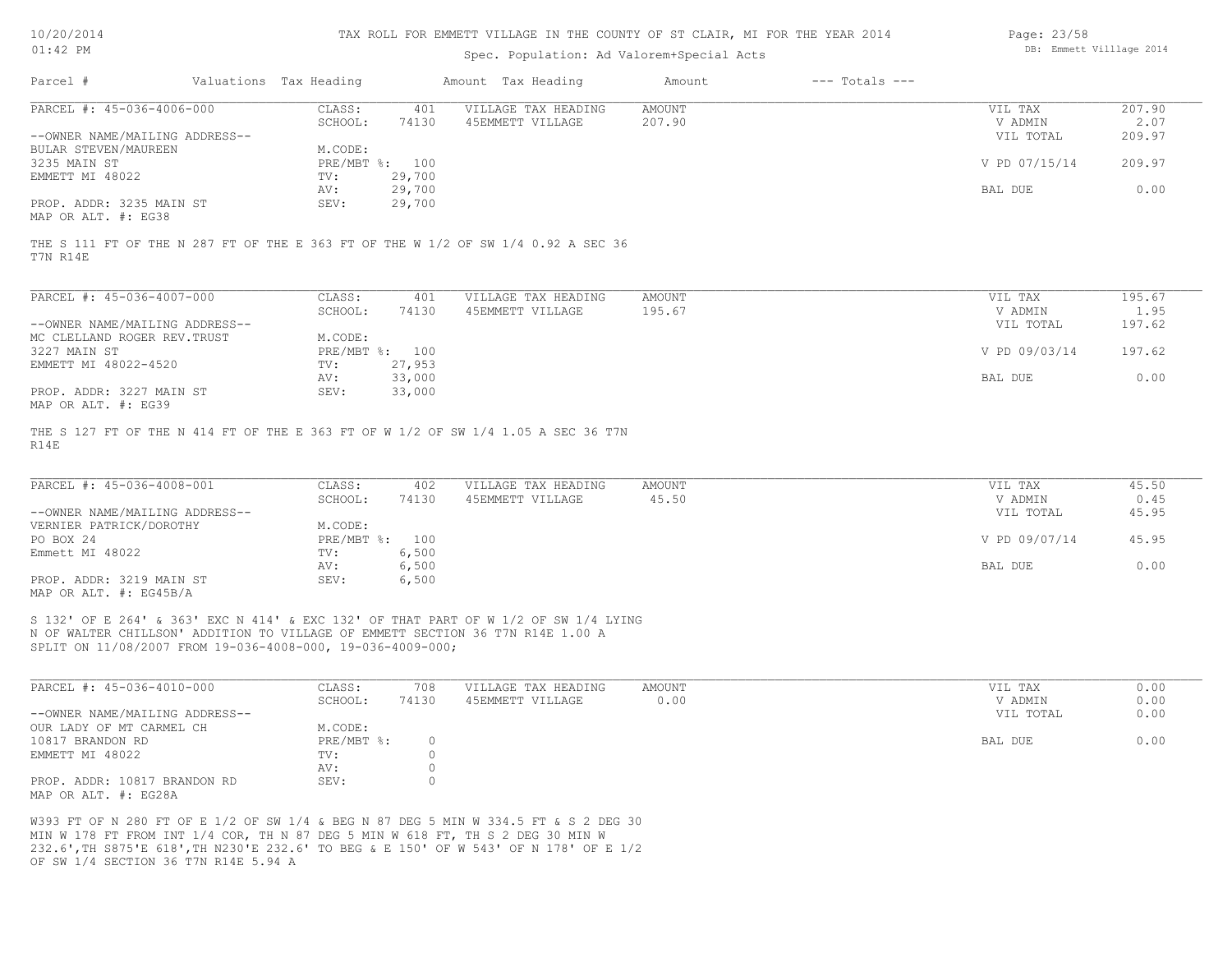### Spec. Population: Ad Valorem+Special Acts

| Parcel #                       | Valuations Tax Heading |       | Amount Tax Heading  | Amount | $---$ Totals $---$ |           |      |
|--------------------------------|------------------------|-------|---------------------|--------|--------------------|-----------|------|
| PARCEL #: 45-036-4010-100      | CLASS:                 | 703   | VILLAGE TAX HEADING | AMOUNT |                    | VIL TAX   | 0.00 |
|                                | SCHOOL:                | 74130 | 45EMMETT VILLAGE    | 0.00   |                    | V ADMIN   | 0.00 |
| --OWNER NAME/MAILING ADDRESS-- |                        |       |                     |        |                    | VIL TOTAL | 0.00 |
| VILLAGE OF EMMETT              | M.CODE:                |       |                     |        |                    |           |      |
| P.O. BOX 127                   | $PRE/MBT$ %:           |       |                     |        |                    | BAL DUE   | 0.00 |
| EMMETT MI 48022                | TV:                    |       |                     |        |                    |           |      |
|                                | AV:                    |       |                     |        |                    |           |      |
| PROP. ADDR: MAIN ST            | SEV:                   |       |                     |        |                    |           |      |
| MAP OR ALT. #: EG28B           |                        |       |                     |        |                    |           |      |

.00 A 76.39',TH S 2D 4M W 218.57',TH S 82D 14M E 59.12' TO BEG SECTION 36 T7N R14E 7 & N 6D 30M E 155.13', FROM INT. 1/4 COR.,TH N 6D 30M E 211.53',TH N 77D 43M E 532.46' TO BEG AND BEG N 87D 5M W 1342.56',S 2D 30M W 974.74',S 77D 32M E 486.72', 261.05',TH S7820'E 121.60', TH S717'W 166.62',TH S7728'30"E 519.80' TH N230'E BEG N875'W 334.50' & S230'W 410.60' FROM INT 1/4 COR, TH N875'W 618',TH S230'W

| PARCEL #: 45-036-4011-000      | CLASS:  | 401            | VILLAGE TAX HEADING | AMOUNT | VIL TAX       | 270.20 |
|--------------------------------|---------|----------------|---------------------|--------|---------------|--------|
|                                | SCHOOL: | 74130          | 45EMMETT VILLAGE    | 270.20 | V ADMIN       | 2.70   |
| --OWNER NAME/MAILING ADDRESS-- |         |                |                     |        | VIL TOTAL     | 272.90 |
| PIERCE KATHLEEN/KOPPINGER ELLE | M.CODE: |                |                     |        |               |        |
| 3224 MAIN ST                   |         | PRE/MBT %: 100 |                     |        | V PD 07/16/14 | 272.90 |
| EMMETT MI 48022-4519           | TV:     | 38,600         |                     |        |               |        |
|                                | AV:     | 38,600         |                     |        | BAL DUE       | 0.00   |
| PROP. ADDR: 3224 MAIN ST       | SEV:    | 38,600         |                     |        |               |        |
| MAP OR ALT. #: EG27C           |         |                |                     |        |               |        |

N394.70 FT OF W 390 FT OF E 1/2 OF SW 1/4 EXC N 280 FT THEREOF. 1 A SEC 36 T7N R14E

| PARCEL #: 45-036-4012-000      | CLASS:  | 401            | VILLAGE TAX HEADING | AMOUNT | VIL TAX       | 282.10 |
|--------------------------------|---------|----------------|---------------------|--------|---------------|--------|
|                                | SCHOOL: | 74130          | 45EMMETT VILLAGE    | 282.10 | V ADMIN       | 2.82   |
| --OWNER NAME/MAILING ADDRESS-- |         |                |                     |        | VIL TOTAL     | 284.92 |
| DONNELLON JAMES/ANN            | M.CODE: |                |                     |        |               |        |
| 3218 MAIN ST                   |         | PRE/MBT %: 100 |                     |        | V PD 09/13/14 | 284.92 |
| EMMETT MI 48022-4519           | TV:     | 40,300         |                     |        |               |        |
|                                | AV:     | 40,300         |                     |        | BAL DUE       | 0.00   |
| PROP. ADDR: 3218 MAIN ST       | SEV:    | 40,300         |                     |        |               |        |
| MAP OR ALT. #: EG29            |         |                |                     |        |               |        |

1/4 LYING N OF GTRR R/W. .91 A SEC 36 T7N R14E THE S 111 FT OF THE N 505.7 FT OF THE W 356.15 FT OF ALL THAT PART OF E 1/2 OF SW

| PARCEL #: 45-036-4013-000      | CLASS:       | 401    | VILLAGE TAX HEADING | AMOUNT | VIL TAX   | 170.80 |
|--------------------------------|--------------|--------|---------------------|--------|-----------|--------|
|                                | SCHOOL:      | 74130  | 45EMMETT VILLAGE    | 170.80 | V ADMIN   | 1.70   |
| --OWNER NAME/MAILING ADDRESS-- |              |        |                     |        | VIL TOTAL | 172.50 |
| SUSTARICH NOEL L               | M.CODE:      |        |                     |        |           |        |
| 50661 RUSSELL DRIVE            | $PRE/MBT$ %: |        |                     |        | BAL DUE   | 172.50 |
| Macomb MI 48044                | TV:          | 24,400 |                     |        |           |        |
|                                | AV:          | 24,400 |                     |        |           |        |
| PROP. ADDR: 3208 MAIN ST       | SEV:         | 24,400 |                     |        |           |        |
| MAP OR ALT. #: EG30            |              |        |                     |        |           |        |

TO THE PLACE OF BEG. 1.12 A SEC 36 T7N R14E MIN W 173.7 FT, TH N 76 DEG 35 MIN W 363.5 FT TO M-19, TH N 2 DEG 30 MIN E 100 FT M-19 WITH E & W 1/4 LINE OF SEC 36, TH S 88 DEG 18 MIN E 356.15 FT, TH S 2 DEG 17 BEG AT A PTE WHICH LIES S 2 DEG 30 MIN W 505.7 FT FROM THE INT/SEC OF THE E LINE OF Page: 24/58 DB: Emmett Villlage 2014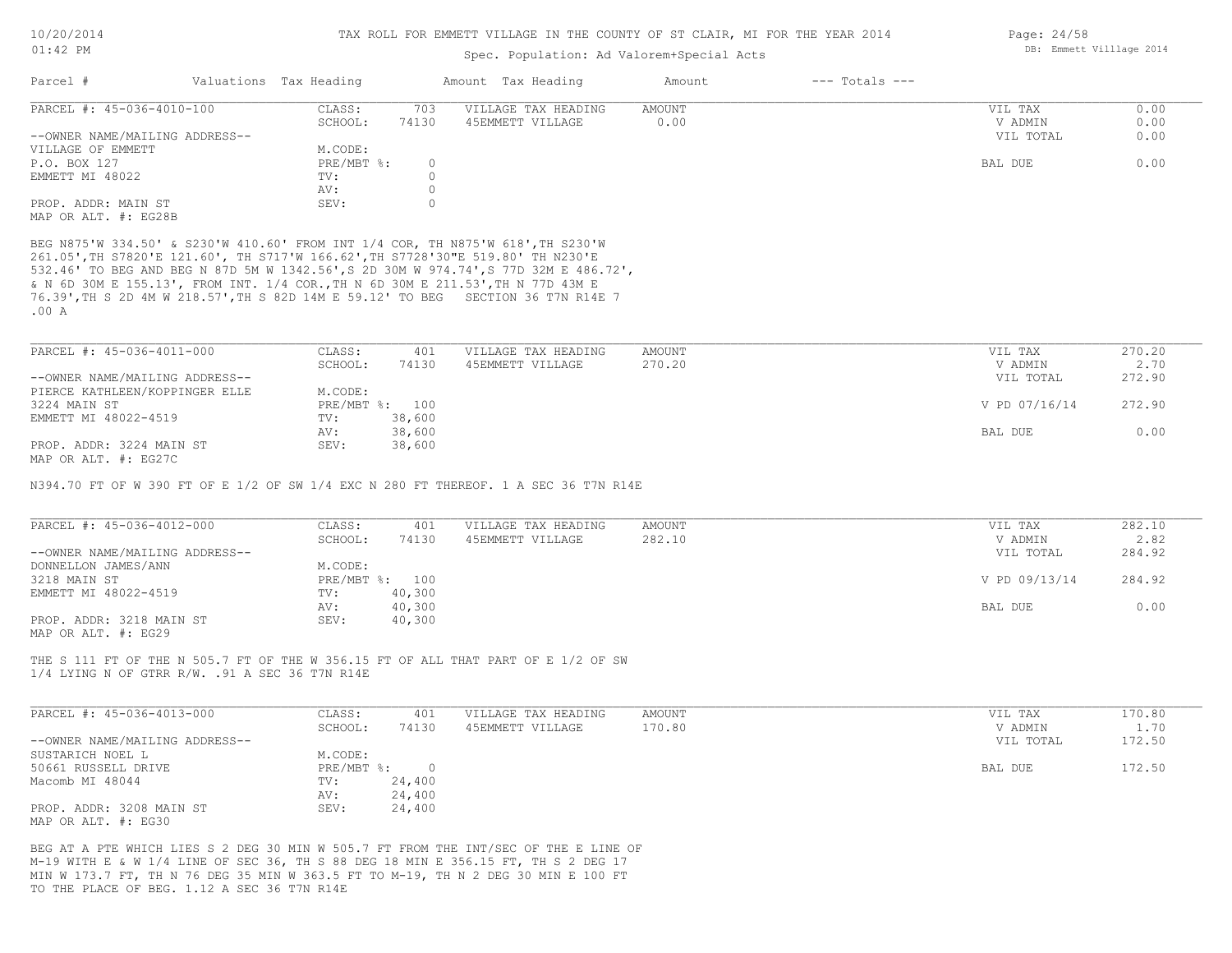### Spec. Population: Ad Valorem+Special Acts

| Parcel #                       | Valuations Tax Heading |        | Amount Tax Heading  | Amount | $---$ Totals $---$ |               |        |
|--------------------------------|------------------------|--------|---------------------|--------|--------------------|---------------|--------|
| PARCEL #: 45-036-4014-000      | CLASS:                 | 201    | VILLAGE TAX HEADING | AMOUNT |                    | VIL TAX       | 112.70 |
|                                | SCHOOL:                | 74130  | 45EMMETT VILLAGE    | 112.70 |                    | V ADMIN       | 1.12   |
| --OWNER NAME/MAILING ADDRESS-- |                        |        |                     |        |                    | VIL TOTAL     | 113.82 |
| MALLOY WILLIAM                 | M.CODE:                |        |                     |        |                    |               |        |
| 14950 SULLIVAN RD              | PRE/MBT %:             |        |                     |        |                    | V PD 07/15/14 | 113.82 |
| Capac MI 48014                 | TV:                    | 16,100 |                     |        |                    |               |        |
|                                | AV:                    | 16,100 |                     |        |                    | BAL DUE       | 0.00   |
| PROP. ADDR: 3206 MAIN ST       | SEV:                   | 16,100 |                     |        |                    |               |        |

MAP OR ALT. #: EG31

35 MIN W 190 FT, TH N 2 DEG 30 MIN E 100 FT TO PLACE OF BEG. .42 A SEC 36 T7N R14E LINE OF SEC 36, TH S 76 DEG 35 MIN E 190 FT, TH S 2 DEG 30 MIN W 100 FT TH N 76 DEG BEG AT A PTE ON THE E LINE OF M-19, S 2 DEG 30 MIN W 605.7 FT FROM THE E & W 1/4

| PARCEL #: 45-036-4015-000      | CLASS:         | 401    | VILLAGE TAX HEADING | AMOUNT | VIL TAX       | 392.00 |
|--------------------------------|----------------|--------|---------------------|--------|---------------|--------|
|                                | SCHOOL:        | 74130  | 45EMMETT VILLAGE    | 392.00 | V ADMIN       | 3.92   |
| --OWNER NAME/MAILING ADDRESS-- |                |        |                     |        | VIL TOTAL     | 395.92 |
| MORAN ROBERT/PATRICIA          | M.CODE:        |        |                     |        |               |        |
| PO BOX 16                      | PRE/MBT %: 100 |        |                     |        | V PD 09/10/14 | 395.92 |
| 3188 MAIN ST                   | TV:            | 56,000 |                     |        |               |        |
| EMMETT MI 48022                | AV:            | 56,000 |                     |        | BAL DUE       | 0.00   |
|                                | SEV:           | 56,000 |                     |        |               |        |
| PROP. ADDR: 3188 MAIN ST       |                |        |                     |        |               |        |

MAP OR ALT. #: EG32

OF BEG. 1.4 A SEC 36 T7N R14E FT TH N 81 DEG 30 MIN W 156.3 FT TO M-19, TH N 2 DEG 30 MIN E 142.6 FT TO THE PLACE S 76 DEG 35 MIN E 213.6 FT, TH S 2 DEG 4 MIN W 162.6 FT, TH S 89 DEG 18 MIN W 243.1 & W 1/4 LINE OF SEC 36, TH S 76 DEG 35 MIN E 190 FT, TH N 2 DEG 30 MIN E 100 FT, TH BEG AT A PTE ON THE E LINE OF M-19 WHICH LIES S 2 DEG 30 MIN W 705.7 FT FROM THE E

| PARCEL #: 45-036-4016-000      | CLASS:     | 201    | VILLAGE TAX HEADING | AMOUNT | VIL TAX       | 163.13 |
|--------------------------------|------------|--------|---------------------|--------|---------------|--------|
|                                | SCHOOL:    | 74130  | 45EMMETT VILLAGE    | 163.13 | V ADMIN       | 1.63   |
| --OWNER NAME/MAILING ADDRESS-- |            |        |                     |        | VIL TOTAL     | 164.76 |
| GRACE JOSEPH REV TRUST         | M.CODE:    |        |                     |        |               |        |
| 10715 BRANDON RD               | PRE/MBT %: | $\cap$ |                     |        | V PD 07/31/14 | 164.76 |
| EMMETT MI 48022                | TV:        | 23,305 |                     |        |               |        |
|                                | AV:        | 30,400 |                     |        | BAL DUE       | 0.00   |
| PROP. ADDR: 10842 MARY ST      | SEV:       | 30,400 |                     |        |               |        |
| MAP OR ALT. #: EG33            |            |        |                     |        |               |        |

R14E W 131.5 FT TO M-19, TH N 2 DEG 30 MIN E 132 FT TO PLACE OF BEG. .45 A SEC 36 T7N LINE, TH S 81 DEG 30 MIN E 156.3 FT, TH S 6 DEG 59 MIN W 148 FT, TH N 77 DEG 30 MIN BEG AT A PTE ON E LINE OF M-19 WHICH LIES S 2 DEG 30 MIN W 849.28 FT FROM E & W 1/4

Page: 25/58 DB: Emmett Villlage 2014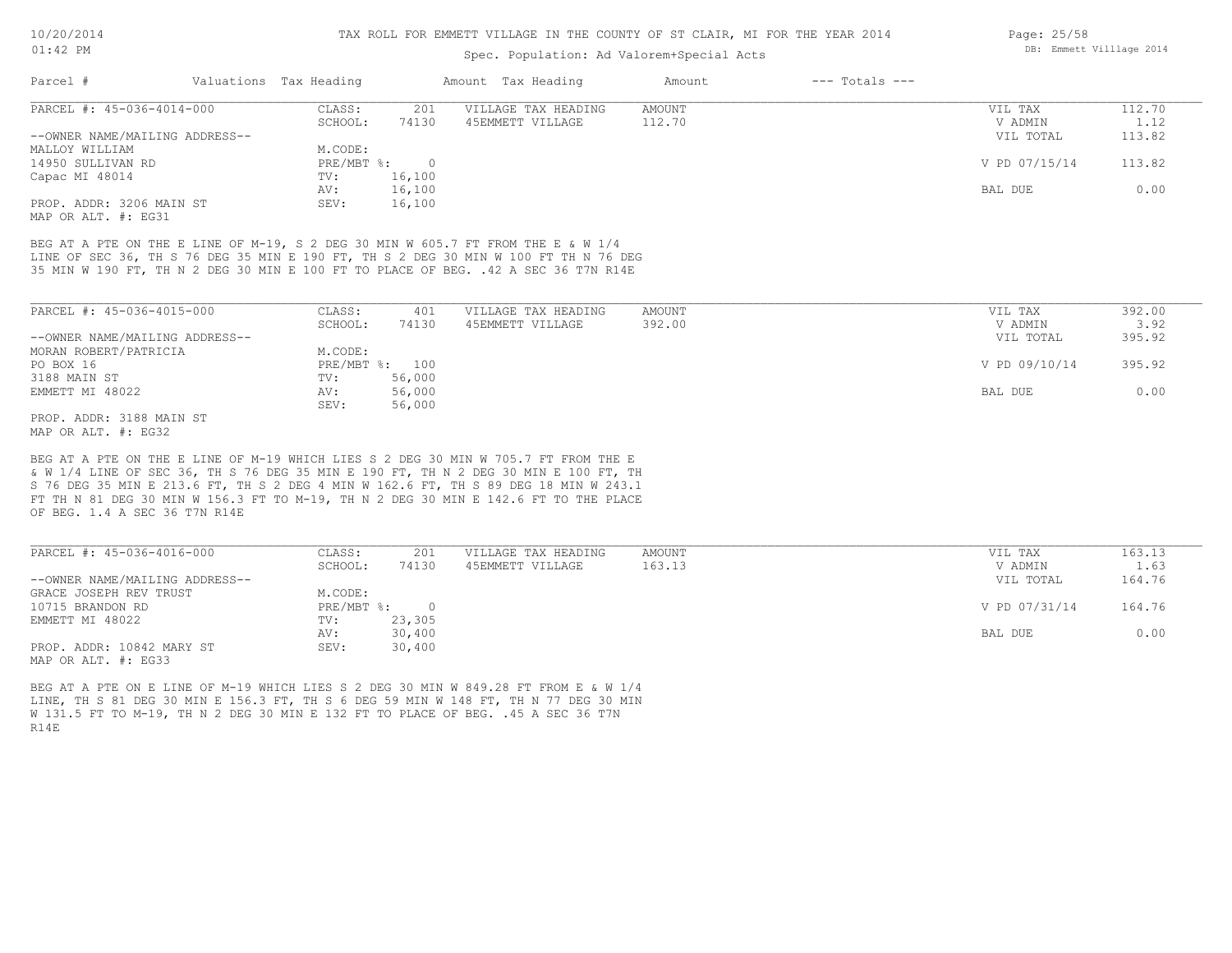### Spec. Population: Ad Valorem+Special Acts

| Parcel #                       | Valuations Tax Heading |       | Amount Tax Heading  | Amount | $---$ Totals $---$ |           |      |
|--------------------------------|------------------------|-------|---------------------|--------|--------------------|-----------|------|
| PARCEL #: 45-036-4017-000      | CLASS:                 | 705   | VILLAGE TAX HEADING | AMOUNT |                    | VIL TAX   | 0.00 |
|                                | SCHOOL:                | 74130 | 45EMMETT VILLAGE    | 0.00   |                    | V ADMIN   | 0.00 |
| --OWNER NAME/MAILING ADDRESS-- |                        |       |                     |        |                    | VIL TOTAL | 0.00 |
| EMMETT LION'S CLUB INC         | M.CODE:                |       |                     |        |                    |           |      |
| 3481 COGLEY RD                 | PRE/MBT %:             | O     |                     |        |                    | BAL DUE   | 0.00 |
| AVOCA MI 48006                 | TV:                    |       |                     |        |                    |           |      |
|                                | AV:                    |       |                     |        |                    |           |      |
| PROP. ADDR: MARY ST            | SEV:                   |       |                     |        |                    |           |      |
| MAP OR ALT. #: EG34            |                        |       |                     |        |                    |           |      |

N 77 DEG 30 MIN W 126 FT TO THE PLACE OF BEG. .46 A SEC 36 T7N R14E 6 DEG 59 MIN E 148 FT, TH N 89 DEG 18 MIN E 133 FT, TH S 14 DEG 15 MIN W 170 FT TH 30 MIN W 981.28 FT TH S 77 DEG 33 MIN E 131.5 FT TO PLACE OF BEG OF THIS DESC, TH N FROM THE INT/SEC OF THE E LINE OF M-19 WITH THE E & W 1/4 LINE OF SEC 36, S 2 DEG

| PARCEL #: 45-036-4018-000      | CLASS:     | 401      | VILLAGE TAX HEADING | AMOUNT | VIL TAX   | 53.90 |
|--------------------------------|------------|----------|---------------------|--------|-----------|-------|
|                                | SCHOOL:    | 74130    | 45EMMETT VILLAGE    | 53.90  | V ADMIN   | 0.53  |
| --OWNER NAME/MAILING ADDRESS-- |            |          |                     |        | VIL TOTAL | 54.43 |
| BOYER MICHAEL                  | M.CODE:    |          |                     |        |           |       |
| MAPLE STREET STATION           | PRE/MBT %: | $\Omega$ |                     |        | BAL DUE   | 54.43 |
| PO BOX 4385                    | TV:        | 7,700    |                     |        |           |       |
| DEARBORN MI 48126              | AV:        | 7,700    |                     |        |           |       |
|                                | SEV:       | 7,700    |                     |        |           |       |
| PROP. ADDR: MARY ST            |            |          |                     |        |           |       |
|                                |            |          |                     |        |           |       |

MAP OR ALT. #: EG35

FT TO THE PLACE OF BEG. .49 A SEC 36 T7N R14E TH N 82 DEG 14 MIN W 15 FT, TH S 6 DEG 30 MIN W 148 FT TH N 77 DEG 30 MIN W 121.65 TH N 14 DEG 15 MIN E 170 FT TH N 89 DEG 18 MIN E 110 FT TH S 2 DEG 4 MIN W 55.6 FT, 30 MIN W 981.28 FT, TH S 77 DEG 30 MIN E 257.5 FT TO THE PLACE OF BEG OF THIS DESC, FROM THE INT-SEC OF THE E LINE OF M-19 WITH THE E & W 1/4 LINE OF SEC 36, S 2 DEG

| PARCEL #: 45-036-4019-001         | CLASS:     | 401    | VILLAGE TAX HEADING | AMOUNT | VIL TAX       | 140.70 |
|-----------------------------------|------------|--------|---------------------|--------|---------------|--------|
|                                   | SCHOOL:    | 74130  | 45EMMETT VILLAGE    | 140.70 | V ADMIN       | 1.40   |
| --OWNER NAME/MAILING ADDRESS--    |            |        |                     |        | VIL TOTAL     | 142.10 |
| PIERCE DENNIS R.CECILIA LIV.TRUST | M.CODE:    |        |                     |        |               |        |
| PIERCE PATRICK                    | PRE/MBT %: | $\cap$ |                     |        | V PD 09/15/14 | 142.10 |
| 10895 BRANDON RD                  | TV:        | 20,100 |                     |        |               |        |
| EMMETT MI 48022                   | AV:        | 20,100 |                     |        | BAL DUE       | 0.00   |
|                                   | SEV:       | 20,100 |                     |        |               |        |
| ים את 10000 10000 יסטות המסת      |            |        |                     |        |               |        |

 $\mathcal{L}_\mathcal{L} = \mathcal{L}_\mathcal{L} = \mathcal{L}_\mathcal{L} = \mathcal{L}_\mathcal{L} = \mathcal{L}_\mathcal{L} = \mathcal{L}_\mathcal{L} = \mathcal{L}_\mathcal{L} = \mathcal{L}_\mathcal{L} = \mathcal{L}_\mathcal{L} = \mathcal{L}_\mathcal{L} = \mathcal{L}_\mathcal{L} = \mathcal{L}_\mathcal{L} = \mathcal{L}_\mathcal{L} = \mathcal{L}_\mathcal{L} = \mathcal{L}_\mathcal{L} = \mathcal{L}_\mathcal{L} = \mathcal{L}_\mathcal{L}$ 

MAP OR ALT. #: EG36 PROP. ADDR: 10808 MARY ST

74.81' TO THE BEG. 0.26 A SEC 36 T7N R14E N 6D 46M 1S E 148.98', TH S 82D 14M E 73.73', TH S 6D 30M W 155.13',TH N 77D 32M W N 87D 5M W 1342.56',S 2D 30M W 974.74', & S 77D 32M E 411.91',FROM INT. 1/4 COR.,TH Page: 26/58 DB: Emmett Villlage 2014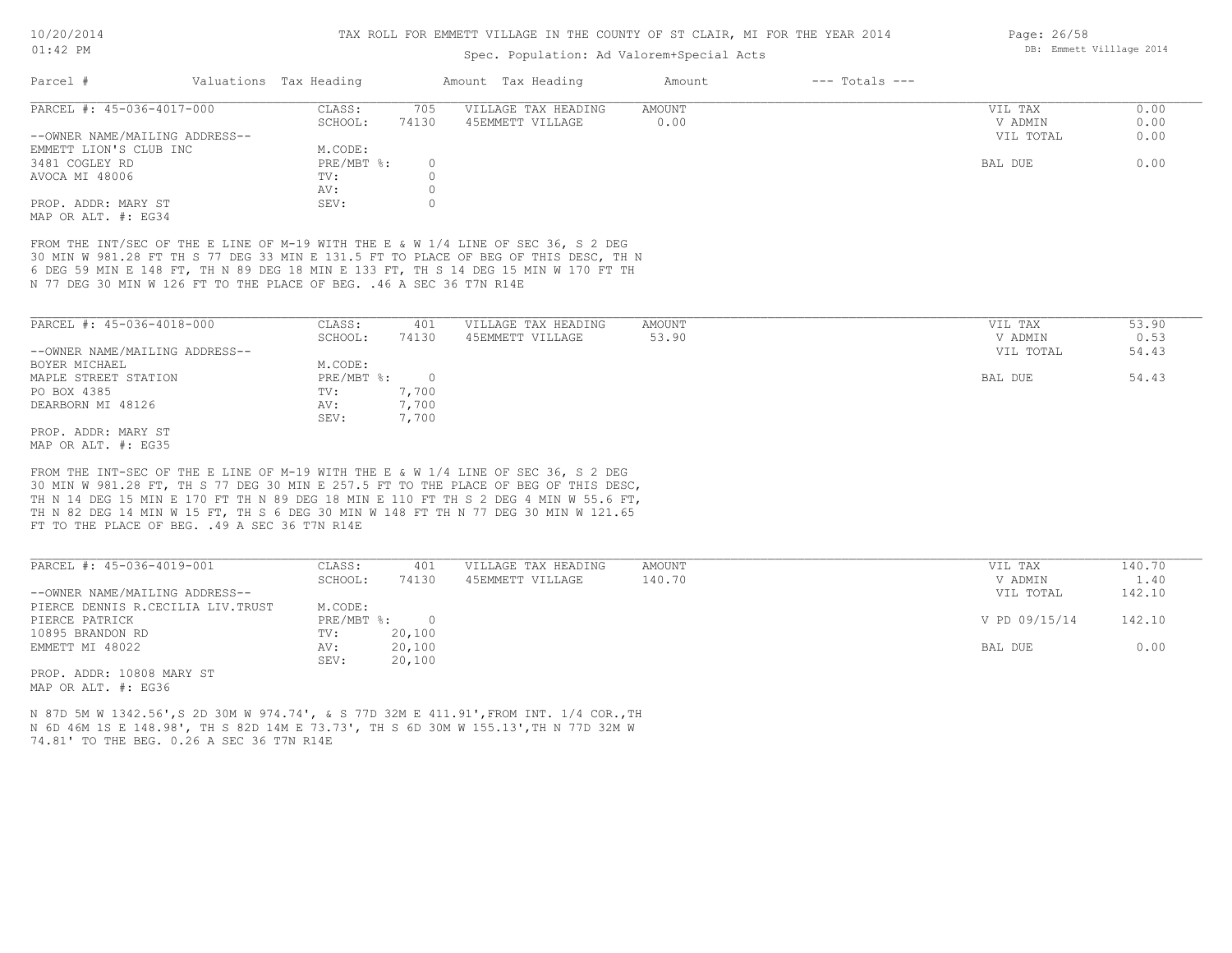#### TAX ROLL FOR EMMETT VILLAGE IN THE COUNTY OF ST CLAIR, MI FOR THE YEAR 2014

## Spec. Population: Ad Valorem+Special Acts

| Parcel #                       | Valuations Tax Heading |        | Amount Tax Heading  | Amount | $---$ Totals $---$ |               |       |
|--------------------------------|------------------------|--------|---------------------|--------|--------------------|---------------|-------|
| PARCEL #: 45-036-4021-000      | CLASS:                 | 401    | VILLAGE TAX HEADING | AMOUNT |                    | VIL TAX       | 97.30 |
|                                | SCHOOL:                | 74130  | 45EMMETT VILLAGE    | 97.30  |                    | V ADMIN       | 0.97  |
| --OWNER NAME/MAILING ADDRESS-- |                        |        |                     |        |                    | VIL TOTAL     | 98.27 |
| WOOLMAN DAVID T                | M.CODE:                |        |                     |        |                    |               |       |
| 10807 BRANDON RD               | PRE/MBT %: 100         |        |                     |        |                    | V PD 07/15/14 | 98.27 |
| EMMETT MI 48022-4505           | TV:                    | 13,900 |                     |        |                    |               |       |
|                                | AV:                    | 13,900 |                     |        |                    | BAL DUE       | 0.00  |
| PROP. ADDR: 10807 BRANDON RD   | SEV:                   | 13,900 |                     |        |                    |               |       |
|                                |                        |        |                     |        |                    |               |       |

MAP OR ALT. #: EG27E

E75 FT OF W 618 FT OF N 178 FT OF E 1/2 OF SW 1/4 0.31 A SEC 36 T7N R14E

| PARCEL #: 45-036-4022-000      | CLASS:         | 401    | VILLAGE TAX HEADING | AMOUNT | VIL TAX   | 150.50 |
|--------------------------------|----------------|--------|---------------------|--------|-----------|--------|
|                                | SCHOOL:        | 74130  | 45EMMETT VILLAGE    | 150.50 | V ADMIN   | 1.50   |
| --OWNER NAME/MAILING ADDRESS-- |                |        |                     |        | VIL TOTAL | 152.00 |
| STELZER EDWARD/MARG            | M.CODE:        |        |                     |        |           |        |
| 10791 BRANDON RD               | PRE/MBT %: 100 |        |                     |        | BAL DUE   | 152.00 |
| EMMETT MI 48022-4508           | TV:            | 21,500 |                     |        |           |        |
|                                | AV:            | 21,500 |                     |        |           |        |
| PROP. ADDR: 10791 BRANDON RD   | SEV:           | 21,500 |                     |        |           |        |

MAP OR ALT. #: EG27I

E115 FT OF W 733 FT OF N 178 FT OF E 1/2 OF SW 1/4 0.47 A SEC 36 T7N R14E

| PARCEL #: 45-036-4023-000      | CLASS:     | 401    | VILLAGE TAX HEADING | AMOUNT | VIL TAX       | 177.80 |
|--------------------------------|------------|--------|---------------------|--------|---------------|--------|
|                                | SCHOOL:    | 74130  | 45EMMETT VILLAGE    | 177.80 | V ADMIN       | 1.77   |
| --OWNER NAME/MAILING ADDRESS-- |            |        |                     |        | VIL TOTAL     | 179.57 |
| TWARDY RANDALL G               | M.CODE:    |        |                     |        |               |        |
| P.O. BOX 81                    | PRE/MBT %: |        |                     |        | V PD 07/14/14 | 179.57 |
| MEMPHIS MI 48041               | TV:        | 25,400 |                     |        |               |        |
|                                | AV:        | 25,400 |                     |        | BAL DUE       | 0.00   |
| PROP. ADDR: 10785 BRANDON RD   | SEV:       | 25,400 |                     |        |               |        |
|                                |            |        |                     |        |               |        |

MAP OR ALT. #: EG27F

E125' OF W 858' OF N 178' OF E 1/2 OF SW 1/4 SECTION 36 T7N R14E 0.51 A

| PARCEL #: 45-036-4024-000      | CLASS:     | 401    | VILLAGE TAX HEADING | AMOUNT | VIL TAX       | 34.30 |
|--------------------------------|------------|--------|---------------------|--------|---------------|-------|
|                                | SCHOOL:    | 74130  | 45EMMETT VILLAGE    | 34.30  | V ADMIN       | 0.34  |
| --OWNER NAME/MAILING ADDRESS-- |            |        |                     |        | VIL TOTAL     | 34.64 |
| GRACE THERESA ANN TRUST        | M.CODE:    |        |                     |        |               |       |
| 2039 N. LINCOLN AVE UNIT F     | PRE/MBT %: | $\Box$ |                     |        | V PD 07/28/14 | 34.64 |
| CHICAGO IL 60614               | TV:        | 4,900  |                     |        |               |       |
|                                | AV:        | 4,900  |                     |        | BAL DUE       | 0.00  |
| PROP. ADDR: 10777 BRANDON RD   | SEV:       | 4,900  |                     |        |               |       |
| MAP OR ALT. #: EG27G           |            |        |                     |        |               |       |

E150 FT OF W 1008 FT OF N 178 FT OF E 1/2 OF SW 1/4 0.61 A SEC 36 T7N R14E

Page: 27/58 DB: Emmett Villlage 2014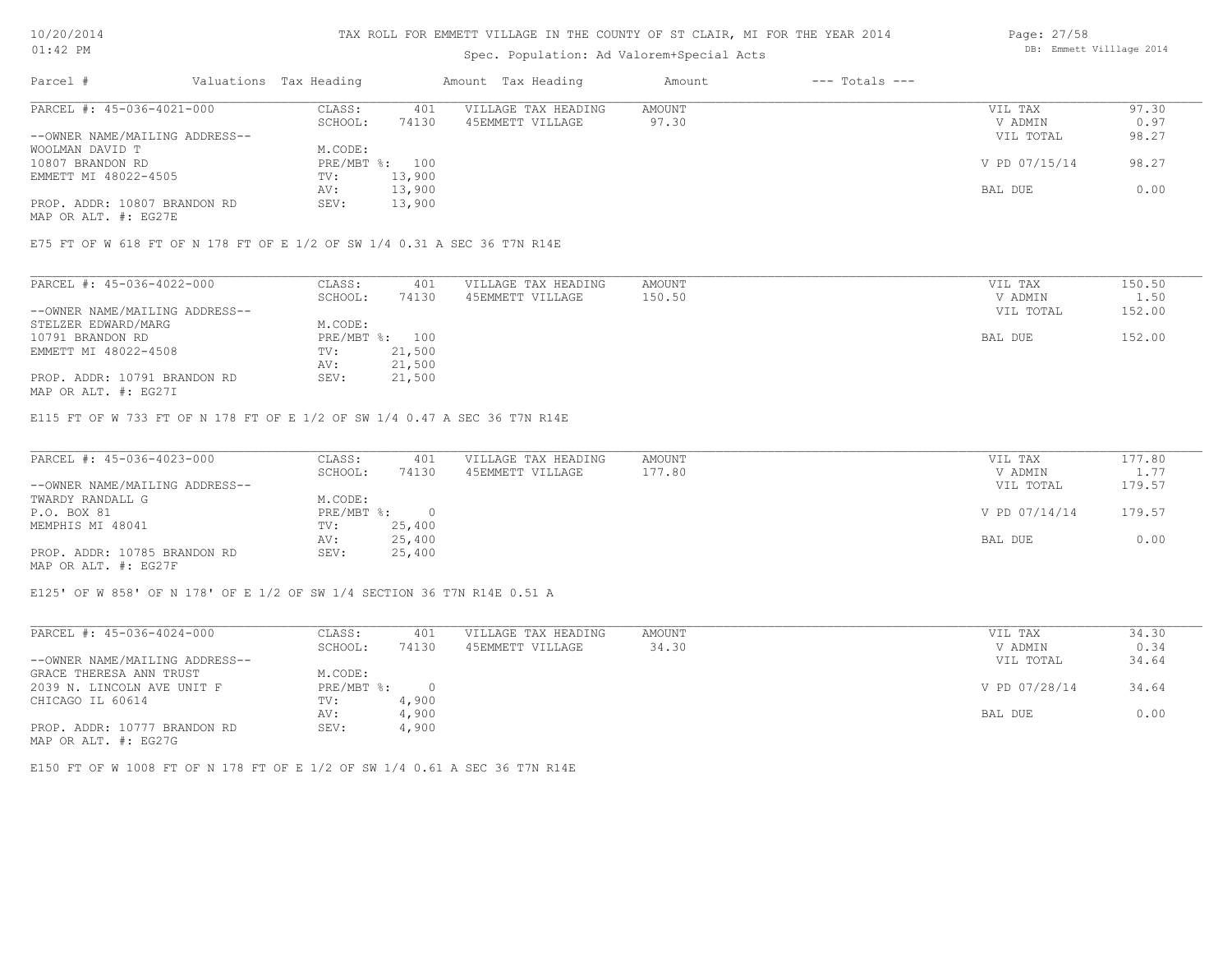### Spec. Population: Ad Valorem+Special Acts

| Parcel #                       | Valuations Tax Heading |       | Amount Tax Heading  | Amount | $---$ Totals $---$ |               |       |
|--------------------------------|------------------------|-------|---------------------|--------|--------------------|---------------|-------|
| PARCEL #: 45-036-4025-000      | CLASS:                 | 402   | VILLAGE TAX HEADING | AMOUNT |                    | VIL TAX       | 34.30 |
|                                | SCHOOL:                | 74130 | 45EMMETT VILLAGE    | 34.30  |                    | V ADMIN       | 0.34  |
| --OWNER NAME/MAILING ADDRESS-- |                        |       |                     |        |                    | VIL TOTAL     | 34.64 |
| GRACE THERESA ANN REV. TRUST   | M.CODE:                |       |                     |        |                    |               |       |
| 2039 N. LINCOLN AVE UNIT F     | PRE/MBT %:             |       |                     |        |                    | V PD 07/28/14 | 34.64 |
| CHICAGO IL 60614               | TV:                    | 4,900 |                     |        |                    |               |       |
|                                | AV:                    | 4,900 |                     |        |                    | BAL DUE       | 0.00  |
| PROP. ADDR: BRANDON RD         | SEV:                   | 4,900 |                     |        |                    |               |       |

MAP OR ALT. #: EG27H

E150' OF W 1158' OF N 178' OF E 1/2 OF SW 1/4 SECTION 36 T7N R14E 0.61 A

| PARCEL #: 45-036-4026-000      | CLASS:  | 401            | VILLAGE TAX HEADING | AMOUNT | VIL TAX       | 322.70 |
|--------------------------------|---------|----------------|---------------------|--------|---------------|--------|
|                                | SCHOOL: | 74130          | 45EMMETT VILLAGE    | 322.70 | V ADMIN       | 3.22   |
| --OWNER NAME/MAILING ADDRESS-- |         |                |                     |        | VIL TOTAL     | 325.92 |
| KINNEY FAMILY TRUST            | M.CODE: |                |                     |        |               |        |
| 10745 BRANDON RD               |         | PRE/MBT %: 100 |                     |        | V PD 09/11/14 | 325.92 |
| EMMETT MI 48022-4508           | TV:     | 46,100         |                     |        |               |        |
|                                | AV:     | 46,100         |                     |        | BAL DUE       | 0.00   |
| PROP. ADDR: 10745 BRANDON RD   | SEV:    | 46,100         |                     |        |               |        |
| MAP OR ALT. #: EG27A/B         |         |                |                     |        |               |        |

R14E E183.9 FT OF N 178 FT OF SW 1/4 & W 12.1 FT OF N 178 FT OF SE 1/4 0.8 A SEC 36 T7N

| PARCEL #: 45-036-4027-000        | CLASS:     | 201     | VILLAGE TAX HEADING | AMOUNT | VIL TAX       | 648.05 |
|----------------------------------|------------|---------|---------------------|--------|---------------|--------|
|                                  | SCHOOL:    | 74130   | 45EMMETT VILLAGE    | 648.05 | V ADMIN       | 6.48   |
| --OWNER NAME/MAILING ADDRESS--   |            |         |                     |        | VIL TOTAL     | 654.53 |
| EASTERN MICHIGAN GRAIN           | M.CODE:    |         |                     |        |               |        |
| THE STAR OF THE WEST MILLING CO. | PRE/MBT %: |         |                     |        | V PD 09/07/14 | 654.53 |
| P.O. BOX 146                     | TV:        | 92,579  |                     |        |               |        |
| FRANKENMUTH MI 48734             | AV:        | 103,600 |                     |        | BAL DUE       | 0.00   |
|                                  | SEV:       | 103,600 |                     |        |               |        |
| PROP. ADDR: 10668 MARY ST        |            |         |                     |        |               |        |

MAP OR ALT. #:

403.67 TO BEG.T7N R14E 11.41 A. 1017.71',TH S 3D 36M 50S W 243.45',TH S 77D 32M 40S E 1030.67'TH N 3D 30M 46S E 20SW 1307.26'&S 3D 30M 46S W 1059.99 FROM E 1/4 COR. FROM 1/4 COR.TH 86D 29M 14S 52M E 243.45', TH N 77D 30M 30S W 769.35', TH S7 18M 30S W200;TO BEG. N 87D 13M COR.TH S77D 30M 30S E 550;,TH S 10D 10M W 41.58',TH N 77 30M 30S E 235.88' TH N 3D BEG. S 87D 5M E 1321.57;,TH S 2D 30M W 974.91',&S 77D 30M 30S E 855.35',FROM W 1/4

| PARCEL #: 45-036-4027-100      | CLASS:       | 703   | VILLAGE TAX HEADING | AMOUNT | VIL TAX   | 0.00 |
|--------------------------------|--------------|-------|---------------------|--------|-----------|------|
|                                | SCHOOL:      | 74130 | 45EMMETT VILLAGE    | 0.00   | V ADMIN   | 0.00 |
| --OWNER NAME/MAILING ADDRESS-- |              |       |                     |        | VIL TOTAL | 0.00 |
| VILLAGE OF EMMETT              | M.CODE:      |       |                     |        |           |      |
| 3099 MAIN ST                   | $PRE/MBT$ %: |       |                     |        | BAL DUE   | 0.00 |
| EMMETT MI 48022                | TV:          |       |                     |        |           |      |
|                                | AV:          |       |                     |        |           |      |
| PROP. ADDR: MARY ST            | SEV:         |       |                     |        |           |      |
| MAP OR ALT. #: EG27D2          |              |       |                     |        |           |      |

BEG. SECTION 36 T7N R14E 1.7 A S7730'30"E 368.75',TH N718' 30"E 200',TH N7730'30"W 368.75',TH S718'30"W 200' TO BEG S875'E 1321.57', S230'W 974.91' & S7730'30"E 486.6' FROM W 1/4 COR,TH

Page: 28/58 DB: Emmett Villlage 2014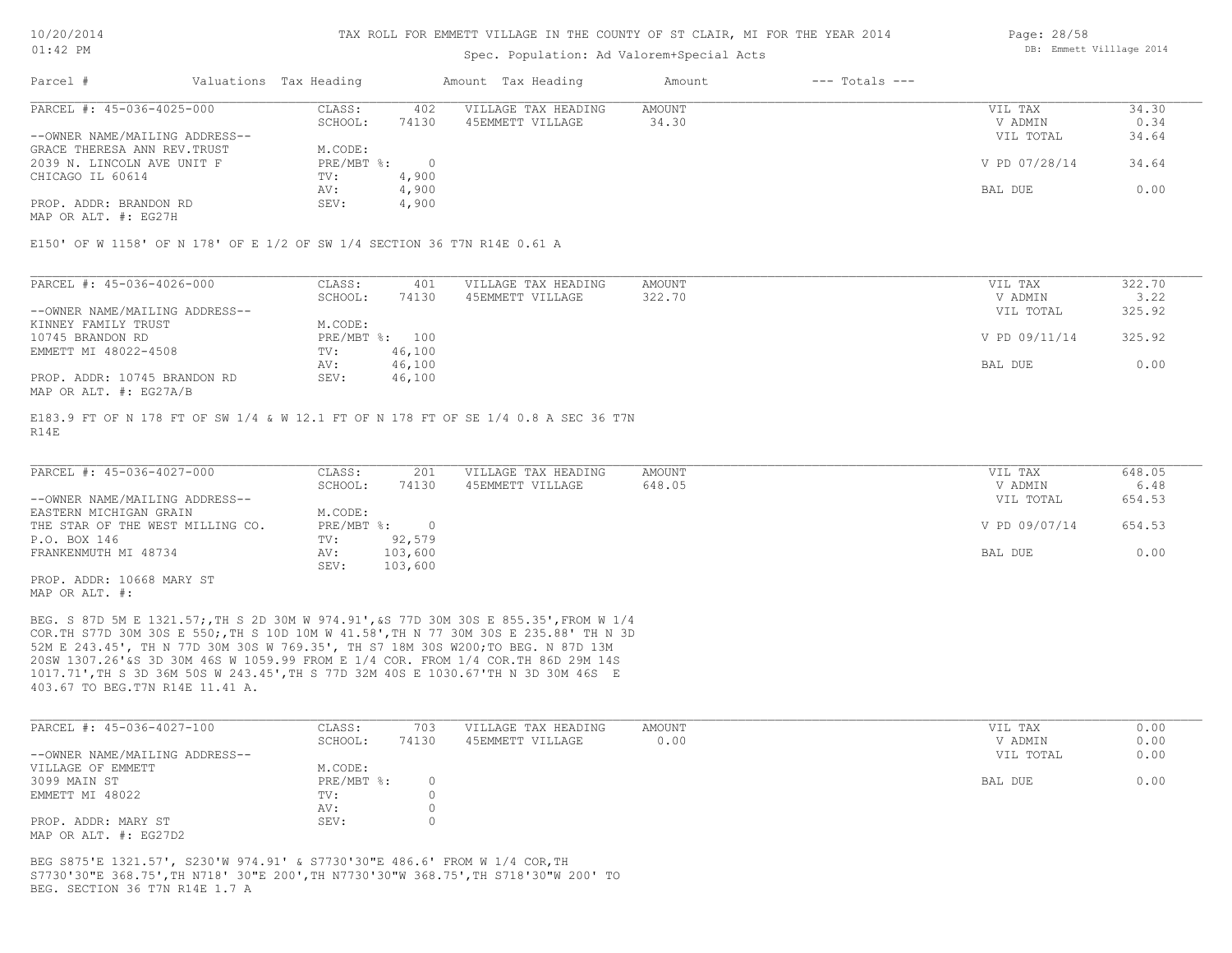### Spec. Population: Ad Valorem+Special Acts

| Parcel #                       | Valuations Tax Heading |        | Amount Tax Heading  | Amount | $---$ Totals $---$ |               |        |
|--------------------------------|------------------------|--------|---------------------|--------|--------------------|---------------|--------|
| PARCEL #: 45-036-4028-001      | CLASS:                 | 402    | VILLAGE TAX HEADING | AMOUNT |                    | VIL TAX       | 431.90 |
|                                | SCHOOL:                | 74130  | 45EMMETT VILLAGE    | 431.90 |                    | V ADMIN       | 4.31   |
| --OWNER NAME/MAILING ADDRESS-- |                        |        |                     |        |                    | VIL TOTAL     | 436.21 |
| GROT STANLEY/SYLWIA            | M.CODE:                |        |                     |        |                    |               |        |
| 11927 HIAWATHA                 | PRE/MBT %: 100         |        |                     |        |                    | V PD 09/04/14 | 436.21 |
| UTICA MI 48315                 | TV:                    | 61,700 |                     |        |                    |               |        |
|                                | AV:                    | 61,700 |                     |        |                    | BAL DUE       | 0.00   |
| PROP. ADDR: KINNEY RD          | SEV:                   | 61,700 |                     |        |                    |               |        |
| MAP OR ALT. #: EG59A           |                        |        |                     |        |                    |               |        |

SECTION 36 T7N R16E 51.93 A SPLIT ON 10/05/2007 FROM 19-036-4028-000; 33D 27M 40S W 214.5', S 3D 6M 21S E 124.54', TH S 86D 39M 8S W 1105.88 TO BEG 40S W 313.5', S 30D 57M 40S W 132', S 49D 57M 40S W 726', S 73D 27M 40S W 247.5', S TH ALG COWHY DRAIN TH FOLLOWING SEVEN COURSES; S 37D 27M 40S W 107.87', S 61D 27M TH S 83D 49M 17S E 445.67', TH N 5D 59M 36S E 37.75', TH S 84D 0M 24S E 1234.32', 98.48', TH N 3D 26M 4S W 98.7', TH S 84D 0M 24S E 535.6', TH N 3D 26M 4S W 101.76', 29S W 250', TH N 85D 35M 34S E 70.38', TH N 3D 26M 4S W 49.5', TH N 85D 35M 34S E 39M 35S W 70.2', TH N 3D 58M 29S W 627.4', TH N 85D 35M 34S E 209.2', TH N 3D 58M BEG N 86D 39M 8S E 1382.76' FROM SW SEC COR, TH N 3D 58M 29S W 300.16', TH S 86D

| PARCEL #: 45-036-4028-010          | CLASS:         | 703   | VILLAGE TAX HEADING | AMOUNT | VIL TAX   | 0.00 |
|------------------------------------|----------------|-------|---------------------|--------|-----------|------|
|                                    | SCHOOL:        | 74130 | 45EMMETT VILLAGE    | 0.00   | V ADMIN   | 0.00 |
| --OWNER NAME/MAILING ADDRESS--     |                |       |                     |        | VIL TOTAL | 0.00 |
| SOUTH BRANCH PINE RIVER DRAIN      | M.CODE:        |       |                     |        |           |      |
| DRAINAGE DISTRICT                  | PRE/MBT %: 100 |       |                     |        | BAL DUE   | 0.00 |
| ST CLAIR COUNTY DRAIN COMMISSIONER | TV:            |       |                     |        |           |      |
| 21 AIRPORT DR                      | AV:            |       |                     |        |           |      |
| SAINT CLAIR MI 48079               | SEV:           |       |                     |        |           |      |

MAP OR ALT. #: EG59B PROP. ADDR: KINNEY RD

10/05/2007 FROM 19-036-4028-000; 1342.74', TH S 86D 39M 8S W 84.96' TO BEG SECTION 36 T7N R16E 21.16 A SPLIT ON 107.87', TH S 84D 0M 24S E 55.01', TH S 2D 57M 44S E 1093.74', TH S 86D 18M 37S W 49D 57M 40S E 726', N 30D 57M 40S E 132', N 61D 27M 40S E 313.5', N 37D 27M 40S E COURSE; N 3D 6M 21S W 124.54', N 33D 27M 40S E 214.5', N 73D 27M 40S E 247.5', N BEG N 86D 39M 8S E 2488.64' FROM SW SEC COR, TH ALG COWHY DRAIN FOLLOWING SEVEN

| PARCEL #: 45-036-4029-000      | CLASS:     | 201    | VILLAGE TAX HEADING | AMOUNT | VIL TAX       | 206.50 |
|--------------------------------|------------|--------|---------------------|--------|---------------|--------|
|                                | SCHOOL:    | 74130  | 45EMMETT VILLAGE    | 206.50 | V ADMIN       | 2.06   |
| --OWNER NAME/MAILING ADDRESS-- |            |        |                     |        | VIL TOTAL     | 208.56 |
| PIERCE INVESMENT LLC           | M.CODE:    |        |                     |        |               |        |
| 10895 BRANDON RD               | PRE/MBT %: |        |                     |        | V PD 09/15/14 | 208.56 |
| EMMETT MI 48022                | TV:        | 29,500 |                     |        |               |        |
|                                | AV:        | 29,500 |                     |        | BAL DUE       | 0.00   |
| PROP. ADDR: 3120 MAIN ST       | SEV:       | 29,500 |                     |        |               |        |

MAP OR ALT. #: EG59C

OF MECHANIC ST. 1 A SEC 36 T7N R14E N250 FT OF W 176.20 FT OF THAT PART OF E 1/2 OF SW 1/4 LYING E OF E LINE M-19 & S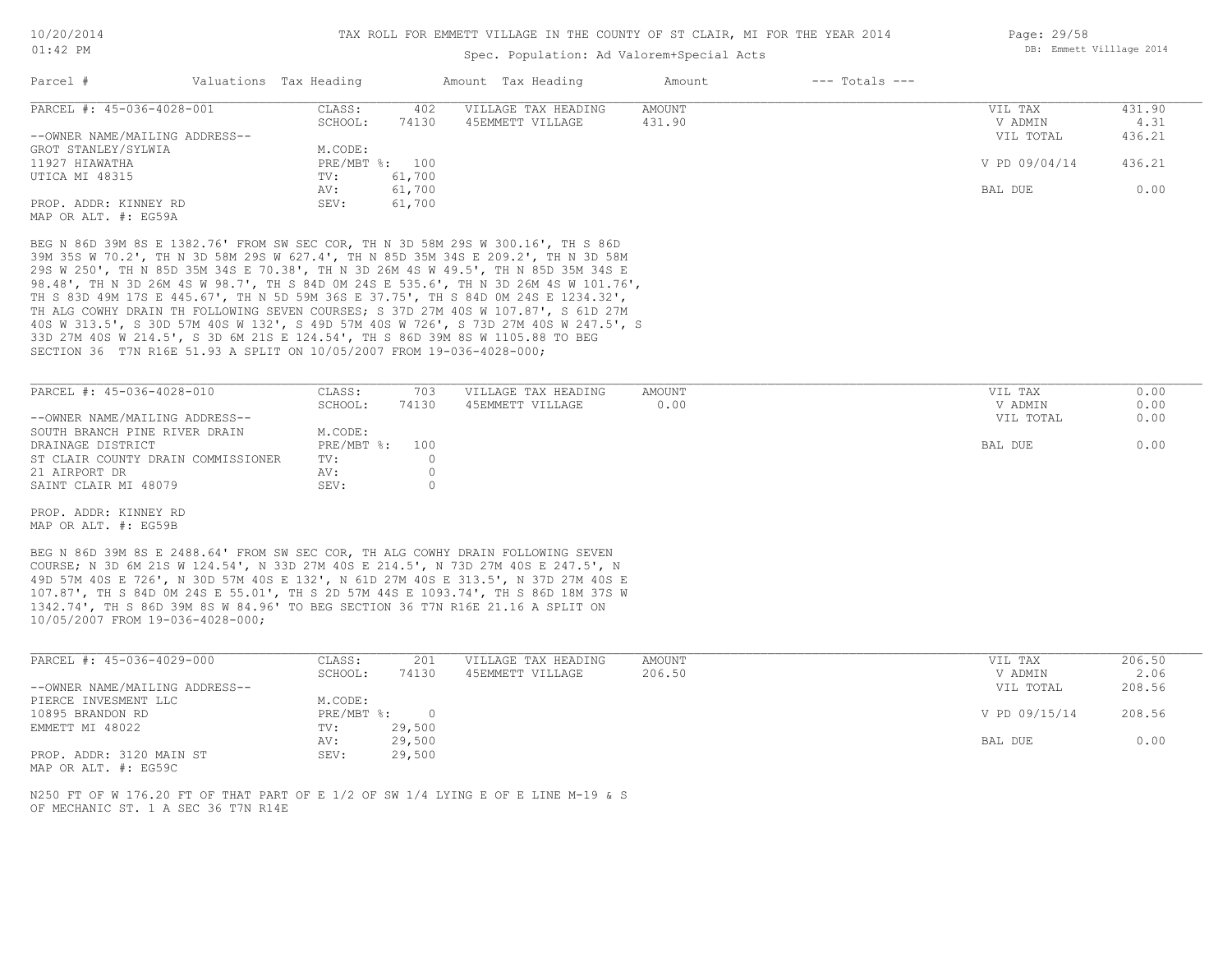### Spec. Population: Ad Valorem+Special Acts

| Parcel #                       | Valuations Tax Heading |                | Amount Tax Heading                                                                  | Amount | $---$ Totals $---$ |           |        |
|--------------------------------|------------------------|----------------|-------------------------------------------------------------------------------------|--------|--------------------|-----------|--------|
| PARCEL #: 45-036-4030-000      | CLASS:                 | 401            | VILLAGE TAX HEADING                                                                 | AMOUNT |                    | VIL TAX   | 228.90 |
|                                | SCHOOL:                | 74130          | 45EMMETT VILLAGE                                                                    | 228.90 |                    | V ADMIN   | 2.28   |
| --OWNER NAME/MAILING ADDRESS-- |                        |                |                                                                                     |        |                    | VIL TOTAL | 231.18 |
| THIERRY TIMOTHY F/DEBRA        | M.CODE:                |                |                                                                                     |        |                    |           |        |
| 8995 MORRIS RD                 | $PRE/MBT$ %:           | $\overline{0}$ |                                                                                     |        |                    | BAL DUE   | 231.18 |
| GOODELLS MI 48027              | TV:                    | 32,700         |                                                                                     |        |                    |           |        |
|                                | AV:                    | 32,700         |                                                                                     |        |                    |           |        |
| PROP. ADDR: 3130 PATRICK ST    | SEV:                   | 32,700         |                                                                                     |        |                    |           |        |
| MAP OR ALT. #: EG58            |                        |                |                                                                                     |        |                    |           |        |
|                                |                        |                |                                                                                     |        |                    |           |        |
|                                |                        |                | BEG AT THE SW COR OF LOT 8 DUNEGANS ADDITION TO EMMETT, TH S 77 DEG 30 MIN E 100 FT |        |                    |           |        |
|                                |                        |                | TH S 2 DEG 30 MIN W 113.91 FT TO JOHN ST TH N 87 DEG 30 MIN W ALG JOHN ST 98.48 FT  |        |                    |           |        |
|                                |                        |                | TO PATRICK ST TH N 2 DEG 30 MIN E ALG PATRICK ST 131.3 FT TO PLACE OF BEG. . 28 A   |        |                    |           |        |
| SEC 36 T7N R14E                |                        |                |                                                                                     |        |                    |           |        |
|                                |                        |                |                                                                                     |        |                    |           |        |
| PARCEL #: 45-036-4031-000      | CLASS:                 | 201            | VILLAGE TAX HEADING                                                                 | AMOUNT |                    | VIL TAX   | 38.50  |
|                                | SCHOOL:                | 74130          | 45EMMETT VILLAGE                                                                    | 38.50  |                    | V ADMIN   | 0.38   |
| --OWNER NAME/MAILING ADDRESS-- |                        |                |                                                                                     |        |                    | VIL TOTAL | 38.88  |
| GAUTHIER FREDERICK JR/MARTHA   | M.CODE:                |                |                                                                                     |        |                    |           |        |
| 6800 BIG HAND RD               | PRE/MBT %:             | $\circ$        |                                                                                     |        |                    | BAL DUE   | 38.88  |

MAP OR ALT. #: EG59B PROP. ADDR: 10808 JOSEPH ST SEV: 5,500 AV: 5,500 ST CLAIR MI 48079 TV: 5,500

DEG 32 MIN W 435.6 FT TO BEG. 1 A SEC 36 T7N R14E 30 MIN W 100 FT TH S 77 DEG 32 MIN E 435.6 FT TH N 2 DEG 30 MIN E 100 FT, TH N 77 SAID S LINE 484.5 FT, TH S 2 DEG 30 MIN W 39.4 FT TO BEG OF THIS DESC, TH S 2 DEG BEG AT INT OF CENTER OF MAIN ST WITH S LINE OF GTRR R/W, TH S 77 DEG 32 MIN E ON

| PARCEL #: 45-036-4036-001      | CLASS:  | 401            | VILLAGE TAX HEADING | AMOUNT | VIL TAX       | 452.90 |
|--------------------------------|---------|----------------|---------------------|--------|---------------|--------|
|                                | SCHOOL: | 74130          | 45EMMETT VILLAGE    | 452.90 | V ADMIN       | 4.52   |
| --OWNER NAME/MAILING ADDRESS-- |         |                |                     |        | VIL TOTAL     | 457.42 |
| THOMAS WILLIAM/JENNIFER        | M.CODE: |                |                     |        |               |        |
| 3079 WASHINGTON ST             |         | PRE/MBT %: 100 |                     |        | V PD 09/10/14 | 457.42 |
| EMMETT MI 48022                | TV:     | 64,700         |                     |        |               |        |
|                                | AV:     | 64,700         |                     |        | BAL DUE       | 0.00   |
| PROP. ADDR: 3079 WASHINGTON ST | SEV:    | 64,700         |                     |        |               |        |
| MAP OR ALT. #: EG57            |         |                |                     |        |               |        |

VILLAGE OF MT CROWLEY SEC 36 T7N R14E .35 A. 88\* 28' 30" W 280', TH N 1\* 41' 30" E 401.98' TO BEG.2.17A ALSO SE COR.OF LOTS 28 51" E 162.66', TH S 0\* 45' E 150', TH N 89\* 11' E 100', TH S 0\* 45' E 256.35', TH N BEG N 0\* 41' 2" W 993.38' & S 88\* 27' 51" E 695.86' FROM SW SEC COR, TH S 88\* 27'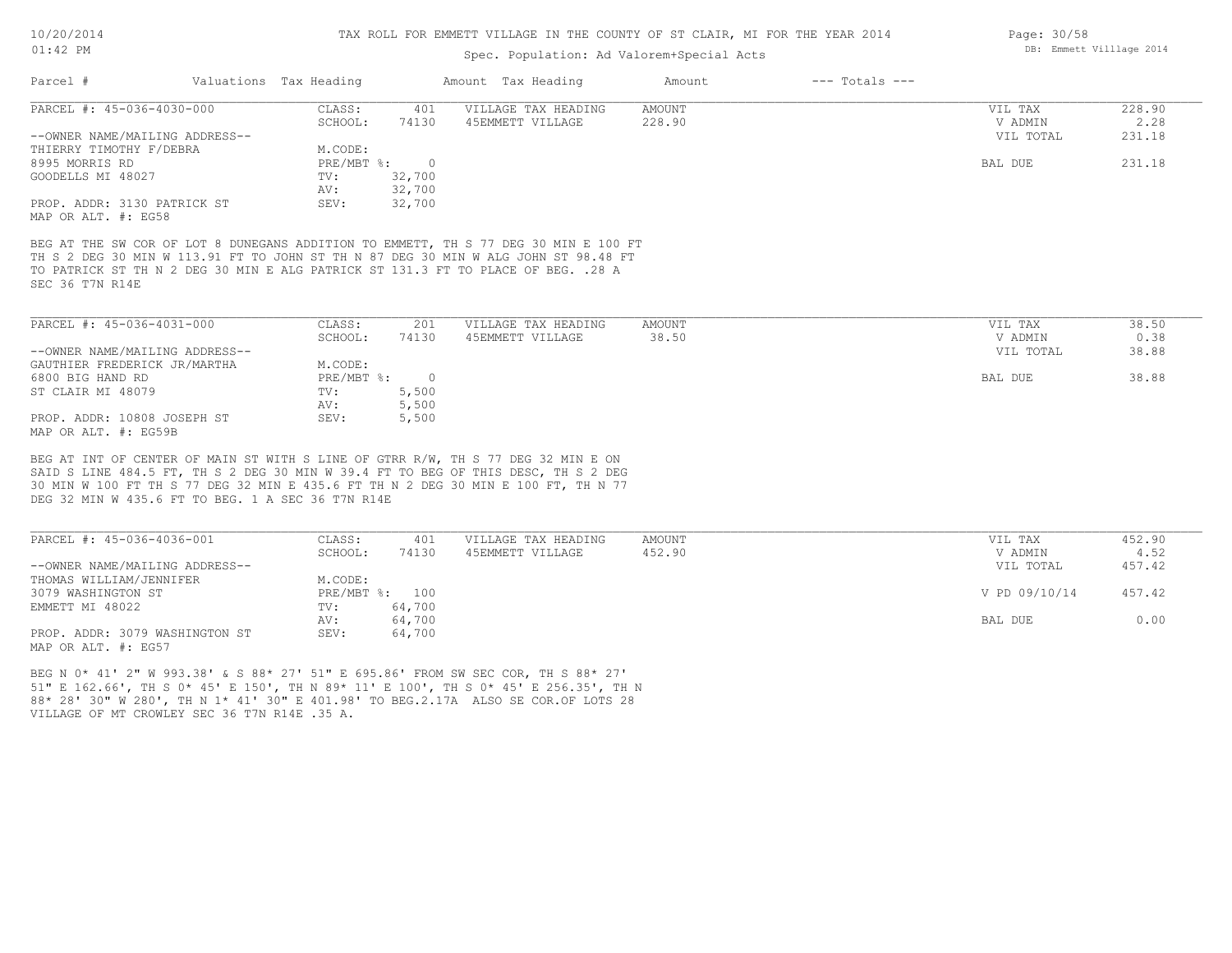| 10/20/2014 |  |
|------------|--|
| $01:42$ PM |  |

### Spec. Population: Ad Valorem+Special Acts

| Parcel #                                       | Valuations Tax Heading |                | Amount Tax Heading                                                                         | Amount        | $---$ Totals $---$ |               |        |
|------------------------------------------------|------------------------|----------------|--------------------------------------------------------------------------------------------|---------------|--------------------|---------------|--------|
| PARCEL #: 45-036-4036-100                      | CLASS:                 | 201            | VILLAGE TAX HEADING                                                                        | <b>AMOUNT</b> |                    | VIL TAX       | 191.08 |
|                                                | SCHOOL:                | 74130          | 45EMMETT VILLAGE                                                                           | 191.08        |                    | V ADMIN       | 1.91   |
| --OWNER NAME/MAILING ADDRESS--                 |                        |                |                                                                                            |               |                    | VIL TOTAL     | 192.99 |
| KASPAR ENTERPRISES, LLC                        | M.CODE:                |                |                                                                                            |               |                    |               |        |
| 11114 BURT RD                                  | PRE/MBT %:             | $\overline{0}$ |                                                                                            |               |                    | V PD 08/15/14 | 192.99 |
| Emmett MI 48022                                | TV:                    | 27,298         |                                                                                            |               |                    |               |        |
|                                                | AV:                    | 27,700         |                                                                                            |               |                    | BAL DUE       | 0.00   |
| PROP. ADDR: WASHINGTON ST                      | SEV:                   | 27,700         |                                                                                            |               |                    |               |        |
| MAP OR ALT. #: EG57B                           |                        |                |                                                                                            |               |                    |               |        |
| BEG SECTION 36                                 | T7N R14E               |                | S1^41'30"W 401.98',TH S89^28'30"E 280',TH S0^45'E 165',TH S89^58'20"W 958.53' TO<br>10.26A |               |                    |               |        |
| PARCEL #: 45-036-4037-000                      | CLASS:                 | 402            | VILLAGE TAX HEADING                                                                        | AMOUNT        |                    | VIL TAX       | 11.36  |
|                                                | SCHOOL:                | 74130          | 45EMMETT VILLAGE                                                                           | 11.36         |                    | V ADMIN       | 0.11   |
| --OWNER NAME/MAILING ADDRESS--                 |                        |                |                                                                                            |               |                    | VIL TOTAL     | 11.47  |
| PROSCH TINA M                                  | M.CODE:                |                |                                                                                            |               |                    |               |        |
| 10877 MECHANIC ST                              | PRE/MBT %:             | $\overline{0}$ |                                                                                            |               |                    | V PD 09/10/14 | 11.47  |
| EMMETT MI 48022                                | TV:                    | 1,623          |                                                                                            |               |                    |               |        |
|                                                | AV:                    | 2,300          |                                                                                            |               |                    | BAL DUE       | 0.00   |
| PROP. ADDR: WASHINGTON ST                      | SEV:                   | 2,300          |                                                                                            |               |                    |               |        |
| MAP OR ALT. #: EG54/55                         |                        |                |                                                                                            |               |                    |               |        |
| CROWLEY EXC S 835.1 FT. . 17 A SEC 36 T7N R14E |                        |                | W100 FT OF E 265 FT OF THAT PART OF SW 1/4 LYING W OF M-19 & S OF VILLAGE OF MT            |               |                    |               |        |
| PARCEI $\pm$ . 45-036-4038-000                 | CT.A CC                | 401            | VILLAGE TAY HEADING                                                                        | <b>AMOUNT</b> |                    | VIII. TAY     | 14.70  |

| PARCEL #: 45-036-4038-000      | CLASS:     | 401    | VILLAGE TAX HEADING | AMOUNT | VIL TAX   | 14.70 |
|--------------------------------|------------|--------|---------------------|--------|-----------|-------|
|                                | SCHOOL:    | 74130  | 45EMMETT VILLAGE    | 14.70  | V ADMIN   | 0.14  |
| --OWNER NAME/MAILING ADDRESS-- |            |        |                     |        | VIL TOTAL | 14.84 |
| EVANS ELLIOTT G.               | M.CODE:    |        |                     |        |           |       |
| 14620 SCHAFER ST               | PRE/MBT %: | $\cap$ |                     |        | BAL DUE   | 14.84 |
| Detroit MI 48227               | TV:        | 2,100  |                     |        |           |       |
|                                | AV:        | 2,100  |                     |        |           |       |
| PROP. ADDR: 3084 WASHINGTON ST | SEV:       | 2,100  |                     |        |           |       |
| MAP OR ALT. #: EG53B           |            |        |                     |        |           |       |

N66 FT OF S 835.1 FT OF W 165 FT OF E 330 FT OF THAT PART OF W 1/2 OF SW 1/4 LYING

W OF M-19 & CONT 0.25 A. 0.25 A SEC 36 T7N R14E

| PARCEL #: 45-036-4040-000      | CLASS:  | 401            | VILLAGE TAX HEADING | AMOUNT | VIL TAX       | 220.50 |
|--------------------------------|---------|----------------|---------------------|--------|---------------|--------|
|                                | SCHOOL: | 74130          | 45EMMETT VILLAGE    | 220.50 | V ADMIN       | 2.20   |
| --OWNER NAME/MAILING ADDRESS-- |         |                |                     |        | VIL TOTAL     | 222.70 |
| WITKOWSKI MARK/JANET           | M.CODE: |                |                     |        |               |        |
| 3077 MAIN ST                   |         | PRE/MBT %: 100 |                     |        | V PD 09/07/14 | 222.70 |
| EMMETT MI 48022                | TV:     | 31,500         |                     |        |               |        |
|                                | AV:     | 31,500         |                     |        | BAL DUE       | 0.00   |
| PROP. ADDR: 3077 MAIN ST       | SEV:    | 31,500         |                     |        |               |        |
| MAP OR ALT. #: EG52            |         |                |                     |        |               |        |

LYING W OF M-19. .75 A SEC 36 T7N R14E LYING W OF M-19 & N 66' OF S 835.1' OF E 165' OF ALL THAT PART OF W 1/2 OF SW 1/4 THE N 66 FT OF THE S 769.1 FT OF THE E 330 FT OF ALL THAT PART OF W 1/2 OF SW 1/4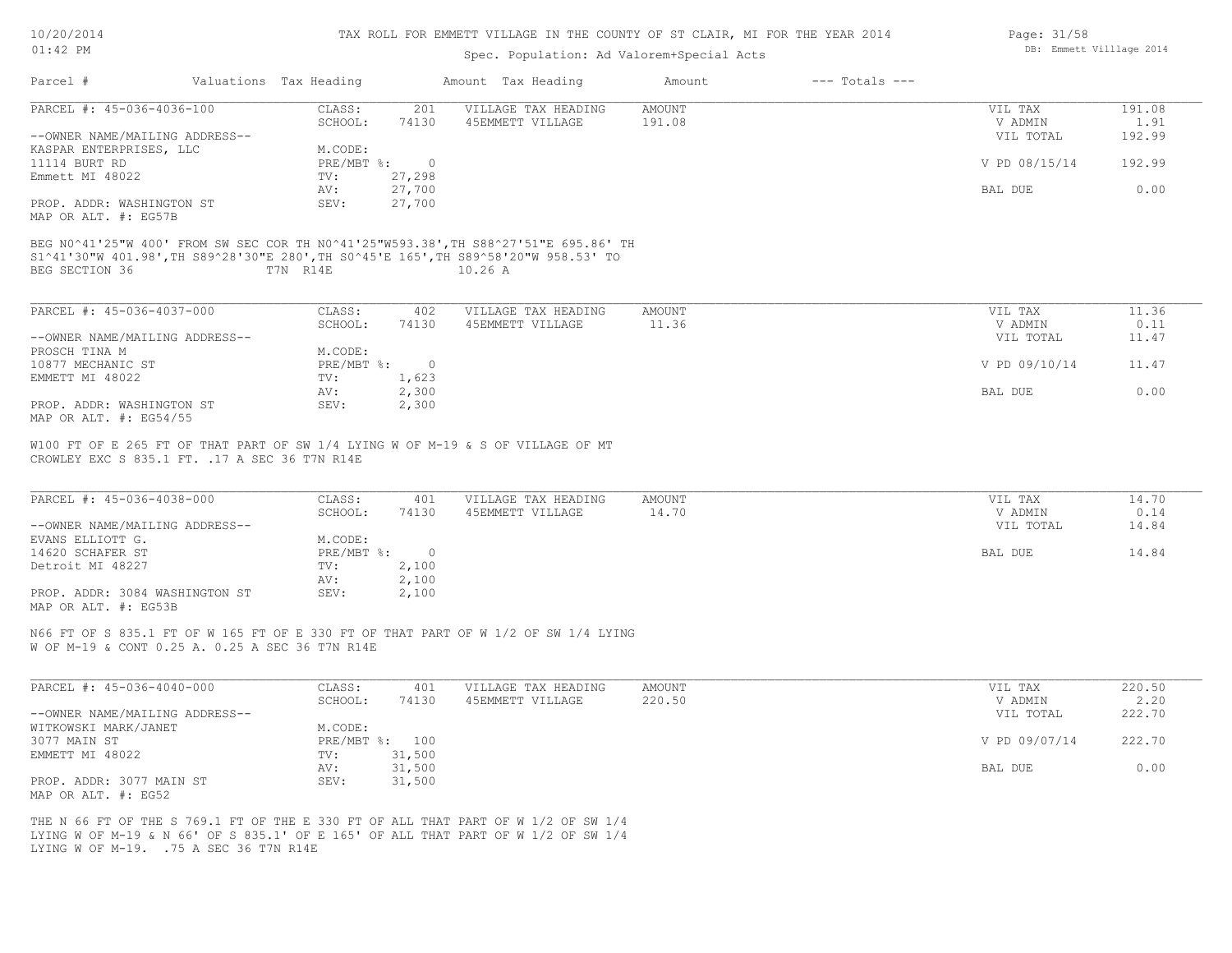| 10/20/2014 |
|------------|
|------------|

| Page: 32/58 |                          |  |
|-------------|--------------------------|--|
|             | DB: Emmett Villlage 2014 |  |

| $01:42$ PM                                                  |                           |                                                                                                                                                                       | Spec. Population: Ad Valorem+Special Acts |                                 | DB: Emmett Villlage 2014 |
|-------------------------------------------------------------|---------------------------|-----------------------------------------------------------------------------------------------------------------------------------------------------------------------|-------------------------------------------|---------------------------------|--------------------------|
| Parcel #                                                    | Valuations Tax Heading    | Amount Tax Heading                                                                                                                                                    | $---$ Totals $---$<br>Amount              |                                 |                          |
| PARCEL #: 45-036-4041-000                                   | CLASS:                    | VILLAGE TAX HEADING<br>401                                                                                                                                            | <b>AMOUNT</b>                             | VIL TAX                         | 287.00                   |
|                                                             | SCHOOL:                   | 74130<br>45EMMETT VILLAGE                                                                                                                                             | 287.00                                    | V ADMIN                         | 2.87                     |
| --OWNER NAME/MAILING ADDRESS--                              |                           |                                                                                                                                                                       |                                           | VIL TOTAL                       | 289.87                   |
| MCNABB DALE R/AMY A                                         | M.CODE:                   |                                                                                                                                                                       |                                           |                                 |                          |
| 3069 MAIN ST                                                | PRE/MBT %: 100            |                                                                                                                                                                       |                                           | V PD 09/10/14                   | 289.87                   |
| EMMETT MI 48022                                             | TV:                       | 41,000                                                                                                                                                                |                                           |                                 |                          |
|                                                             | AV:                       | 41,000                                                                                                                                                                |                                           | BAL DUE                         | 0.00                     |
| PROP. ADDR: 3069 MAIN ST                                    | SEV:                      | 41,000                                                                                                                                                                |                                           |                                 |                          |
| MAP OR ALT. #: EG51                                         |                           |                                                                                                                                                                       |                                           |                                 |                          |
| 1/4 LYING W OF M-19 1 A SEC 36 T7N R14E                     |                           | THE N 132 FT OF THE S 703.1 FT OF THE E 330 FT OF ALL THAT PART OF THE W 1/2 OF SW                                                                                    |                                           |                                 |                          |
| PARCEL #: 45-036-4042-000                                   | CLASS:                    | VILLAGE TAX HEADING<br>401                                                                                                                                            | <b>AMOUNT</b>                             | VIL TAX                         | 212.80                   |
|                                                             | SCHOOL:                   | 74130<br>45EMMETT VILLAGE                                                                                                                                             | 212.80                                    | V ADMIN                         | 2.12                     |
|                                                             |                           |                                                                                                                                                                       |                                           |                                 |                          |
| --OWNER NAME/MAILING ADDRESS--                              |                           |                                                                                                                                                                       |                                           | VIL TOTAL                       | 214.92                   |
| ROSE-WHITE TANIA                                            | M.CODE:                   |                                                                                                                                                                       |                                           |                                 |                          |
| 3057 MAIN ST                                                | PRE/MBT %: 100            |                                                                                                                                                                       |                                           | V PD 09/10/14                   | 214.92                   |
| EMMETT MI 48022                                             | TV:                       | 30,400                                                                                                                                                                |                                           |                                 |                          |
|                                                             | AV:                       | 30,400                                                                                                                                                                |                                           | BAL DUE                         | 0.00                     |
| PROP. ADDR: 3057 MAIN ST<br>MAP OR ALT. #: EG50             | SEV:                      | 30,400                                                                                                                                                                |                                           |                                 |                          |
| PARCEL #: 45-036-4043-000<br>--OWNER NAME/MAILING ADDRESS-- | CLASS:<br>SCHOOL:         | 401<br>VILLAGE TAX HEADING<br>45EMMETT VILLAGE<br>74130                                                                                                               | AMOUNT<br>135.80                          | VIL TAX<br>V ADMIN<br>VIL TOTAL | 135.80<br>1.35<br>137.15 |
| TAYLOR RESA<br>3025 MAIN ST                                 | M.CODE:<br>PRE/MBT %: 100 |                                                                                                                                                                       |                                           | V PD 09/15/14                   | 137.15                   |
| EMMETT MI 48022                                             | TV:                       | 19,400                                                                                                                                                                |                                           |                                 |                          |
|                                                             | AV:                       | 19,400                                                                                                                                                                |                                           | BAL DUE                         | 0.00                     |
| PROP. ADDR: 3025 MAIN ST<br>MAP OR ALT. #: EG49             | SEV:                      | 19,400                                                                                                                                                                |                                           |                                 |                          |
| 1/4 LYING W OF M-19 0.30 A SEC 36 T7N R14E                  |                           | THE N 78 FT OF THE S 288.5 FT OF THE E 165 FT OF ALL THAT PART OF THE W 1/2 OF SW                                                                                     |                                           |                                 |                          |
| PARCEL #: 45-036-4044-000                                   | CLASS:                    | VILLAGE TAX HEADING<br>401                                                                                                                                            | AMOUNT                                    | VIL TAX                         | 8.00                     |
|                                                             | SCHOOL:                   | 74130<br>45EMMETT VILLAGE                                                                                                                                             | 8.00                                      | V ADMIN                         | 0.08                     |
| --OWNER NAME/MAILING ADDRESS--                              |                           |                                                                                                                                                                       |                                           | VIL TOTAL                       | 8.08                     |
| MUNEIO MICHAEL/KEVIN                                        | M.CODE:                   |                                                                                                                                                                       |                                           |                                 |                          |
| 7053 GRATIOT AVE                                            | $PRE/MBT$ $\div$          | $\circ$                                                                                                                                                               |                                           | V PD 09/15/14                   | 8.08                     |
| SAINT CLAIR MI 48079                                        | TV:                       | 1,144                                                                                                                                                                 |                                           |                                 |                          |
|                                                             | AV:                       | 1,200                                                                                                                                                                 |                                           | BAL DUE                         | 0.00                     |
| PROP. ADDR: MAIN ST<br>MAP OR ALT. #: EG48                  | SEV:                      | 1,200                                                                                                                                                                 |                                           |                                 |                          |
| N3050'8"E 253.83' SECTION 36 T7N R14E 0.55 A                |                           | THE S 210.5' OF E 165' OF ALL THAT PART OF W 1/2 OF SW 1/4 LYING W OF M-19 & EXC<br>THAT PART S & E OF A LINE, BEG S8647'35"W 125' FROM NE COR SECTION 2 T6N R14E, TH |                                           |                                 |                          |
|                                                             |                           |                                                                                                                                                                       |                                           |                                 |                          |
|                                                             |                           |                                                                                                                                                                       |                                           |                                 |                          |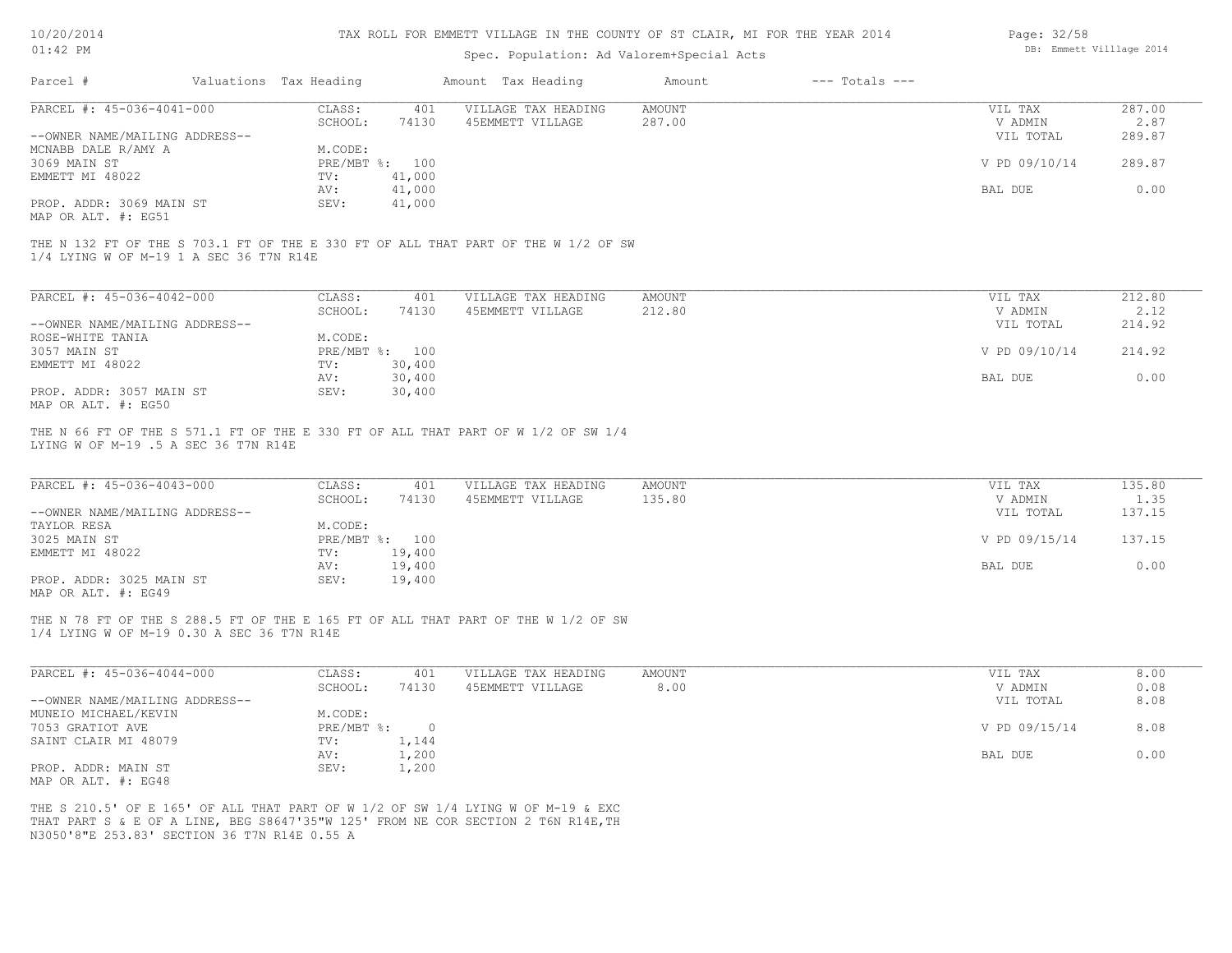### Spec. Population: Ad Valorem+Special Acts

| Page: 33/58 |                          |  |
|-------------|--------------------------|--|
|             | DB: Emmett Villlage 2014 |  |

| Parcel #                       | Valuations Tax Heading |        | Amount Tax Heading  | Amount | $---$ Totals $---$ |               |        |
|--------------------------------|------------------------|--------|---------------------|--------|--------------------|---------------|--------|
| PARCEL #: 45-036-4045-000      | CLASS:                 | 201    | VILLAGE TAX HEADING | AMOUNT |                    | VIL TAX       | 307.30 |
|                                | SCHOOL:                | 74130  | 45EMMETT VILLAGE    | 307.30 |                    | V ADMIN       | 3.07   |
| --OWNER NAME/MAILING ADDRESS-- |                        |        |                     |        |                    | VIL TOTAL     | 310.37 |
| KASPAR ENTERPRISES, LLC        | M.CODE:                |        |                     |        |                    |               |        |
| 11114 BURT RD                  | $PRE/MBT$ %:           |        |                     |        |                    | V PD 08/15/14 | 310.37 |
| Emmett MI 48022                | TV:                    | 43,900 |                     |        |                    |               |        |
|                                | AV:                    | 43,900 |                     |        |                    | BAL DUE       | 0.00   |
| PROP. ADDR: 11114 BURT RD      | SEV:                   | 43,900 |                     |        |                    |               |        |
| MAP OR ALT. #: EG47A           |                        |        |                     |        |                    |               |        |

S8958'20"W 558.95' TO BEG SECTION 36 T7N R14E 5.13 A BEG AT SW SEC COR,TH N041'25"W 400',TH N8958'20"E 558.53',TH S045'E 400',TH

| PARCEL #: 45-036-4045-100      | CLASS:     | 401    | VILLAGE TAX HEADING | AMOUNT | VIL TAX       | 452.90 |
|--------------------------------|------------|--------|---------------------|--------|---------------|--------|
|                                | SCHOOL:    | 74130  | 45EMMETT VILLAGE    | 452.90 | V ADMIN       | 4.52   |
| --OWNER NAME/MAILING ADDRESS-- |            |        |                     |        | VIL TOTAL     | 457.42 |
| LEENKNEGT MATTHEW/JESSICA      | M.CODE:    |        |                     |        |               |        |
| 3035 MAIN ST                   | PRE/MBT %: | 100    |                     |        | V PD 09/04/14 | 457.42 |
| EMMETT MI 48022                | TV:        | 64,700 |                     |        |               |        |
|                                | AV:        | 64,700 |                     |        | BAL DUE       | 0.00   |
| PROP. ADDR: 3035 KINNEY RD     | SEV:       | 64,700 |                     |        |               |        |
| MAP OR ALT. #: EG47D           |            |        |                     |        |               |        |

N216.6' OF S 505.1' OF E 330' OF SW 1/4 OF SW 1/4 SEC 36 T7N R14E 1.64 A

| PARCEL #: 45-036-4045-200      | CLASS:     | 201    | VILLAGE TAX HEADING | AMOUNT | VIL TAX       | 107.66 |
|--------------------------------|------------|--------|---------------------|--------|---------------|--------|
|                                | SCHOOL:    | 74130  | 45EMMETT VILLAGE    | 107.66 | V ADMIN       | 1.07   |
| --OWNER NAME/MAILING ADDRESS-- |            |        |                     |        | VIL TOTAL     | 108.73 |
| MUNEIO MICHAEL/KEVIN           | M.CODE:    |        |                     |        |               |        |
| 7053 GRATIOT AVE               | PRE/MBT %: |        |                     |        | V PD 09/15/14 | 108.73 |
| SAINT CLAIR MI 48079           | TV:        | 15,381 |                     |        |               |        |
|                                | AV:        | 17,500 |                     |        | BAL DUE       | 0.00   |
| PROP. ADDR: 11110 BURT RD      | SEV:       | 17,500 |                     |        |               |        |
| MAP OR ALT. #: EG47E           |            |        |                     |        |               |        |

SECTION 36 T7N R14E 0.59 A PLAT,TH S876'E 101.34',TH S2 16'W 255.5',TH N876'W 101.19',TH N214'E 255.5' TO BEG. BEG S8526'E 28.02', S214'W 681.6' & S876'E 28' FROM SE COR LOT 28 MT CROWLEY

| PARCEL #: 45-036-4045-300      | CLASS:     | 201    | VILLAGE TAX HEADING | AMOUNT | VIL TAX       | 152.41 |
|--------------------------------|------------|--------|---------------------|--------|---------------|--------|
|                                | SCHOOL:    | 74130  | 45EMMETT VILLAGE    | 152.41 | V ADMIN       | 1.52   |
| --OWNER NAME/MAILING ADDRESS-- |            |        |                     |        | VIL TOTAL     | 153.93 |
| MELDRUM TODD/TINA              | M.CODE:    |        |                     |        |               |        |
| 332 STINSON                    | PRE/MBT %: |        |                     |        | V PD 09/07/14 | 153.93 |
| MEMPHIS MI 48041               | TV:        | 21,773 |                     |        |               |        |
|                                | AV:        | 30,100 |                     |        | BAL DUE       | 0.00   |
| PROP. ADDR: 11112 BURT RD      | SEV:       | 30,100 |                     |        |               |        |
| MAP OR ALT. #: EG47F           |            |        |                     |        |               |        |

400',TH S8958'20"W 400' TO BEG SECTION 36 T7N R14E 3.67 A BEG N8958'20"E 558.95' FROM SW SEC COR,TH N045'W 400', TH N8958'20"E 400',TH S045'E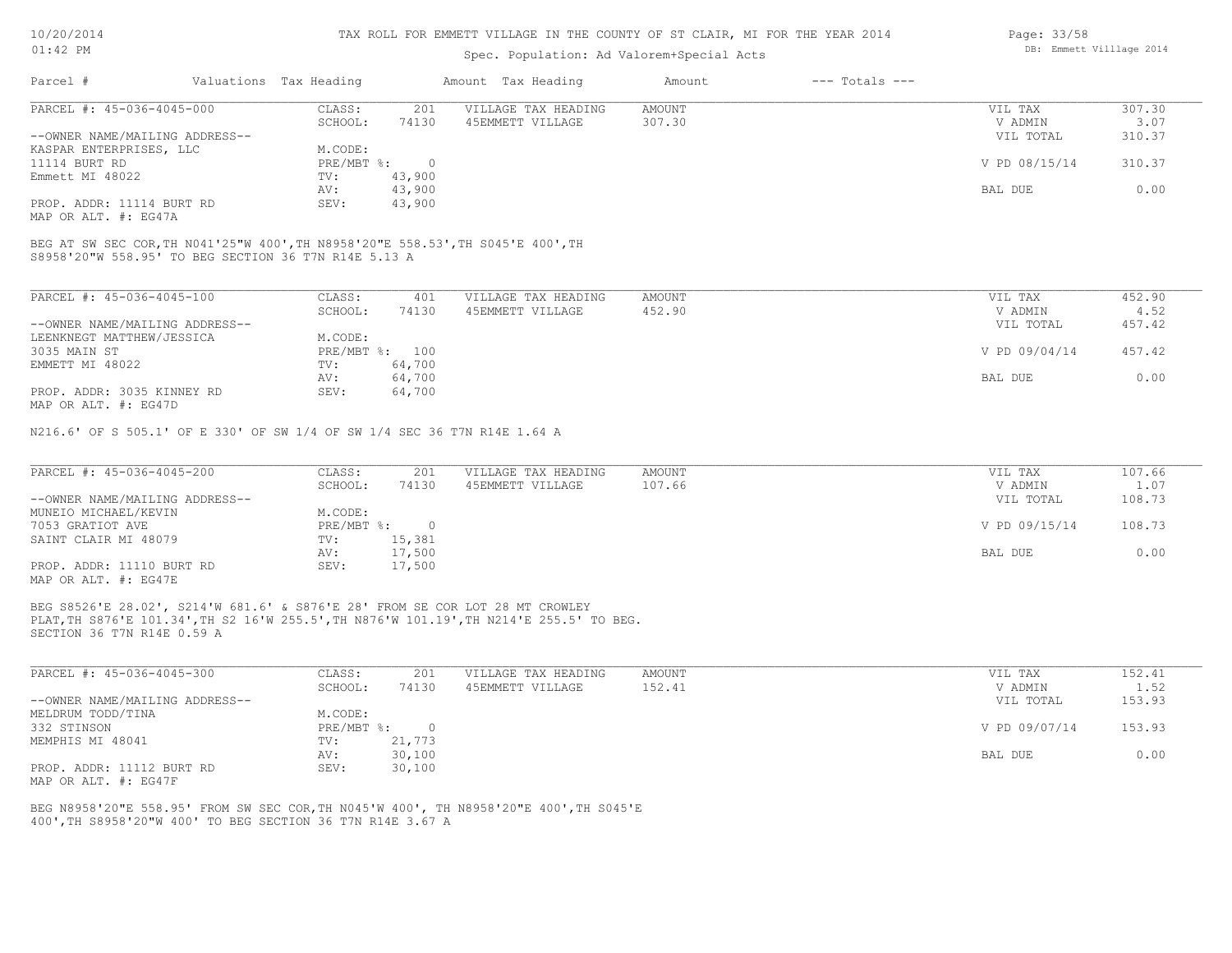### Spec. Population: Ad Valorem+Special Acts

| Page: 34/58 |                          |  |
|-------------|--------------------------|--|
|             | DB: Emmett Villlage 2014 |  |

| Parcel #                       | Valuations Tax Heading |        | Amount Tax Heading  | Amount | $---$ Totals $---$ |           |       |
|--------------------------------|------------------------|--------|---------------------|--------|--------------------|-----------|-------|
| PARCEL #: 45-036-4046-000      | CLASS:                 | 402    | VILLAGE TAX HEADING | AMOUNT |                    | VIL TAX   | 63.88 |
|                                | SCHOOL:                | 74130  | 45EMMETT VILLAGE    | 63.88  |                    | V ADMIN   | 0.63  |
| --OWNER NAME/MAILING ADDRESS-- |                        |        |                     |        |                    | VIL TOTAL | 64.51 |
| ZAWADZKI CARL ET-AL            | M.CODE:                |        |                     |        |                    |           |       |
| 13578 GILBERT RD               | PRE/MBT %:             |        |                     |        |                    | BAL DUE   | 64.51 |
| ALLENTON MI 48002              | TV:                    | 9,126  |                     |        |                    |           |       |
|                                | AV:                    | 15,900 |                     |        |                    |           |       |
| PROP. ADDR: WASHINGTON ST      | SEV:                   | 15,900 |                     |        |                    |           |       |
|                                |                        |        |                     |        |                    |           |       |

MAP OR ALT. #: EG46

OF MT CROWLEY EXC THE S 993 FT THEREOF & CONT 13.5 A. 13.5 A SEC 36 T7N R14E ALL THAT PART OF W 1/2 OF SW 1/4 LYING S OF GTRR R/W & W OF THE PLAT OF THE VILLAGE

| PARCEL #: 45-217-0001-000      | CLASS:     | 201    | VILLAGE TAX HEADING | AMOUNT | 28.00<br>VIL TAX       |
|--------------------------------|------------|--------|---------------------|--------|------------------------|
|                                | SCHOOL:    | 74130  | 45EMMETT VILLAGE    | 28.00  | 0.28<br>V ADMIN        |
| --OWNER NAME/MAILING ADDRESS-- |            |        |                     |        | 28.28<br>VIL TOTAL     |
| BISCOS INN                     | M.CODE:    |        |                     |        |                        |
| P.O. BOX 188                   | PRE/MBT %: | $\Box$ |                     |        | V PD 09/15/14<br>28.28 |
| EMMETT MI 48022                | TV:        | 4,000  |                     |        |                        |
|                                | AV:        | 4,000  |                     |        | 0.00<br>BAL DUE        |
| PROP. ADDR: 3146 MAIN ST       | SEV:       | 4,000  |                     |        |                        |
| MAP OR ALT. $\#$ : EG62/64     |            |        |                     |        |                        |

LOT 1 DUNEGANS ADDITION TO VILLAGE OF EMMETT

| PARCEL #: 45-217-0002-001                 | CLASS:       | 401    | VILLAGE TAX HEADING | AMOUNT | VIL TAX       | 106.40 |
|-------------------------------------------|--------------|--------|---------------------|--------|---------------|--------|
|                                           | SCHOOL:      | 74130  | 45EMMETT VILLAGE    | 106.40 | V ADMIN       | 1.06   |
| --OWNER NAME/MAILING ADDRESS--            |              |        |                     |        | VIL TOTAL     | 107.46 |
| BIRKENSHAW ROBERT                         | M.CODE:      |        |                     |        |               |        |
| P.O. BOX 188                              | $PRE/MBT$ %: |        |                     |        | V PD 09/15/14 | 107.46 |
| EMMETT MI 48022                           | TV:          | 15,200 |                     |        |               |        |
|                                           | AV:          | 15,200 |                     |        | BAL DUE       | 0.00   |
| PROP. ADDR: 3146 MAIN ST<br>$\frac{1}{2}$ | SEV:         | 15,200 |                     |        |               |        |

MAP OR ALT. #: EG65/69/76A

#### 19-217-0002-000, 19-217-0006-000, 19-217-0012-000; LOT 3, 12 &14 DUNEGANS ADDITION TO VILLAGE OF EMMETT SPLIT ON 11/21/2007 FROM

| PARCEL #: 45-217-0003-000      | CLASS:     | 201    | VILLAGE TAX HEADING | AMOUNT | 214.42<br>VIL TAX       |
|--------------------------------|------------|--------|---------------------|--------|-------------------------|
|                                | SCHOOL:    | 74130  | 45EMMETT VILLAGE    | 214.42 | 2.14<br>V ADMIN         |
| --OWNER NAME/MAILING ADDRESS-- |            |        |                     |        | VIL TOTAL<br>216.56     |
| FENECH RICHARD/ELIZABETH       | M.CODE:    |        |                     |        |                         |
| PO BOX 93                      | PRE/MBT %: | 100    |                     |        | V PD 09/15/14<br>216.56 |
| 3132 MAIN ST                   | TV:        | 30,632 |                     |        |                         |
| EMMETT MI 48022                | AV:        | 36,500 |                     |        | 0.00<br>BAL DUE         |
|                                | SEV:       | 36,500 |                     |        |                         |
| PROP. ADDR: 3132 MAIN ST       |            |        |                     |        |                         |

MAP OR ALT. #: EG66

LOT 4 DUNEGANS ADDITION TO VILLAGE OF EMMETT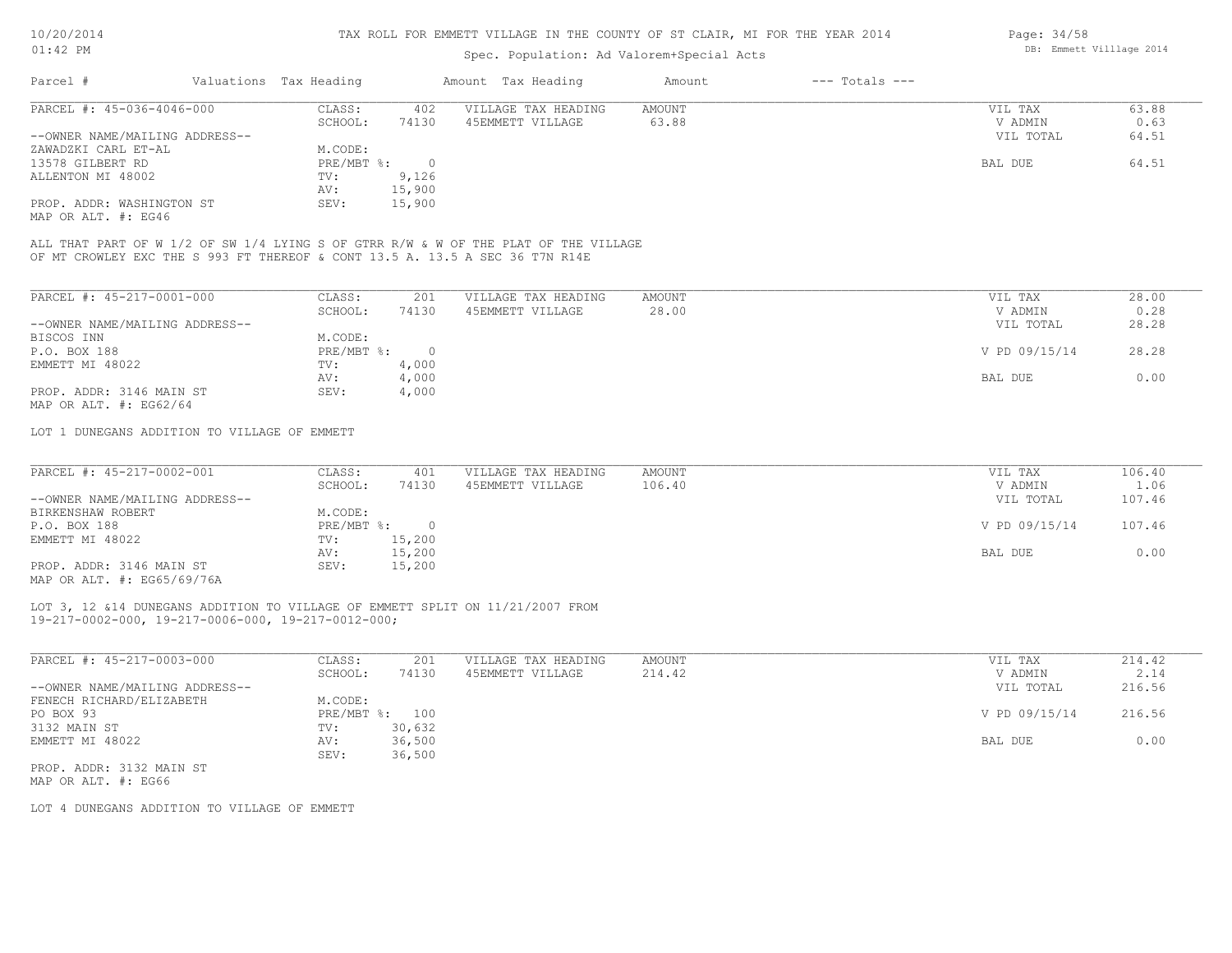### TAX ROLL FOR EMMETT VILLAGE IN THE COUNTY OF ST CLAIR, MI FOR THE YEAR 2014

# Spec. Population: Ad Valorem+Special Acts

#### Page: 35/58 DB: Emmett Villlage 2014

| Parcel #                       | Valuations Tax Heading |       | Amount Tax Heading  | Amount | $---$ Totals $---$ |           |      |
|--------------------------------|------------------------|-------|---------------------|--------|--------------------|-----------|------|
| PARCEL #: 45-217-0004-000      | CLASS:                 | 705   | VILLAGE TAX HEADING | AMOUNT |                    | VIL TAX   | 0.00 |
|                                | SCHOOL:                | 74130 | 45EMMETT VILLAGE    | 0.00   |                    | V ADMIN   | 0.00 |
| --OWNER NAME/MAILING ADDRESS-- |                        |       |                     |        |                    | VIL TOTAL | 0.00 |
| GLEASON BUTLER MEM HALL        | M.CODE:                |       |                     |        |                    |           |      |
| 3128 MAIN ST                   | $PRE/MBT$ %:           |       |                     |        |                    | BAL DUE   | 0.00 |
| EMMETT MI 48022                | TV:                    |       |                     |        |                    |           |      |
|                                | AV:                    |       |                     |        |                    |           |      |
| PROP. ADDR: 3128 MAIN ST       | SEV:                   |       |                     |        |                    |           |      |
| MAP OR ALT. #: EG67            |                        |       |                     |        |                    |           |      |

LOT 5 DUNEGANS ADDITION TO VILLAGE OF EMMETT

| PARCEL #: 45-217-0005-000      | CLASS:     | 201    | VILLAGE TAX HEADING | AMOUNT | VIL TAX       | 290.50 |
|--------------------------------|------------|--------|---------------------|--------|---------------|--------|
|                                | SCHOOL:    | 74130  | 45EMMETT VILLAGE    | 290.50 | V ADMIN       | 2.90   |
| --OWNER NAME/MAILING ADDRESS-- |            |        |                     |        | VIL TOTAL     | 293.40 |
| BISCOS INC                     | M.CODE:    |        |                     |        |               |        |
| P.O. BOX 188                   | PRE/MBT %: |        |                     |        | V PD 09/15/14 | 293.40 |
| EMMETT MI 48022                | TV:        | 41,501 |                     |        |               |        |
|                                | AV:        | 69,700 |                     |        | BAL DUE       | 0.00   |
| PROP. ADDR: 3146 MAIN ST       | SEV:       | 69,700 |                     |        |               |        |

MAP OR ALT. #: EG68

LOTS 2, 6 & 7 DUNEGANS ADDITION TO VILLAGE OF EMMETT

| PARCEL #: 45-217-0007-000        | CLASS:  | 401            | VILLAGE TAX HEADING | AMOUNT | VIL TAX   | 82.60 |
|----------------------------------|---------|----------------|---------------------|--------|-----------|-------|
|                                  | SCHOOL: | 74130          | 45EMMETT VILLAGE    | 82.60  | V ADMIN   | 0.82  |
| --OWNER NAME/MAILING ADDRESS--   |         |                |                     |        | VIL TOTAL | 83.42 |
| GODD TODD HENRY/WILLETT MURIEL M | M.CODE: |                |                     |        |           |       |
| 10821 JOSEPH ST                  |         | PRE/MBT %: 100 |                     |        | BAL DUE   | 83.42 |
| EMMETT MI 48022                  | TV:     | 11,800         |                     |        |           |       |
|                                  | AV:     | 11,800         |                     |        |           |       |
| PROP. ADDR: 10821 JOSEPH ST      | SEV:    | 11,800         |                     |        |           |       |
| MAP OR ALT. #: EG70              |         |                |                     |        |           |       |

LOT 8 DUNEGANS ADDITION TO VILLAGE OF EMMETT

| PARCEL #: 45-217-0008-000      | CLASS:     | 401    | VILLAGE TAX HEADING | AMOUNT | VIL TAX       | 93.80 |
|--------------------------------|------------|--------|---------------------|--------|---------------|-------|
|                                | SCHOOL:    | 74130  | 45EMMETT VILLAGE    | 93.80  | V ADMIN       | 0.93  |
| --OWNER NAME/MAILING ADDRESS-- |            |        |                     |        | VIL TOTAL     | 94.73 |
| HOMETOWN RENTALS LLC           | M.CODE:    |        |                     |        |               |       |
| 3305 KNOLL RD                  | PRE/MBT %: |        |                     |        | V PD 09/04/14 | 94.73 |
| CAPAC MI 48014                 | TV:        | 13,400 |                     |        |               |       |
|                                | AV:        | 13,400 |                     |        | BAL DUE       | 0.00  |
| PROP. ADDR: 10817 JOSEPH ST    | SEV:       | 13,400 |                     |        |               |       |
| MAP OR ALT. $\#$ : EG71/72     |            |        |                     |        |               |       |

LOT 9 DUNEGANS ADDITION TO VILLAGE OF EMMETT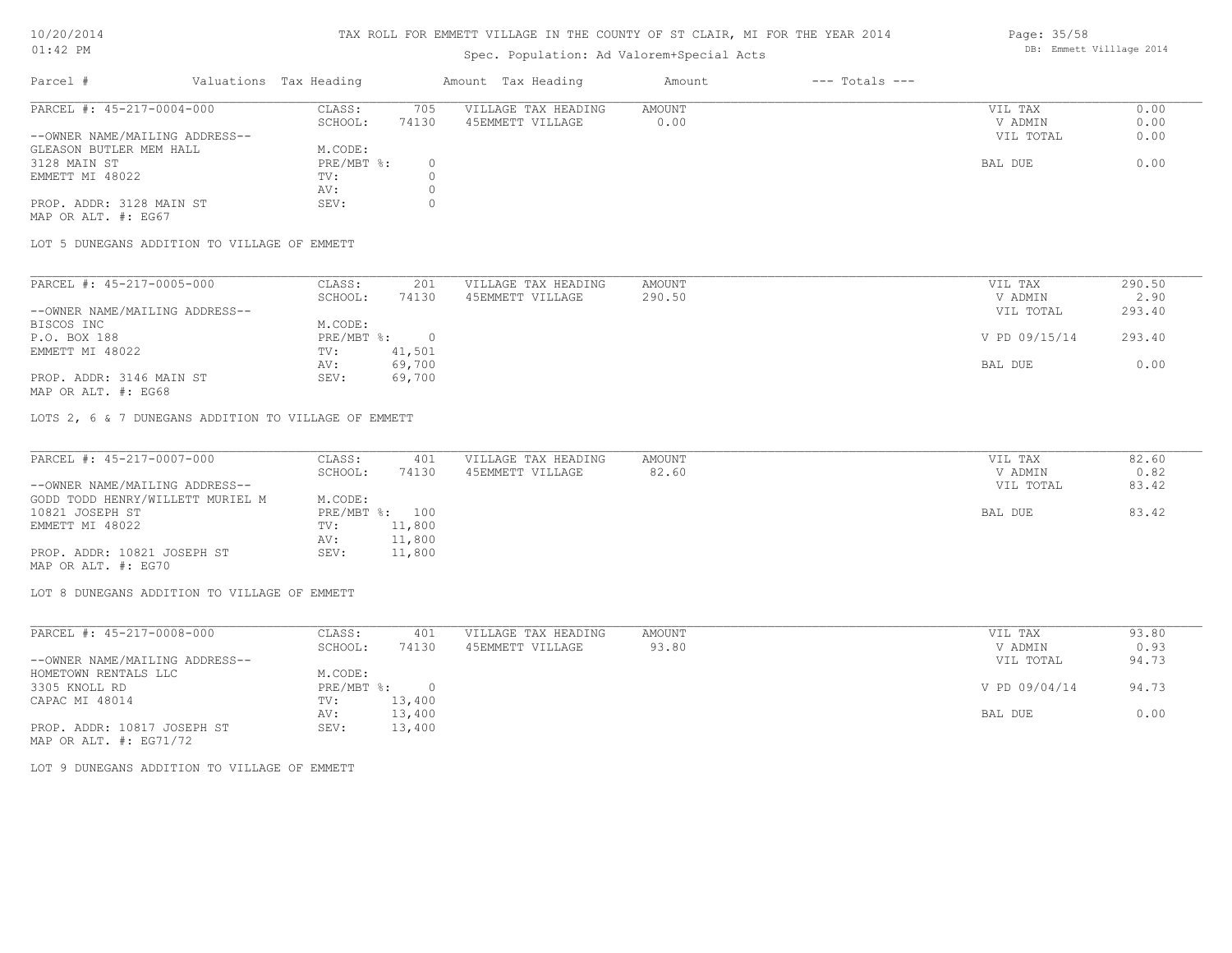# Spec. Population: Ad Valorem+Special Acts

| Parcel #                       | Valuations Tax Heading |       | Amount Tax Heading  | Amount | $---$ Totals $---$ |           |       |
|--------------------------------|------------------------|-------|---------------------|--------|--------------------|-----------|-------|
| PARCEL #: 45-217-0010-000      | CLASS:                 | 201   | VILLAGE TAX HEADING | AMOUNT |                    | VIL TAX   | 60.90 |
|                                | SCHOOL:                | 74130 | 45EMMETT VILLAGE    | 60.90  |                    | V ADMIN   | 0.60  |
| --OWNER NAME/MAILING ADDRESS-- |                        |       |                     |        |                    | VIL TOTAL | 61.50 |
| GAUTHIER FREDERICK J/MARTHA E  | M.CODE:                |       |                     |        |                    |           |       |
| 6800 BIG HAND RD               | PRE/MBT %:             |       |                     |        |                    | BAL DUE   | 61.50 |
| ST. CLAIR MI 48079             | TV:                    | 8,700 |                     |        |                    |           |       |
|                                | AV:                    | 8,700 |                     |        |                    |           |       |
| PROP. ADDR: JOSEPH ST          | SEV:                   | 8,700 |                     |        |                    |           |       |

MAP OR ALT. #: EG73/74

LOT 11 DUNEGANS ADDITION TO VILLAGE OF EMMETT

| PARCEL #: 45-217-0011-000      | CLASS:     | 705   | VILLAGE TAX HEADING | AMOUNT |         | VIL TAX   | 0.00 |
|--------------------------------|------------|-------|---------------------|--------|---------|-----------|------|
|                                | SCHOOL:    | 74130 | 45EMMETT VILLAGE    | 0.00   |         | V ADMIN   | 0.00 |
| --OWNER NAME/MAILING ADDRESS-- |            |       |                     |        |         | VIL TOTAL | 0.00 |
| GLEASON BUTLER MEM HALL        | M.CODE:    |       |                     |        |         |           |      |
| 3128 MAIN ST                   | PRE/MBT %: |       |                     |        | BAL DUE |           | 0.00 |
| EMMETT MI 48022                | TV:        |       |                     |        |         |           |      |
|                                | AV:        |       |                     |        |         |           |      |
| PROP. ADDR: MECHANIC ST        | SEV:       |       |                     |        |         |           |      |
| MAP OR ALT. #: EG75            |            |       |                     |        |         |           |      |

LOT 13 DUNEGANS ADDITION TO VILLAGE OF EMMETT

| PARCEL #: 45-218-0002-000      | CLASS:       | 702   | VILLAGE TAX HEADING | AMOUNT | VIL TAX |           | 0.00 |
|--------------------------------|--------------|-------|---------------------|--------|---------|-----------|------|
|                                | SCHOOL:      | 74130 | 45EMMETT VILLAGE    | 0.00   | V ADMIN |           | 0.00 |
| --OWNER NAME/MAILING ADDRESS-- |              |       |                     |        |         | VIL TOTAL | 0.00 |
| M-19 R/W 77023                 | M.CODE:      |       |                     |        |         |           |      |
| EMMETT MI 48022                | $PRE/MBT$ %: |       |                     |        | BAL DUE |           | 0.00 |
|                                | TV:          |       |                     |        |         |           |      |
| PROP. ADDR: JOSEPH ST          | AV:          |       |                     |        |         |           |      |
| MAP OR ALT. #: EG59D           | SEV:         |       |                     |        |         |           |      |

ADDITION THAT PART OF M-19 R/W LYING WITHIN LOTS 15, 18, 19, 22, 23 & 26 DUNEGANS FIRST

| PARCEL #: 45-538-0001-000      | CLASS:     | 201    | VILLAGE TAX HEADING | AMOUNT | VIL TAX       | 126.70 |
|--------------------------------|------------|--------|---------------------|--------|---------------|--------|
|                                | SCHOOL:    | 74130  | 45EMMETT VILLAGE    | 126.70 | V ADMIN       | 1.26   |
| --OWNER NAME/MAILING ADDRESS-- |            |        |                     |        | VIL TOTAL     | 127.96 |
| WENDLING HELEN M TRUST         | M.CODE:    |        |                     |        |               |        |
| 2775 BRICKER RD                | PRE/MBT %: | $\Box$ |                     |        | V PD 08/15/14 | 127.96 |
| GOODELLS MI 48027              | TV:        | 18,100 |                     |        |               |        |
|                                | AV:        | 18,100 |                     |        | BAL DUE       | 0.00   |
| PROP. ADDR: 3147 MAIN ST       | SEV:       | 18,100 |                     |        |               |        |
| MAP OR ALT. #: EG77            |            |        |                     |        |               |        |

 $\mathcal{L}_\mathcal{L} = \mathcal{L}_\mathcal{L} = \mathcal{L}_\mathcal{L} = \mathcal{L}_\mathcal{L} = \mathcal{L}_\mathcal{L} = \mathcal{L}_\mathcal{L} = \mathcal{L}_\mathcal{L} = \mathcal{L}_\mathcal{L} = \mathcal{L}_\mathcal{L} = \mathcal{L}_\mathcal{L} = \mathcal{L}_\mathcal{L} = \mathcal{L}_\mathcal{L} = \mathcal{L}_\mathcal{L} = \mathcal{L}_\mathcal{L} = \mathcal{L}_\mathcal{L} = \mathcal{L}_\mathcal{L} = \mathcal{L}_\mathcal{L}$ 

N1/2 OF LOT 1 VILLAGE OF MT CROWLEY ALTERATIONS & EXTENSION

Page: 36/58 DB: Emmett Villlage 2014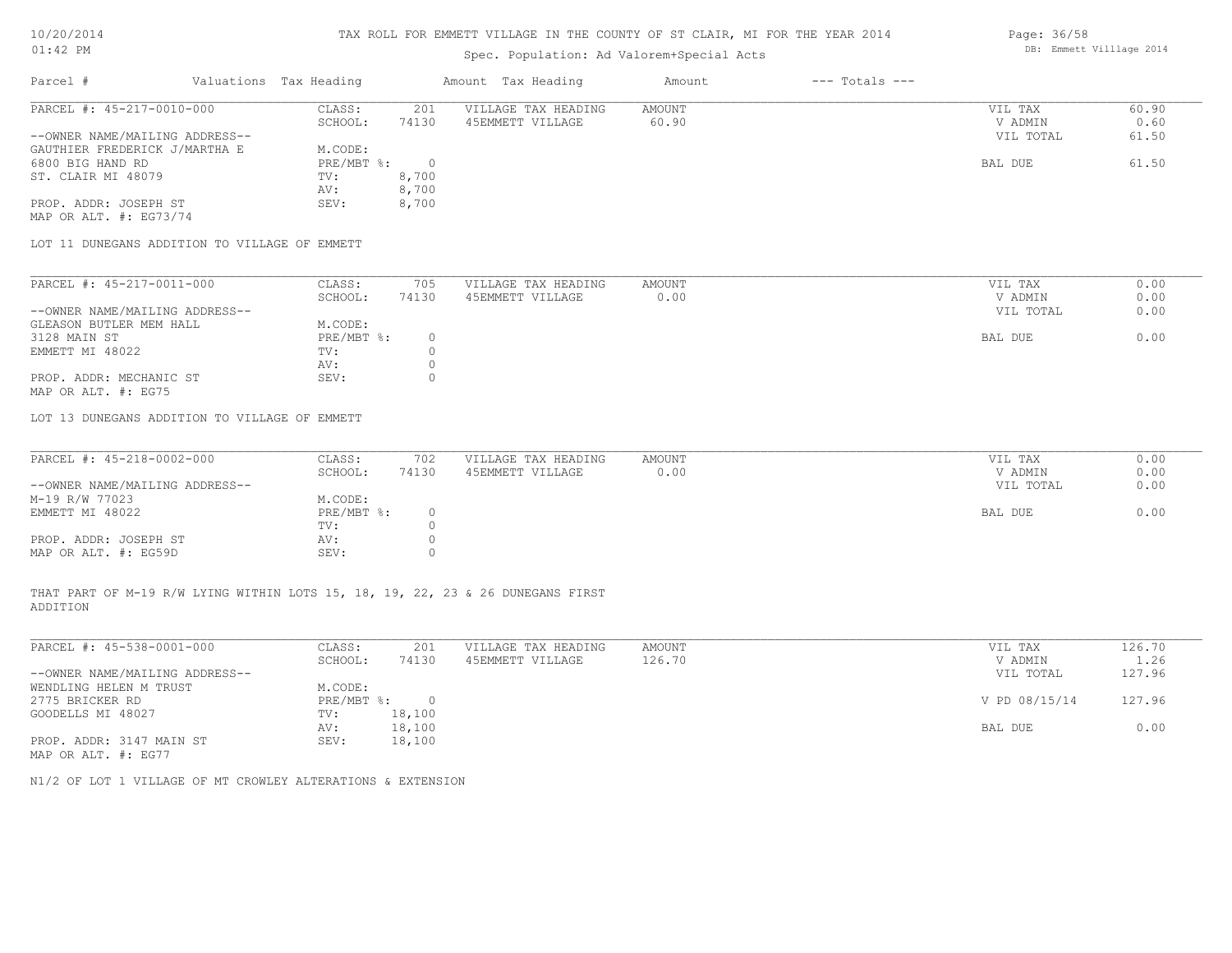| 0/20/201 |  |
|----------|--|
|          |  |

### Spec. Population: Ad Valorem+Special Acts

| Parcel #                                                    | Valuations Tax Heading |                | Amount Tax Heading  | Amount | $---$ Totals $---$ |               |        |
|-------------------------------------------------------------|------------------------|----------------|---------------------|--------|--------------------|---------------|--------|
| PARCEL #: 45-538-0002-000                                   | CLASS:                 | 201            | VILLAGE TAX HEADING | AMOUNT |                    | VIL TAX       | 186.20 |
|                                                             | SCHOOL:                | 74130          | 45EMMETT VILLAGE    | 186.20 |                    | V ADMIN       | 1.86   |
| --OWNER NAME/MAILING ADDRESS--                              |                        |                |                     |        |                    | VIL TOTAL     | 188.06 |
| GALAZKA ADRIAN/CHRISTINE                                    | M.CODE:                |                |                     |        |                    |               |        |
| 220 S. MAIN ST                                              | PRE/MBT %:             | $\overline{0}$ |                     |        |                    | V PD 07/28/14 | 188.06 |
| YALE MI 48097                                               | TV:                    | 26,600         |                     |        |                    |               |        |
|                                                             | AV:                    | 26,600         |                     |        |                    | BAL DUE       | 0.00   |
| PROP. ADDR: 3143 MAIN ST                                    | SEV:                   | 26,600         |                     |        |                    |               |        |
| MAP OR ALT. #: EG78                                         |                        |                |                     |        |                    |               |        |
| S1/2 OF LOT 1 VILLAGE OF MT CROWLEY ALTERATIONS & EXTENSION |                        |                |                     |        |                    |               |        |
| PARCEL #: 45-538-0004-001                                   | CLASS:                 | 201            | VILLAGE TAX HEADING | AMOUNT |                    | VIL TAX       | 35.00  |
|                                                             | SCHOOL:                | 74130          | 45EMMETT VILLAGE    | 35.00  |                    | V ADMIN       | 0.35   |
| --OWNER NAME/MAILING ADDRESS--                              |                        |                |                     |        |                    | VIL TOTAL     | 35.35  |
| HESS RICHARD                                                | M.CODE:                |                |                     |        |                    |               |        |
| 3137 MAIN ST                                                | PRE/MBT %:             | $\circ$        |                     |        |                    | V PD 07/28/14 | 35.35  |

Emmett MI 48022 AV: 5,000 BAL DUE 0.00

MAP OR ALT. #: EG79/80 PROP. ADDR: MAIN ST

02/01/2008 FROM 19-538-004-000, 19-538-0003-000; LOT 2 & N 1/2 OF LOT 3 VILLAGE OF MT CROWLEY ALTERATIONS & EXTENSION SPLIT ON

SEV: 5,000

PO BOX 312 TV: 5,000<br>
Emmett MI 48022 AV: 5,000

| PARCEL #: 45-538-0005-000      | CLASS:     | 201   | VILLAGE TAX HEADING | AMOUNT | VIL TAX       | 11.48 |
|--------------------------------|------------|-------|---------------------|--------|---------------|-------|
|                                | SCHOOL:    | 74130 | 45EMMETT VILLAGE    | 11.48  | V ADMIN       | 0.11  |
| --OWNER NAME/MAILING ADDRESS-- |            |       |                     |        | VIL TOTAL     | 11.59 |
| HESS RICHARD C                 | M.CODE:    |       |                     |        |               |       |
| P.O. BOX 312                   | PRE/MBT %: |       |                     |        | V PD 07/28/14 | 11.59 |
| EMMETT MI 48022                | TV:        | 1,640 |                     |        |               |       |
|                                | AV:        | 2,500 |                     |        | BAL DUE       | 0.00  |
| PROP. ADDR: MAIN ST            | SEV:       | 2,500 |                     |        |               |       |
| MAP OR ALT. #: EG81            |            |       |                     |        |               |       |

ALTERATIONS & EXTENSION THE N 37 FT OF THE S 60 FT OF THE E 66 FT OF LOT 4 VILLAGE OF MT CROWLEY

| PARCEL #: 45-538-0006-000      | CLASS:     | 201      | VILLAGE TAX HEADING | AMOUNT | VIL TAX       | 127.83 |
|--------------------------------|------------|----------|---------------------|--------|---------------|--------|
|                                | SCHOOL:    | 74130    | 45EMMETT VILLAGE    | 127.83 | V ADMIN       | 1.27   |
| --OWNER NAME/MAILING ADDRESS-- |            |          |                     |        | VIL TOTAL     | 129.10 |
| HESS RICHARD C                 | M.CODE:    |          |                     |        |               |        |
| P.O. BOX 312                   | PRE/MBT %: | $\Omega$ |                     |        | V PD 07/28/14 | 129.10 |
| EMMETT MI 48022                | TV:        | 18,262   |                     |        |               |        |
|                                | AV:        | 22,900   |                     |        | BAL DUE       | 0.00   |
| PROP. ADDR: 3137 MAIN ST       | SEV:       | 22,900   |                     |        |               |        |
| MAP OR ALT. #: EG82            |            |          |                     |        |               |        |

 $\mathcal{L}_\mathcal{L} = \mathcal{L}_\mathcal{L} = \mathcal{L}_\mathcal{L} = \mathcal{L}_\mathcal{L} = \mathcal{L}_\mathcal{L} = \mathcal{L}_\mathcal{L} = \mathcal{L}_\mathcal{L} = \mathcal{L}_\mathcal{L} = \mathcal{L}_\mathcal{L} = \mathcal{L}_\mathcal{L} = \mathcal{L}_\mathcal{L} = \mathcal{L}_\mathcal{L} = \mathcal{L}_\mathcal{L} = \mathcal{L}_\mathcal{L} = \mathcal{L}_\mathcal{L} = \mathcal{L}_\mathcal{L} = \mathcal{L}_\mathcal{L}$ 

CROWLEY ALTERATIONS & EXTENSION S1/2 OF LOT 3 ALSO LOT 4 EXC THE S 60 FT OF THE E 86 FT THEREOF. VILLAGE OF MT Page: 37/58 DB: Emmett Villlage 2014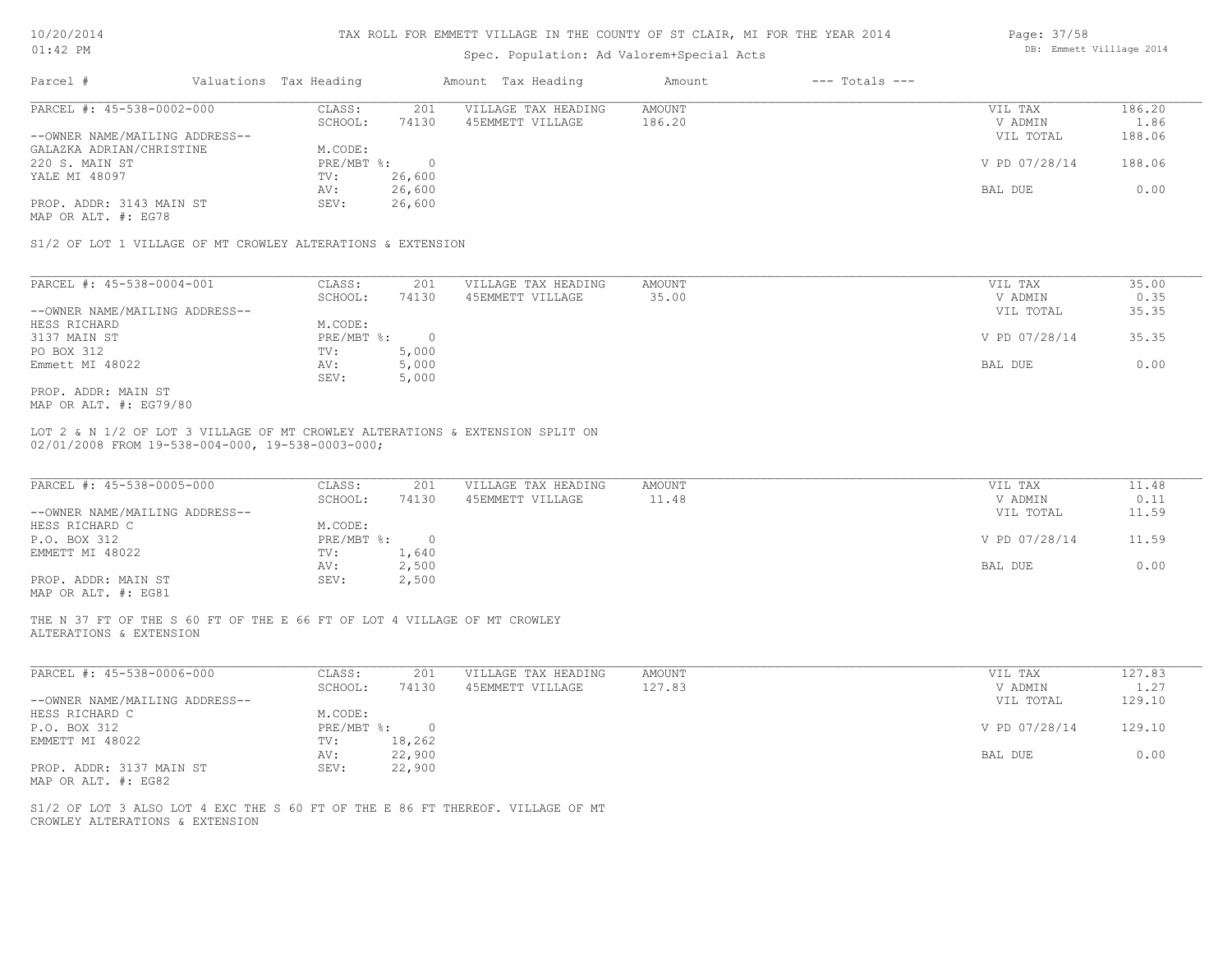| 10/20/201 |  |
|-----------|--|
|           |  |

## Spec. Population: Ad Valorem+Special Acts

| Parcel #                       | Valuations Tax Heading |       | Amount Tax Heading  | Amount | $---$ Totals $---$ |               |       |
|--------------------------------|------------------------|-------|---------------------|--------|--------------------|---------------|-------|
| PARCEL #: 45-538-0007-000      | CLASS:                 | 201   | VILLAGE TAX HEADING | AMOUNT |                    | VIL TAX       | 11.90 |
|                                | SCHOOL:                | 74130 | 45EMMETT VILLAGE    | 11.90  |                    | V ADMIN       | 0.11  |
| --OWNER NAME/MAILING ADDRESS-- |                        |       |                     |        |                    | VIL TOTAL     | 12.01 |
| HESS RICHARD C                 | M.CODE:                |       |                     |        |                    |               |       |
| P.O. BOX 312                   | $PRE/MBT$ %:           |       |                     |        |                    | V PD 07/28/14 | 12.01 |
| EMMETT MI 48022                | TV:                    | 1,700 |                     |        |                    |               |       |
|                                | AV:                    | 1,700 |                     |        |                    | BAL DUE       | 0.00  |
| PROP. ADDR: MAIN ST            | SEV:                   | 1,700 |                     |        |                    |               |       |
| MAP OR ALT. #: EG83            |                        |       |                     |        |                    |               |       |

CROWLEY ALTERATIONS & EXTENSION W20 FT OF E 86 FT OF S 60 FT & THE S 23 FT OF THE E 66 FT OF LOT 4 VILLAGE OF MT

| PARCEL #: 45-538-0008-000      | CLASS:     | 703   | VILLAGE TAX HEADING | AMOUNT | VIL TAX   | 0.00 |
|--------------------------------|------------|-------|---------------------|--------|-----------|------|
|                                | SCHOOL:    | 74130 | 45EMMETT VILLAGE    | 0.00   | V ADMIN   | 0.00 |
| --OWNER NAME/MAILING ADDRESS-- |            |       |                     |        | VIL TOTAL | 0.00 |
| VILLAGE OF EMMETT              | M.CODE:    |       |                     |        |           |      |
| 3119 MAIN ST                   | PRE/MBT %: |       |                     |        | BAL DUE   | 0.00 |
| EMMETT MI 48022-4518           | TV:        |       |                     |        |           |      |
|                                | AV:        |       |                     |        |           |      |
| PROP. ADDR: 3119 MAIN ST       | SEV:       |       |                     |        |           |      |
| MAP OR ALT. $\#$ : EG84/85     |            |       |                     |        |           |      |

LOT 5 & N 31 FT OF LOT 6 VILLAGE OF MT CROWLEY ALTERATIONS & EXTENSION

| PARCEL #: 45-538-0009-000      | CLASS:       | 703   | VILLAGE TAX HEADING | AMOUNT | VIL TAX   | 0.00 |
|--------------------------------|--------------|-------|---------------------|--------|-----------|------|
|                                | SCHOOL:      | 74130 | 45EMMETT VILLAGE    | 0.00   | V ADMIN   | 0.00 |
| --OWNER NAME/MAILING ADDRESS-- |              |       |                     |        | VIL TOTAL | 0.00 |
| VILLAGE OF EMMETT              | M.CODE:      |       |                     |        |           |      |
| EMMETT MI 48022                | $PRE/MBT$ %: |       |                     |        | BAL DUE   | 0.00 |
|                                | TV:          |       |                     |        |           |      |
| PROP. ADDR: 3099 MAIN ST       | AV:          |       |                     |        |           |      |
| MAP OR ALT. #: EG86            | SEV:         |       |                     |        |           |      |

EXTENSION LOT 6 EXC N 31 FT THEREOF & N 10 FT OF LOT 7 VILLAGE OF MT CROWLEY ALTERATIONS &

| PARCEL #: 45-538-0010-000      | CLASS:     | 703   | VILLAGE TAX HEADING | AMOUNT | VIL TAX   | 0.00 |
|--------------------------------|------------|-------|---------------------|--------|-----------|------|
|                                | SCHOOL:    | 74130 | 45EMMETT VILLAGE    | 0.00   | V ADMIN   | 0.00 |
| --OWNER NAME/MAILING ADDRESS-- |            |       |                     |        | VIL TOTAL | 0.00 |
| VILLAGE OF EMMETT FIRE HALL    | M.CODE:    |       |                     |        |           |      |
| 3109 MAIN ST                   | PRE/MBT %: |       |                     |        | BAL DUE   | 0.00 |
| EMMETT MI 48022                | TV:        |       |                     |        |           |      |
|                                | AV:        |       |                     |        |           |      |
| PROP. ADDR: 3109 MAIN ST       | SEV:       |       |                     |        |           |      |
| MAP OR ALT. #: EG87A           |            |       |                     |        |           |      |

EXTENSION LOT 7 EXC N 10 FT & N 38.2 FT OF LOT 8 VILLAGE OF MT CROWLEY ALTERATIONS & Page: 38/58 DB: Emmett Villlage 2014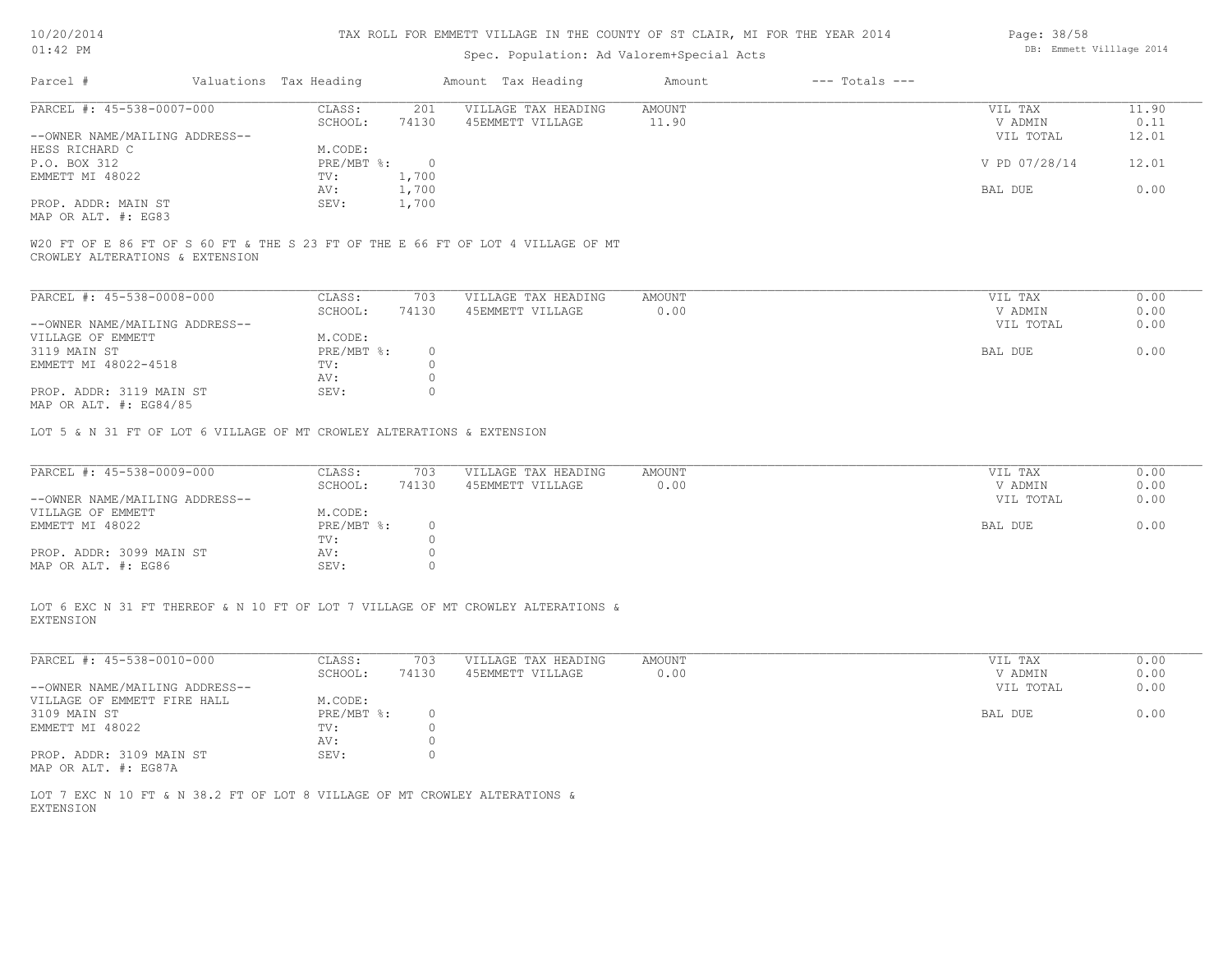### Spec. Population: Ad Valorem+Special Acts

| Parcel #                       |         | Valuations Tax Heading |                  | Amount Tax Heading  | Amount | $---$ Totals $---$ |               |        |
|--------------------------------|---------|------------------------|------------------|---------------------|--------|--------------------|---------------|--------|
| PARCEL #: 45-538-0011-000      |         | CLASS:                 | 401              | VILLAGE TAX HEADING | AMOUNT |                    | VIL TAX       | 178.50 |
|                                | SCHOOL: | 74130                  | 45EMMETT VILLAGE | 178.50              |        | V ADMIN            | 1.78          |        |
| --OWNER NAME/MAILING ADDRESS-- |         |                        |                  |                     |        |                    | VIL TOTAL     | 180.28 |
| PATTERSON LISA REGINA          |         | M.CODE:                |                  |                     |        |                    |               |        |
| 3093 MAIN ST                   |         | PRE/MBT %: 100         |                  |                     |        |                    | V PD 09/13/14 | 180.28 |
| EMMETT MI 48022                |         | TV:                    | 25,500           |                     |        |                    |               |        |
|                                |         | AV:                    | 25,500           |                     |        |                    | BAL DUE       | 0.00   |
| PROP. ADDR: 3093 MAIN ST       |         | SEV:                   | 25,500           |                     |        |                    |               |        |

MAP OR ALT. #: EG87B

CROWLEY ALTERATIONS & EXTENSION SEC 36 LYING W OF M-19 & S OF SAID PLAT, OWNED & OCC AS ONE LOT VILLAGE OF MT LOT 8 EXC N 38.2 FT ALSO N 72.2 FT OF E 165 FT OF THAT PART OF W 1/2 OF SW 1/2 OF

| PARCEL #: 45-538-0012-000                             | CLASS:     | 401   | VILLAGE TAX HEADING | AMOUNT | VIL TAX       | 14.70 |
|-------------------------------------------------------|------------|-------|---------------------|--------|---------------|-------|
|                                                       | SCHOOL:    | 74130 | 45EMMETT VILLAGE    | 14.70  | V ADMIN       | 0.14  |
| --OWNER NAME/MAILING ADDRESS--                        |            |       |                     |        | VIL TOTAL     | 14.84 |
| PROSCH TINA M                                         | M.CODE:    |       |                     |        |               |       |
| 10877 MECHANIC ST                                     | PRE/MBT %: |       |                     |        | V PD 09/10/14 | 14.84 |
| EMMETT MI 48022                                       | TV:        | 2,100 |                     |        |               |       |
|                                                       | AV:        | 2,100 |                     |        | BAL DUE       | 0.00  |
| PROP. ADDR: WASHINGTON ST                             | SEV:       | 2,100 |                     |        |               |       |
| $\cdots$ $\cdots$ $\cdots$ $\cdots$ $\cdots$ $\cdots$ |            |       |                     |        |               |       |

MAP OR ALT. #: EG87C

LOT 9 VILLAGE OF MT CROWLEY ALTERATIONS & EXTENSION

| PARCEL #: 45-538-0013-000      | CLASS:  | 401            | VILLAGE TAX HEADING | AMOUNT | VIL TAX       | 326.90 |
|--------------------------------|---------|----------------|---------------------|--------|---------------|--------|
|                                | SCHOOL: | 74130          | 45EMMETT VILLAGE    | 326.90 | V ADMIN       | 3.26   |
| --OWNER NAME/MAILING ADDRESS-- |         |                |                     |        | VIL TOTAL     | 330.16 |
| PROSCH TINA M                  | M.CODE: |                |                     |        |               |        |
| 10877 MECHANIC ST              |         | PRE/MBT %: 100 |                     |        | V PD 09/10/14 | 330.16 |
| EMMETT MI 48022                | TV:     | 46,700         |                     |        |               |        |
|                                | AV:     | 46,700         |                     |        | BAL DUE       | 0.00   |
| PROP. ADDR: 10877 MECHANIC ST  | SEV:    | 46,700         |                     |        |               |        |
|                                |         |                |                     |        |               |        |

MAP OR ALT. #: EG88

LOTS 10, 11 & 12 VILLAGE OF MT CROWLEY ALTERATIONS & EXTENSION

| PARCEL #: 45-538-0014-000      | CLASS:       | 401    | VILLAGE TAX HEADING | AMOUNT | VIL TAX       | 154.70 |
|--------------------------------|--------------|--------|---------------------|--------|---------------|--------|
|                                | SCHOOL:      | 74130  | 45EMMETT VILLAGE    | 154.70 | V ADMIN       | 1.54   |
| --OWNER NAME/MAILING ADDRESS-- |              |        |                     |        | VIL TOTAL     | 156.24 |
| HORON RICHARD L/MONIQUE        | M.CODE:      |        |                     |        |               |        |
| 10876 MECHANIC ST              | $PRE/MBT$ %: | 100    |                     |        | V PD 09/10/14 | 156.24 |
| EMMETT MI 48022                | TV:          | 22,100 |                     |        |               |        |
|                                | AV:          | 22,100 |                     |        | BAL DUE       | 0.00   |
| PROP. ADDR: 10876 MECHANIC ST  | SEV:         | 22,100 |                     |        |               |        |
|                                |              |        |                     |        |               |        |

MAP OR ALT. #: EG89

LOTS 13, 14 & 15 VILLAGE OF MT CROWLEY ALTERATIONS & EXTENSION

Page: 39/58 DB: Emmett Villlage 2014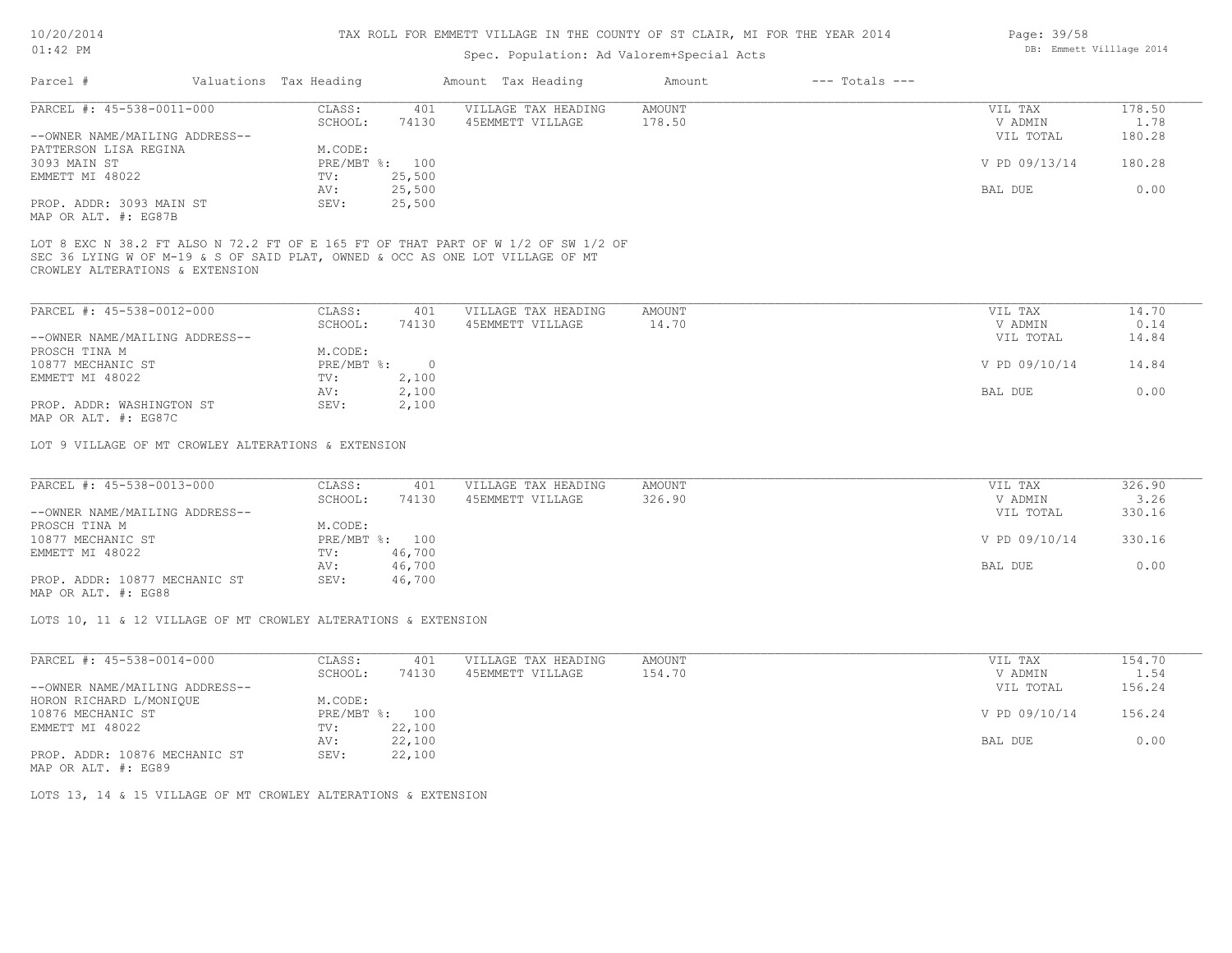#### TAX ROLL FOR EMMETT VILLAGE IN THE COUNTY OF ST CLAIR, MI FOR THE YEAR 2014

### Spec. Population: Ad Valorem+Special Acts

| Parcel #                       |         | Valuations Tax Heading |                  | Amount Tax Heading  | Amount | $---$ Totals $---$ |           |      |
|--------------------------------|---------|------------------------|------------------|---------------------|--------|--------------------|-----------|------|
| PARCEL #: 45-538-0015-000      |         | CLASS:                 | 705              | VILLAGE TAX HEADING | AMOUNT |                    | VIL TAX   | 0.00 |
|                                | SCHOOL: | 74130                  | 45EMMETT VILLAGE | 0.00                |        | V ADMIN            | 0.00      |      |
| --OWNER NAME/MAILING ADDRESS-- |         |                        |                  |                     |        |                    | VIL TOTAL | 0.00 |
| FRONTIER COMMUNICATION         |         | M.CODE:                |                  |                     |        |                    |           |      |
| 3 HIGH RIDGE PARK              |         | $PRE/MBT$ %:           |                  |                     |        |                    | BAL DUE   | 0.00 |
| Stamford CT 06905              |         | TV:                    |                  |                     |        |                    |           |      |
|                                |         | AV:                    |                  |                     |        |                    |           |      |
| PROP. ADDR: 3147 WASHINGTON ST |         | SEV:                   |                  |                     |        |                    |           |      |

MAP OR ALT. #: EG90

LOTS 16 & 17 VILLAGE OF MT CROWLEY ALTERATIONS & EXTENSION

| PARCEL #: 45-538-0016-000                                                                                       | CLASS:     | 401   | VILLAGE TAX HEADING | AMOUNT | VIL TAX       | 10.38 |
|-----------------------------------------------------------------------------------------------------------------|------------|-------|---------------------|--------|---------------|-------|
|                                                                                                                 | SCHOOL:    | 74130 | 45EMMETT VILLAGE    | 10.38  | V ADMIN       | 0.10  |
| --OWNER NAME/MAILING ADDRESS--                                                                                  |            |       |                     |        | VIL TOTAL     | 10.48 |
| WENDLING HELEN M TRUST                                                                                          | M.CODE:    |       |                     |        |               |       |
| 2775 BRICKER                                                                                                    | PRE/MBT %: |       |                     |        | V PD 08/15/14 | 10.48 |
| GOODELLS MI 48027                                                                                               | TV:        | 1,484 |                     |        |               |       |
|                                                                                                                 | AV:        | 4,900 |                     |        | BAL DUE       | 0.00  |
| PROP. ADDR: JOSEPH ST                                                                                           | SEV:       | 4,900 |                     |        |               |       |
| the contract of the contract of the contract of the contract of the contract of the contract of the contract of |            |       |                     |        |               |       |

MAP OR ALT. #: EG91

LOT 18 VILLAGE OF MT CROWLEY ALTERATIONS & EXTENSION

| PARCEL #: 45-538-0017-000      | CLASS:       | 401   | VILLAGE TAX HEADING | AMOUNT | VIL TAX   | 17.50 |
|--------------------------------|--------------|-------|---------------------|--------|-----------|-------|
|                                | SCHOOL:      | 74130 | 45EMMETT VILLAGE    | 17.50  | V ADMIN   | 0.17  |
| --OWNER NAME/MAILING ADDRESS-- |              |       |                     |        | VIL TOTAL | 17.67 |
| MCKAY GARY & APRIL             | M.CODE:      |       |                     |        |           |       |
| P.O. BOX 124                   | $PRE/MBT$ %: |       |                     |        | BAL DUE   | 17.67 |
| EMMETT MI 48022                | TV:          | 2,500 |                     |        |           |       |
|                                | AV:          | 2,500 |                     |        |           |       |
| PROP. ADDR: JOSEPH ST          | SEV:         | 2,500 |                     |        |           |       |
| MAP OR ALT. #: EG92            |              |       |                     |        |           |       |

LOT 19 VILLAGE OF MT CROWLEY ALTERATIONS & EXTENSION

| PARCEL #: 45-538-0018-001        | CLASS:     | 401    | VILLAGE TAX HEADING | AMOUNT | VIL TAX   | 104.30 |
|----------------------------------|------------|--------|---------------------|--------|-----------|--------|
|                                  | SCHOOL:    | 74130  | 45EMMETT VILLAGE    | 104.30 | V ADMIN   | 1.04   |
| --OWNER NAME/MAILING ADDRESS--   |            |        |                     |        | VIL TOTAL | 105.34 |
| MCKAY GARY & APRIL               | M.CODE:    |        |                     |        |           |        |
| PO BOX 124                       | PRE/MBT %: | 100    |                     |        | BAL DUE   | 105.34 |
| EMMETT MI 48022                  | TV:        | 14,900 |                     |        |           |        |
|                                  | AV:        | 14,900 |                     |        |           |        |
| PROP. ADDR: 3137 WASHINGTON ST   | SEV:       | 14,900 |                     |        |           |        |
| MAP OR ALT. $\#$ : EG93A/B/C/D/E |            |        |                     |        |           |        |

11/08/2007 FROM 19-538-0018-000, 19-538-0019-000, 19-538-0020-000; LOTS 20, 21, 22 & 23 VILLAGE OF MT CROWLEY ALTERATIONS & EXTENSION SPLIT ON Page: 40/58 DB: Emmett Villlage 2014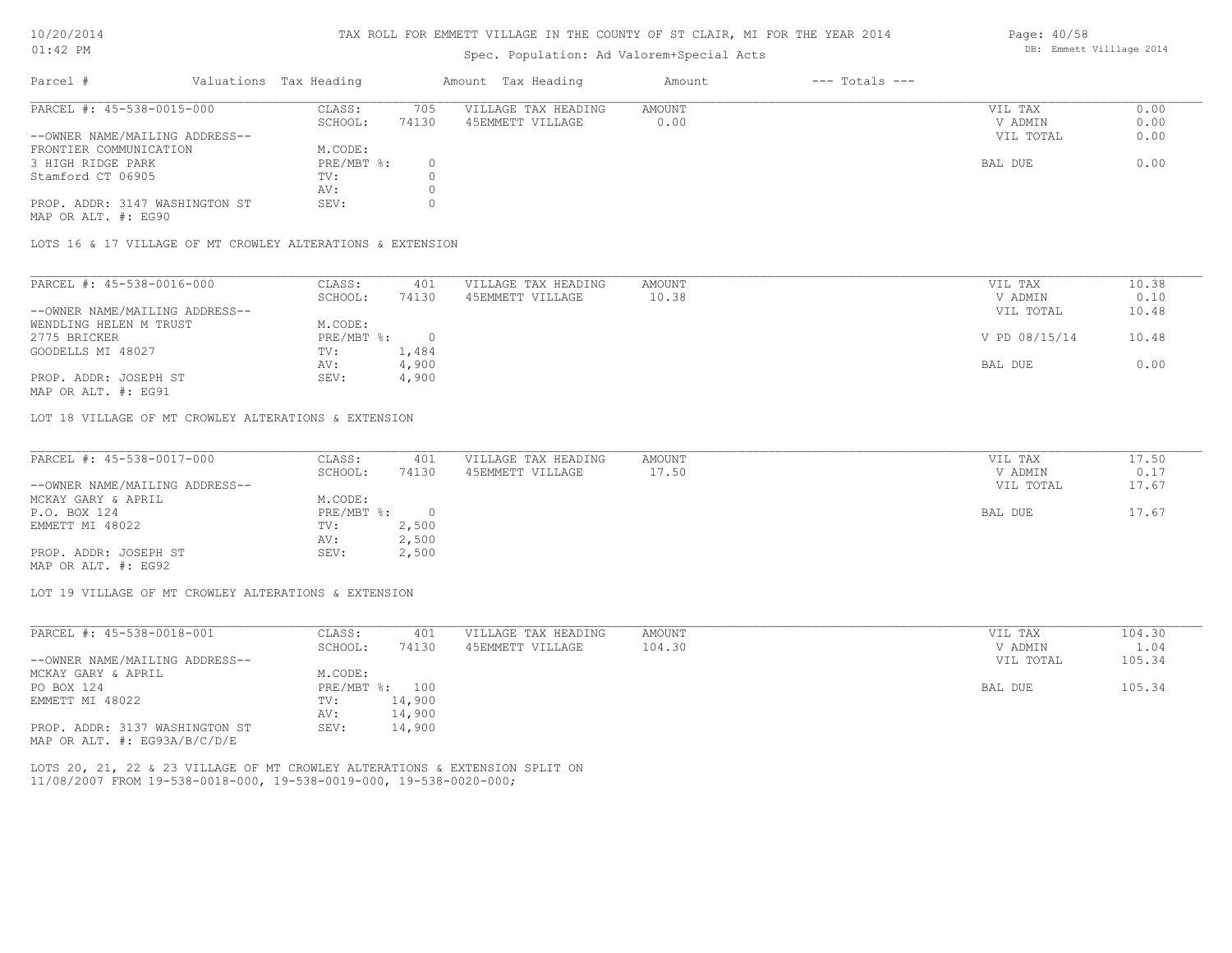| 10/20/2014 |           |
|------------|-----------|
| .12        | <b>DM</b> |

Page: 41/58

| $01:42$ PM                                                                     |                        |                | Spec. Population: Ad Valorem+Special Acts                                       |                         |                    |               | DB: Emmett Villlage 2014 |
|--------------------------------------------------------------------------------|------------------------|----------------|---------------------------------------------------------------------------------|-------------------------|--------------------|---------------|--------------------------|
| Parcel #                                                                       | Valuations Tax Heading |                | Amount Tax Heading                                                              | Amount                  | $---$ Totals $---$ |               |                          |
| PARCEL #: 45-538-0021-000                                                      | CLASS:                 | 401            | VILLAGE TAX HEADING                                                             | <b>AMOUNT</b>           |                    | VIL TAX       | 16.80                    |
|                                                                                | SCHOOL:                | 74130          | 45EMMETT VILLAGE                                                                | 16.80                   |                    | V ADMIN       | 0.16                     |
| --OWNER NAME/MAILING ADDRESS--                                                 |                        |                |                                                                                 |                         |                    | VIL TOTAL     | 16.96                    |
| MILLER THOMAS A.                                                               | M.CODE:                |                |                                                                                 |                         |                    |               |                          |
| 11736 LABS RD                                                                  | PRE/MBT %:             | $\overline{0}$ |                                                                                 |                         |                    | BAL DUE       | 16.96                    |
| Memphis MI 48041                                                               | TV:                    | 2,400          |                                                                                 |                         |                    |               |                          |
|                                                                                | AV:                    | 2,400          |                                                                                 |                         |                    |               |                          |
| PROP. ADDR: WASHINGTON ST                                                      | SEV:                   | 2,400          |                                                                                 |                         |                    |               |                          |
| MAP OR ALT. #: EG93F                                                           |                        |                |                                                                                 |                         |                    |               |                          |
| LOT 24 VILLAGE OF MT CROWLEY ALTERATIONS & EXTENSION                           |                        |                |                                                                                 |                         |                    |               |                          |
| PARCEL #: 45-538-0022-001                                                      | CLASS:                 | 401            | VILLAGE TAX HEADING                                                             | <b>AMOUNT</b>           |                    | VIL TAX       | 224.35                   |
|                                                                                | SCHOOL:                | 74130          | 45EMMETT VILLAGE                                                                | 224.35                  |                    | V ADMIN       | 2.24                     |
|                                                                                |                        |                |                                                                                 |                         |                    |               | 226.59                   |
| --OWNER NAME/MAILING ADDRESS--                                                 |                        |                |                                                                                 |                         |                    | VIL TOTAL     |                          |
| PRATT ROBERT/KATHLEEN                                                          | M.CODE:                |                |                                                                                 |                         |                    |               |                          |
| 3119 WASHINGTON ST                                                             |                        | PRE/MBT %: 100 |                                                                                 |                         |                    | V PD 09/10/14 | 226.59                   |
| EMMETT MI 48022                                                                | TV:                    | 32,050         |                                                                                 |                         |                    |               |                          |
|                                                                                | AV:                    | 36,400         |                                                                                 |                         |                    | BAL DUE       | 0.00                     |
| PROP. ADDR: 3119 WASHINGTON ST<br>MAP OR ALT. #: EG94/95                       | SEV:                   | 36,400         |                                                                                 |                         |                    |               |                          |
| 02/01/2008 FROM 19-538-0022-000, 19-538-0023-000;<br>PARCEL #: 45-864-0001-001 | CLASS:                 | 401            | VILLAGE TAX HEADING                                                             | <b>AMOUNT</b><br>219.80 |                    | VIL TAX       | 219.80                   |
|                                                                                | SCHOOL:                | 74130          | 45EMMETT VILLAGE                                                                |                         |                    | V ADMIN       | 2.19                     |
| --OWNER NAME/MAILING ADDRESS--                                                 |                        |                |                                                                                 |                         |                    | VIL TOTAL     | 221.99                   |
| KOROTKO MATTHEW/JOAN                                                           | M.CODE:                |                |                                                                                 |                         |                    |               |                          |
| 3207 MAIN ST                                                                   |                        | PRE/MBT %: 100 |                                                                                 |                         |                    | V PD 07/15/14 | 221.99                   |
| EMMETT MI 48022                                                                | TV:                    | 31,400         |                                                                                 |                         |                    |               |                          |
|                                                                                | AV:                    | 31,400         |                                                                                 |                         |                    | BAL DUE       | 0.00                     |
| PROP. ADDR: 3207 MAIN ST                                                       | SEV:                   | 31,400         |                                                                                 |                         |                    |               |                          |
| MAP OR ALT. #:                                                                 |                        |                |                                                                                 |                         |                    |               |                          |
| 02/01/2007 FROM 19-864-0001-000, 19-864-0005-000;                              |                        |                | LOTS 1, 2, 11 & 12 WATTERS CHILLSONS ADDITION TO THE VILLAGE OF EMMETT SPLIT ON |                         |                    |               |                          |
|                                                                                |                        |                |                                                                                 |                         |                    |               |                          |
| PARCEL #: 45-864-0003-000                                                      | CLASS:                 | 201            | VILLAGE TAX HEADING                                                             | <b>AMOUNT</b>           |                    | VIL TAX       | 1,254.28                 |
|                                                                                | SCHOOL:                | 74130          | 45EMMETT VILLAGE                                                                | 1,254.28                |                    | V ADMIN       | 12.54                    |
| --OWNER NAME/MAILING ADDRESS--                                                 |                        |                |                                                                                 |                         |                    | VIL TOTAL     | 1,266.82                 |
| CSB BANK                                                                       | M.CODE:                |                |                                                                                 |                         |                    |               |                          |
| 206 S MAIN ST                                                                  | $PRE/MBT$ $\div$       | $\circ$        |                                                                                 |                         |                    | V PD 08/15/14 | 1,266.82                 |
| CAPAC MI 48014                                                                 | TV:                    | 179,184        |                                                                                 |                         |                    |               |                          |
|                                                                                | AV:                    | 186,000        |                                                                                 |                         |                    | BAL DUE       | 0.00                     |
| PROP. ADDR: 3177 MAIN ST                                                       | SEV:                   | 186,000        |                                                                                 |                         |                    |               |                          |
|                                                                                |                        |                |                                                                                 |                         |                    |               |                          |

MAP OR ALT. #: EG99

LOTS 3 TO 10 & LOTS 19 TO 24 WATTERS CHILLSONS ADDITION TO VILLAGE OF EMMETT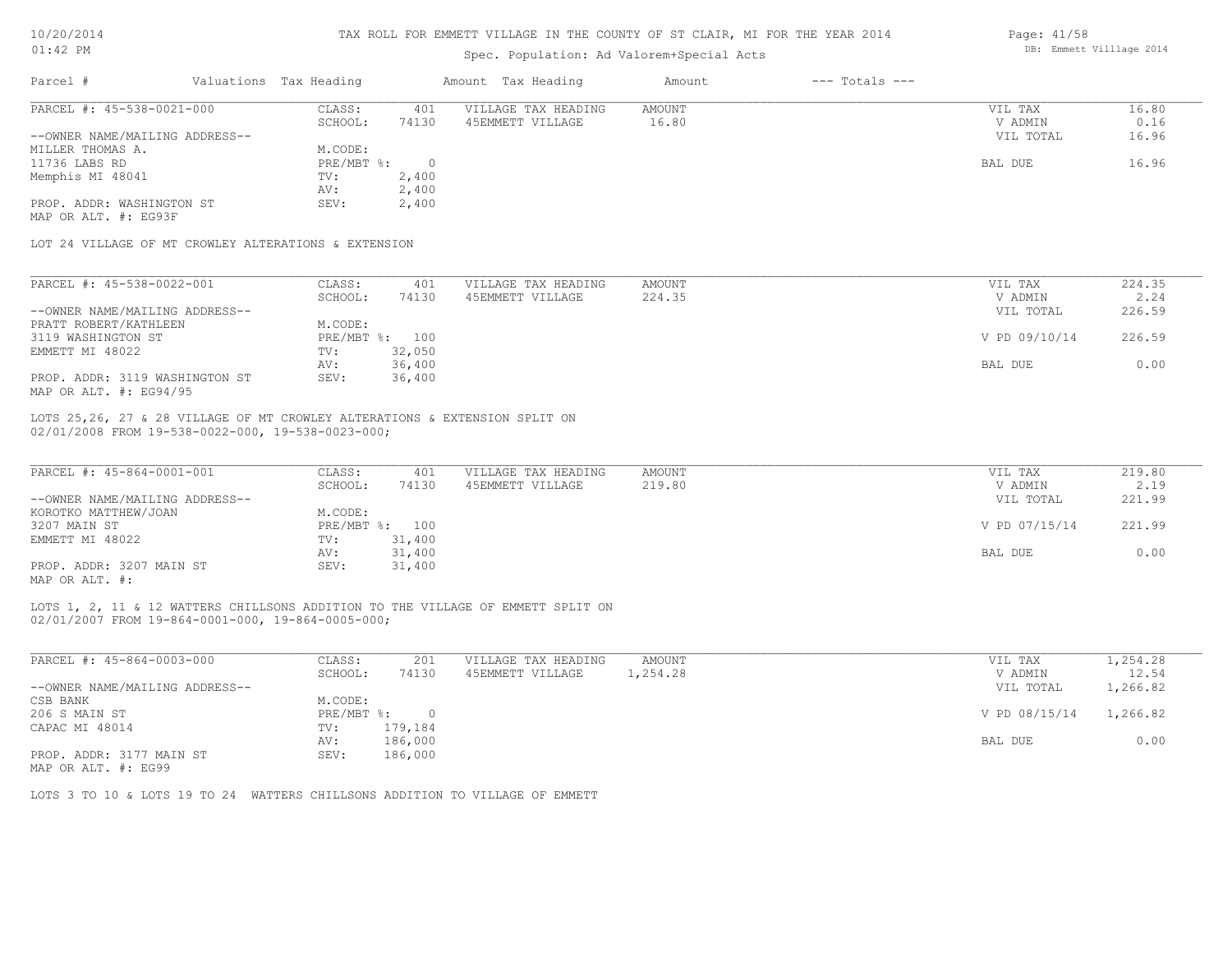### TAX ROLL FOR EMMETT VILLAGE IN THE COUNTY OF ST CLAIR, MI FOR THE YEAR 2014

### Spec. Pop

|         | ulation: Ad Valorem+Special Acts |                    |  | DB: Emmett Villlage 2014 |  |
|---------|----------------------------------|--------------------|--|--------------------------|--|
| Heading | Amount                           | $---$ Totals $---$ |  |                          |  |

Page: 42/58

| PARCEL #: 45-864-0006-000                                                              | CLASS:         | 401    | VILLAGE TAX HEADING | AMOUNT | VIL TAX       | 239.40 |
|----------------------------------------------------------------------------------------|----------------|--------|---------------------|--------|---------------|--------|
|                                                                                        | SCHOOL:        | 74130  | 45EMMETT VILLAGE    | 239.40 | V ADMIN       | 2.39   |
| --OWNER NAME/MAILING ADDRESS--                                                         |                |        |                     |        | VIL TOTAL     | 241.79 |
| VERNIER PATRICK/DOROTHY                                                                | M.CODE:        |        |                     |        |               |        |
| PO BOX 24                                                                              | PRE/MBT %: 100 |        |                     |        | V PD 09/13/14 | 241.79 |
| Emmett MI 48022                                                                        | TV:            | 34,200 |                     |        |               |        |
|                                                                                        | AV:            | 34,200 |                     |        | BAL DUE       | 0.00   |
| PROP. ADDR: 10880 PROSPECT ST<br>$\cdots$ $\cdots$ $\cdots$ $\cdots$ $\cdots$ $\cdots$ | SEV:           | 34,200 |                     |        |               |        |

MAP OR ALT. #: EG102

A OWNED AND OCC AS ONE PARCEL N230'E 124.02',TH S8953'23"E 198',TH S230'W 123.64' TO BEG SECTION 36 T7N R14E 0.56 LOTS 13,14 & 15 WATTERS CHILLSON'S ADDITION & BEG AT NE COR LOT 13, TH W 198', TH

Parcel # Valuations Tax Heading Amount Tax

| PARCEL #: 45-864-0007-000           | CLASS:       | 401    | VILLAGE TAX HEADING | AMOUNT | VIL TAX       | 150.50 |
|-------------------------------------|--------------|--------|---------------------|--------|---------------|--------|
|                                     | SCHOOL:      | 74130  | 45EMMETT VILLAGE    | 150.50 | V ADMIN       | 1.50   |
| --OWNER NAME/MAILING ADDRESS--      |              |        |                     |        | VIL TOTAL     | 152.00 |
| PIERCE D.R/PATRICK R./CECILA M.WARD | M.CODE:      |        |                     |        |               |        |
| 10895 BRANDON RD                    | $PRE/MBT$ %: |        |                     |        | V PD 09/15/14 | 152.00 |
| EMMETT MI 48022                     | TV:          | 21,500 |                     |        |               |        |
|                                     | AV:          | 21,500 |                     |        | BAL DUE       | 0.00   |
| PROP. ADDR: 10890 PROSPECT ST       | SEV:         | 21,500 |                     |        |               |        |
| MAP OR ALT. #: EG103/104            |              |        |                     |        |               |        |

PARCEL T7NR14E WATTERS CHILLSONS ADDITION TO VILLAGE OF EMMETT OWNED & OCCUPIED AS ONE S0\*19'10"W 238.42', TH N89\*16'22"W 132', TH N0\*19'19"E 238.30' TO POB SEC 36 0\*4'13"E 50' & S89\*19'25"E 626.03' FROM W 1/4 COR, TH S89\*19'25"E 132', TH LOTS 16 & 17 & PRT SEC 36 DEXC AS BEG S0\*4'13"W 495', S89\*19'25"E 99', TH N

| PARCEL #: 45-864-0007-200          | CLASS:     | 401   | VILLAGE TAX HEADING | AMOUNT | VIL TAX       | 30.35 |
|------------------------------------|------------|-------|---------------------|--------|---------------|-------|
|                                    | SCHOOL:    | 74130 | 45EMMETT VILLAGE    | 30.35  | V ADMIN       | 0.30  |
| --OWNER NAME/MAILING ADDRESS--     |            |       |                     |        | VIL TOTAL     | 30.65 |
| PIERCE D.R./CECILIA WARD/PAT TRUST | M.CODE:    |       |                     |        |               |       |
| 10895 BRANDON RD                   | PRE/MBT %: |       |                     |        | V PD 09/15/14 | 30.65 |
| EMMETT MI 48022                    | TV:        | 4,337 |                     |        |               |       |
|                                    | AV:        | 6,000 |                     |        | BAL DUE       | 0.00  |
| PROP. ADDR: PROSPECT ST            | SEV:       | 6,000 |                     |        |               |       |
| MAP OR ALT. #: EG104               |            |       |                     |        |               |       |

EMMETT OWNED & OCCUPIED AS ONE PARCEL. TH N0\*19'10"E 279.50' TO POB. SECT 36 T7N R14E WATTERS CILLSON'S ADD TO VILAGE OF S0\*19'10"W 238.3', TH N89\*16'22"W 66'; TH S0\*19'10"W 41.25', TH N89\*19'25"W 104', N0\*4'13"E 50', & S89\*19'25"E 456.03' FROM W 1/4 COR, TH S89\*19'25"E 170', TH PRT LOTS 18 & 30 & PRT SEC 36 DESC AS BEG S0\*4'13"W 495', S89\*19'25"E 99',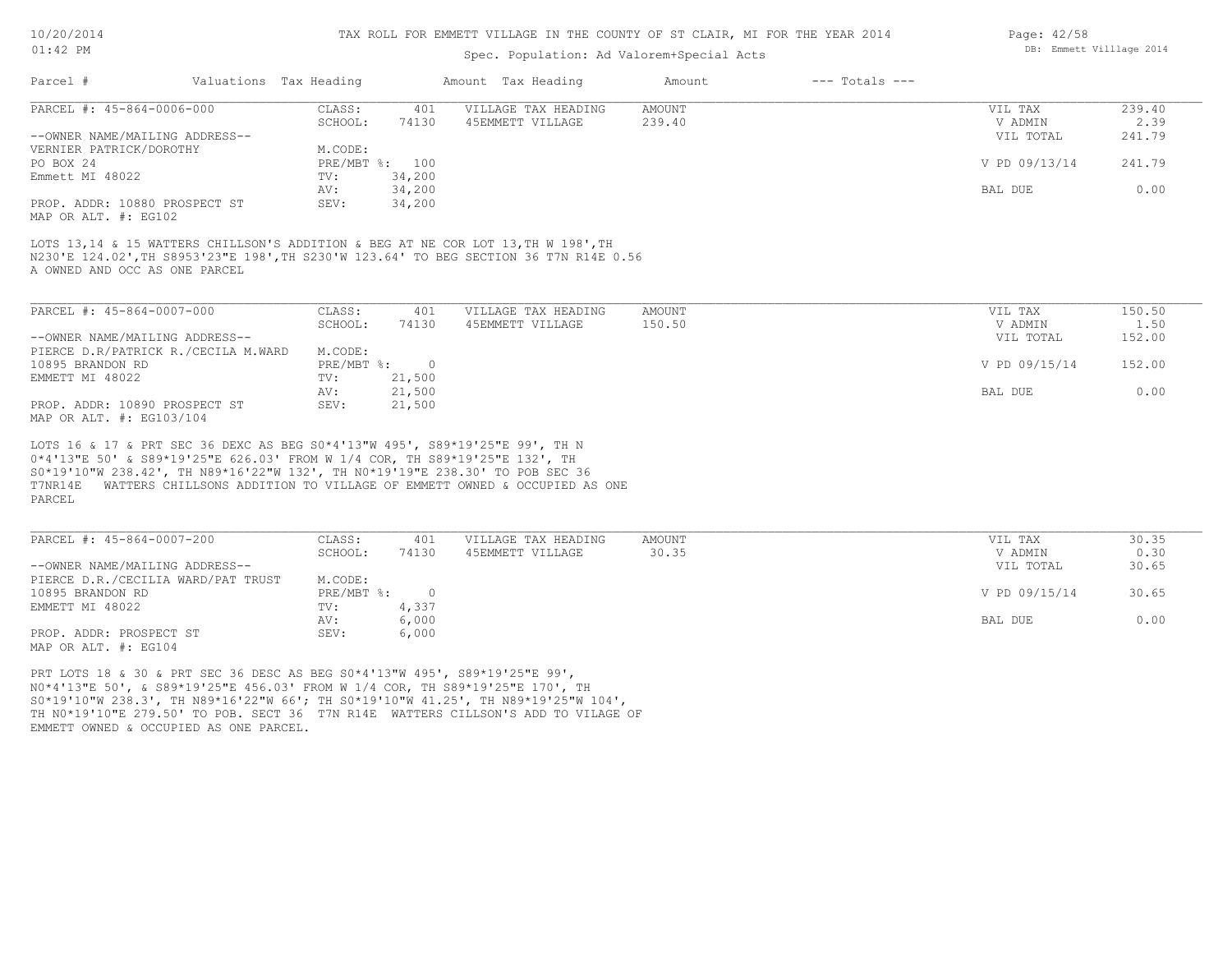### Spec. Population: Ad Valorem+Special Acts

| Parcel #                                                                                                                                                                                                                | Valuations Tax Heading |            |         | Amount Tax Heading  | Amount | $---$ Totals $---$ |               |       |
|-------------------------------------------------------------------------------------------------------------------------------------------------------------------------------------------------------------------------|------------------------|------------|---------|---------------------|--------|--------------------|---------------|-------|
| PARCEL #: 45-864-0008-000                                                                                                                                                                                               |                        | CLASS:     | 401     | VILLAGE TAX HEADING | AMOUNT |                    | VIL TAX       | 30.32 |
|                                                                                                                                                                                                                         |                        | SCHOOL:    | 74130   | 45EMMETT VILLAGE    | 30.32  |                    | V ADMIN       | 0.30  |
| --OWNER NAME/MAILING ADDRESS--                                                                                                                                                                                          |                        |            |         |                     |        |                    | VIL TOTAL     | 30.62 |
| PIERCE DENNIS/CECILIA/PATRICK TRUST                                                                                                                                                                                     |                        | M.CODE:    |         |                     |        |                    |               |       |
| 10895 BRANDON RD                                                                                                                                                                                                        |                        | PRE/MBT %: | 100     |                     |        |                    | V PD 09/15/14 | 30.62 |
| EMMETT MI 48022                                                                                                                                                                                                         |                        | TV:        | 4,332   |                     |        |                    |               |       |
|                                                                                                                                                                                                                         |                        | AV:        | 6,300   |                     |        |                    | BAL DUE       | 0.00  |
| PROP. ADDR: 10900 PROSPECT ST                                                                                                                                                                                           |                        | SEV:       | 6,300   |                     |        |                    |               |       |
| MAP OR ALT. #: EG116/120                                                                                                                                                                                                |                        |            |         |                     |        |                    |               |       |
| 99', TH NO*4'13"E 50', TH S89*19'25"E 116.03', TH SO*19'10"W 279.5' TH N89*19'25"W<br>213.81', TH NO*4'13"E 229.5' TO POB WATTERS CHILLSON'S ADDITION TO VILLAGE OF<br>EMMETT ' SEC 36 T7N R14E OWNED & OCC AS 1 PARCEL |                        |            |         |                     |        |                    |               |       |
| PARCEL #: 45-864-0008-200                                                                                                                                                                                               |                        | CLASS:     | 401     | VILLAGE TAX HEADING | AMOUNT |                    | VIL TAX       | 30.32 |
|                                                                                                                                                                                                                         |                        | SCHOOL:    | 74130   | 45EMMETT VILLAGE    | 30.32  |                    | V ADMIN       | 0.30  |
| --OWNER NAME/MAILING ADDRESS--                                                                                                                                                                                          |                        |            |         |                     |        |                    | VIL TOTAL     | 30.62 |
| PIERCE DENNIS/CECILIA/PATRICK TRUST                                                                                                                                                                                     |                        | M.CODE:    |         |                     |        |                    |               |       |
| 10895 BRANDON RD                                                                                                                                                                                                        |                        | PRE/MBT %: | $\circ$ |                     |        |                    | V PD 09/15/14 | 30.62 |
| EMMETT MI 48022                                                                                                                                                                                                         |                        | TV:        | 4,332   |                     |        |                    |               |       |
|                                                                                                                                                                                                                         |                        | AV:        | 6,100   |                     |        |                    | BAL DUE       | 0.00  |
|                                                                                                                                                                                                                         |                        |            |         |                     |        |                    |               |       |

AV: 6,100 BAL DUE 0.00

MAP OR ALT. #: EG117

ADD TO VILAGE OF EMMETT OWNED & OCCUPIED AS ONE PARCEL. N89\*19'25"W 170'; TH N0\*19'10"E 279.5' TO POB. SECT 36 T7N R14E WATTERS CHILLSON'S & S89\*19'25"E 116.03' FROM W 1/4 COR, TH S89\*19'25"E 170', TH S0\*19'10"W 279.5', TH PRT LOT 30 & PRT SEC 36 DESC AS BEG S0\*4'13"W 495', S89\*19'25"E 99', N0\*4'13"E 50',

| PARCEL #: 45-864-0008-400      | CLASS:       | 401   | VILLAGE TAX HEADING | AMOUNT | VIL TAX       | 30.32 |
|--------------------------------|--------------|-------|---------------------|--------|---------------|-------|
|                                | SCHOOL:      | 74130 | 45EMMETT VILLAGE    | 30.32  | V ADMIN       | 0.30  |
| --OWNER NAME/MAILING ADDRESS-- |              |       |                     |        | VIL TOTAL     | 30.62 |
| PIERCE CECILIA M.WARD TRUST    | M.CODE:      |       |                     |        |               |       |
| 10895 BRANDON RD               | $PRE/MBT$ %: |       |                     |        | V PD 09/15/14 | 30.62 |
| EMMETT MI 48022                | TV:          | 4,332 |                     |        |               |       |
|                                | AV:          | 6,100 |                     |        | BAL DUE       | 0.00  |
| PROP. ADDR: PROSPECT ST        | SEV:         | 6,100 |                     |        |               |       |
| MAP OR ALT. #: EG116           |              |       |                     |        |               |       |

CHILLSON'S ADD TO VILAGE OF EMMETT OWNED & OCCUPIED AS ONE PARCEL. N89\*16'25"W 170'; TH N0\*19'10"E 279.50' TO POB. SECT 36 T7N R14E WATTERS & S89\*19'25"E 286.03' FROM W 1/4 COR, TH S89\*19'25"E 170', TH S0\*19'10"W 279.5', TH PRT LOT 30 & PRT SEC 36 DESC AS BEG S0\*4'13"W 495', S89\*19'25"E 99', N0\*4'13"E 50',

| PARCEL #: 45-864-0013-000      | CLASS:     | 401   | VILLAGE TAX HEADING | AMOUNT | VIL TAX       | 16.60 |
|--------------------------------|------------|-------|---------------------|--------|---------------|-------|
|                                | SCHOOL:    | 74130 | 45EMMETT VILLAGE    | 16.60  | V ADMIN       | 0.16  |
| --OWNER NAME/MAILING ADDRESS-- |            |       |                     |        | VIL TOTAL     | 16.76 |
| HOFMAN CARL A                  | M.CODE:    |       |                     |        |               |       |
| P.O. BOX 73                    | PRE/MBT %: |       |                     |        | V PD 07/28/14 | 16.76 |
| EMMETT MI 48022                | TV:        | 2,372 |                     |        |               |       |
|                                | AV:        | 3,700 |                     |        | BAL DUE       | 0.00  |
| PROP. ADDR: MARY ST            | SEV:       | 3,700 |                     |        |               |       |
| MAP OR ALT. #: EG107/109       |            |       |                     |        |               |       |

LOT 25 WATTERS CHILLSONS ADDITION TO VILLAGE OF EMMETT

PROP. ADDR: PROSPECT ST SEV: 6,100

Page: 43/58 DB: Emmett Villlage 2014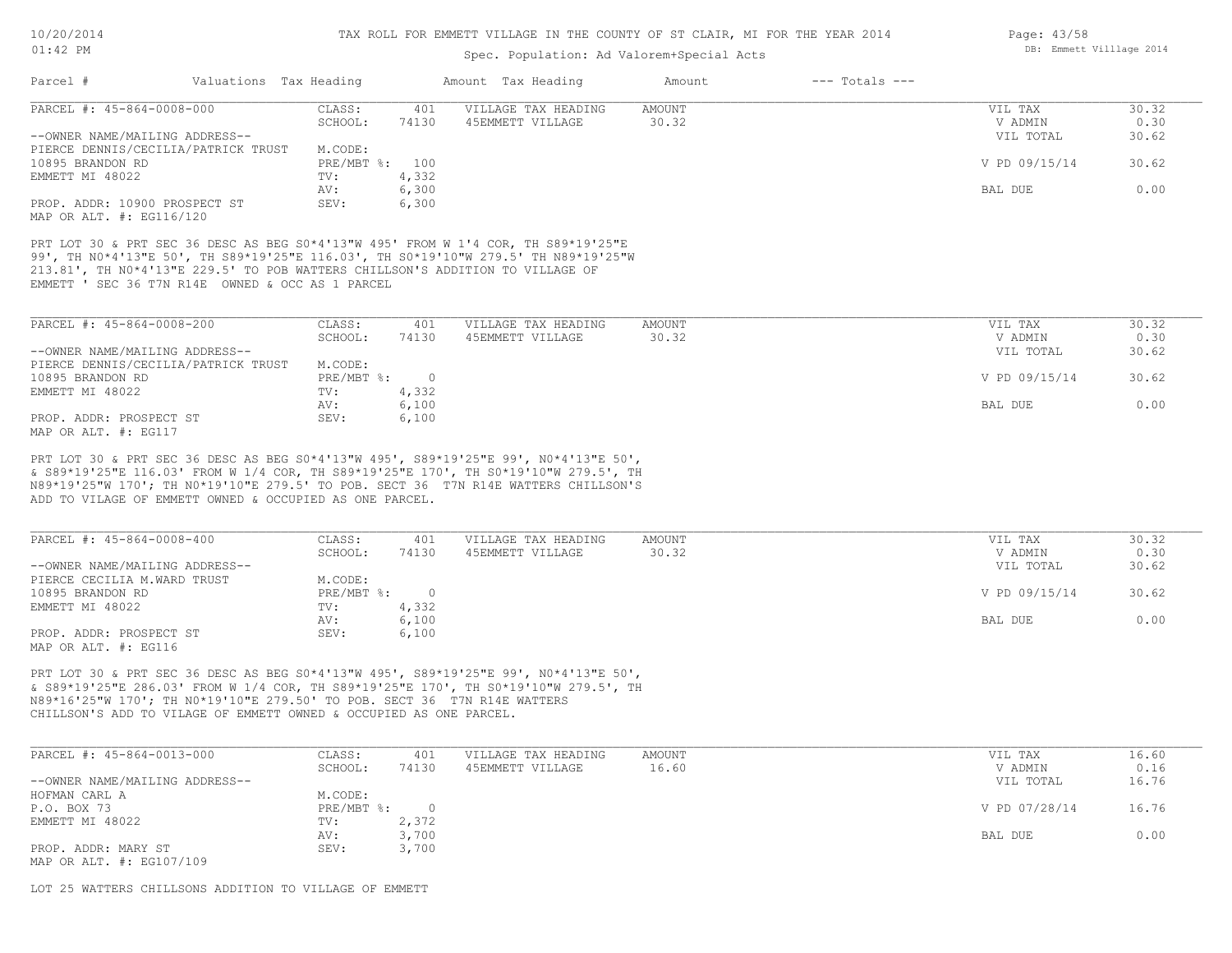| 10/20/201 | 4  |
|-----------|----|
|           | DМ |

| Page: 44/58 |                          |  |
|-------------|--------------------------|--|
|             | DB: Emmett Villlage 2014 |  |

| AT: 45 LM                                                                                                                   |                        |                            | Spec. Population: Ad Valorem+Special Acts |                    | DD, ENNICLL VIIIIQUE ZVIT |        |
|-----------------------------------------------------------------------------------------------------------------------------|------------------------|----------------------------|-------------------------------------------|--------------------|---------------------------|--------|
| Parcel #                                                                                                                    | Valuations Tax Heading | Amount Tax Heading         | Amount                                    | $---$ Totals $---$ |                           |        |
| PARCEL #: 45-864-0014-000                                                                                                   | CLASS:                 | 401<br>VILLAGE TAX HEADING | <b>AMOUNT</b>                             |                    | VIL TAX                   | 95.20  |
|                                                                                                                             | SCHOOL:                | 74130<br>45EMMETT VILLAGE  | 95.20                                     |                    | V ADMIN                   | 0.95   |
| --OWNER NAME/MAILING ADDRESS--                                                                                              |                        |                            |                                           |                    | VIL TOTAL                 | 96.15  |
| HOFMAN CARL A                                                                                                               | M.CODE:                |                            |                                           |                    |                           |        |
| P.O. 73                                                                                                                     | $PRE/MBT$ %:           | $\overline{0}$             |                                           |                    | V PD 07/28/14             | 96.15  |
| EMMETT MI 48022                                                                                                             | TV:                    | 13,600                     |                                           |                    |                           |        |
|                                                                                                                             | AV:                    | 13,600                     |                                           |                    | BAL DUE                   | 0.00   |
| PROP. ADDR: 10888 MARY ST                                                                                                   | SEV:                   | 13,600                     |                                           |                    |                           |        |
| MAP OR ALT. #: EG110                                                                                                        |                        |                            |                                           |                    |                           |        |
| LOT 26 WATTERS CHILLSONS ADDITION TO VILLAGE OF EMMETT                                                                      |                        |                            |                                           |                    |                           |        |
| PARCEL #: 45-864-0015-001                                                                                                   | CLASS:                 | 401<br>VILLAGE TAX HEADING | AMOUNT                                    |                    | VIL TAX                   | 25.31  |
|                                                                                                                             | SCHOOL:                | 45EMMETT VILLAGE<br>74130  | 25.31                                     |                    | V ADMIN                   | 0.25   |
| --OWNER NAME/MAILING ADDRESS--                                                                                              |                        |                            |                                           |                    | VIL TOTAL                 | 25.56  |
| MCGUIRE JEAN M.TRUST                                                                                                        | M.CODE:                |                            |                                           |                    |                           |        |
|                                                                                                                             |                        |                            |                                           |                    |                           |        |
| P.O. BOX 56                                                                                                                 | PRE/MBT %: 0           |                            |                                           |                    | BAL DUE                   | 25.56  |
| GOODELLS MI 48027                                                                                                           | $\texttt{TV}$ :        | 3,616                      |                                           |                    |                           |        |
|                                                                                                                             | AV:                    | 19,200                     |                                           |                    |                           |        |
| PROP. ADDR: 10894 MARY ST<br>MAP OR ALT. #: EG111/112                                                                       | SEV:                   | 19,200                     |                                           |                    |                           |        |
| PARCEL #: 45-864-0017-000                                                                                                   | CLASS:                 | 401<br>VILLAGE TAX HEADING | AMOUNT                                    |                    | VIL TAX                   | 210.51 |
|                                                                                                                             | SCHOOL:                | 45EMMETT VILLAGE<br>74130  | 210.51                                    |                    | V ADMIN                   | 2.10   |
| --OWNER NAME/MAILING ADDRESS--                                                                                              |                        |                            |                                           |                    | VIL TOTAL                 | 212.61 |
| CORNEILLIE DANNY/CYNTHIA                                                                                                    | M.CODE:                |                            |                                           |                    |                           |        |
| PO BOX 162                                                                                                                  | PRE/MBT %: 100         |                            |                                           |                    | V PD 08/15/14             | 212.61 |
| EMMETT MI 48022                                                                                                             | $\texttt{TV}$ :        | 30,073                     |                                           |                    |                           |        |
|                                                                                                                             | AV:                    | 32,000                     |                                           |                    | BAL DUE                   | 0.00   |
| PROP. ADDR: 3195 2ND ST                                                                                                     | SEV:                   | 32,000                     |                                           |                    |                           |        |
| MAP OR ALT. #: EG113                                                                                                        |                        |                            |                                           |                    |                           |        |
| S8.25 FT OF LOT 30 & LOT 29 EXC THE E 11 RDS OF S 5 RDS THEREOF. WATTERS CHILLSONS<br>ADDITION TO VILLAGE OF EMMETT 2.492 A |                        |                            |                                           |                    |                           |        |
|                                                                                                                             |                        |                            |                                           |                    |                           |        |
| PARCEL #: 45-864-0018-000                                                                                                   | CLASS:                 | VILLAGE TAX HEADING<br>401 | <b>AMOUNT</b>                             |                    | VIL TAX                   | 193.20 |
|                                                                                                                             | SCHOOL:                | 74130<br>45EMMETT VILLAGE  | 193.20                                    |                    | V ADMIN                   | 1.93   |
| --OWNER NAME/MAILING ADDRESS--                                                                                              |                        |                            |                                           |                    | VIL TOTAL                 | 195.13 |
| TAYLOR JONNY                                                                                                                | M.CODE:                |                            |                                           |                    |                           |        |
| 3187 2ND ST.                                                                                                                | $PRE/MBT$ $\div$       | $\overline{0}$             |                                           |                    | BAL DUE                   | 195.13 |
| EMMETT MI 48022                                                                                                             | TV:                    | 27,600                     |                                           |                    |                           |        |
|                                                                                                                             | AV:                    | 27,600                     |                                           |                    |                           |        |
| PROP. ADDR: 3187 2ND ST<br>MAP OR ALT. #: EG114/115                                                                         | SEV:                   | 27,600                     |                                           |                    |                           |        |
|                                                                                                                             |                        |                            |                                           |                    |                           |        |
| THE E 11 RDS OF LOT 29 EXC THE N 5 RDS THEREOF. WATTERS CHILLSONS ADDITION TO<br>VILLAGE OF EMMETT                          |                        |                            |                                           |                    |                           |        |
|                                                                                                                             |                        |                            |                                           |                    |                           |        |
|                                                                                                                             |                        |                            |                                           |                    |                           |        |
|                                                                                                                             |                        |                            |                                           |                    |                           |        |
|                                                                                                                             |                        |                            |                                           |                    |                           |        |
|                                                                                                                             |                        |                            |                                           |                    |                           |        |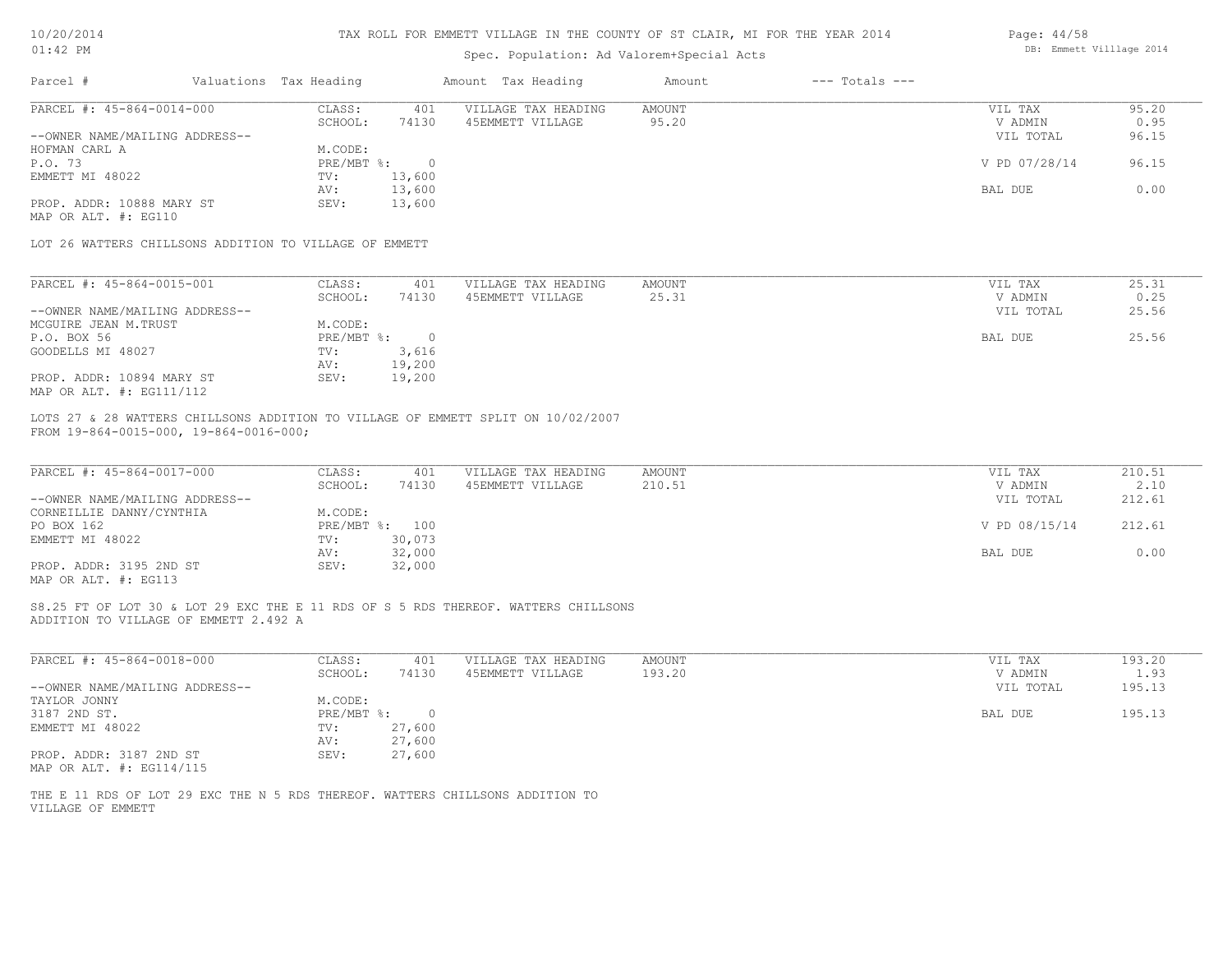# TAX ROLL FOR EMMETT VILLAGE IN THE COUNTY OF ST CLAIR, MI FOR THE YEAR 2014

# Spec. Population: Ad Valorem+Special Acts

| Page: 45/58 |                          |  |
|-------------|--------------------------|--|
|             | DB: Emmett Villlage 2014 |  |

| Valuations Tax Heading<br>Parcel #                          |                                        |                                         |                |                                 |                      |
|-------------------------------------------------------------|----------------------------------------|-----------------------------------------|----------------|---------------------------------|----------------------|
| PARCEL #: 45-870-0001-000<br>--OWNER NAME/MAILING ADDRESS-- | CLASS:<br>401<br>SCHOOL:<br>74130      | VILLAGE TAX HEADING<br>45EMMETT VILLAGE | AMOUNT<br>9.80 | VIL TAX<br>V ADMIN<br>VIL TOTAL | 9.80<br>0.09<br>9.89 |
| KEEGAN JAMES/NANCY<br>3516 EMMETT RD                        | M.CODE:<br>PRE/MBT %: 0                |                                         |                | V PD 09/03/14                   | 9.89                 |
| EMMETT MI 48022                                             | 1,400<br>TV:<br>1,400<br>AV:           |                                         |                | BAL DUE                         | 0.00                 |
| PROP. ADDR: EMMETT RD<br>MAP OR ALT. #: EG121               | SEV:<br>1,400                          |                                         |                |                                 |                      |
| LOT 1 MARTIN F WEIR SUBDIVISION                             |                                        |                                         |                |                                 |                      |
| PARCEL #: 45-870-0002-000                                   | CLASS:<br>401                          | VILLAGE TAX HEADING                     | AMOUNT         | VIL TAX                         | 150.50               |
| --OWNER NAME/MAILING ADDRESS--                              | SCHOOL:<br>74130                       | 45EMMETT VILLAGE                        | 150.50         | V ADMIN<br>VIL TOTAL            | 1.50<br>152.00       |
| WELSH WILLIAM L/LAURA K<br>3427 EMMETT RD                   | M.CODE:<br>PRE/MBT %: 100              |                                         |                | V PD 09/11/14                   | 152.00               |
| EMMETT MI 48022-4516                                        | 21,500<br>TV:<br>21,500<br>AV:         |                                         |                | BAL DUE                         | 0.00                 |
| PROP. ADDR: 3427 EMMETT RD<br>MAP OR ALT. #: EG122          | SEV:<br>21,500                         |                                         |                |                                 |                      |
| LOT 2 MARTIN F WEIR SUBDIVISION                             |                                        |                                         |                |                                 |                      |
| PARCEL #: 45-870-0003-000                                   | CLASS:<br>401                          | VILLAGE TAX HEADING                     | AMOUNT         | VIL TAX                         | 221.20               |
| --OWNER NAME/MAILING ADDRESS--                              | SCHOOL:<br>74130                       | 45EMMETT VILLAGE                        | 221.20         | V ADMIN<br>VIL TOTAL            | 2.21<br>223.41       |
| BETHWAY IRENE ET-AL<br>3423 EMMETT RD                       | M.CODE:<br>PRE/MBT %: 100              |                                         |                | V PD 09/03/14                   | 223.41               |
| EMMETT MI 48022-4516                                        | 31,600<br>TV:<br>31,600<br>AV:         |                                         |                | BAL DUE                         | 0.00                 |
| PROP. ADDR: 3423 EMMETT RD<br>MAP OR ALT. #: EG123          | SEV:<br>31,600                         |                                         |                |                                 |                      |
| LOT 3 MARTIN F WEIR SUBDIVISION                             |                                        |                                         |                |                                 |                      |
| PARCEL #: 45-870-0004-000                                   | CLASS:<br>401                          | VILLAGE TAX HEADING                     | AMOUNT         | VIL TAX                         | 247.10               |
| --OWNER NAME/MAILING ADDRESS--                              | SCHOOL:<br>74130                       | 45EMMETT VILLAGE                        | 247.10         | V ADMIN<br>VIL TOTAL            | 2.47<br>249.57       |
| FOX BRIAN/MATHEWS JENNIFER<br>4425 KILGORE RD               | M.CODE:<br>PRE/MBT %: 0<br>35,300      |                                         |                | V PD 09/10/14                   | 249.57               |
| Avoca MI 48006-3820<br>PROP. ADDR: 3419 EMMETT RD           | TV:<br>35,300<br>AV:<br>SEV:<br>35,300 |                                         |                | BAL DUE                         | 0.00                 |
| MAP OR ALT. #: EG124                                        |                                        |                                         |                |                                 |                      |
| LOT 4 MARTIN F WEIR SUBDIVISION                             |                                        |                                         |                |                                 |                      |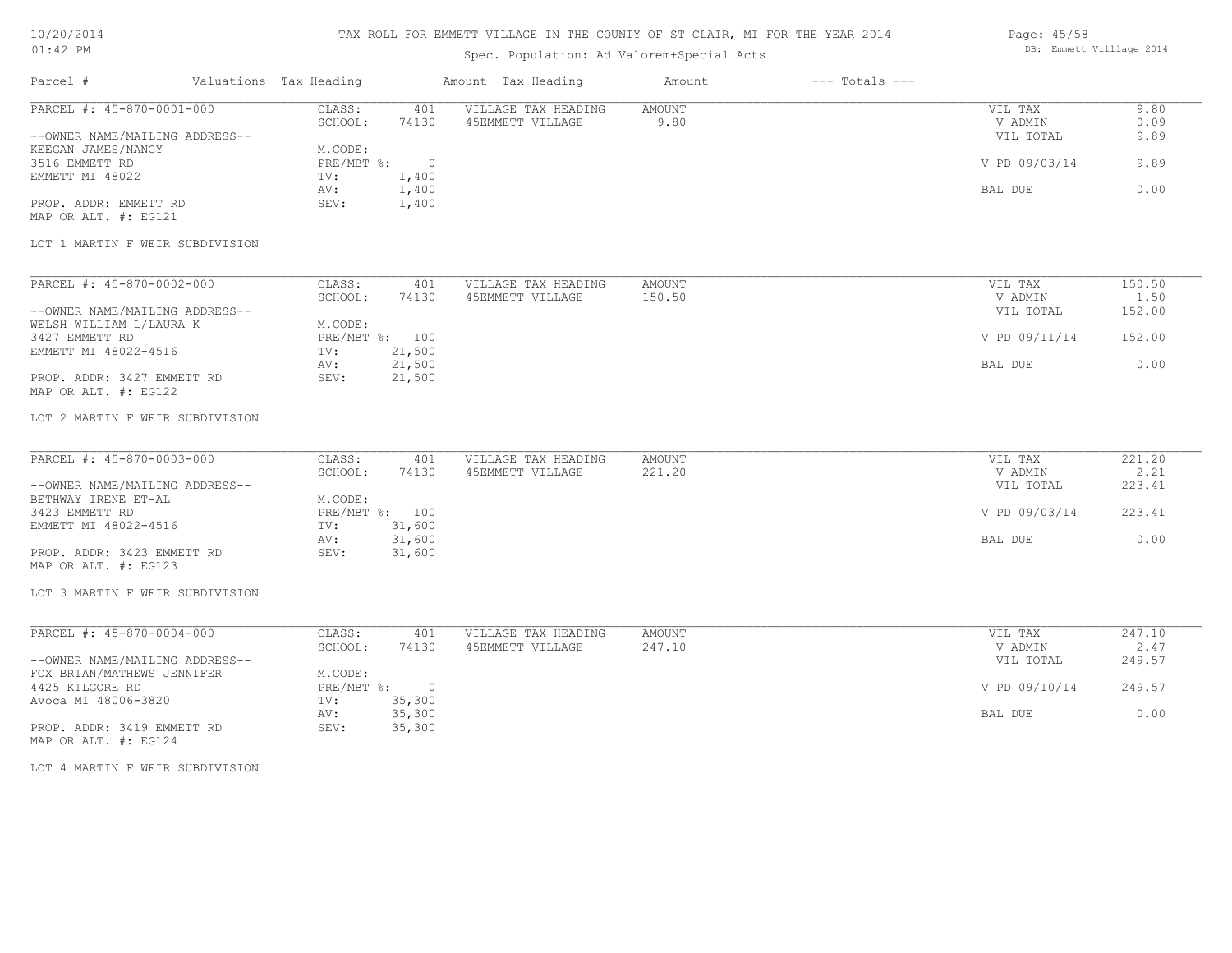### TAX ROLL FOR EMMETT VILLAGE IN THE COUNTY OF ST CLAIR, MI FOR THE YEAR 2014

# Spec. Population: Ad Valorem+Special Acts

| Parcel #                       | Valuations Tax Heading |        | Amount Tax Heading  | Amount | $---$ Totals $---$ |               |        |
|--------------------------------|------------------------|--------|---------------------|--------|--------------------|---------------|--------|
| PARCEL #: 45-870-0005-000      | CLASS:                 | 401    | VILLAGE TAX HEADING | AMOUNT |                    | VIL TAX       | 198.10 |
|                                | SCHOOL:                | 74130  | 45EMMETT VILLAGE    | 198.10 |                    | V ADMIN       | 1.98   |
| --OWNER NAME/MAILING ADDRESS-- |                        |        |                     |        |                    | VIL TOTAL     | 200.08 |
| MC CARTY PATRICK/EVELYN        | M.CODE:                |        |                     |        |                    |               |        |
| 3415 EMMETT RD                 | PRE/MBT %: 100         |        |                     |        |                    | V PD 09/04/14 | 200.08 |
| EMMETT MI 48022-4516           | TV:                    | 28,300 |                     |        |                    |               |        |
|                                | AV:                    | 28,300 |                     |        |                    | BAL DUE       | 0.00   |
| PROP. ADDR: 3415 EMMETT RD     | SEV:                   | 28,300 |                     |        |                    |               |        |
| MAP OR ALT. #: EG125           |                        |        |                     |        |                    |               |        |

#### LOT 5 MARTIN F WEIR SUBDIVISION

| PARCEL #: 45-870-0006-001      | CLASS:  | 401            | VILLAGE TAX HEADING | AMOUNT | VIL TAX       | 354.90 |
|--------------------------------|---------|----------------|---------------------|--------|---------------|--------|
|                                | SCHOOL: | 74130          | 45EMMETT VILLAGE    | 354.90 | V ADMIN       | 3.54   |
| --OWNER NAME/MAILING ADDRESS-- |         |                |                     |        | VIL TOTAL     | 358.44 |
| SCHADE VIRGINIA                | M.CODE: |                |                     |        |               |        |
| 3395 EMMETT RD                 |         | PRE/MBT %: 100 |                     |        | V PD 09/13/14 | 358.44 |
| EMMETT MI 48022                | TV:     | 50,700         |                     |        |               |        |
|                                | AV:     | 50,700         |                     |        | BAL DUE       | 0.00   |
| PROP. ADDR: 3395 EMMETT RD     | SEV:    | 50,700         |                     |        |               |        |
| MAP OR ALT. #: EG126/127       |         |                |                     |        |               |        |

19-870-0007-000; LOT 6 & LOT 7 MARTIN F WEIR SUBDIVISION SPLIT ON 07/24/2007 FROM 19-870-0006-000,

| PARCEL #: 45-870-0009-001      | CLASS:  | 401            | VILLAGE TAX HEADING | AMOUNT | VIL TAX   | 256.90 |
|--------------------------------|---------|----------------|---------------------|--------|-----------|--------|
|                                | SCHOOL: | 74130          | 45EMMETT VILLAGE    | 256.90 | V ADMIN   | 2.56   |
| --OWNER NAME/MAILING ADDRESS-- |         |                |                     |        | VIL TOTAL | 259.46 |
| CHENCHICK DANIEL J.            | M.CODE: |                |                     |        |           |        |
| 3379 EMMETT RD                 |         | PRE/MBT %: 100 |                     |        | BAL DUE   | 259.46 |
| EMMETT MI 48022                | TV:     | 36,700         |                     |        |           |        |
|                                | AV:     | 36,700         |                     |        |           |        |
| PROP. ADDR: 3379 EMMETT RD     | SEV:    | 36,700         |                     |        |           |        |
| MAP OR ALT. #: EG128/129/130   |         |                |                     |        |           |        |

#### 19-870-0008-000, 19-870-0010-000; LOTS 8, 9 & 10 MARTIN F WEIR SUBDIVISION SPLIT ON 11/08/2007 FROM 19-870-0009-000,

| PARCEL #: 45-870-0011-000      | CLASS:     | 401    | VILLAGE TAX HEADING | AMOUNT | VIL TAX       | 214.20 |
|--------------------------------|------------|--------|---------------------|--------|---------------|--------|
|                                | SCHOOL:    | 74130  | 45EMMETT VILLAGE    | 214.20 | V ADMIN       | 2.14   |
| --OWNER NAME/MAILING ADDRESS-- |            |        |                     |        | VIL TOTAL     | 216.34 |
| HULL JAMES                     | M.CODE:    |        |                     |        |               |        |
| 11933 BRYCE RD                 | PRE/MBT %: |        |                     |        | V PD 09/10/14 | 216.34 |
| EMMETT MI 48022                | TV:        | 30,600 |                     |        |               |        |
|                                | AV:        | 30,600 |                     |        | BAL DUE       | 0.00   |
| PROP. ADDR: 3365 EMMETT RD     | SEV:       | 30,600 |                     |        |               |        |
| MAP OR ALT. #: EG131           |            |        |                     |        |               |        |

LOT 11 MARTIN F WEIR SUBDIVISION

Page: 46/58 DB: Emmett Villlage 2014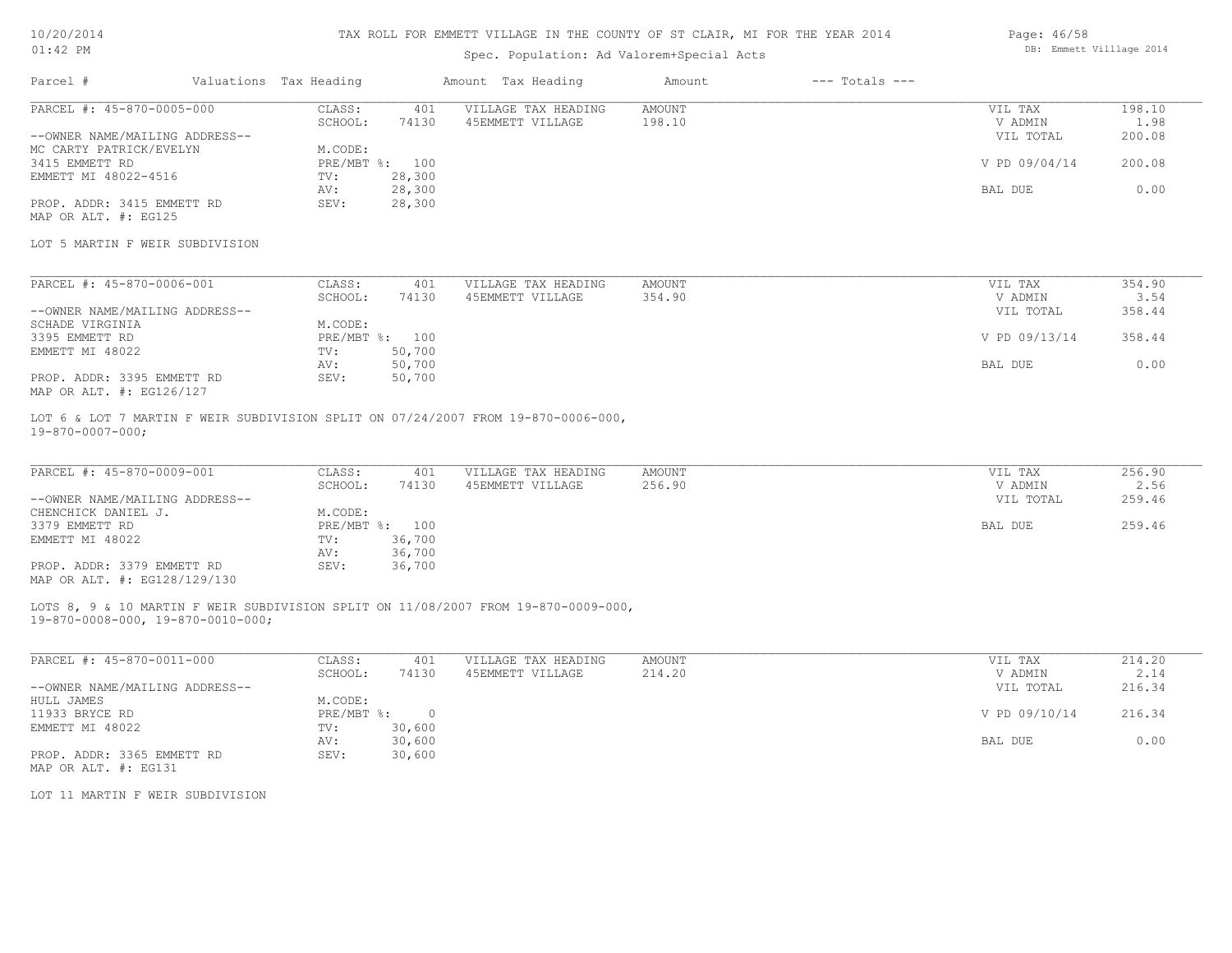### TAX ROLL FOR EMMETT VILLAGE IN THE COUNTY OF ST CLAIR, MI FOR THE YEAR 2014

# Spec. Population: Ad Valorem+Special Acts

| Parcel #                       | Valuations Tax Heading |        | Amount Tax Heading  | Amount | $---$ Totals $---$ |               |        |
|--------------------------------|------------------------|--------|---------------------|--------|--------------------|---------------|--------|
| PARCEL #: 45-870-0012-000      | CLASS:                 | 401    | VILLAGE TAX HEADING | AMOUNT |                    | VIL TAX       | 147.70 |
|                                | SCHOOL:                | 74130  | 45EMMETT VILLAGE    | 147.70 |                    | V ADMIN       | 1.47   |
| --OWNER NAME/MAILING ADDRESS-- |                        |        |                     |        |                    | VIL TOTAL     | 149.17 |
| SPIEGEL WILLIAM/JOANN          | M.CODE:                |        |                     |        |                    |               |        |
| 3359 EMMETT RD                 | PRE/MBT %: 100         |        |                     |        |                    | V PD 09/13/14 | 149.17 |
| EMMETT MI 48022                | TV:                    | 21,100 |                     |        |                    |               |        |
|                                | AV:                    | 21,100 |                     |        |                    | BAL DUE       | 0.00   |
| PROP. ADDR: 3359 EMMETT RD     | SEV:                   | 21,100 |                     |        |                    |               |        |
|                                |                        |        |                     |        |                    |               |        |

MAP OR ALT. #: EG132

#### LOT 12 MARTIN F WEIR SUBDIVISION

| PARCEL #: 45-870-0013-001        | CLASS:     | 401   | VILLAGE TAX HEADING | AMOUNT | VIL TAX       | 36.97 |
|----------------------------------|------------|-------|---------------------|--------|---------------|-------|
|                                  | SCHOOL:    | 74130 | 45EMMETT VILLAGE    | 36.97  | V ADMIN       | 0.36  |
| --OWNER NAME/MAILING ADDRESS--   |            |       |                     |        | VIL TOTAL     | 37.33 |
| MCINTYRE DENNIS/WEBB MICHAEL     | M.CODE:    |       |                     |        |               |       |
| 1217 ALLEN RD                    | PRE/MBT %: |       |                     |        | V PD 07/31/14 | 37.33 |
| SMITHS CREEK MI 48074            | TV:        | 5,282 |                     |        |               |       |
|                                  | AV:        | 6,200 |                     |        | BAL DUE       | 0.00  |
| PROP. ADDR: DUNNIGAN RD          | SEV:       | 6,200 |                     |        |               |       |
| MAP OR ALT. #: EG133/134/135/136 |            |       |                     |        |               |       |

#### LOT 13,14,15, & 16 MARTIN F WEIR SUBDIVISION

| PARCEL #: 45-870-0017-000      | CLASS:     | 401   | VILLAGE TAX HEADING | AMOUNT | VIL TAX       | 8.40 |
|--------------------------------|------------|-------|---------------------|--------|---------------|------|
|                                | SCHOOL:    | 74130 | 45EMMETT VILLAGE    | 8.40   | V ADMIN       | 0.08 |
| --OWNER NAME/MAILING ADDRESS-- |            |       |                     |        | VIL TOTAL     | 8.48 |
| NEUMANN DONALD J./DONNA        | M.CODE:    |       |                     |        |               |      |
| 5575 GLEASON RD                | PRE/MBT %: |       |                     |        | V PD 09/15/14 | 8.48 |
| EMMETT MI 48022                | TV:        | 1,200 |                     |        |               |      |
|                                | AV:        | 1,200 |                     |        | BAL DUE       | 0.00 |
| PROP. ADDR: EMMETT RD          | SEV:       | 1,200 |                     |        |               |      |
| MAP OR ALT. #: EG137           |            |       |                     |        |               |      |

#### LOT 17 MARTIN F WEIR SUBDIVISION

| PARCEL #: 45-870-0017-500      | CLASS:     | 401   | VILLAGE TAX HEADING | AMOUNT | VIL TAX       | 28.70 |
|--------------------------------|------------|-------|---------------------|--------|---------------|-------|
|                                | SCHOOL:    | 74130 | 45EMMETT VILLAGE    | 28.70  | V ADMIN       | 0.28  |
| --OWNER NAME/MAILING ADDRESS-- |            |       |                     |        | VIL TOTAL     | 28.98 |
| NEUMANN DONALD/DONNA           | M.CODE:    |       |                     |        |               |       |
| 5575 GLEASON RD                | PRE/MBT %: |       |                     |        | V PD 09/15/14 | 28.98 |
| Emmett MI 48022                | TV:        | 4,100 |                     |        |               |       |
|                                | AV:        | 4,100 |                     |        | BAL DUE       | 0.00  |
| PROP. ADDR: DUNNIGAN RD        | SEV:       | 4,100 |                     |        |               |       |

MAP OR ALT. #: EG138

LOT 18 MARTIN F WEIR SUBDIVISION

Page: 47/58 DB: Emmett Villlage 2014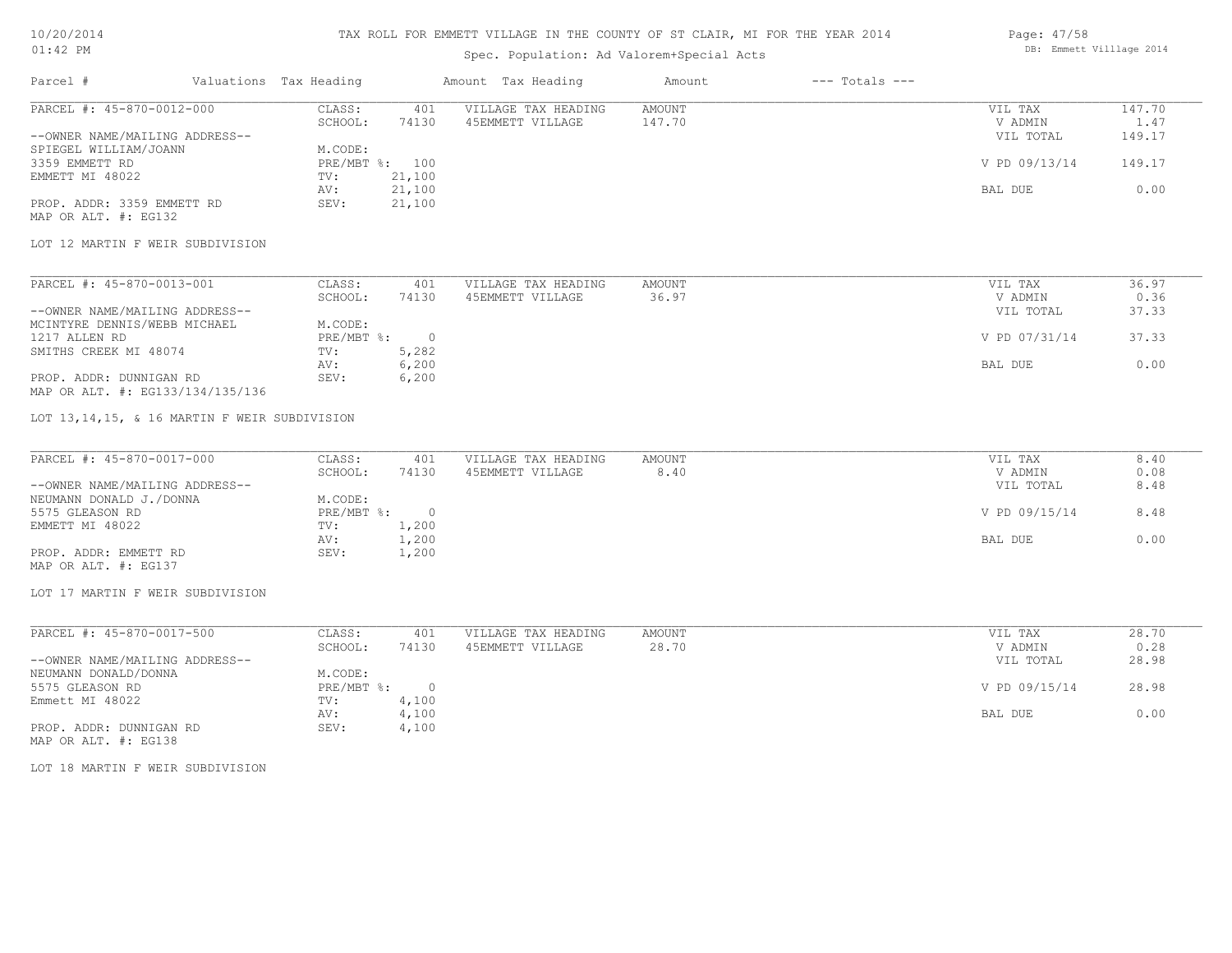#### TAX ROLL FOR EMMETT VILLAGE IN THE COUNTY OF ST CLAIR, MI FOR THE YEAR 2014

### Spec. Population: Ad Valorem+Special Acts

| Parcel #                       | Valuations Tax Heading |        | Amount Tax Heading  | Amount | $---$ Totals $---$ |               |       |
|--------------------------------|------------------------|--------|---------------------|--------|--------------------|---------------|-------|
| PARCEL #: 45-870-0018-000      | CLASS:                 | 401    | VILLAGE TAX HEADING | AMOUNT |                    | VIL TAX       | 74.21 |
|                                | SCHOOL:                | 74130  | 45EMMETT VILLAGE    | 74.21  |                    | V ADMIN       | 0.74  |
| --OWNER NAME/MAILING ADDRESS-- |                        |        |                     |        |                    | VIL TOTAL     | 74.95 |
| BTS INVESTMENTS LLC            | M.CODE:                |        |                     |        |                    |               |       |
| 8423 HEWITT RD                 | $PRE/MBT$ %:           |        |                     |        |                    | V PD 09/11/14 | 74.95 |
| AVOCA MI 48006                 | TV:                    | 10,602 |                     |        |                    |               |       |
|                                | AV:                    | 18,800 |                     |        |                    | BAL DUE       | 0.00  |
| PROP. ADDR: 3340 KINNEY RD     | SEV:                   | 18,800 |                     |        |                    |               |       |
|                                |                        |        |                     |        |                    |               |       |

MAP OR ALT. #: EG139

### LOT 19 MARTIN F WEIR SUBDIVISION

| PARCEL #: 45-870-0019-001        | CLASS:  | 401            | VILLAGE TAX HEADING | AMOUNT | VIL TAX       | 445.90 |
|----------------------------------|---------|----------------|---------------------|--------|---------------|--------|
|                                  | SCHOOL: | 74130          | 45EMMETT VILLAGE    | 445.90 | V ADMIN       | 4.45   |
| --OWNER NAME/MAILING ADDRESS--   |         |                |                     |        | VIL TOTAL     | 450.35 |
| SZYSKA JOSEPH/MARY               | M.CODE: |                |                     |        |               |        |
| 3418 KINNEY RD                   |         | PRE/MBT %: 100 |                     |        | V PD 09/15/14 | 450.35 |
| EMMETT MI 48022                  | TV:     | 63,700         |                     |        |               |        |
|                                  | AV:     | 63,700         |                     |        | BAL DUE       | 0.00   |
| PROP. ADDR: 3418 KINNEY RD       | SEV:    | 63,700         |                     |        |               |        |
| MAP OR ALT. #: EG140/141/142/143 |         |                |                     |        |               |        |

19-870-0019-000, 19-870-0020-000, 19-870-0021-000, 19-870-0022-000; LOTS 20, 21, 22 & 23 MARTIN F WEIR SUBDIVISION SPLIT ON 11/21/2007 FROM

| PARCEL #: 45-900-1000-000      | CLASS:     | 305     | VILLAGE TAX HEADING | AMOUNT | VIL TAX       | 875.00 |
|--------------------------------|------------|---------|---------------------|--------|---------------|--------|
|                                | SCHOOL:    | 74130   | 45EMMETT VILLAGE    | 875.00 | V ADMIN       | 0.00   |
| --OWNER NAME/MAILING ADDRESS-- |            |         |                     |        | VIL TOTAL     | 875.00 |
| EASTERN MICHIGAN GRAIN         | M.CODE:    |         |                     |        |               |        |
| PO BOX 146                     | PRE/MBT %: |         |                     |        | V PD 09/07/14 | 875.00 |
| Frankenmuth MI 48734           | TV:        | 250,000 |                     |        |               |        |
|                                | AV:        | 250,000 |                     |        | BAL DUE       | 0.00   |
| PROP. ADDR: 10668 MARY ST      | SEV:       | 250,000 |                     |        |               |        |
| MAP OR ALT. #:                 |            |         |                     |        |               |        |

403.67 TO BEG.T7N R14E 11.41 A. 1017.71',TH S 3D 36M 50S W 243.45',TH S 77D 32M 40S E 1030.67'TH N 3D 30M 46S E 20SW 1307.26'&S 3D 30M 46S W 1059.99 FROM E 1/4 COR. FROM 1/4 COR.TH 86D 29M 14S 52M E 243.45', TH N 77D 30M 30S W 769.35', TH S7 18M 30S W200;TO BEG. N 87D 13M COR.TH S77D 30M 30S E 550;,TH S 10D 10M W 41.58',TH N 77 30M 30S E 235.88' TH N 3D BEG. S 87D 5M E 1321.57;,TH S 2D 30M W 974.91',&S 77D 30M 30S E 855.35',FROM W 1/4

| PARCEL #: 45-901-1001-000        | CLASS:       | 352     | VILLAGE TAX HEADING | AMOUNT | VIL TAX       | 749.35 |
|----------------------------------|--------------|---------|---------------------|--------|---------------|--------|
|                                  | SCHOOL:      | 74130   | 45EMMETT VILLAGE    | 749.35 | V ADMIN       | 0.00   |
| --OWNER NAME/MAILING ADDRESS--   |              |         |                     |        | VIL TOTAL     | 749.35 |
| EASTERN MICHIGAN GRAIN INC       | M.CODE:      |         |                     |        |               |        |
| THE STAR OF THE WEST MILLING CO. | $PRE/MBT$ %: | 100     |                     |        | V PD 09/07/14 | 749.35 |
| 953-IFT                          | TV:          | 214,100 |                     |        |               |        |
| P.O. BOX 146                     | AV:          | 214,100 |                     |        | BAL DUE       | 0.00   |
| FRANKENMUTH MI 48734             | SEV:         | 214,100 |                     |        |               |        |
|                                  |              |         |                     |        |               |        |
| PROP. ADDR: 10668 MARY ST        |              |         |                     |        |               |        |

 $\mathcal{L}_\mathcal{L} = \mathcal{L}_\mathcal{L} = \mathcal{L}_\mathcal{L} = \mathcal{L}_\mathcal{L} = \mathcal{L}_\mathcal{L} = \mathcal{L}_\mathcal{L} = \mathcal{L}_\mathcal{L} = \mathcal{L}_\mathcal{L} = \mathcal{L}_\mathcal{L} = \mathcal{L}_\mathcal{L} = \mathcal{L}_\mathcal{L} = \mathcal{L}_\mathcal{L} = \mathcal{L}_\mathcal{L} = \mathcal{L}_\mathcal{L} = \mathcal{L}_\mathcal{L} = \mathcal{L}_\mathcal{L} = \mathcal{L}_\mathcal{L}$ 

MAP OR ALT. #:

PERSONAL PROPERTY IFT 953

Page: 48/58 DB: Emmett Villlage 2014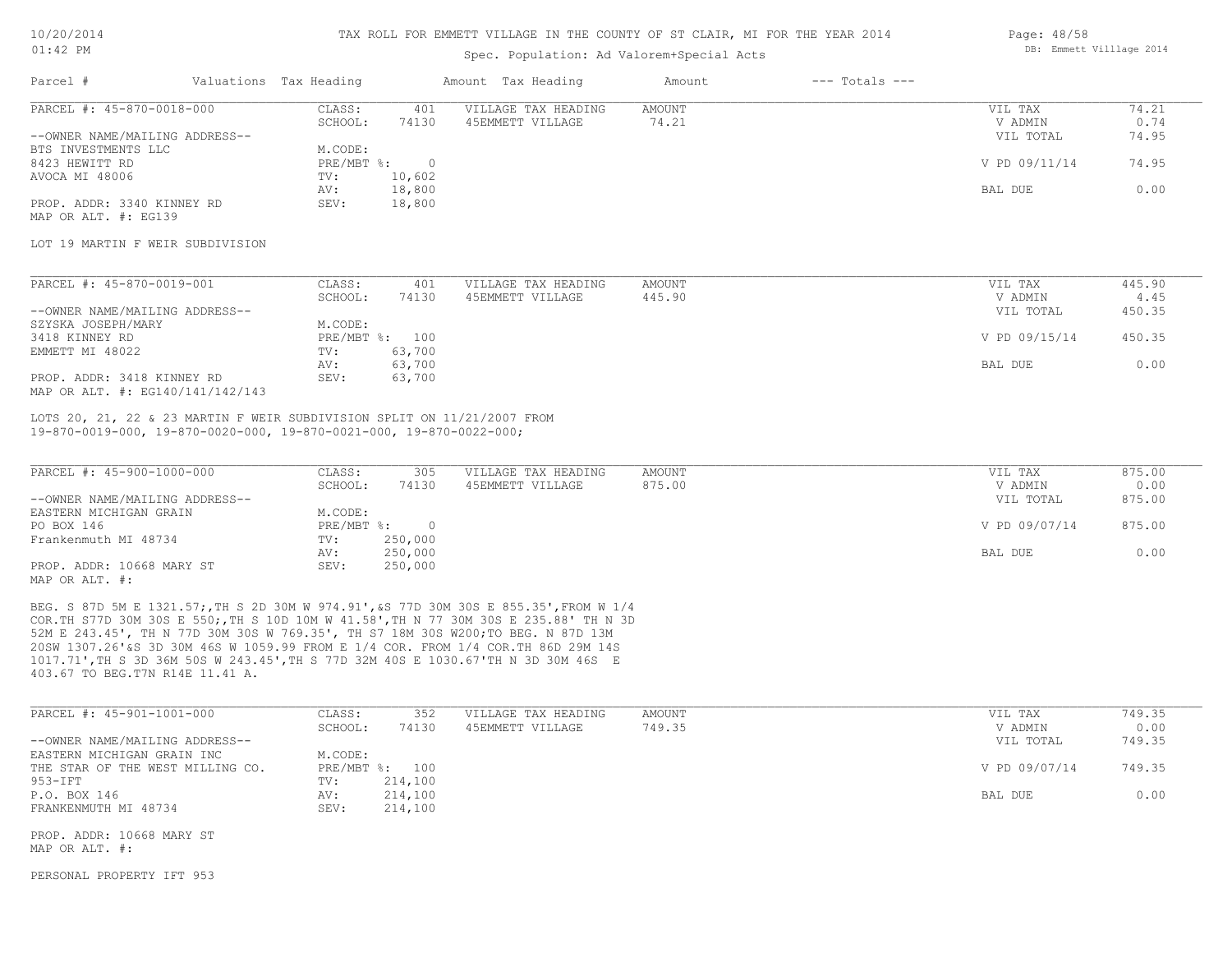# TAX ROLL FOR EMMETT VILLAGE IN THE COUNTY OF ST CLAIR, MI FOR THE YEAR 2014

# Spec. Population: Ad Valorem+Special Acts

| Parcel #                       | Valuations Tax Heading |       | Amount Tax Heading  | Amount | $---$ Totals $---$ |           |      |
|--------------------------------|------------------------|-------|---------------------|--------|--------------------|-----------|------|
| PARCEL #: 45-999-0002-000      | CLASS:                 | 251   | VILLAGE TAX HEADING | AMOUNT |                    | VIL TAX   | 0.00 |
|                                | SCHOOL:                | 74130 | 45EMMETT VILLAGE    | 0.00   |                    | V ADMIN   | 0.00 |
| --OWNER NAME/MAILING ADDRESS-- |                        |       |                     |        |                    | VIL TOTAL | 0.00 |
| BISCOS INN                     | M.CODE:                |       |                     |        |                    |           |      |
| PO BOX 188                     | $PRE/MBT$ %:           | 100   |                     |        |                    | BAL DUE   | 0.00 |
| 3146 MAIN ST                   | TV:                    |       |                     |        |                    |           |      |
| EMMETT MI 48022                | AV:                    |       |                     |        |                    |           |      |
|                                | SEV:                   |       |                     |        |                    |           |      |
| PROP. ADDR: 3146 MAIN ST       |                        |       |                     |        |                    |           |      |
| MAP OR ALT. #:                 |                        |       |                     |        |                    |           |      |
|                                |                        |       |                     |        |                    |           |      |
| PERSONAL PROPERTY              |                        |       |                     |        |                    |           |      |

| PARCEL #: 45-999-0003-075      | CLASS:     | 551      | VILLAGE TAX HEADING | AMOUNT   | VIL TAX       | 1,756.30 |
|--------------------------------|------------|----------|---------------------|----------|---------------|----------|
|                                | SCHOOL:    | 74130    | 45EMMETT VILLAGE    | 1,756.30 | V ADMIN       | 17.56    |
| --OWNER NAME/MAILING ADDRESS-- |            |          |                     |          | VIL TOTAL     | 1,773.86 |
| DTE ELECTRIC COMPANY           | M.CODE:    |          |                     |          |               |          |
| P.O. BOX 33017                 | PRE/MBT %: | $\Omega$ |                     |          | V PD 08/19/14 | 1,773.86 |
| DETROIT MI 48232               | TV:        | 250,900  |                     |          |               |          |
|                                | AV:        | 250,900  |                     |          | BAL DUE       | 0.00     |
| PROP. ADDR: VILLAGE OF EMMETT  | SEV:       | 250,900  |                     |          |               |          |
| MAP OR ALT. #:                 |            |          |                     |          |               |          |

#### PERSONAL PROPERTY

| PARCEL #: 45-999-0005-000      | CLASS:  | 251            | VILLAGE TAX HEADING | AMOUNT | VIL TAX       | 91.00 |
|--------------------------------|---------|----------------|---------------------|--------|---------------|-------|
|                                | SCHOOL: | 74130          | 45EMMETT VILLAGE    | 91.00  | V ADMIN       | 0.91  |
| --OWNER NAME/MAILING ADDRESS-- |         |                |                     |        | VIL TOTAL     | 91.91 |
| GREENIA SHELL SERVICE          | M.CODE: |                |                     |        |               |       |
| PO BOX 155                     |         | PRE/MBT %: 100 |                     |        | V PD 09/13/14 | 91.91 |
| 10820 DUNNIGAN RD              | TV:     | 13,000         |                     |        |               |       |
| EMMETT MI 48022                | AV:     | 13,000         |                     |        | BAL DUE       | 0.00  |
|                                | SEV:    | 13,000         |                     |        |               |       |
| PROP. ADDR: 10820 DUNNIGAN RD  |         |                |                     |        |               |       |

MAP OR ALT. #:

### PERSONAL PROPERTY

| PARCEL #: 45-999-0007-000      | CLASS:     | 251   | VILLAGE TAX HEADING | AMOUNT | 0.00<br>VIL TAX   |
|--------------------------------|------------|-------|---------------------|--------|-------------------|
|                                | SCHOOL:    | 74130 | 45EMMETT VILLAGE    | 0.00   | 0.00<br>V ADMIN   |
| --OWNER NAME/MAILING ADDRESS-- |            |       |                     |        | 0.00<br>VIL TOTAL |
| CRAZY DANCE MOVES              | M.CODE:    |       |                     |        |                   |
| 3035 MAIN ST                   | PRE/MBT %: | 100   |                     |        | 0.00<br>BAL DUE   |
| EMMETT MI 48022                | TV:        |       |                     |        |                   |
|                                | AV:        |       |                     |        |                   |
| PROP. ADDR:                    | SEV:       |       |                     |        |                   |
| MAP OR ALT. #:                 |            |       |                     |        |                   |

PERSONAL PROPERTY

Page: 49/58 DB: Emmett Villlage 2014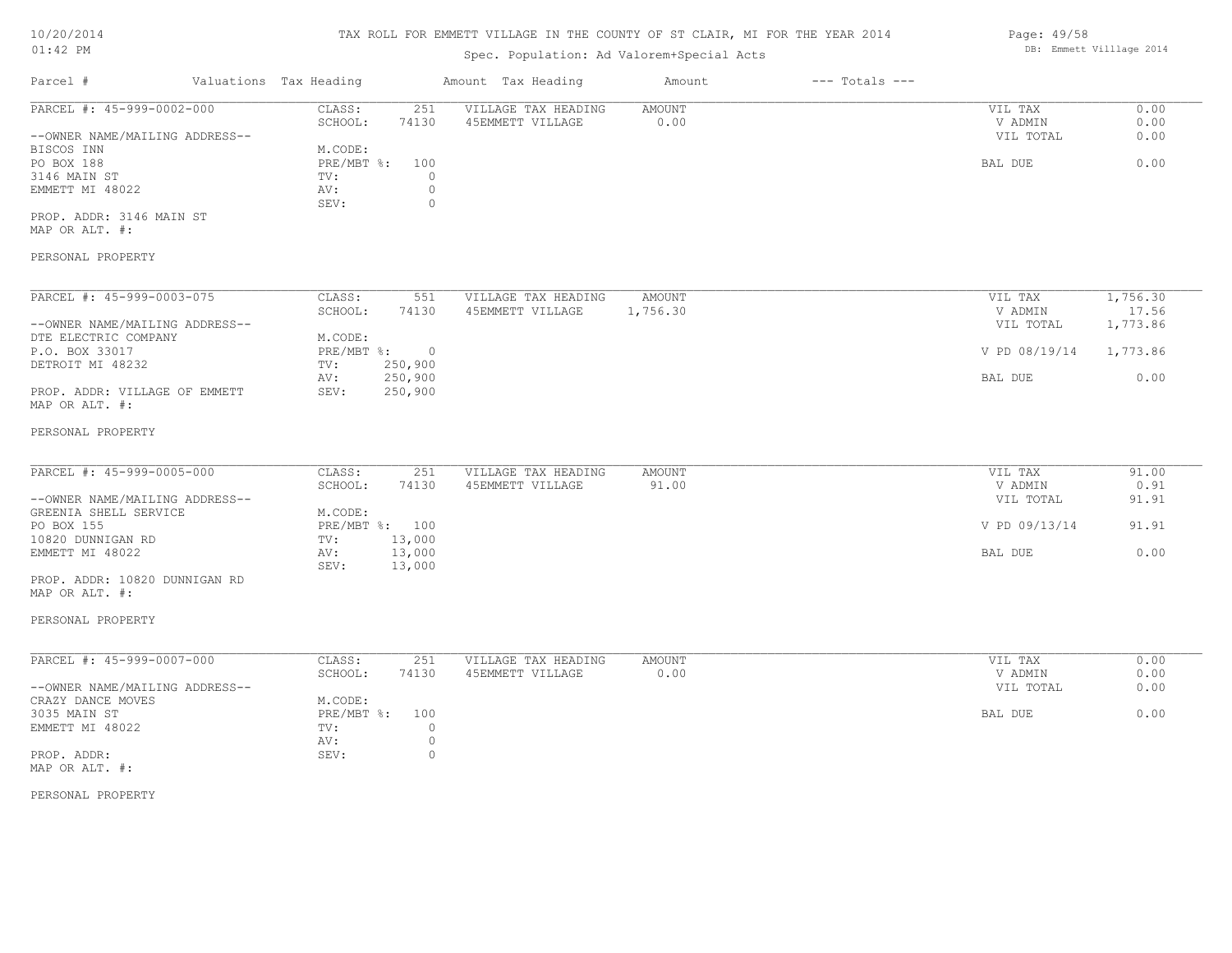# TAX ROLL FOR EMMETT VILLAGE IN THE COUNTY OF ST CLAIR, MI FOR THE YEAR 2014

# Spec. Population: Ad Valorem+Special Acts

| Parcel #                       | Valuations Tax Heading |        | Amount Tax Heading  | Amount | $---$ Totals $---$ |               |        |
|--------------------------------|------------------------|--------|---------------------|--------|--------------------|---------------|--------|
| PARCEL #: 45-999-0012-000      | CLASS:                 | 551    | VILLAGE TAX HEADING | AMOUNT |                    | VIL TAX       | 431.20 |
|                                | SCHOOL:                | 74130  | 45EMMETT VILLAGE    | 431.20 |                    | V ADMIN       | 4.31   |
| --OWNER NAME/MAILING ADDRESS-- |                        |        |                     |        |                    | VIL TOTAL     | 435.51 |
| SEMCO ENERGY, INC.             | M.CODE:                |        |                     |        |                    |               |        |
| 1411 3RD ST STE A              | $PRE/MBT$ %:           |        |                     |        |                    | V PD 09/04/14 | 435.51 |
| Port Huron MI 48061-5004       | TV:                    | 61,600 |                     |        |                    |               |        |
|                                | AV:                    | 61,600 |                     |        |                    | BAL DUE       | 0.00   |
| PROP. ADDR: VILLAGE OF EMMETT  | SEV:                   | 61,600 |                     |        |                    |               |        |
| MAP OR ALT. #:                 |                        |        |                     |        |                    |               |        |
|                                |                        |        |                     |        |                    |               |        |
| PERSONAL PROPERTY              |                        |        |                     |        |                    |               |        |
|                                |                        |        |                     |        |                    |               |        |

| PARCEL #: 45-999-0013-000      | CLASS:         | 251   | VILLAGE TAX HEADING | AMOUNT | VIL TAX   | 0.00 |
|--------------------------------|----------------|-------|---------------------|--------|-----------|------|
|                                | SCHOOL:        | 74130 | 45EMMETT VILLAGE    | 0.00   | V ADMIN   | 0.00 |
| --OWNER NAME/MAILING ADDRESS-- |                |       |                     |        | VIL TOTAL | 0.00 |
| EMMETT HARDWARE                | M.CODE:        |       |                     |        |           |      |
| 2775 BRICKER                   | PRE/MBT %: 100 |       |                     |        | BAL DUE   | 0.00 |
| GOODELLS MI 48027              | TV:            |       |                     |        |           |      |
|                                | AV:            |       |                     |        |           |      |
| PROP. ADDR: 3147 MAIN ST       | SEV:           |       |                     |        |           |      |
| MAP OR ALT. #:                 |                |       |                     |        |           |      |

#### PERSONAL PROPERTY

| PARCEL #: 45-999-0014-000       | CLASS:  | 351            | VILLAGE TAX HEADING | AMOUNT   | VIL TAX       | 1,952.30 |
|---------------------------------|---------|----------------|---------------------|----------|---------------|----------|
|                                 | SCHOOL: | 74130          | 45EMMETT VILLAGE    | 1,952.30 | V ADMIN       | 19.52    |
| --OWNER NAME/MAILING ADDRESS--  |         |                |                     |          | VIL TOTAL     | 1,971.82 |
| EASTERN MICHIGAN GRAIN LLC      | M.CODE: |                |                     |          |               |          |
| THE STAR OF THE WEST MILLING CO |         | PRE/MBT %: 100 |                     |          | V PD 09/07/14 | 1,971.82 |
| P.O. BOX 146                    | TV:     | 278,900        |                     |          |               |          |
| FRANKENMUTH MI 48734            | AV:     | 278,900        |                     |          | BAL DUE       | 0.00     |
|                                 | SEV:    | 278,900        |                     |          |               |          |
| PROP. ADDR: 10730 MARY ST       |         |                |                     |          |               |          |

MAP OR ALT. #:

PROPERTY

PERSONAL

| PARCEL #: 45-999-0015-000      | CLASS:       | 251   | VILLAGE TAX HEADING | AMOUNT | VIL TAX       | 21.00 |
|--------------------------------|--------------|-------|---------------------|--------|---------------|-------|
|                                | SCHOOL:      | 74130 | 45EMMETT VILLAGE    | 21.00  | V ADMIN       | 0.21  |
| --OWNER NAME/MAILING ADDRESS-- |              |       |                     |        | VIL TOTAL     | 21.21 |
| FREEDOM DISPOSAL               | M.CODE:      |       |                     |        |               |       |
| P.O. BOX 113                   | $PRE/MBT$ %: | 100   |                     |        | V PD 09/11/14 | 21.21 |
| EMMETT MI 48022                | TV:          | 3,000 |                     |        |               |       |
|                                | AV:          | 3,000 |                     |        | BAL DUE       | 0.00  |
| PROP. ADDR:                    | SEV:         | 3,000 |                     |        |               |       |
| MAP OR ALT. #:                 |              |       |                     |        |               |       |

PERSONAL PROPERTY

Page: 50/58 DB: Emmett Villlage 2014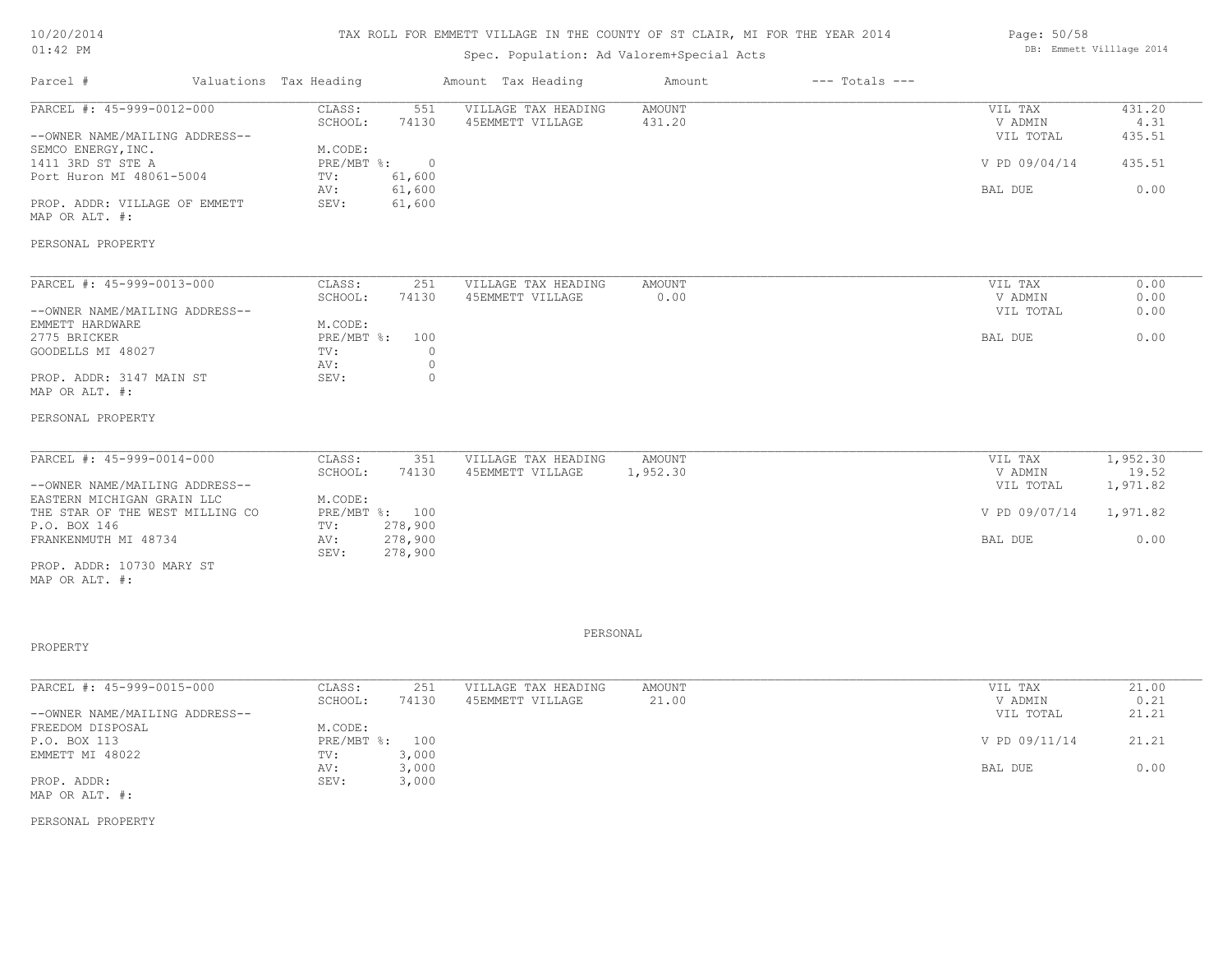# TAX ROLL FOR EMMETT VILLAGE IN THE COUNTY OF ST CLAIR, MI FOR THE YEAR 2014

# Spec. Population: Ad Valorem+Special Acts

| Page: 51/58 |                          |  |
|-------------|--------------------------|--|
|             | DB: Emmett Villlage 2014 |  |

| Parcel #                                                                               | Valuations Tax Heading |                                     |                           | Amount Tax Heading                      | Amount          | $---$ Totals $---$ |                                 |                        |
|----------------------------------------------------------------------------------------|------------------------|-------------------------------------|---------------------------|-----------------------------------------|-----------------|--------------------|---------------------------------|------------------------|
| PARCEL #: 45-999-0016-000<br>--OWNER NAME/MAILING ADDRESS--<br>JEFF'S RUBBISH DISPOSAL |                        | CLASS:<br>SCHOOL:<br>M.CODE:        | 251<br>74130              | VILLAGE TAX HEADING<br>45EMMETT VILLAGE | AMOUNT<br>16.80 |                    | VIL TAX<br>V ADMIN<br>VIL TOTAL | 16.80<br>0.16<br>16.96 |
| 10580 METCALF RD<br>YALE MI 48097                                                      |                        | PRE/MBT %: 100<br>TV:               | 2,400                     |                                         |                 |                    | V PD 08/19/14                   | 16.96                  |
| PROP. ADDR:<br>MAP OR ALT. #:                                                          |                        | AV:<br>SEV:                         | 2,400<br>2,400            |                                         |                 |                    | BAL DUE                         | 0.00                   |
| PERSONAL PROPERTY                                                                      |                        |                                     |                           |                                         |                 |                    |                                 |                        |
| PARCEL #: 45-999-0017-000                                                              |                        | CLASS:                              | 251                       | VILLAGE TAX HEADING                     | AMOUNT          |                    | VIL TAX                         | 0.00                   |
| --OWNER NAME/MAILING ADDRESS--                                                         |                        | SCHOOL:                             | 74130                     | 45EMMETT VILLAGE                        | 0.00            |                    | V ADMIN<br>VIL TOTAL            | 0.00<br>0.00           |
| WASTE MANAGEMENT<br>Marvin F.Poer & Co.<br>P.O. BOX 802206<br>Dallas TX 75380-2206     |                        | M.CODE:<br>PRE/MBT %:<br>TV:<br>AV: | 100<br>$\circ$<br>$\circ$ |                                         |                 |                    | BAL DUE                         | 0.00                   |
| PROP. ADDR:<br>MAP OR ALT. #:                                                          |                        | SEV:                                | $\circ$                   |                                         |                 |                    |                                 |                        |
| PERSONAL PROPERTY                                                                      |                        |                                     |                           |                                         |                 |                    |                                 |                        |
| PARCEL #: 45-999-0018-000                                                              |                        | CLASS:<br>SCHOOL:                   | 251<br>74130              | VILLAGE TAX HEADING<br>45EMMETT VILLAGE | AMOUNT<br>35.00 |                    | VIL TAX<br>V ADMIN              | 35.00<br>0.35          |
| --OWNER NAME/MAILING ADDRESS--<br>EMMETT MAIN STREET DINER                             |                        | M.CODE:                             |                           |                                         |                 |                    | VIL TOTAL                       | 35.35                  |
| 8080 BRYCE RD<br>Avoca MI 48006                                                        |                        | PRE/MBT %: 100<br>TV:               | 5,000                     |                                         |                 |                    | V PD 07/21/14                   | 35.35                  |
| PROP. ADDR: 3134 MAIN STREET<br>MAP OR ALT. #:                                         |                        | AV:<br>SEV:                         | 5,000<br>5,000            |                                         |                 |                    | BAL DUE                         | 0.00                   |
| PERSONAL PROPERTY                                                                      |                        |                                     |                           |                                         |                 |                    |                                 |                        |
| PARCEL #: 45-999-0020-000                                                              |                        | CLASS:<br>SCHOOL:                   | 251<br>74130              | VILLAGE TAX HEADING<br>45EMMETT VILLAGE | AMOUNT<br>16.80 |                    | VIL TAX<br>V ADMIN              | 16.80<br>0.16          |
| --OWNER NAME/MAILING ADDRESS--<br>FENECH ELIZABETH M/RICHARD S                         |                        | M.CODE:                             |                           |                                         |                 |                    | VIL TOTAL                       | 16.96                  |
| SCOOTERS PUB<br>PO BOX 93                                                              |                        | PRE/MBT %: 100<br>TV:               | 2,400                     |                                         |                 |                    | V PD 09/15/14                   | 16.96                  |
| 3132 MAIN ST<br>EMMETT MI 48022                                                        |                        | AV:<br>SEV:                         | 2,400<br>2,400            |                                         |                 |                    | BAL DUE                         | 0.00                   |

MAP OR ALT. #: PROP. ADDR: 3132 MAIN ST

PERSONAL PROPERTY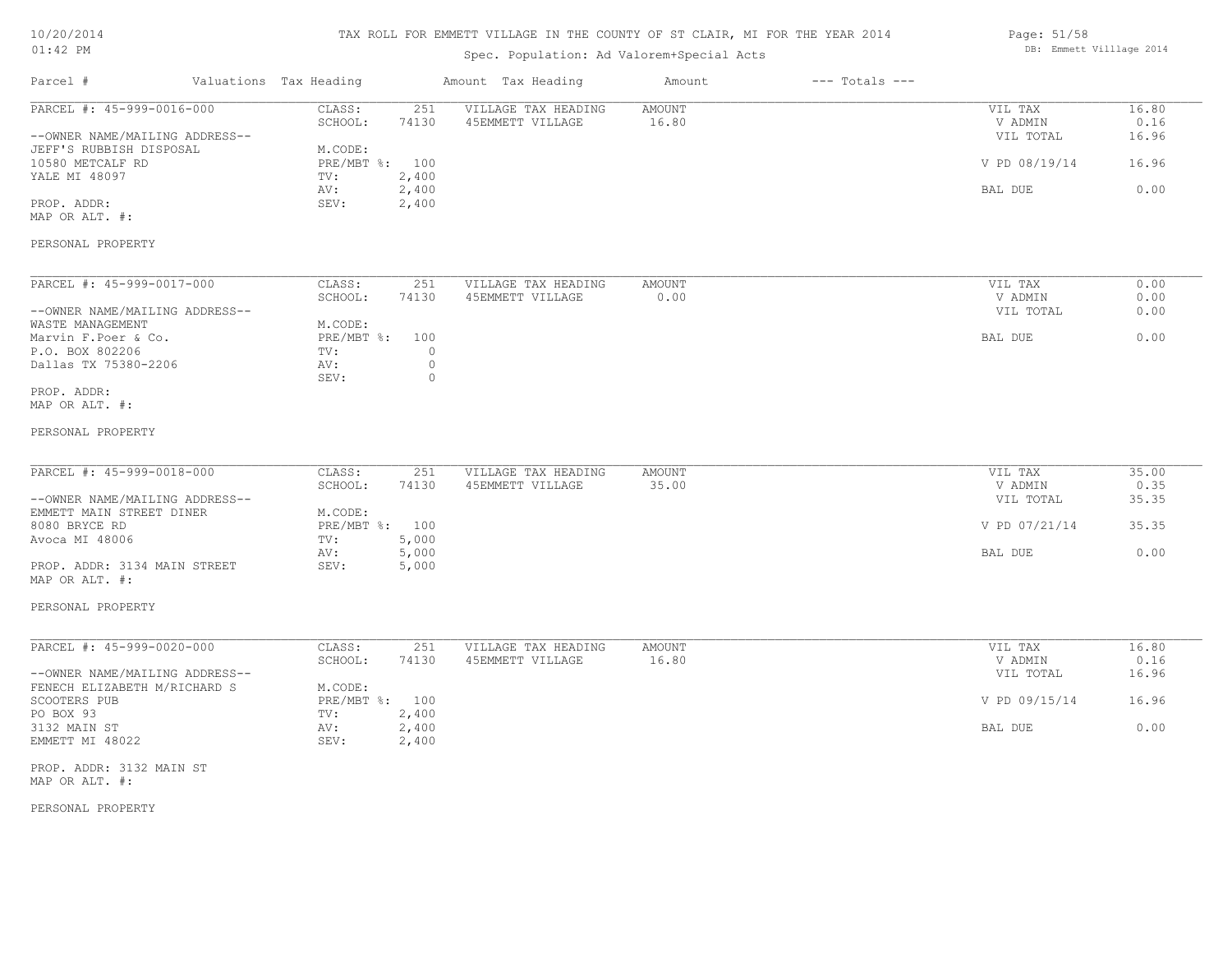| 10/20/2014 |  |
|------------|--|
| $01:42$ PM |  |

Spec. Population: Ad Valorem+Special Acts

| Page: 52/58 |                          |  |
|-------------|--------------------------|--|
|             | DB: Emmett Villlage 2014 |  |

| Parcel #                            | Valuations Tax Heading | Amount Tax Heading  | Amount        | $---$ Totals $---$ |               |       |
|-------------------------------------|------------------------|---------------------|---------------|--------------------|---------------|-------|
| PARCEL #: 45-999-0024-000           | CLASS:<br>251          | VILLAGE TAX HEADING | <b>AMOUNT</b> |                    | VIL TAX       | 21.00 |
|                                     | SCHOOL:<br>74130       | 45EMMETT VILLAGE    | 21.00         |                    | V ADMIN       | 0.21  |
| --OWNER NAME/MAILING ADDRESS--      |                        |                     |               |                    | VIL TOTAL     | 21.21 |
| MORAN WELDING                       | M.CODE:                |                     |               |                    |               |       |
| 3188 MAIN ST                        | PRE/MBT %: 100         |                     |               |                    | V PD 08/15/14 | 21.21 |
| EMMETT MI 48022                     | TV:<br>3,000           |                     |               |                    |               |       |
|                                     | AV:<br>3,000           |                     |               |                    | BAL DUE       | 0.00  |
| PROP. ADDR: 3188 MAIN ST            | 3,000<br>SEV:          |                     |               |                    |               |       |
| MAP OR ALT. #:                      |                        |                     |               |                    |               |       |
|                                     |                        |                     |               |                    |               |       |
| PARCEL #: 45-999-0059-000           | CLASS:<br>251          | VILLAGE TAX HEADING | <b>AMOUNT</b> |                    | VIL TAX       | 0.00  |
|                                     | SCHOOL:<br>74040       |                     |               |                    | V ADMIN       | 0.00  |
|                                     |                        |                     |               |                    |               |       |
| --OWNER NAME/MAILING ADDRESS--      |                        |                     |               |                    | VIL TOTAL     | 0.00  |
| EMMETT BLD & LANDSCAPE SUPPLIES LLC | M.CODE:                |                     |               |                    |               |       |
| 11114 BURT RD                       | PRE/MBT %: 100         |                     |               |                    | BAL DUE       | 0.00  |
| Emmett MI 48022                     | TV:<br>$\circ$         |                     |               |                    |               |       |
|                                     | $\circ$<br>AV:         |                     |               |                    |               |       |
| PROP. ADDR: 11114 BURT RD           | SEV:<br>$\circ$        |                     |               |                    |               |       |
| MAP OR ALT. #:                      |                        |                     |               |                    |               |       |
|                                     |                        |                     |               |                    |               |       |
|                                     |                        |                     |               |                    |               |       |
| PARCEL #: 45-999-0060-000           | CLASS:<br>251          | VILLAGE TAX HEADING | <b>AMOUNT</b> |                    | VIL TAX       | 0.00  |
|                                     | SCHOOL:<br>74130       | 45EMMETT VILLAGE    | 0.00          |                    | V ADMIN       | 0.00  |
| --OWNER NAME/MAILING ADDRESS--      |                        |                     |               |                    | VIL TOTAL     | 0.00  |
| LOEHNIS TRUCKING                    | M.CODE:                |                     |               |                    |               |       |
| 11114 BURT RD                       | PRE/MBT %: 100         |                     |               |                    | BAL DUE       | 0.00  |
| EMMETT MI 48022                     | TV:<br>$\circ$         |                     |               |                    |               |       |
|                                     | $\circ$<br>AV:         |                     |               |                    |               |       |
|                                     |                        |                     |               |                    |               |       |
| PROP. ADDR: 11114 BURT RD           | SEV:<br>$\circ$        |                     |               |                    |               |       |
| MAP OR ALT. #:                      |                        |                     |               |                    |               |       |
| PERSONAL PROPERTY                   |                        |                     |               |                    |               |       |
|                                     |                        |                     |               |                    |               |       |
| PARCEL #: 45-999-0061-000           | CLASS:<br>251          | VILLAGE TAX HEADING | <b>AMOUNT</b> |                    | VIL TAX       | 0.00  |
|                                     | SCHOOL:<br>74130       | 45EMMETT VILLAGE    | 0.00          |                    | V ADMIN       | 0.00  |
| --OWNER NAME/MAILING ADDRESS--      |                        |                     |               |                    | VIL TOTAL     | 0.00  |
|                                     |                        |                     |               |                    |               |       |
| LOEHNIS INC                         | M.CODE:                |                     |               |                    |               |       |
| 11114 BURT RD                       | PRE/MBT %:<br>100      |                     |               |                    | BAL DUE       | 0.00  |
| EMMETT MI 48022                     | TV:<br>$\circ$         |                     |               |                    |               |       |
|                                     | $\circ$<br>AV:         |                     |               |                    |               |       |
| PROP. ADDR: 11114 BURT RD           | SEV:<br>$\circ$        |                     |               |                    |               |       |
| MAP OR ALT. #:                      |                        |                     |               |                    |               |       |
|                                     |                        |                     |               |                    |               |       |
| PERSONAL PROPERTY                   |                        |                     |               |                    |               |       |
|                                     |                        |                     |               |                    |               |       |
| PARCEL #: 45-999-0062-000           | CLASS:<br>251          | VILLAGE TAX HEADING | <b>AMOUNT</b> |                    | VIL TAX       | 0.00  |
|                                     | SCHOOL:<br>74130       | 45EMMETT VILLAGE    | 0.00          |                    | V ADMIN       | 0.00  |
| --OWNER NAME/MAILING ADDRESS--      |                        |                     |               |                    | VIL TOTAL     | 0.00  |
|                                     |                        |                     |               |                    |               |       |
| TODD MELDRUM                        | M.CODE:                |                     |               |                    |               |       |
| 332 STINSON RD                      | PRE/MBT %: 100         |                     |               |                    | BAL DUE       | 0.00  |
| Memphis MI 48041                    | $\circ$<br>TV:         |                     |               |                    |               |       |
|                                     | $\circ$<br>AV:         |                     |               |                    |               |       |
| PROP. ADDR: 11112 BURT RD           | $\circ$<br>SEV:        |                     |               |                    |               |       |
| MAP OR ALT. #:                      |                        |                     |               |                    |               |       |
|                                     |                        |                     |               |                    |               |       |

PERSONAL PROPERTY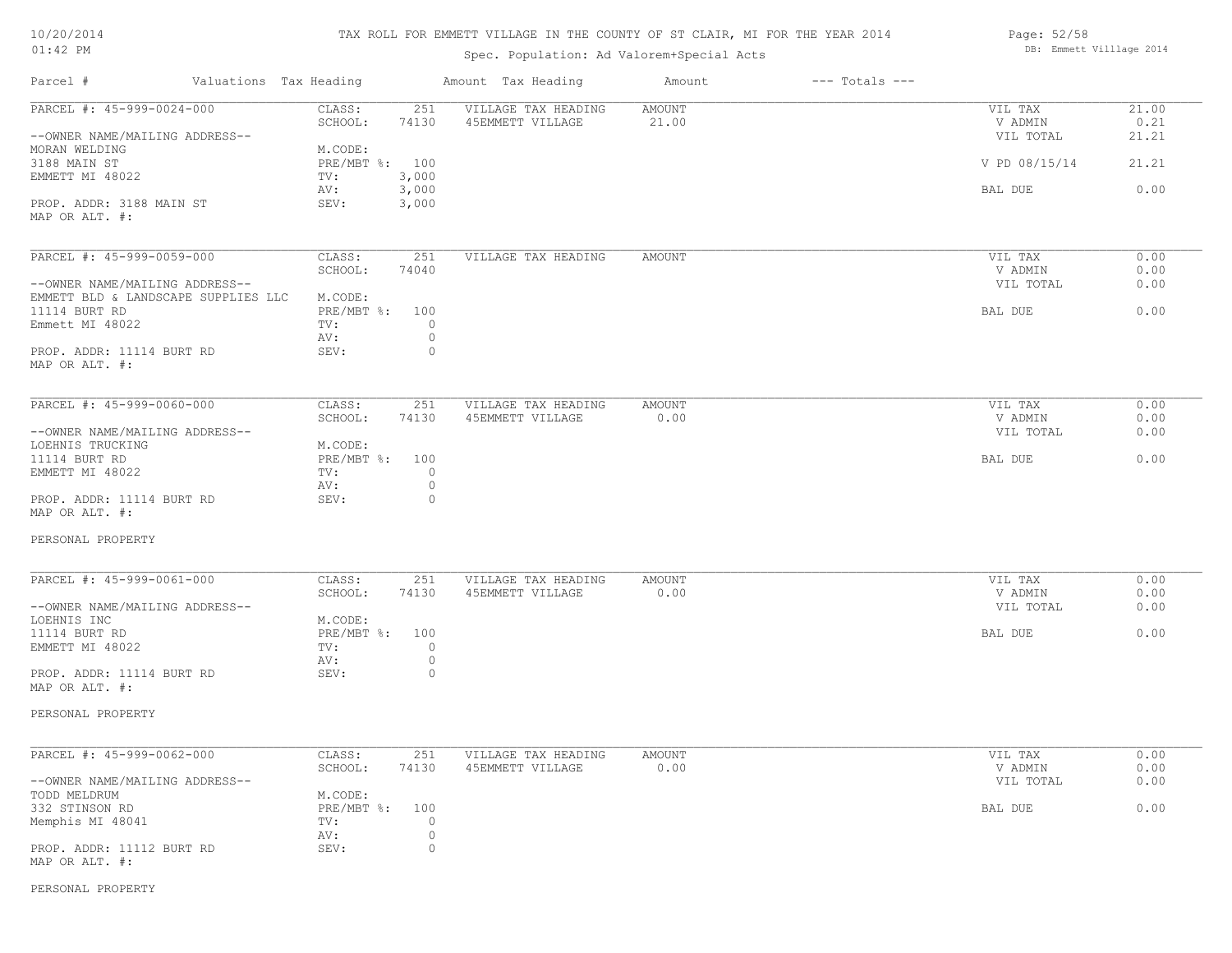# Spec. Population: Ad Valorem+Special Acts

| Parcel #                        |  | Valuations Tax Heading |       | Amount Tax Heading  | Amount | $---$ Totals $---$ |           |      |
|---------------------------------|--|------------------------|-------|---------------------|--------|--------------------|-----------|------|
| PARCEL #: 45-999-0066-000       |  | CLASS:                 | 251   | VILLAGE TAX HEADING | AMOUNT |                    | VIL TAX   | 0.00 |
|                                 |  | SCHOOL:                | 74130 | 45EMMETT VILLAGE    | 0.00   |                    | V ADMIN   | 0.00 |
| --OWNER NAME/MAILING ADDRESS--  |  |                        |       |                     |        |                    | VIL TOTAL | 0.00 |
| PBG MICHIGAN LLC PEPSI BOTTLING |  | M.CODE:                |       |                     |        |                    |           |      |
| ATTN=TAX DEPT, 3A-300           |  | $PRE/MBT$ %:           | 100   |                     |        |                    | BAL DUE   | 0.00 |
| P.O. BOX 660634                 |  | TV:                    |       |                     |        |                    |           |      |
| DALLAS TX 75266--063            |  | AV:                    |       |                     |        |                    |           |      |
|                                 |  | SEV:                   |       |                     |        |                    |           |      |
| PROP. ADDR:                     |  |                        |       |                     |        |                    |           |      |

MAP OR ALT. #:

PERSONAL PROPERTY VILLAGE OF EMMETT

| PARCEL #: 45-999-0070-000           | CLASS:         | 251   | VILLAGE TAX HEADING | AMOUNT | VIL TAX   | 0.00 |
|-------------------------------------|----------------|-------|---------------------|--------|-----------|------|
|                                     |                |       |                     |        |           |      |
|                                     | SCHOOL:        | 74130 | 45EMMETT VILLAGE    | 0.00   | V ADMIN   | 0.00 |
| --OWNER NAME/MAILING ADDRESS--      |                |       |                     |        | VIL TOTAL | 0.00 |
| PITNEY BOWES GLOBAL FIN.SVES L.L.C. | M.CODE:        |       |                     |        |           |      |
| 5310 CYPRESS CENTER DR-STE 110      | $PRE/MBT$ %:   | 100   |                     |        | BAL DUE   | 0.00 |
| Tampa FL 33609                      | TV:            |       |                     |        |           |      |
|                                     | AV:            |       |                     |        |           |      |
| PROP. ADDR: 10730                   | SEV:           |       |                     |        |           |      |
| MAP OR ALT. #:                      |                |       |                     |        |           |      |
|                                     |                |       |                     |        |           |      |
|                                     |                |       |                     |        |           |      |
| PARCEL #: 45-999-0072-000           | CLASS:         | 251   | VILLAGE TAX HEADING | AMOUNT | VIL TAX   | 0.00 |
|                                     | SCHOOL:        | 74040 |                     |        | V ADMIN   | 0.00 |
| --OWNER NAME/MAILING ADDRESS--      |                |       |                     |        | VIL TOTAL | 0.00 |
| NAVITAS LEASE CORP.                 | M.CODE:        |       |                     |        |           |      |
| 1909 ROUTE 70 EAST STE-302          | PRE/MBT %: 100 |       |                     |        | BAL DUE   | 0.00 |
| Cherry Hill NJ 08003                | TV:            | 2,500 |                     |        |           |      |
|                                     | AV:            | 2,500 |                     |        |           |      |
| PROP. ADDR: 3996 KEEGAN RD          | SEV:           | 2,500 |                     |        |           |      |
|                                     |                |       |                     |        |           |      |

MAP OR ALT. #:

Page: 53/58 DB: Emmett Villlage 2014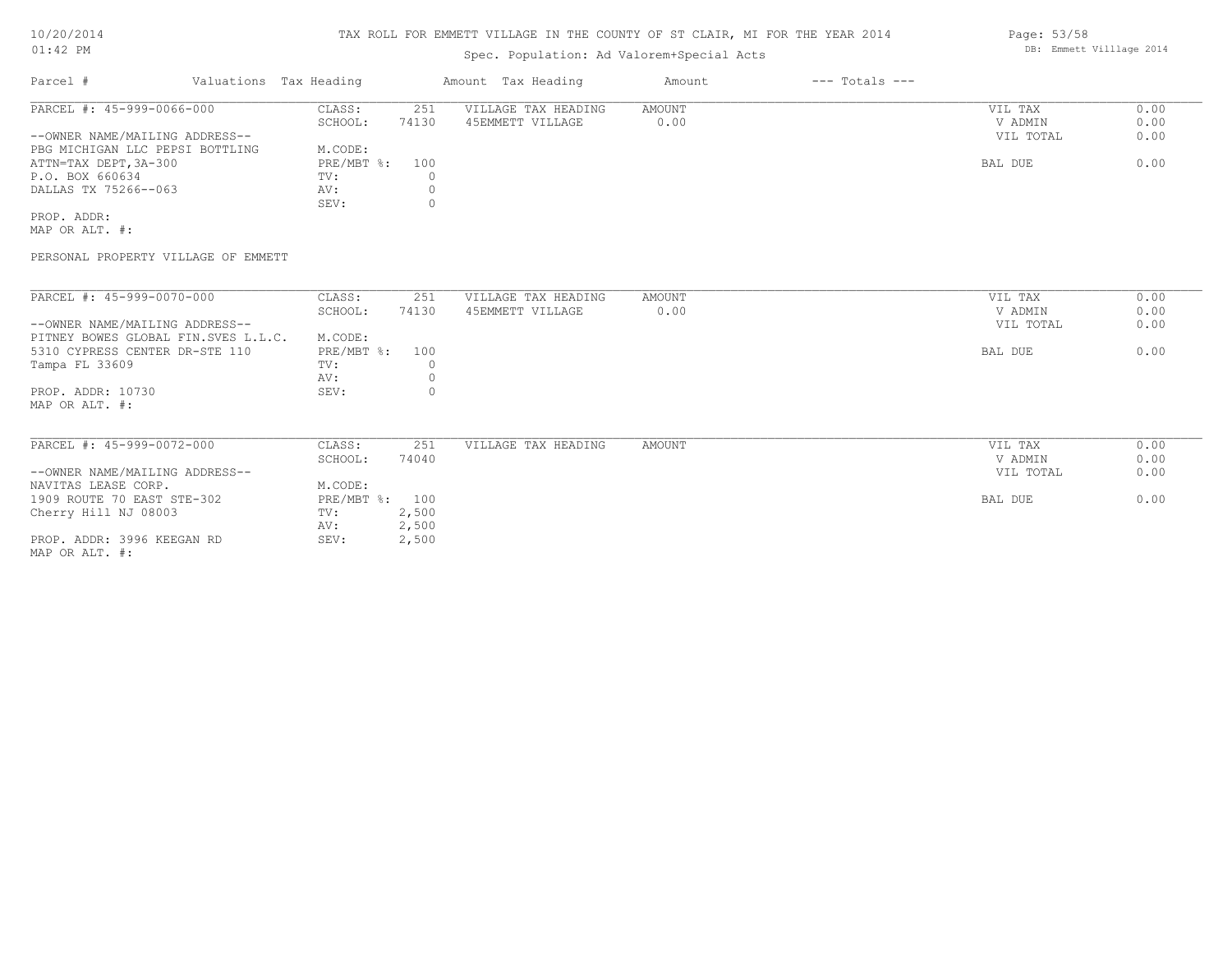# Spec. Population: Ad Valorem+Special Acts

Page: 54/58 DB: Emmett Villlage 2014

| TOTAL ALL DISTRICTS | REAL      | (BAL DUE) | PERSONAL   | (BAL DUE) | EXEMPT  | (BAL DUE) |
|---------------------|-----------|-----------|------------|-----------|---------|-----------|
| PARCEL COUNT        | 167       |           | 21         |           | 14      |           |
| TAXABLE VALUE       | 5,104,674 |           | 836,800    |           |         |           |
| ASSESSED VALUE      | 5,933,800 |           | 836,800    |           |         |           |
| SEV VALUE           | 5,933,800 |           | 836,800    |           |         |           |
| PRE/MBT TAXABLE     | 3,349,637 |           | 524,300    |           | 0       |           |
| N PRE/MBT TAXABLE   | 1,755,037 |           | 312,500    |           | $\circ$ |           |
| V 45EMMETT VILLAG   | 34,857.49 | 2,909.46  | 5,090.75   | 0.00      | 0.00    | 0.00      |
| * SP. ASSESSMENTS   | 0.00      | 0.00      | 0.00       | 0.00      | 0.00    | 0.00      |
| V ADMIN FEE         | 339.00    | 28.97     | 43.39      | 0.00      | 0.00    | 0.00      |
| V TOTALS            | 35,196.49 | 2,938.43  | 5, 134. 14 | 0.00      | 0.00    | 0.00      |
| GRAND TOTALS        | 35,196.49 | 2,938.43  | 5, 134. 14 | 0.00      | 0.00    | 0.00      |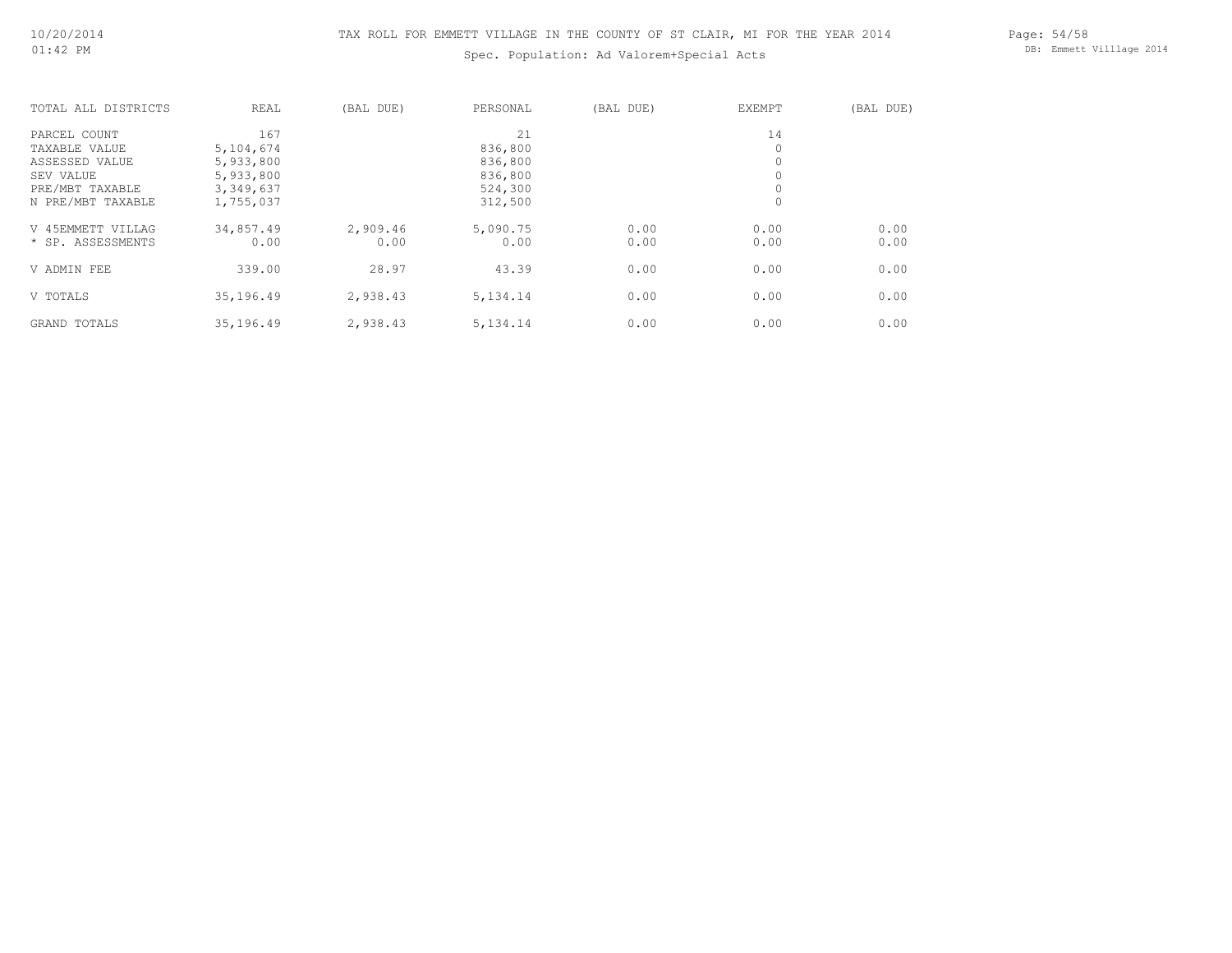# Spec. Population: Ad Valorem+Special Acts

Page: 55/58 DB: Emmett Villlage 2014

| TOTAL ALL DISTRICTS                     | LEASED LAND  | (BAL DUE)    | TOTAL                  | (BAL DUE)        |
|-----------------------------------------|--------------|--------------|------------------------|------------------|
| PARCEL COUNT                            | 0            |              | 202                    |                  |
| TAXABLE VALUE<br>ASSESSED VALUE         |              |              | 5,941,474<br>6,770,600 |                  |
| SEV VALUE<br>PRE/MBT TAXABLE            | 0            |              | 6,770,600<br>3,873,937 |                  |
| NON PRE/MBT TAXABLE                     |              |              | 2,067,537              |                  |
| V 45EMMETT VILLAGE<br>* SP. ASSESSMENTS | 0.00<br>0.00 | 0.00<br>0.00 | 39,948.24<br>0.00      | 2,909.46<br>0.00 |
| V ADMIN FEE                             | 0.00         | 0.00         | 382.39                 | 28.97            |
| V TOTALS                                | 0.00         | 0.00         | 40,330.63              | 2,938.43         |
| GRAND TOTALS                            | 0.00         | 0.00         | 40,330.63              | 2,938.43         |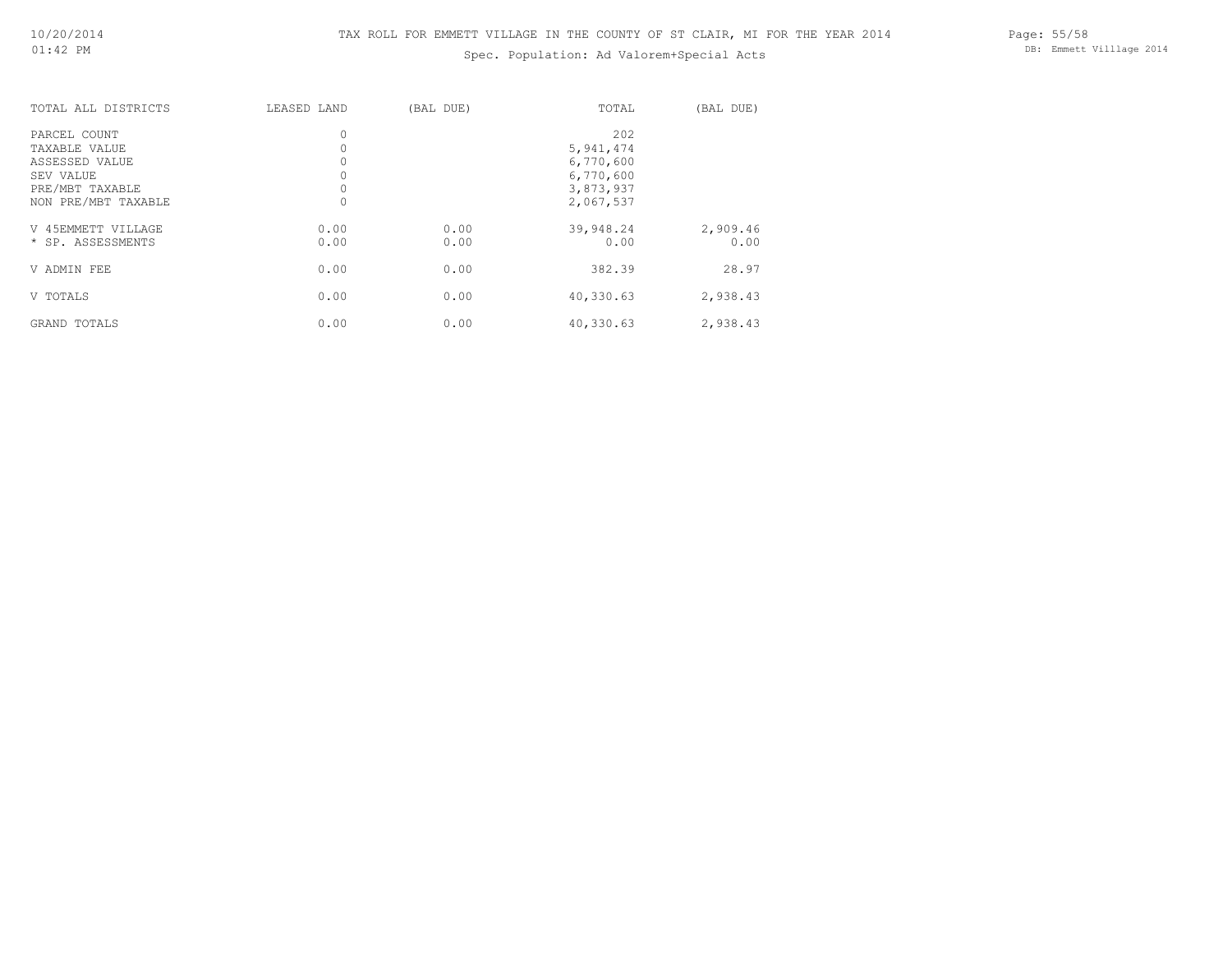Spec. Population: Ad Valorem+Special Acts

Page: 56/58 DB: Emmett Villlage 2014

| SCHOOL DISTRICT 74040<br>UNIT 45 | REAL | PERSONAL | EXEMPT | LEASED LAND | TOTAL |
|----------------------------------|------|----------|--------|-------------|-------|
| PARCEL COUNT                     |      |          |        |             |       |
| TAXABLE VALUE                    |      | 2,500    |        |             | 2,500 |
| ASSESSED VALUE                   |      | 2,500    |        |             | 2,500 |
| SEV VALUE                        |      | 2,500    |        |             | 2,500 |
| PRE/MBT TAXABLE                  |      | 2,500    |        |             | 2,500 |
| NON PRE/MBT TAXABLE              |      |          |        |             |       |
| SP. ASSESSMENTS<br>$^{(*)}$      | 0.00 | 0.00     | 0.00   | 0.00        | 0.00  |
|                                  |      |          |        |             |       |
| GRAND TOTALS                     | 0.00 | 0.00     | 0.00   | 0.00        | 0.00  |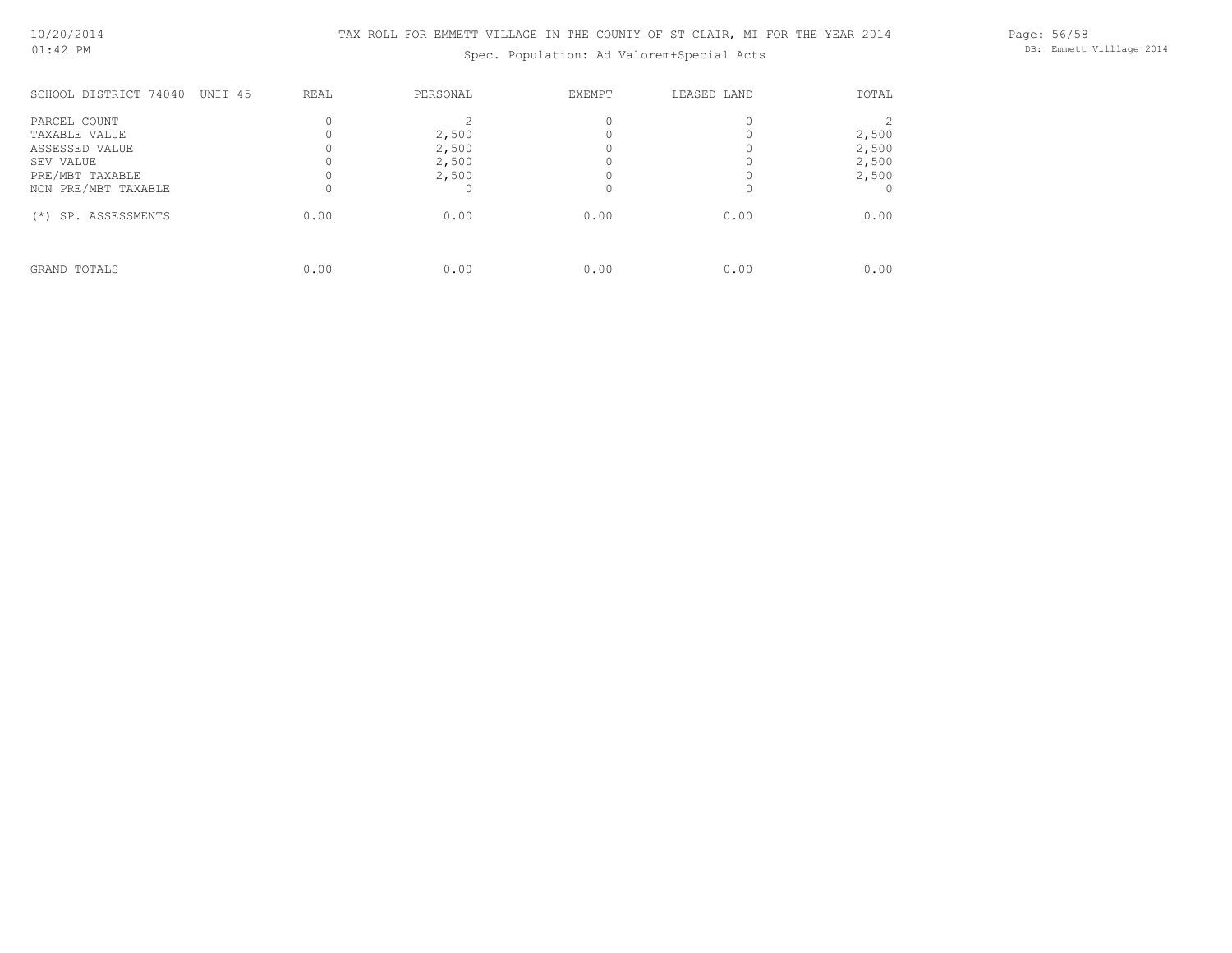Page: 57/58 DB: Emmett Villlage 2014

# Spec. Population: Ad Valorem+Special Acts

| SCHOOL DISTRICT 74130    | UNIT <sub>45</sub> | REAL      | PERSONAL   | EXEMPT   | LEASED LAND | TOTAL     |
|--------------------------|--------------------|-----------|------------|----------|-------------|-----------|
| PARCEL COUNT             |                    | 167       | 19         | 14       | $\circ$     | 200       |
| TAXABLE VALUE            |                    | 5,104,674 | 834,300    |          |             | 5,938,974 |
| ASSESSED VALUE           |                    | 5,933,800 | 834,300    |          |             | 6,768,100 |
| SEV VALUE                |                    | 5,933,800 | 834,300    |          | 0           | 6,768,100 |
| PRE/MBT TAXABLE          |                    | 3,349,637 | 521,800    |          |             | 3,871,437 |
| NON PRE/MBT TAXABLE      |                    | 1,755,037 | 312,500    | $\Omega$ | 0           | 2,067,537 |
| 45EMMETT VILLAGE<br>(V)  |                    | 34,857.49 | 5,090.75   | 0.00     | 0.00        | 39,948.24 |
| SP. ASSESSMENTS<br>$(*)$ |                    | 0.00      | 0.00       | 0.00     | 0.00        | 0.00      |
| ADMIN FEE<br>(V)         |                    | 339.00    | 43.39      | 0.00     | 0.00        | 382.39    |
| TOTALS<br>(V)            |                    | 35,196.49 | 5, 134. 14 | 0.00     | 0.00        | 40,330.63 |
| GRAND TOTALS             |                    | 35,196.49 | 5, 134. 14 | 0.00     | 0.00        | 40,330.63 |